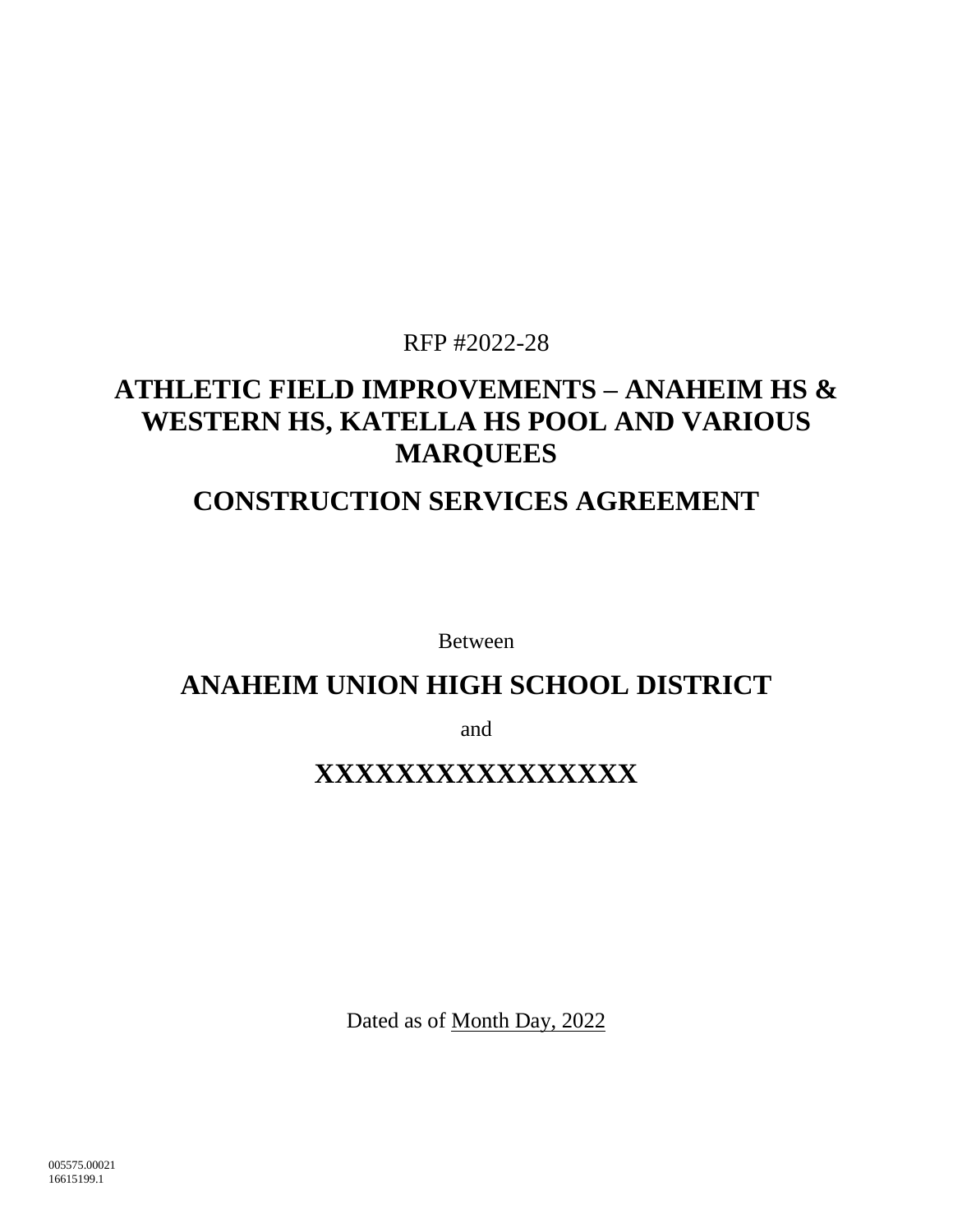# **TABLE OF CONTENTS**

| 1.  |                                                                     |  |  |  |
|-----|---------------------------------------------------------------------|--|--|--|
| 2.  |                                                                     |  |  |  |
| 3.  |                                                                     |  |  |  |
| 4.  |                                                                     |  |  |  |
| 5.  |                                                                     |  |  |  |
| 6.  |                                                                     |  |  |  |
| 7.  |                                                                     |  |  |  |
| 8.  |                                                                     |  |  |  |
| 9.  |                                                                     |  |  |  |
| 10. |                                                                     |  |  |  |
| 11. |                                                                     |  |  |  |
| 12. |                                                                     |  |  |  |
| 13. |                                                                     |  |  |  |
| 14. |                                                                     |  |  |  |
| 15. |                                                                     |  |  |  |
| 16. |                                                                     |  |  |  |
| 17. | EXTRA WORK/MODIFICATIONS (INCLUSION OF CCD COSTS, DSA COSTS, AND AN |  |  |  |
| 18. |                                                                     |  |  |  |
| 19. |                                                                     |  |  |  |
| 20. |                                                                     |  |  |  |
| 21. |                                                                     |  |  |  |
| 22. |                                                                     |  |  |  |
| 23. |                                                                     |  |  |  |
| 24. |                                                                     |  |  |  |
| 25. |                                                                     |  |  |  |
| 26. |                                                                     |  |  |  |
| 27. |                                                                     |  |  |  |
| 28. |                                                                     |  |  |  |
| 29. |                                                                     |  |  |  |
| 30. |                                                                     |  |  |  |
| 31. |                                                                     |  |  |  |
| 32. |                                                                     |  |  |  |
| 33. |                                                                     |  |  |  |
| 34. |                                                                     |  |  |  |
| 35. |                                                                     |  |  |  |
| 36. |                                                                     |  |  |  |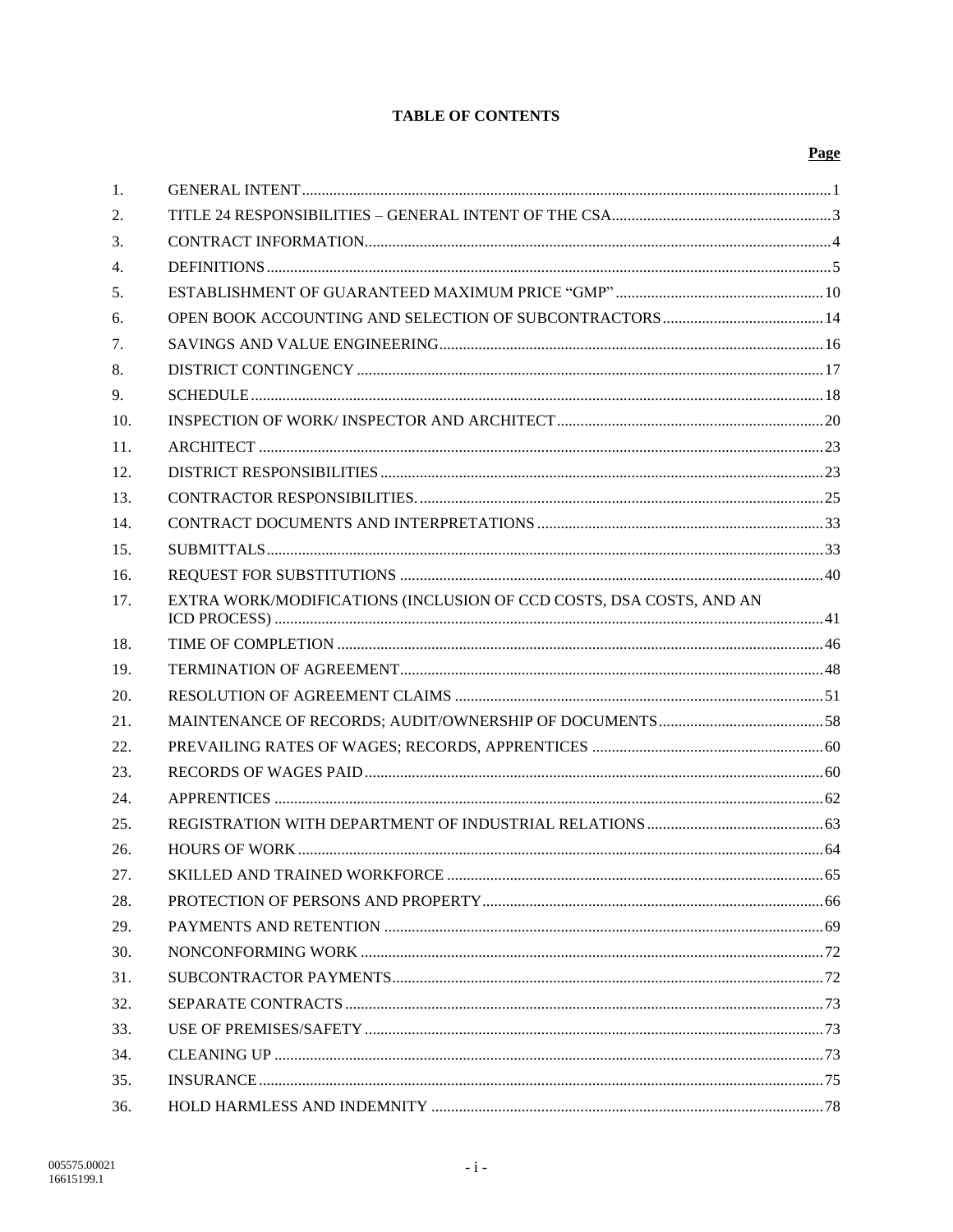#### **TABLE OF CONTENTS (Continued)**

| 37. |                                                                      |  |
|-----|----------------------------------------------------------------------|--|
| 38. |                                                                      |  |
| 39. |                                                                      |  |
| 40. |                                                                      |  |
| 41. |                                                                      |  |
| 42. |                                                                      |  |
| 43. |                                                                      |  |
| 44. |                                                                      |  |
| 45. | COMPLIANCE WITH DTSC GUIDELINES - IMPORTED SOIL/SOILS INSPECTION  82 |  |
| 46. |                                                                      |  |
| 47. |                                                                      |  |
| 48. |                                                                      |  |
| 49. |                                                                      |  |
| 50. |                                                                      |  |
| 51. |                                                                      |  |
| 52. |                                                                      |  |
| 53. |                                                                      |  |
| 54. |                                                                      |  |
| 55. |                                                                      |  |
| 56. |                                                                      |  |
|     |                                                                      |  |

EXHIBIT "A" Scope of Work / Construction Documents

EXHIBIT "B" Master Budget

EXHIBIT "C" DVBE Requirements

EXHIBIT "D" Payment Bond

EXHIBIT "E" Performance Bond

EXHIBIT "F" Contractor Fingerprinting Requirements

EXHIBIT "F" (cont.) Subcontractor Fingerprinting Requirements

EXHIBIT "G" Contractor's Certificate Regarding Workers' Compensation

EXHIBIT "H" Drug-Free Workplace Certification

EXHIBIT "I" Conduct Rules for Contractors

EXHIBIT "J" Compliance With Economic Sanctions in Response to Russia's Actions in Ukraine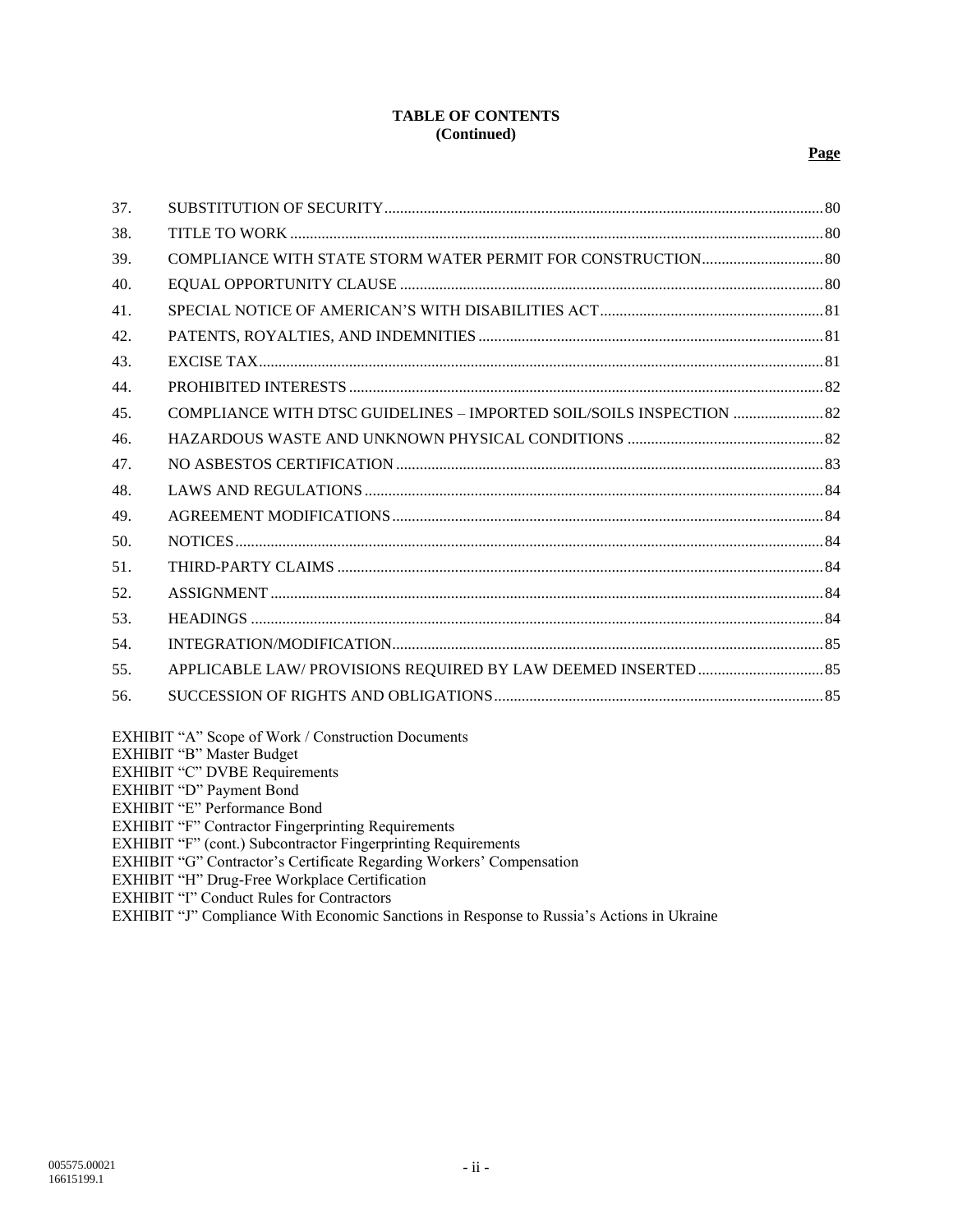#### **ATHLETIC FIELD IMPROVEMENTS – ANAHEIM HS & WESTERN HS, KATELLA HS POOL AND VARIOUS MARQUEES**

#### **CONSTRUCTION SERVICES AGREEMENT**

This Construction Services Agreement is made as of <u>Month XX, 2022</u>, by and between the Anaheim Union High School District, a California School District organized and existing under the laws of the State of California (hereinafter called the "District"), and \_\_\_\_\_\_\_\_\_\_\_\_, a California corporation operating under the laws of the State of California ("Contractor").

General intent of agreement:

WHEREAS, the District entered into an agreement with Ghataode Bannon Architects (the "Architect") to provide architectural services for the District for the purpose of developing Construction Documents for the construction of improvements at Anaheim High School and Western High School site (the "Project").

### <span id="page-3-0"></span>**1. GENERAL INTENT**

- 1.1 The Board of Education has reviewed the different methodologies available to deliver a public works project and has carefully considered the options of competitive bid to a general contractor who would be responsible for the entire project, a construction management managed multi-prime trade contract project, an at-risk construction management contract, turn-key delivery by another public entity or delivered by another public entity through a joint use project, but have through Board action and independent staff and Board review determined that there are benefits and detriments to each delivery method.
- 1.2 The Board of Education has also reviewed the lease-leaseback methodology under California Education Code section 17406 which permits the governing board of a school district to lease to any person, firm, or corporation any real property owned by the District if the instrument by which such property is leased requires the lessee to construct on the leased premises, or provide for the construction thereon, of a building for the use of the school district, during the term of the lease, and provides that title to that building shall vest in the school district prior to or at the expiration of the lease.
- 1.3 As part of the Board of Education's consideration of the possible methods of delivery, the Board has also reviewed available information from the Coalition of Adequate School Housing materials on delivery methods, California School Board Association, California Association of School Business Officials, Office of Public School Construction Meeting Minutes and SAB Implementation Committee meeting minutes and considered the benefits and detriments of the lease-leaseback delivery method.
- 1.4 Further, the Board of Education understands that unique to the lease-leaseback delivery method, the lease-leaseback Contractor will not only be undertaking the traditional due diligence of investigating existing Project related information, documents and the Project site, but now included as part of the Contractor's "Due Diligence" (as defined herein) as part of this lease-leaseback delivery method, the Contractor will be performing a review of the Construction Documents to visualize conflicts that may have not been located by the Architect as part of the Architect's constructability review when the Construction Documents were being prepared.
- 1.5 The Board of Education in its consideration of the substantial evidence that is available to the District staff and through the Board's own research has determined that this ability to work between the Contractor and the Architect to resolve a greater percentage of construction claims that would ordinarily arise through any of the other delivery methods addressed in Article [1.1](#page-3-0) above also provides the ability of the Contractor to determine the likely level of errors and omissions, and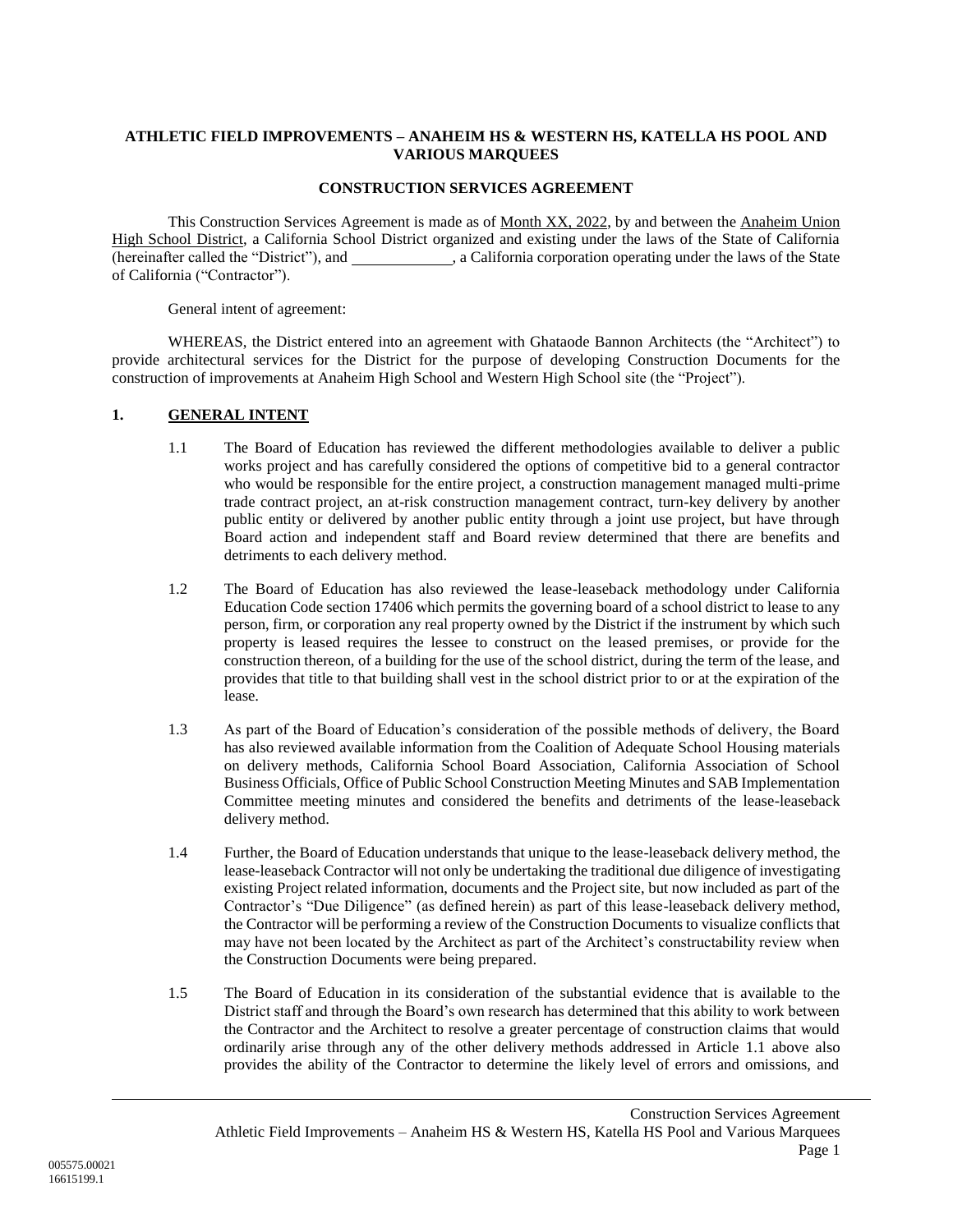provides a Guaranteed Maximum Price for the Project based on the Contractor's Due Diligence. The unique ability to determine with certainty the budget numbers for the Project provides this Board of Education the ability to not only ensure that the District is best serving the community and its school children, but also provides the ability to focus resources towards future and simultaneous projects that could not be undertaken during any of the other delivery methods since a sizable contingency needs to be set aside for potential claims, litigation, arbitration, mediation, and delays that could jeopardize the ability to plan for occupancy of the building or the possibility of having to spend significant resources to procure alternative facilities.

- 1.6 As part of this lease-leaseback Construction Services Agreement, a site lease with Contractor (the "Site Lease"), for the Project has been entered into and attached as Exhibits to the Site Lease is a description of the site (the "Site") in order for Contractor to construct improvements to this existing school Site under the possessory interest of a lease with a greater degree of control over the overall Project, including ability to coordinate Site related items such as utilities, ability to insure both the Project and the Site against a broader range of risks, and greater primary control and oversight over Subcontractors and suppliers for the Project as the lessee of the Site.
- 1.7 In addition, the Contractor subleases the constructed portions of the Site and the Project back to the District pursuant to a Sublease Agreement (the "Sublease") under which the District will be required to make Sublease Payments as described therein; and
- 1.8 It is agreed that upon the expiration of the Site Lease and Sublease, title to the Project shall vest in the District; and
- 1.9 Contractor represents that Contractor is uniquely experienced in Construction of public schools and community colleges including, but not limited to, the specific requirements and regulations of the Field Act as administered by the Division of State Architect, working with the Division of State Architect, Office of Public School Construction, California Department of Education and work with the various applicable other State and local agencies that have jurisdiction over the Project, is duly licensed as a contractor in the State of California, and is prepared to analyze, synthesize and efficiently perform construction work for the District as more fully set forth in this Agreement
- 1.10 Contractor has thoroughly Due Diligence as defined in Articles [4](#page-7-0) and [5](#page-12-0) to establish a Guaranteed Maximum Price for the Project (which may include an Errors and Omissions Contingency and a Construction Contingency for Contractor's own errors and omissions) that will not be exceeded. Contractor has investigated the site conditions and reviewed the Construction Documents to establish that there are no known problems with respect to the site conditions or the Construction Documents and that Contractor can and will construct the Project for the Guaranteed Maximum Price as set forth in Article [3](#page-6-0) and defined in Articl[e 5](#page-12-0) of this Construction Services Agreement, and Contractor will not seek any additional compensation whatsoever, including, without limitation, any requests based upon known site conditions, extensions on the Lease beyond the Lease period or any requests, except for such additional compensation provided for herein based upon unforeseen conditions and/or errors or omissions contained within the plans and specification or Construction Documents.
- 1.11 Since the Contractor has entered into a negotiated Lease and is performing this Construction Services Agreement as the Lessee of the Premises, Contractor understands and agrees that:
	- 1.11.1 Public Contract Code section 4100 et seq. addressing subcontractor listing shall not apply except to the extent applicable under Education Code section  $17406(a)(4)$ . However, the District is requiring an open book accounting and the public selection of Subcontractors pursuant to Article [6.3](#page-17-0) of this Agreement.
	- 1.11.2 Public Contract Code section 20111 addressing competitive bidding does not apply to the Project pursuant to the specific language of Education Code section 17406 which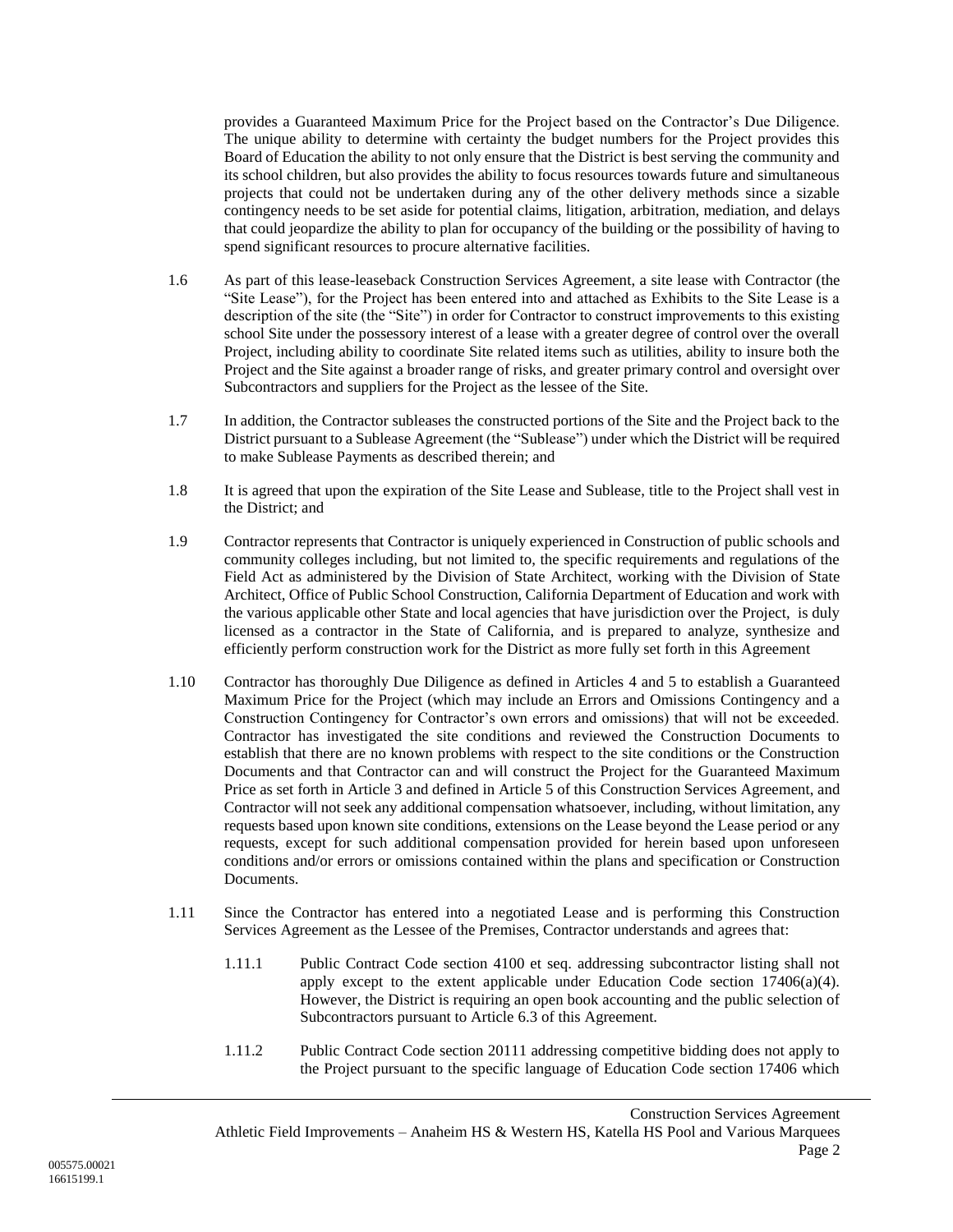provides for a competitive procurement process through request for sealed proposals from qualified proposers.

- 1.11.3 Public Contract Code section 3400 addressing proprietary specifications does not apply since the Contractor has entered into a negotiated Lease pursuant to which is obligated to build the Project. The Contractor agrees and acknowledges that it has had great opportunity throughout the Due Diligence process and negotiation of the Lease and related agreements to propose any changes or substitutions, and warranties that it shall propose no further changes or substitutions pursuant to Public Contract Code section 3400. Substitutions and Value Engineering are allowed to address cost savings and to more efficiently build the Project at Articles [5.3](#page-14-0) and [16.](#page-42-0)
- 1.11.4 The requirements in Public Contract Code section 22300 shall not apply.
- <span id="page-5-0"></span>1.12 Prequalification of Contractor and MEP Subcontractors. In accordance with California Public Contract Code section 20111.6, the Contractor is required to submit to the District a completed set of prequalification documents on forms provided by the District and be deemed prequalified by the District prior to entering into the Contract for the Project. In addition, all mechanical, electrical or plumbing ("MEP") Subcontractors of any tier (contractors that hold C-4, C-7, C-10, C-16, C-20, C-34, C-36, C-38, C-42, C-43 or C-46 licenses), must also be prequalified. It is the responsibility of the bidder to ensure that all MEP Subcontractors holding any of the licenses listed above are properly prequalified. This prequalification requirement for MEP Subcontractors applies even if the subcontractor will perform, or is designated to perform, work that does not require one of the licenses listed above, but the subcontractor holds one of the licenses listed above.

# **2. TITLE 24 RESPONSIBILITIES – GENERAL INTENT OF THE CSA**

Contractor accepts the contractual relationship established between it and District by this Construction Services Agreement, and Contractor covenants with District to furnish reasonable skill and judgment in constructing the Project as set forth in the Construction Documents, as defined in Article 4 for the Project which are described and/or set forth herein as Exhibit "A." Contractor agrees to furnish efficient business administration, coordination review of the Construction Documents, coordination of the work of the Subcontractors and vendors and superintendence to furnish at all times an adequate supply of professionals, workers, and materials and to perform the work appropriately, expeditiously, economically, and consistent with the Construction Services Agreement and Construction Documents as defined in Article [14,](#page-35-0) below.

- 2.1 Title 24 Responsibilities. The Contractor shall continually supervise and direct the Work using the Contractor's best skill and attention. The Contractor shall be solely responsible for and have control over construction means, methods, techniques, sequences, procedures; and shall coordinate all portions of the Work in conformance with the Contract Documents. Specific duties of the Contractor shall include those set out in Section 43 of Title 21 of the California Code of Regulations and Section 4-343 of Title 24 of the California Code of Regulations. These duties include, but are not limited to the following:
	- 2.1.1 *Responsibilities*. It is the duty of the Contractor to complete the Work covered by his or her Contract in accordance with the approved Construction Documents. The Contractor in no way is relieved of any responsibility by the activities of the Architect, Engineer, Inspector or DSA in the performance of their duties.
	- 2.1.2 *Performance of the Work*. The Contractor shall carefully study the approved Construction Documents and shall plan its schedule of operations well ahead of time. If at any time it is discovered that work is being done which is not in accordance with the approved Construction Documents, the Contractor shall correct the Work immediately.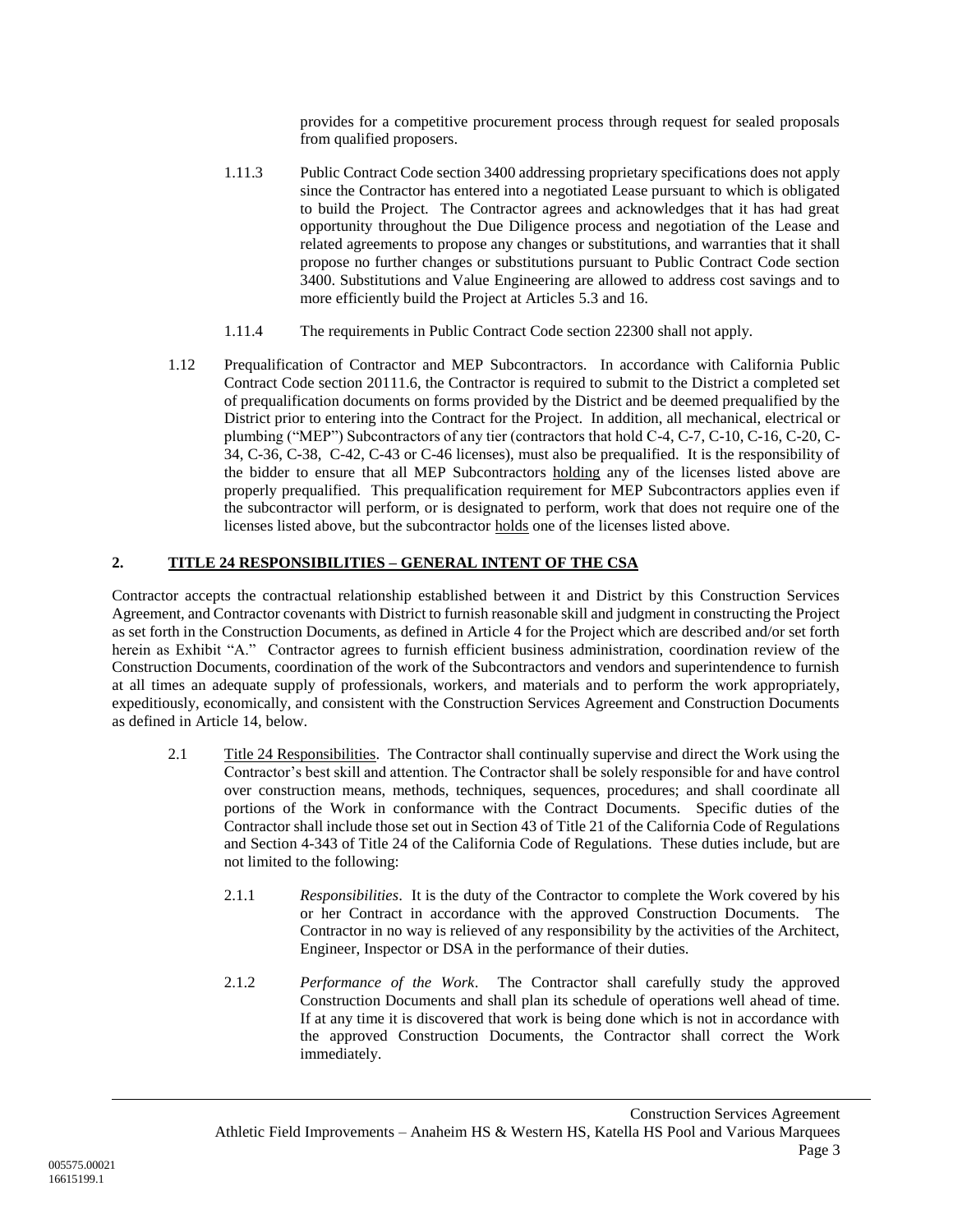- 2.1.3 *Inconsistencies*. All inconsistencies or timing or sequences which appear to be in error in the Construction Documents shall promptly be called to the attention of the Architect or, Engineer, for interpretation or correction. Local conditions which may affect the structure shall be brought to the Architect's attention at once. In no case, shall the instruction of the Architect be construed to cause work to be done which is not in conformity with the approved plans, specifications, change orders, construction change documents, and as required by law. (See Title 24 Section 4-343)
- 2.1.4 *Verified Reports*. The Contractor shall make and submit to the office from time to time, verified reports as required in Title 24 Section 4-366. As part of the Close-Out of the Project (see Article [13.16\)](#page-32-0), Contractor shall be required to execute a Form 6-C as required under Title 24 Sections 4-343.
- 2.1.5 *Reporting Requirements*. Contractor shall fully comply with any and all reporting requirements of Education Code sections 17315, et seq., in the manner prescribed by Title 24, as applicable.
- 2.1.6 *Contractor Responsibility*. The Contractor shall be responsible to the District for acts and omissions of the Contractor's employees, Subcontractors, material and equipment suppliers, and their agents, employees, invitees, and other persons performing portions of the Work under direct or indirect contract with the Contractor or any of its Subcontractors.
- 2.1.7 *All Work is performed Under the Direction of Inspector*. Pursuant to Title 24 requirements, the Contractor shall not carry on Work except with the knowledge of the Inspector. (See Title 24 generally)
- 2.1.8 *Contractor to Establish Timing and Protocol with Inspector*. Contractor shall establish a protocol for requesting inspection with Inspector so as to not delay the Work and provide adequate time for the Inspector to perform inspection. If such a protocol is not established ahead of time, Inspector may utilize the time criteria set by Title 24 of 48 hours in advance of submitting form DSA 156 for each new area. DSA requirements under PR 13-01 specifically gives the Special Inspector fourteen (14) days to post to the DSA website. Contractor is responsible for delays and for failure to plan.
- 2.1.9 *Conformance with Approved Submittals.* This conformance includes performing all Work only in conformance with approved Submittals, Shop Drawings, and Samples or the Inspector may be required to issue a DSA Form 154 Notice of Deviation from approved DSA Contract Documents.
- 2.1.10 *Incremental Assemblies*. For some Projects, there may be a need to incrementally install certain assemblies. It is up to Contractor to identify areas and assemblies that may be constructed incrementally. Contractor must identify and establish incremental areas of construction and establish protocols with Inspector for DSA 152 approvals so they may be presented to DSA. See PR-13 item 2.1.10 for further discussion.
- 2.1.11 *Coordination with Outside Contractors*. If any of the Work for the Project is known to include Work performed by contractors retained directly by the District, Contractor shall be responsible for the coordination and sequencing of the Work of those other contractors so as to avoid any impact on the Project Schedule.

### <span id="page-6-0"></span>**3. CONTRACT INFORMATION**

3.1 District: Anaheim Union High School District 501 N. Crescent Way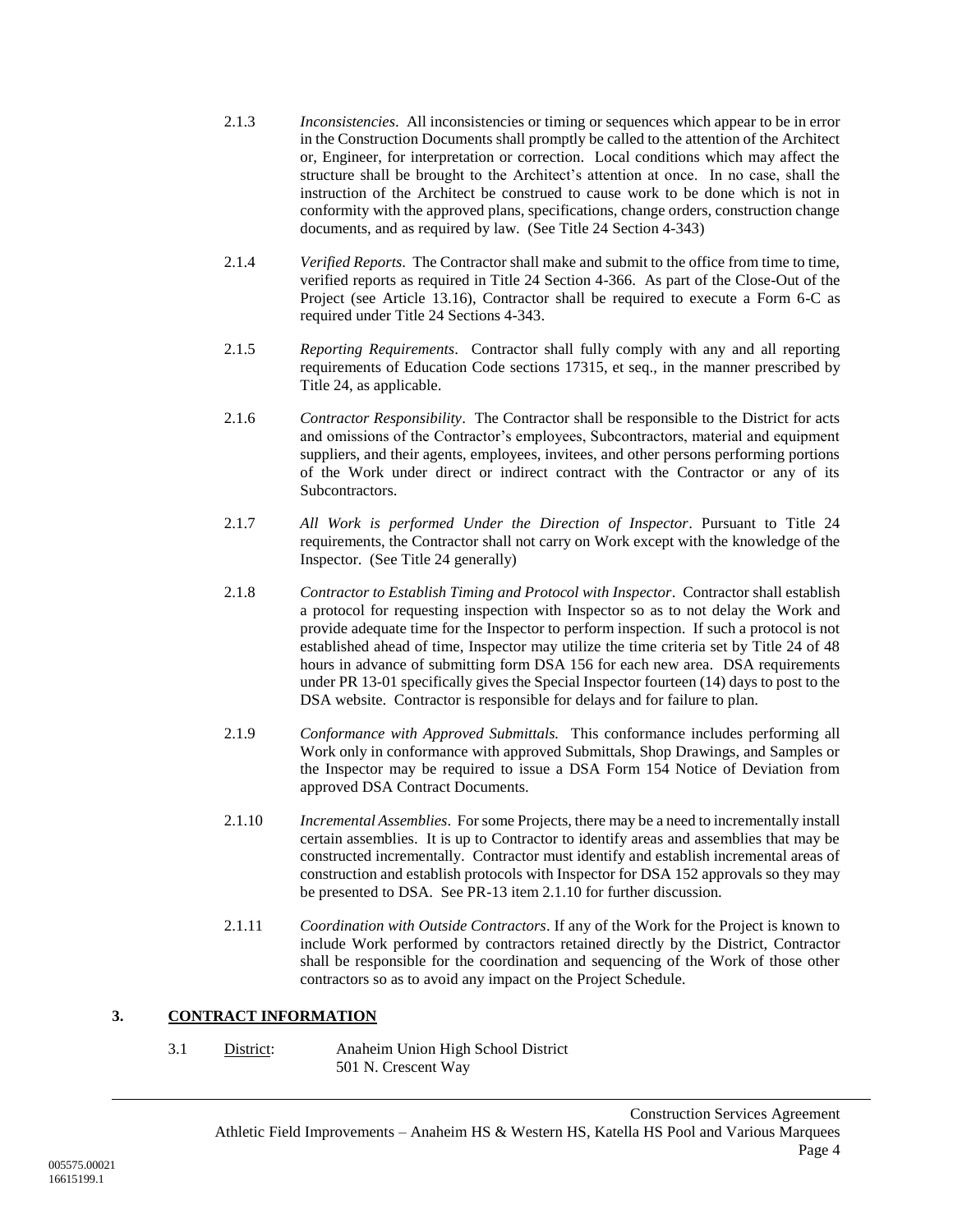Anaheim, CA 92801 (714) 999-3511

| 3.2 | Notices:    | <b>Executive Director, Facilities Maintenance Operations</b><br>e-mail: neely_p@auhsd.us |
|-----|-------------|------------------------------------------------------------------------------------------|
| 3.3 | Contractor: | Name                                                                                     |
|     |             | Address<br>Address<br>Phone                                                              |
| 3.4 | Notices:    | Name of person<br>e-mail:                                                                |

# Athletic Field Improvements – Anaheim HS & Western HS, Katella HS Pool and Various Marquees

The following are established through Contractor's review of the Program, Contract Documents and through Contractor's Due Diligence prior to entering into this Agreement:

- 3.5 Contract Time is **XXX** Days.
- 3.6 Liquidated Damages for overstaying Lease (Art. 18) is **\$3,000.00** per calendar day.
- 3.7 Guaranteed Maximum Price (Art. 5) is **\$XXXX**.
	- 3.7.1 Construction Contingency (within GMP) is **\$XXX**.
	- 3.7.2 Errors and Omissions Contingency (within GMP) is **\$XXX**.
- <span id="page-7-2"></span><span id="page-7-1"></span>3.8 The only exception to the GMP is Unforeseen Underground Conditions, and District Contingency for Owner requested extras as follows:
	- 3.8.1 District's Contingency (Art. 8) is **X** percent (**x%**). District Contingency is carried outside of the GMP.
	- 3.8.2 Unforeseen Allowance is **X** percent (**x%**). Unforeseen Allowance is carried outside of the GMP.
- 3.9 The Contractor's fee for this Project is **X** percent (**x%**) and is included in the GMP.
- 3.10 A part of this Project IS subject to the requirements set forth in the Community Benefits Agreement for Construction Project Work Funded by Measure H ("CBA") approved by the District's Board of Trustees on July 13, 2017 and amended on December 15, 2020.

### <span id="page-7-0"></span>**4. DEFINITIONS**

- 4.1 Action of the Governing Board is a vote of a majority of the District's Governing Board.
- 4.2 Allowances are separate from the Unforeseen Allowance and mean budgets established for specific scopes of the Work which cannot be fully defined in the Construction Documents at the time that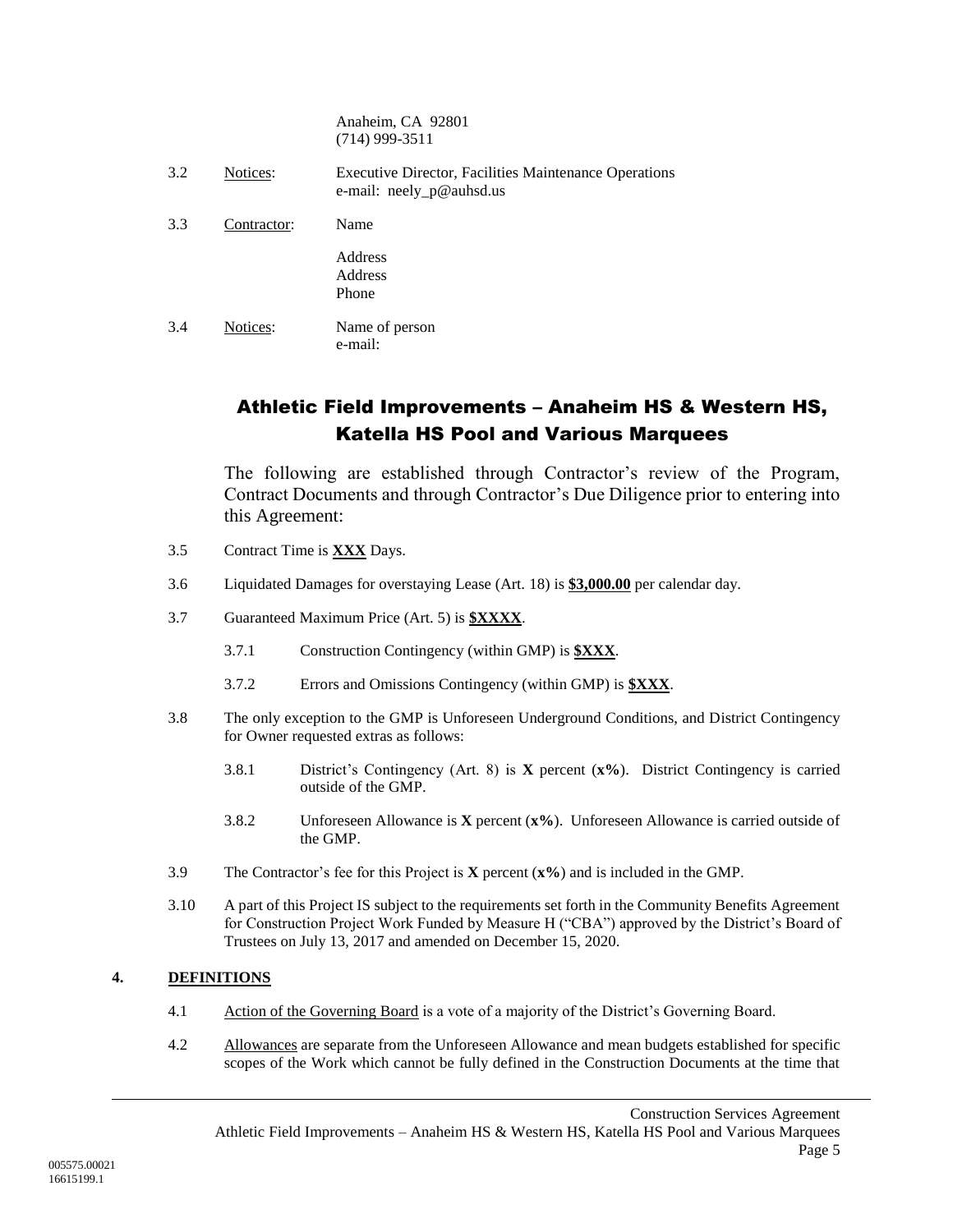the GMP is established. Allowances may only be drawn upon pursuant to a Change Order issued pursuant to Article [17.](#page-43-0) In the event that an Allowance is included, the Contractor shall provide all services, work, labor and materials reasonably implicit in the description of the Allowance for the amount stated for the Allowance, all in accordance with the Construction Documents. Contractor acknowledges and agrees that it has had ample time and consideration to fully assess any Allowance(s) and to negotiate the description and amount of the Allowance(s), such that Contractor fully accepts and shall bear the entire risk and responsibility of providing all services, work, labor and materials required for the Allowance(s) under this Agreement. Expenditures from the GMP will either arise from Construction Contingency or Errors and Omissions Contingency and shall be submitted pursuant to Article [17](#page-43-0) addressing Change Orders. The amount of the Change Order shall reflect the difference between actual costs approved by the District and the allowance amounts established in the GMP.

- 4.3 As-Builts are a set of Construction Documents maintained by the Contractor clearly showing all changes, revisions, substitutions, field changes, final locations, and other significant features of the Project. The As-Builts shall be maintained continuously throughout the Work for the Project and is both a prerequisite to the issuance of Pay Application and a requirement for Contract Close-Out. See Article [13.14.](#page-29-0)
- 4.4 Architect means the architect, engineer, or other design professional engaged by the District to design and perform general observation of the work of construction and interpret the drawings and specifications for the Project.
- 4.5 Beneficial Occupancy is the point in time when a building or buildings are fit for occupancy is fit for occupancy and its intended use Basic requirements are the building is safe, at or near Substantial Completion, and all life safety is operational. The fact that a building is occupied does not mean that the building is ready for Beneficial Occupancy if there are elements that are unsafe or if life safety items are not operational. Taking occupancy on a structure that is under a fire watch is not considered Beneficial Occupancy. Beneficial Occupancy is not be used by the Contractor as a basis to request Retention Payment unless the entire Project is Substantially Complete in accordance with Article [4.45.](#page-12-1)
- 4.6 Claims. A Claim is a request for payment, supported by back-up documentation which includes, invoices time sheets, or other documents substantiating legitimacy or entitlement that is submitted during the Project or immediately following the Project made prior to the Application for Retention Payment and prior to Final Completion of the Project. A "Claim" means a separate demand by the Contractor for (1) time extension, (2) payment of money or damages arising from Work done by or on behalf of the Contractor pursuant to the Contract and payment of which is not otherwise expressly provided for or the claimant is not otherwise entitled to, or (3) and amount the payment of which is disputed by the District. See Article [20.](#page-53-0)
- 4.7 Close-Out means the process for Final Completion of the Project, but also includes the requirements for the DSA Certification that the Project is Complete (See DSA Certification Guide). See Article [13.16.](#page-32-0)
- 4.8 Commencement Date shall mean the Project commencement date found in the Notice to Proceed for the Project in accordance with Article [4.28](#page-10-0) of this Construction Services Agreement.
- 4.9 Complete/Final Completion means that all Work in the Contract Documents is finished, the requirements of the Contract Documents have been met, successful testing, startup and satisfactory operation of the Project as a total unit has been accomplished in substantial conformance with the Contract Documents, the Project is completed, all Work has ceased on the Project and the Project has been accepted by the District's Board. This may also be referred to as Final Completion. In most cases, the recording of a Notice of Completion shall represent Completion of the Project. Beneficial Occupancy or Substantial Completion does not mean the Work is Complete.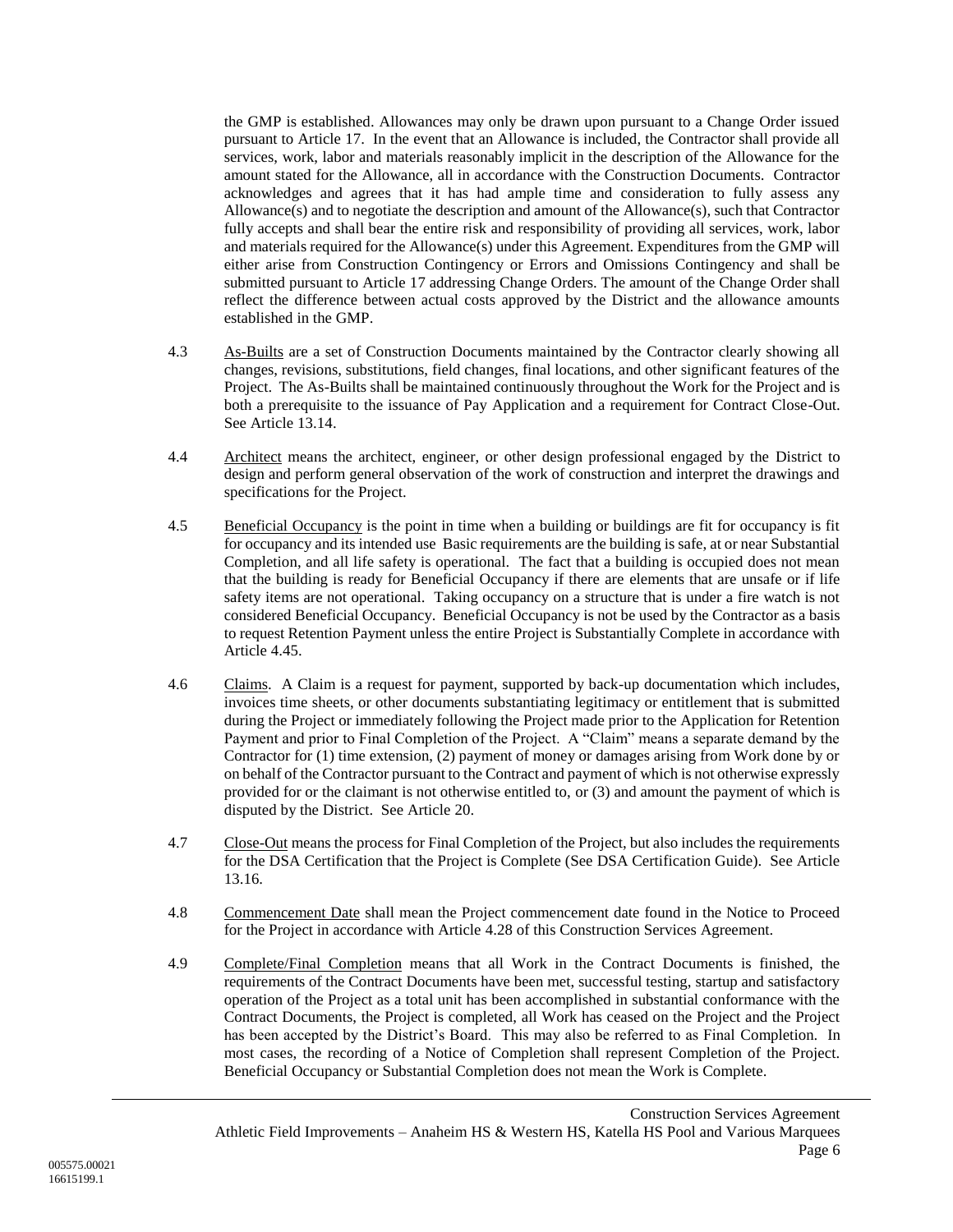- 4.10 Completion Date is the date when all Work for the Project shall be Substantially Complete and is the date assigned at the end of the Contract Time for the Project.
- 4.11 Construction Change Document (CCD). A Construction Change Document is a DSA term that is utilized to address changes to the DSA approved Construction Documents. There are two types of Construction Change Documents. (1) DSA approved CCD Category A (DSA Form 140) for work affecting Structural, Access or Fire-Life Safety of the Project which will require a DSA approval; and, (2) CCD Category B (DSA Form 140) for work NOT affecting Structural Safety, Access Compliance or Fire and Life Safety that will not require a DSA approval (except to confirm that no Approval is required). See Article [17.4.](#page-44-0)
- 4.12 Construction Services Agreement (CSA) means this Construction Services Agreement, together with any duly authorized and executed amendments hereto.
- 4.13 Construction or Construction Services means all labor and services necessary for the construction of the Project, and all materials, equipment, tools, supplies and incidentals incorporated or to be incorporated in such construction as fully described in the Contract Documents.
- 4.14 Construction Costs means any and all costs incurred by the Contractor with respect to the construction and equipping, as the case may be, of the improvements performed, whether paid or incurred prior to or after the date hereof, including, without limitation, costs for Site preparation, the removal or demolition of existing structures, the construction of the Project and related facilities and improvements, and all other work in connection therewith, security of the Site and Project, Contractors' overhead and supervision at the Project Site, all costs and expenses including any taxes or insurance premiums paid by the Contractor with respect to the Property, and administrative and other expenses necessary or incident to the Project, excluding Contractors' and Developers' home office overhead and profit. The term "Construction Costs" includes all Contractor's costs associated with preparing or generating additional copies of any Construction Documents, as defined below, related to or required for the Project, including preparation or generation of additional Plans and/or Specifications for Contractor's Subcontractors. In no event shall Construction Costs exceed the Guaranteed Maximum Price.
- 4.15 Construction Documents comprise the Plans and Specifications approved by DSA under Application Number **04-xxxx**, File Number **30-xx**, Allowances stipulated in the Contract Documents, and all Addenda, if any, issued prior to the entry into this Agreement. The Construction Documents shall include all Modifications generated after the Effective Date in accordance with the Contract Documents, including, without limitation, a written amendment to the Contract signed by the Contractor and duly executed and approved by the District, a Change Order, a Construction Change Document, or a written order for a minor change in the Work issued by the Architect.
- 4.16 Contract Documents means those documents which form the entire Contract by and between District and Contractor. The Contract Documents consist of the Site Lease, Sublease, General, Supplementary and other Conditions, this Construction Services Agreement, including all exhibits and attachments hereto, and the Construction Documents. The Contract Documents collectively form the Contract. The Contract represents the entire and integrated Agreement between the parties hereto and supersedes prior negotiations, representations, or agreements, either written or oral. The Contract may be amended or modified only by a written Modification. The Contract Documents shall be binding solely upon the District and Contractor, do not create a contractual relationship of any kind between the Architect and Contractor, between the District and any Subcontractor or Subsubcontractor, or between any persons or entities other than the District and the Contractor, and are not intended to and do not create any third party beneficiary. The Architect shall, however, be entitled to performance and enforcement of obligations under the Contract intended to facilitate performance of the Architect's duties.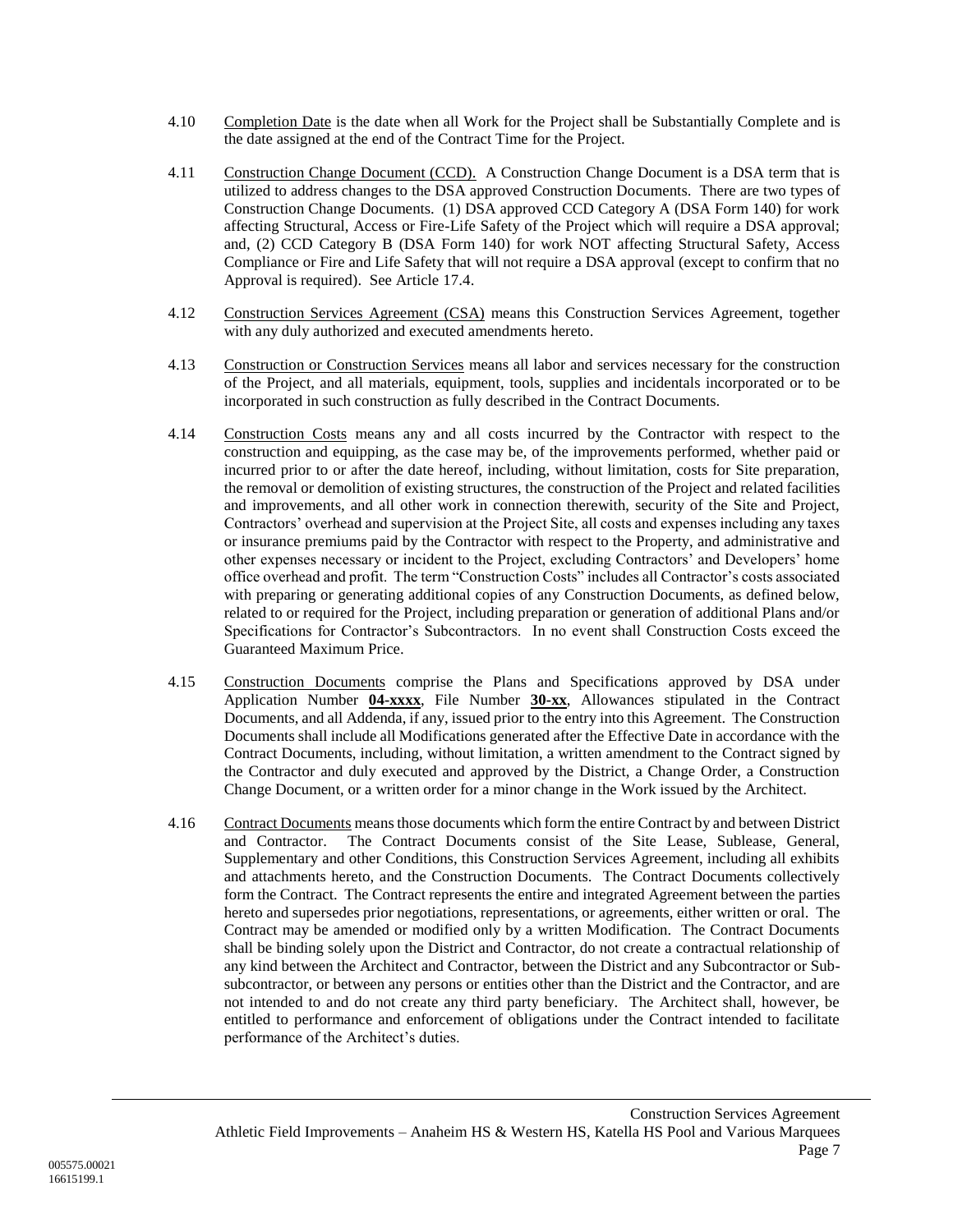- 4.17 Contract Time is the time period specified in the Contract Documents in which the Project shall be completed. This is sometimes referred to a Contract Duration, or "time in which the Contractor has to Complete the Project". See Article [9.](#page-20-0)
- 4.18 Day means a calendar day unless specifically designated as a business day.
- 4.19 Drawings or Plans are graphic and pictorial portions of the Contract Documents prepared for the Project and approved changes thereto, wherever located and whenever issued, showing the design, location, and scope of the Work, generally including plans, elevations, sections, details, schedules, and diagrams as drawn or approved by the Architect. Sometimes Drawings will also be included in Addenda, Change Orders, and Specifications.
- 4.20 Due Diligence is the review and analysis of as-built documents, title documents, any prior design documents for the Project or Site, geotechnical reports, surveys, site investigations and other documents and information provided by the District, and synthesizing of information utilized to determine the components of the GMP. Requirements for Due Diligence are further addressed at Article [5.](#page-12-0)
- 4.21 DSA is the Division of State Architect. DSA is the agency that provides design and construction oversight for K-12 Schools, Community Colleges, and State Funded Charter School Projects. DSA is the responsible agency for this Project and Contractor has submitted a bid for the Project since Contractor is familiar with Contractor's responsibilities under the DSA requirements more thoroughly set forth at Title 24 of the California Code of Regulations. Contractor agrees to abide by the jurisdiction of DSA and shall construct the Project to conform with the approved plans, specifications, Addenda, and Change Orders (inclusive of approved CCD's and ICD's issued by the District pending CCD approval). The DSA website is at http://www.dgs.ca.gov/dsa.
- 4.22 Effective Date is the latter of the date upon which the District Board approves the Site Lease and the Sublease and Contractor has executed the Site Lease and Sublease
- 4.23 Float the total number of days an activity may be extended or delayed without delaying the Completion Date shown in the schedule. Float will fall into three categories: (1) Rain Days; (2) Governmental Delays; and, (3) Project Float. See Article [9.2.](#page-20-1)
- 4.24 Immediate Change Directive (ICD) is a written order prepared by the Architect and signed by the District and the Architect, directing a change in the Work where the Work must proceed immediately and stating a proposed basis for adjustment, if any, in the Contract Sum or Contract Time, or both. See Article [17.4.1.2](#page-44-1)
- 4.25 Inspector of Record (IOR) or Project Inspector (PI) is the individual retained by the District in accordance with Title 24 of the California Code of Regulations who will be assigned to the Project
- 4.26 Guaranteed Maximum Price or GMP means the Guaranteed Maximum Price established pursuant to Article 5 to be paid to Contractor for Contractor's construction of the Project hereunder, subject to any adjustments for Extra Work/Modifications as provided in Article [17.](#page-43-0)
- 4.27 Notice of Non-Compliance (DSA Form 154) is a document issued by the Inspector if there is a deviation from the DSA approved Plans, Specifications, and Change Orders. See Article [17.2.](#page-43-1)
- <span id="page-10-0"></span>4.28 Notice to Proceed. After execution of this Construction Services Agreement and the Site Lease(s) and Sublease(s) between the parties, the District shall issue a notice to the Contractor to proceed with the Project ("Notice to Proceed"), which Notice to Proceed shall include the date upon which commencement for the Project shall commence.
- 4.29 Plans are that portion of the Construction Documents consisting of the drawings and other pictorial or other graphic expression of requirements for the work of improvement to be completed by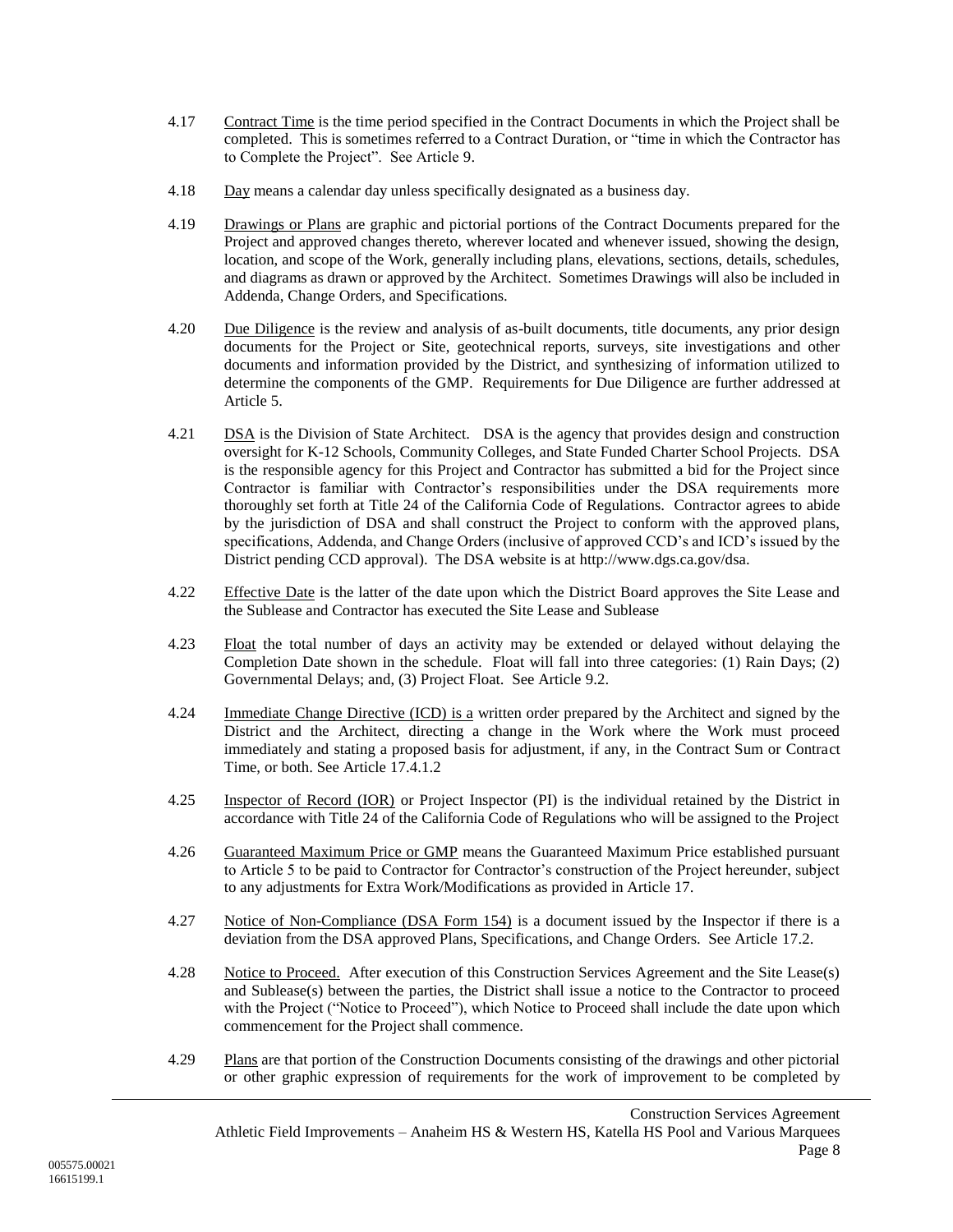Contractor, including, without limitation, services, work, material, equipment, construction systems, instructions, quality assurance standards, workmanship, and performance of related services.

- 4.30 Project means the improvements to be constructed and installed by the Contractor, as more particularly described and/or referenced in Exhibit "A" attached hereto.
- 4.31 Provide shall include "provide complete in place," that is "furnish and install complete."
- 4.32 Punch List is a list of minor repair items, prepared after the issuance of a Certificate of Substantial Completion, by the Inspector and Architect of Work required in order to complete the Contract Documents and ensure compliance with the DSA Approved Plans so the Project may be Closed Out. Issuance of the Retention Payment is dependent upon the proper completion of the Punch List. See Article [13.16](#page-32-0) and Article [29.](#page-71-0)
- 4.33 Request for Information (RFI) is a written request prepared by the Contractor requesting the Architect to provide additional information necessary to clarify or amplify an item which the Contractor believes is not clearly shown or called for in the drawings or specifications, or to address problems which have arisen under field conditions.
- 4.34 Schedule is the Contractor's view of the practical way in which the Work will be accomplished. In this Agreement there is a requirement for a Baseline Schedule and regular Schedule Updates that show all Work to be completed during the Contract Time and shall include all items listed under Article [9.3.](#page-21-0)
- 4.35 Schedule of Values is a detailed breakdown of the Contract Price for each Project, building, Phase of Work or Site as determined by the District. This Schedule of Values shall adequately detail the price for the Work so that the status of the construction of any improvements can be meaningfully reviewed by the Inspector, Architect of Record, Engineer of Record, and District. (See Article [13.12\)](#page-29-1)
- 4.36 Separate Contracts are Contracts that the District may have with other Contractors, vendors, suppliers, or entities to perform Work on the Project. This may include, but is not limited to Multi-Prime Trade Contractors, furniture installers, testing agencies, clean-up contractors, or network or low voltage contractors. Contractor shall plan for certain other contractors that may also be working on the Project site and address these other contractors in Contractor's Schedule. See Article [32.](#page-75-0)
- 4.37 Site refers to the grounds of the Project or in some cases may refer to multiple sites as defined in the Contract Documents and such adjacent lands as may be directly affected by the performance of the Work.
- 4.38 Site Lease and/or Lease means the Site Lease(s) of even date herewith, by and between the District and the Contractor together with any duly authorized and executed amendment thereto under which the District leases the Site to the Contractor.
- 4.39 Specifications are that portion of the Construction Documents consisting of the written requirements for the work of improvement to be completed by Contractor, including, without limitation, services, work, material, equipment, construction systems, instructions, quality assurance standards, workmanship, and performance of related services.
- 4.40 Standards, Rules, and Regulations referred to are recognized printed standards and shall be considered as one and a part of these specifications within limits specified. Federal, state and local regulations are incorporated into the Contract Documents by reference.
- 4.41 Stop Work Order, or an Order to Comply is issued when either (1) the Work proceeds without DSA approval; (2) the Work proceeds without a DSA Project Inspector, or (3) where DSA determines that the Work is not being performed in accordance with applicable rules and regulations, and would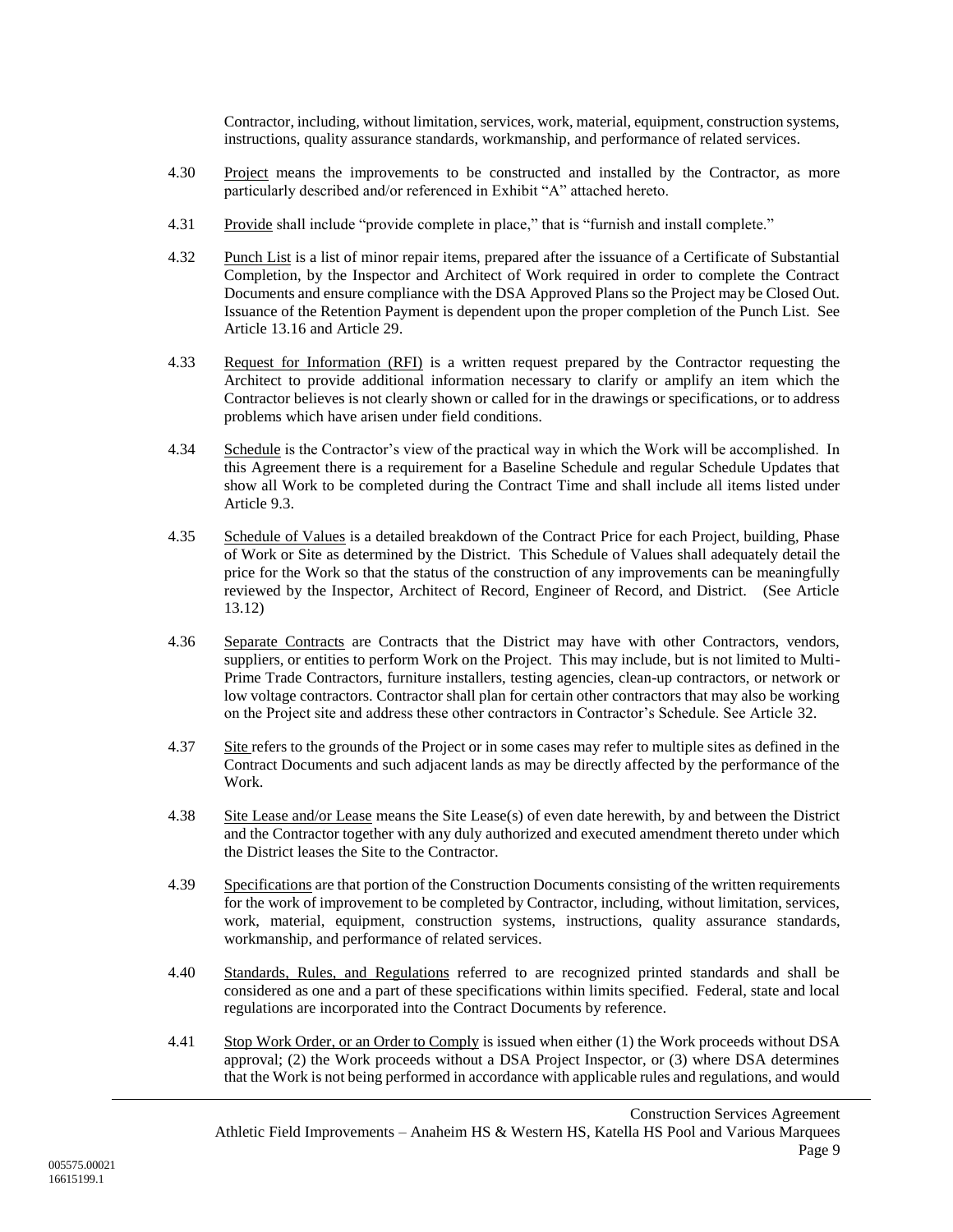compromise the structural integrity of the Project or would endanger lives. If a Stop Work Order is issued, the Work in the affected area shall cease until DSA withdraws the Stop Work Order. Pursuant to Education Code section 17307.5(b) and Education Code section 81133.5, the District shall not be held liable in any action filed against the District for any delays caused by compliance with the Stop Work Order.

- 4.42 Subcontractor means any person or entity, including trade contractors, who have a contract with Contractor to perform any work or supply materials for the Project.
- 4.43 Sublease(s) means the Sublease(s) of even date herewith by and between the District and Contractor together with any duly authorized and executed amendment hereto under which the District subleases the Site from the Contractor.
- 4.44 Sublease Payment means any payment required to be made by the District pursuant to Section 7 of the Sublease.
- <span id="page-12-1"></span>4.45 Substantial Completion is not reached unless and until each of the following four (4) conditions have been met: (1) all contractually required items have been installed with the exception of only minor and Incomplete Punch Items (See Article [13.16\)](#page-32-0); (2) All Fire/Life Safety Systems have been installed, and are working and signed off on the DSA Form 152 Inspection Card, all building systems including mechanical, electrical and plumbing are all functioning; (3) all other items on the DSA Form 152 Inspection Card for the Project have been approved and signed off; and (4) the Project is fit for occupancy and its intended use, as certified by the Architect pursuant to the Certificate of Substantial Completion set forth in the Division 1 Forms attached hereto.
- 4.46 Substitution is a change in product, material, equipment, or method of construction from those required by the Construction Documents proposed by the Contractor. Specific requirements for substitutions are set forth at Article [16.](#page-42-0)
- 4.47 Unforeseen Allowance means the budget established for hazardous substances and underground conditions that differ from representations in the Contract Documents or Due Diligence Documents and meet the requirements under Article [13.15.5](#page-30-0) and [18.4.](#page-49-0) The Unforeseen Allowance may also include other costs as allocated in the District's sole and absolute discretion related to the Project. The District, in its sole and absolute discretion, may use the District Contingency to fund any costs allowed under the Unforeseen Allowance. Any funds remaining in the Unforeseen Allowance at the completion of the Project shall remain unspent and allocated to the District as the District sees fit to use.
- 4.48 Work shall include all labor, materials, services and equipment necessary for the Contractor to fulfill all of its obligations pursuant to the Contract Documents. It shall include extension of Contractor's obligations to Subcontractor to perform Subcontractor Due Diligence including, but not limited to, visiting the Site of the proposed Work (a continuing obligation after the commencement of the Work), fully acquainting and familiarizing itself with the conditions as they exist and the character of the operations to be carried out under the Contract Documents, and make such investigation as it may see fit so that it shall fully understand the facilities, physical conditions, and restrictions attending the Work under the Contract Documents. Each such Contractor or Subcontractor shall also thoroughly examine and become familiar with the Drawings, Specifications, and associated Contract Documents.
- 4.49 Workers include laborers, workers, and mechanics.

#### <span id="page-12-2"></span><span id="page-12-0"></span>**5. ESTABLISHMENT OF GUARANTEED MAXIMUM PRICE "GMP"**

5.1 Guaranteed Maximum Price (GMP) is the amount agreed upon between the District and Contractor that shall not be exceeded for the Construction of the Project within the Contract Time based on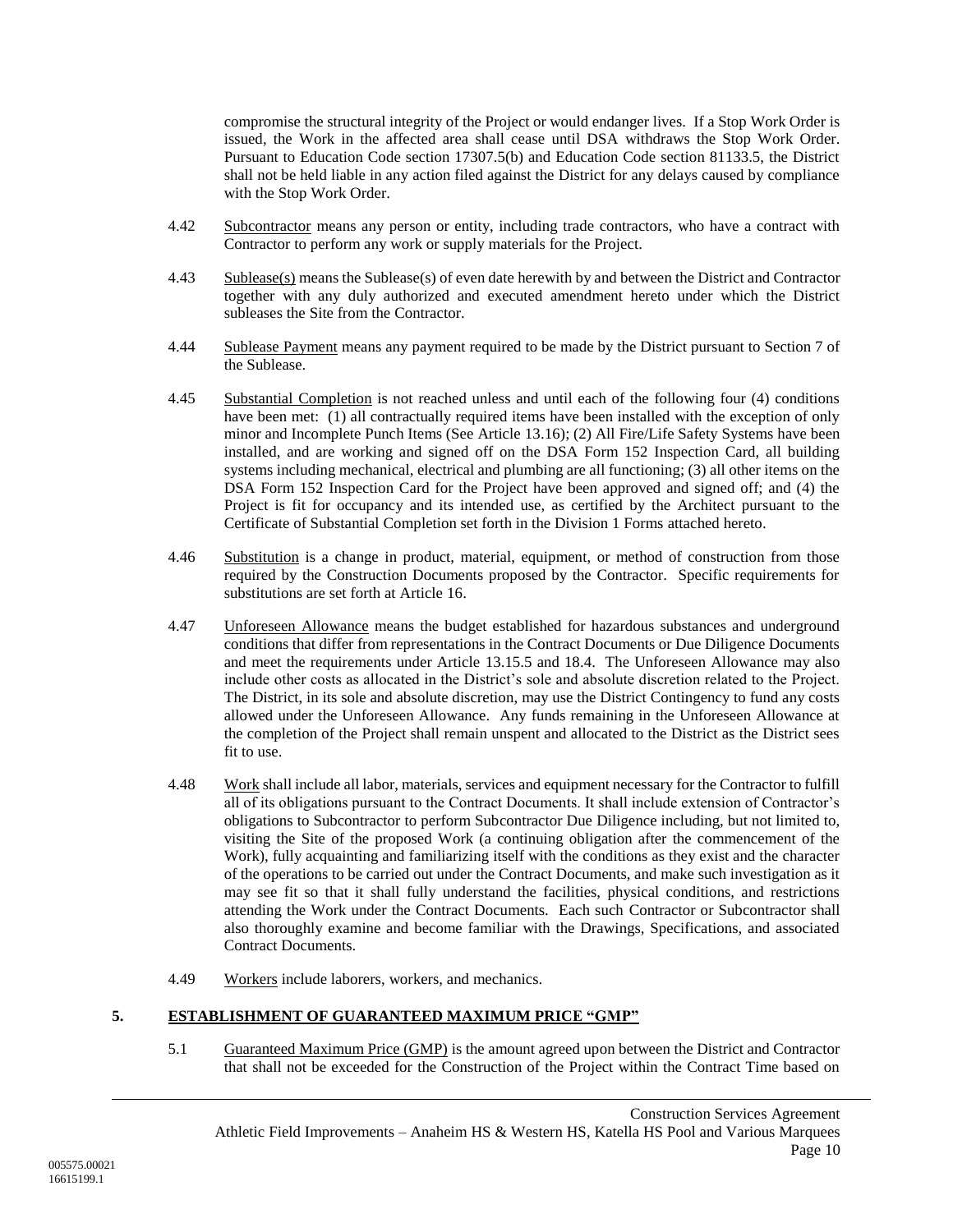Contractor's thorough review of the Contract Documents, Due Diligence in investigation of all aspects of the Project. The GMP includes the costs for the Sublease Payments being paid by the District as Progress Payments and Retention Payment during construction in accordance with the terms of this Construction Services Agreement. Any references to Progress Payments shall also mean Sublease Payments. A Construction Contingency (Articl[e 5.2.1\)](#page-13-0) and an Errors and Omissions Contingency (Article [5.2.2\)](#page-14-1) is contained within the GMP. Costs that are outside of the GMP shall be as follows:

- 5.1.1 Owner requested additional work (See Article 8) to be paid under the District Contingency.
- 5.1.2 Unforeseen underground soil conditions or unforeseen hazardous materials that meet the requirements of Article [13.15.5](#page-30-0) and [18.4](#page-49-0) to be paid under the Unforeseen Allowance.
- 5.2 GMP. As a result of the Due Diligence of Contractor, the GMP for the Project is set forth under Article [3.](#page-6-0) The GMP is based upon all Due Diligence performed, the approved Construction Documents, and all other Contract Documents existing and reviewed by the Contractor at the time this Construction Services Agreement is entered into as more fully described and referenced in the Scope of Work set forth in Exhibit "A." Contractor's detailed line item costing of the Project, or Master Budget, totaling the GMP is attached hereto as Exhibit "B." Furthermore, the District and Contractor represent and warrant that the GMP is separate and distinct from the Sublease Payments to be paid by the District under the Sublease. District represents and warrants and Contractor acknowledges that: 1) the total amount of Sublease Payments and any optional Prepayment under the Sublease include the total rental for the Project, which total does not exceed the fair market value for the Project, 2) said rental amount is separate and distinct from Progress Payments and Retention, and 3) said rental amount shall be paid by the District with District non-local match contribution local funds.

The GMP is an "all inclusive" price for the construction of the Project that is calculated after Due Diligence and shall not be exceeded except as set forth in this Agreement. Contractor has taken on all contingencies and calculated those contingencies out in the form of the Construction Contingency. Contractor specifically agrees that once the Construction Contingency is fully exhausted, that Contractor can and shall Complete the Project pursuant to the terms of this Agreement within the Contract Time. No disputes concerning compensation, extras, or application of Contingencies shall be utilized as grounds to slow down or to stop work. The following two contingencies have been calculated through the Due Diligence of the Contractor and shall be calculated against the contingency amounts based on application of the Change Order language of Article [17.](#page-43-0)

<span id="page-13-0"></span>5.2.1 *Construction Contingency*. The Construction Contingency set forth at Article [3.8.1](#page-7-1) is for the use of the Contractor, as approved by the District, to pay for miscellaneous work items which are required to complete the Project including to cover trade scope gaps, missed work, areas of damage that may occur between trades during construction, Subcontractor coordination problems, and Contractor coordination errors. The Contractor shall not use the Construction Contingency to pay for costs related to the following: (a) errors or omissions in the Construction Documents; (b) discrepancies with the Construction Documents pertaining to applicable building code requirements; and/or (c) enhancements or additions to the Scope of Work desired by the District. The Contractor shall obtain written approval from the District prior to using the Construction Contingency. The following may be considered, at the District's sole discretion, valid Construction Contingency items: 1) overtime and premium time, 2) costs to address safety items, 3) Contractor coordination issues and errors, 4) scope gaps, 5) trade damage, and 6) for other items requested by the Contractor if approved by the District and in the District's sole discretion. If on Final Completion of the Project, funds are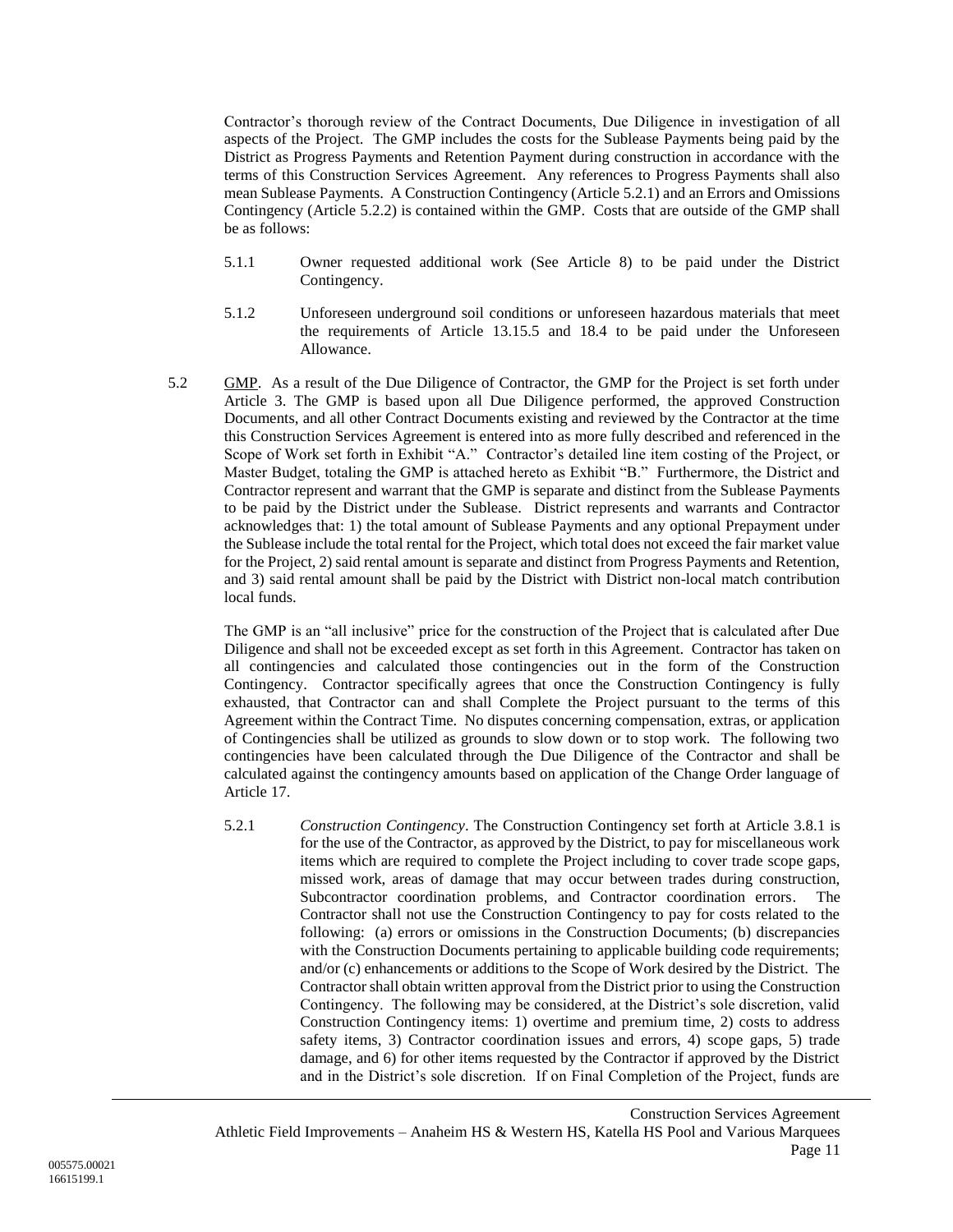remaining in the Construction Contingency, such funds shall remain unspent and allocated to the District as the District sees fit to use.

<span id="page-14-1"></span>5.2.2 *Errors and Omissions Contingency*. Within the GMP shall be a line item amount to cover errors and omissions in the Construction Documents ("Errors and Omissions Contingency"). The Errors and Omissions Contingency at Article [3.7.2](#page-7-2) is calculated based on coordination review of the Construction Documents and coordination meetings that have been held with the Subcontractors and Architect. Specifically, it is the coordination items that could not be addressed through coordination meetings and a factor determined based on the coordination review that has been performed by Contractor. The Errors and Omissions Contingency is created from Contractor's Due Diligence and based on Contractor's experience on similar projects. As a result, Contractor agrees that Contractor shall not seek to charge District for Errors and Omissions in excess of the Errors and Omissions Contingency. In other words, the Errors and Omissions Contingency is the maximum sum available to compensate the Contractor for Errors and Omissions on the part of the Architect and Architect's Consultants and is the maximum amount that can be charged. Contractor shall bear all costs for Errors and Omissions that exceed the Errors and Omissions Contingency.

> Contractor shall notify the District under the Change Order Provisions of the need for such work and specifically identify the Work as Errors and Omissions by submitting to the District for its consideration and approval or disapproval, a written request for the work before such work is performed. If District approves such request in writing, the costs of the work, shall be added to or deducted from the Errors and Omissions Contingency within the GMP. Any funds remaining in the Errors and Omissions Contingency at the completion of the Project shall remain unspent and allocated to the District as the District sees fit to use, except for any portions of Savings added to the Errors and Omissions Contingency, which Savings shall be allocated between the parties as provided in Article [7](#page-18-0) below.

- <span id="page-14-0"></span>5.3 Due Diligence
	- 5.3.1 D*ocuments Reviewed.* Contractor has visited the site, entered and evaluated the structures on the site, reviewed all as-built information, environmental reports, Asbestos Hazard Emergency Response Act of 1986 reports applicable to the Project, lead reports, reports on any other hazardous substances, reviewed environmental impact reports, reviewed applicable mitigation measures for the Project, reviewed and observed the current site conditions, reviewed available records from City and/or County Records on the Project. All documents provided or reviewed by the Contractor shall be referred to collectively as the Due Diligence Documents.
	- 5.3.2 *Review of Existing Conditions.* Contractor must have performed basic confirmation of the As-Built information that exists as part of the Due Diligence process. This basic confirmation shall include:
	- 5.3.3 Confirmation of overall dimensions of major column lines, location of elements where coordination of new construction to existing construction is to occur, confirmation that the rooms noted are located on the drawings, review and confirmation that rooms have not been reconfigured.
		- 5.3.3.1 Confirmation of location for utilities and supporting infrastructure. Contractor shall review the utilities and confirm that the infrastructure from the As-Builts and Contract Documents are consistent with the actual As-Built Conditions of the Project site.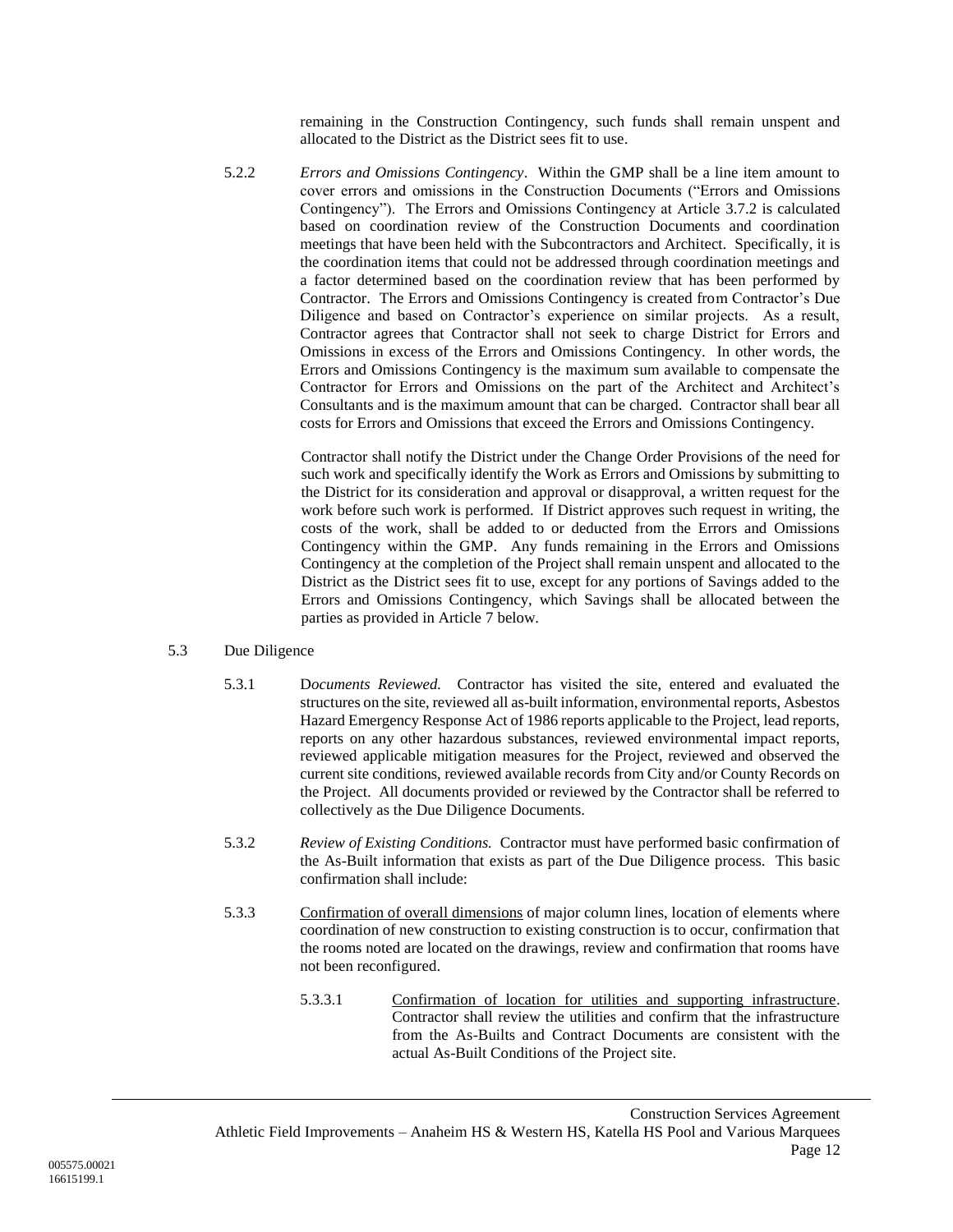- 5.3.3.2 Confirmation that fire/life safety elements are consistent with expectations of the Contract Documents. Specifically, confirmation of the integrity of one-hour corridors, fire separations, working fire sprinklers, working fire alarms, communications systems, EMS systems, and other systems that are to remain in use and relied upon as part of the anticipated Project.
- 5.3.3.3 Review of the Environmental Documents (Asbestos, Lead, PCB's, etc.) and general confirmation that the scope of hazardous substances is consistent with that which is shown on the environmental reports that are provided.
- 5.3.3.4 Confirmation of Working hours and specific conditions which will affect the ability to work. Contractor shall check requirements for the local city and county and confirm working hours and days, testing schedules at the District for days when work shall not occur, other critical days when work cannot occur, mitigation measures in the EIR or Negative Declaration that may affect the ability to Work on the Project. This review shall help Contractor build a working schedule for the Project.
- 5.3.4 *Review of Construction Documents*. Contractor has performed a complete and diligent review of all plans, specifications, addenda, bulletins or other documents provided as the Construction Documents or otherwise mentioned in the Construction Documents. The Contractor has written and submitted RFIs to address potential design issues prior to the GMP development to obtain a comprehensive GMP that addresses design and constructability issues.
- 5.3.5 *Inconsistencies*. All inconsistencies, timing or sequences which appear to be in error in the Construction Documents shall promptly be called to the attention of the Architect or, Engineer, for interpretation or correction. Local conditions which may affect the structure shall be brought to the Architect's attention at once. In no case, shall the instruction of the Architect be construed to cause work to be done which is not in conformity with the approved plans, specifications, change orders, construction change documents, and as required by law. (See Title 24 Section 4-343)
- 5.3.6 *Coordination Review*. Contractor shall perform a constructability review of the Construction Documents as part of its Due Diligence to determine the level of Errors and Omissions that should be included in the Errors and Omissions Contingency.
- 5.3.7 *Price Fluctuations*. As part of Contractor's Due Diligence responsibilities, Contractor is required schedule and plan to order, obtain, and store materials and equipment sufficiently in advance of its Work at no additional cost to assure that there will be no delays. Contractor understands that this may be a multi-year contract and that materials fluctuate in value and shall have adequately addressed market fluctuations through agreements with Contractor vendors or by other means. Contractor further understands and incorporates into Contractor's bid or proposal cost any wage rate increases during the Project for the Contractor's labor force as well as all other subcontractor and vendor labor forces. Contractor also understands the length of the Project schedule and has incorporated an appropriate budget to include labor, material, and equipment escalation costs into the GMP. At no time will the District accept any costs associated with these increases. District shall not be responsible for market fluctuations in costs or labor rate increases during the Project. Contractor further has incorporated any and all cost increases in areas of Work where there may be schedule variations so that cost increases are not passed through to the District.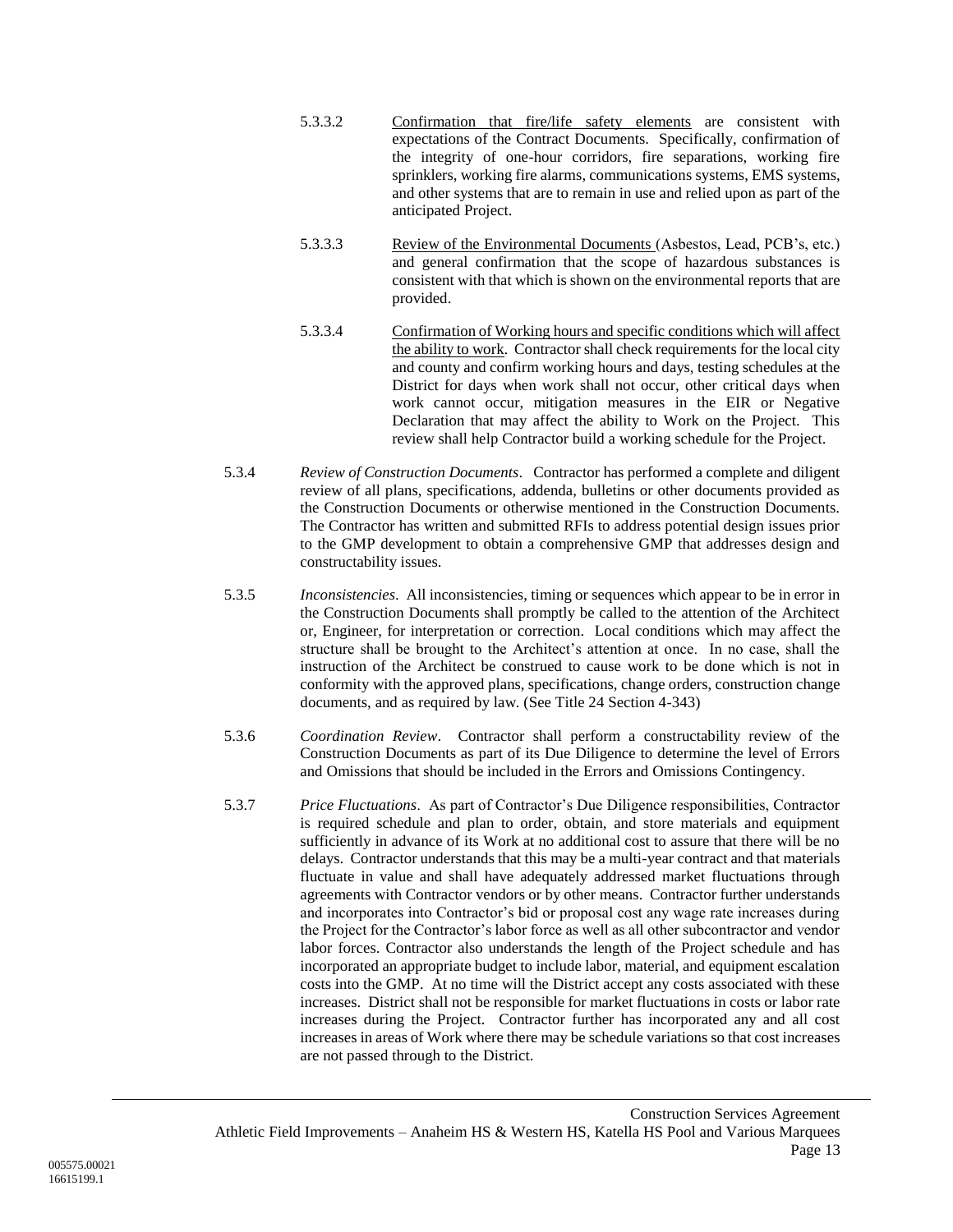- 5.3.8 *Coordination Review*. Contractor has thoroughly reviewed the plans, specifications, and other Due Diligence Documents and satisfied itself that the Construction Contingency is adequate to complete the Project for the GMP.
- 5.3.9 *Due Diligence Determinations.* Contractor has utilized all the available Due Diligence information to verify that the contingencies are adequate and that the Project can be constructed without exceeding the GMP:
	- 5.3.9.1 Construction Contingency. Based on review of the scope of work submitted from each Subcontractor, Contractor's Due Diligence and review shall be utilized to determine the size of the Construction Contingency to cover unforeseen conditions (other than noted in Article [5.1\)](#page-12-2), cover trade scope gaps, missed work, areas of damage that may occur between trades during construction, Subcontractor coordination problems, Contractor coordination errors, and miscellaneous work items.
	- 5.3.9.2 Errors and Omission Contingency. Based on a thorough review of the available Construction Documents and information located pursuant to the Due Diligence performed, a set-aside has been made for an Errors and Omissions Contingency that may be utilized to compensate for construction work to correct Errors and Omissions in the Construction Documents.
	- 5.3.9.3 District Contingency (sometimes called Owner Contingency). District Contingency is a sum that is set aside by the District to address any additional services. In the District's sole discretion, design errors or omissions as determined by the District (to the extent the Errors and Omissions Contingency is exhausted) and unforeseen conditions as approved by the District, may be allocated to the District Contingency. Specifics on application of the Owner Contingency are set forth at Article [8.](#page-19-0)
	- 5.3.9.4 Unforeseen Allowance. Unforeseen Allowance is a sum set aside for unforeseen conditions that differ from representations in the Contract Documents or Due Diligence Documents or meet the requirements under Article [13.15.5](#page-30-0) and [18.4.](#page-49-0) The Unforeseen Allowance may also include other costs as allocated in the District's sole and absolute discretion related to the Project.
- 5.3.10 *Schedule*. Contractor's Due Diligence will also be critical to the Contractor's determination of the number of days required to complete the Project. Contractor will determine if the suggested number of days from the District and Architect can be performed and shall also consider whether the Project requires Governmental or Rain day float that exceeds that set forth in Article [9.](#page-20-0) If Contractor does not note any concerns with the suggested Contract Time, then it is presumed that Contractor is in agreement with the proposed completion date the Contractor, by entering into this Agreement, has determined for itself that the Project Contract Time is realistic, reasonable and includes all required Float under Article [9.](#page-20-0)

### **6. OPEN BOOK ACCOUNTING AND SELECTION OF SUBCONTRACTORS**

6.1 Open Book Accounting. The Contractor's GMP shall be based on actual procured quotes and bids from Subcontractors, vendors, and suppliers or based on estimated costs. In addition, Contractor shall include an estimated overhead and profit line item along with the cost for Contractor supplied labor. This total construction cost, or Base Cost, shall be added to Subcontractor, vendor and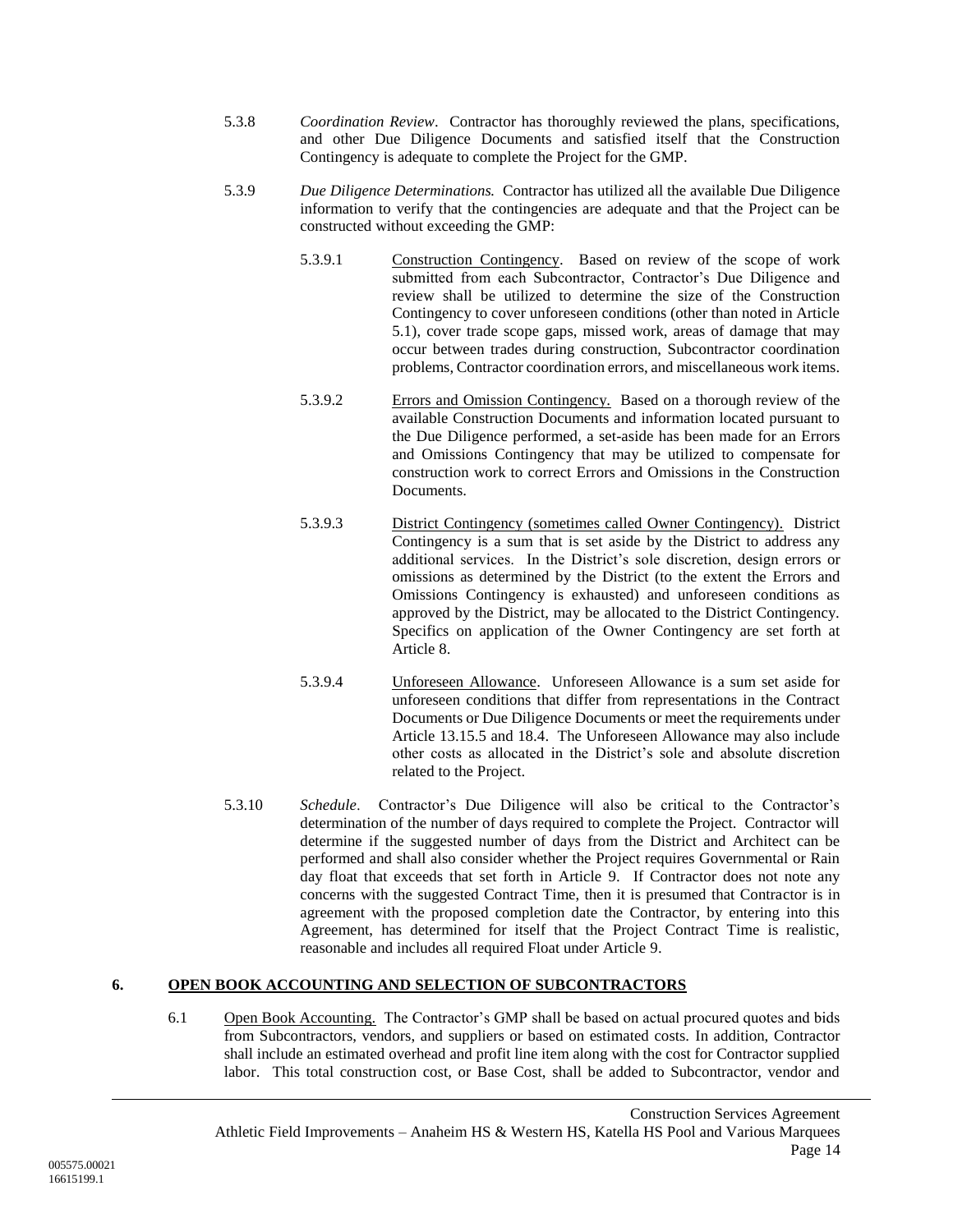supplier contingencies and the Construction Contingency (which includes an Errors and Omissions Contingency) to form the entire GMP. As costs are incurred during the course of the Project, the Job Cost Accounting shall be updated to include actual costs incurred. A report on costs shall be prepared as part of the GMP process and shall be provided on at least a monthly basis to the District.

- 6.1.1 *Purpose*. While competitive bidding is often viewed as the lowest price, utilizing the lowest bid neither results in the best contractor, efficient construction, or a properly completed product. In some cases, the Project becomes significantly more expensive because competitive bid contractors either don't understand the drawings, aren't qualified to build the Project, or are seeking to utilize the legal process to make money by bringing claims against the District. The lease leaseback methodology provides the ability to negotiate for the most qualified competent contractor and allow coordination and interaction between the Contractor, Architect and District to alleviate unnecessary problems or areas that would result in claims. However, in exchange for this flexibility and reduction in claims, it is in the District's best interests, as a public entity, to ensure that the Project accounting information is available for review and the financial aspects of the Project can be fully reviewed. Thus, Contractor agrees that all job cost information shall be kept in an "open book" manner, shall show the actual transactions that occurred for the Project and shall be disclosable to the State if State funds are being utilized.
- 6.1.2 *State Allocation Board Issues.* The Office of Public School Construction, the administering agency for the State Allocation Board, audits the costs for construction under the general authority of Education Code section 17076.10 and under the specific authority of Regulation Section 1859.100 et seq. governing program accountability audit, material inaccuracy, and expenditure audits. Given the fact the State has approved the lease-leaseback delivery method, and the likelihood that the records of the Project will be audited if there are State Funds involved, a permanent record of all the financial transactions for the construction of the Project shall be available through an Open Book Accounting of the Project expenditures of both hard and soft costs including, but not limited to labor, material and services costs, including the subcontract and material costs that were utilized to build the Project.
- 6.1.3 *Value Engineering During the Project.* In addition to Value Engineering addressed at Article [7](#page-18-0) below, Contractor may have occasion where better pricing can be obtained from Subcontractors or suppliers. This better pricing shall be treated as part of Savings under Article [7.](#page-18-0)
- 6.2 Scope Reduction Not Savings. The District at all times shall have the right to reduce the scope of the Project. If the District reduces the scope of the Project, the GMP shall be reduced to reflect the reduced Scope of Work, pursuant to the provisions of Article [17.](#page-43-0) To the extent possible, it is the mutual goal of the District and Contractor to maximize the Scope of Work as allowed by the GMP. Reductions in scope are not considered Savings.

### <span id="page-17-0"></span>6.3 Selection of Subcontractors.

6.3.1 If identified or requested in the District's Request for Proposal/ Qualifications ("RFP/RFQ"), the Contractor must use any Subcontractors identified and included in the Contractor's response to the District's RFP/RFQ pursuant to Education Code section 17406(a)(4). All Subcontractors identified and included in the Contractor's response to the District's RFP/RFQ shall be afforded the protections of the Subletting and Subcontracting Fair Practices Act (Chapter 4 (commencing with Section 4100) of Part 1 of Division 2 of the Public Contract Code).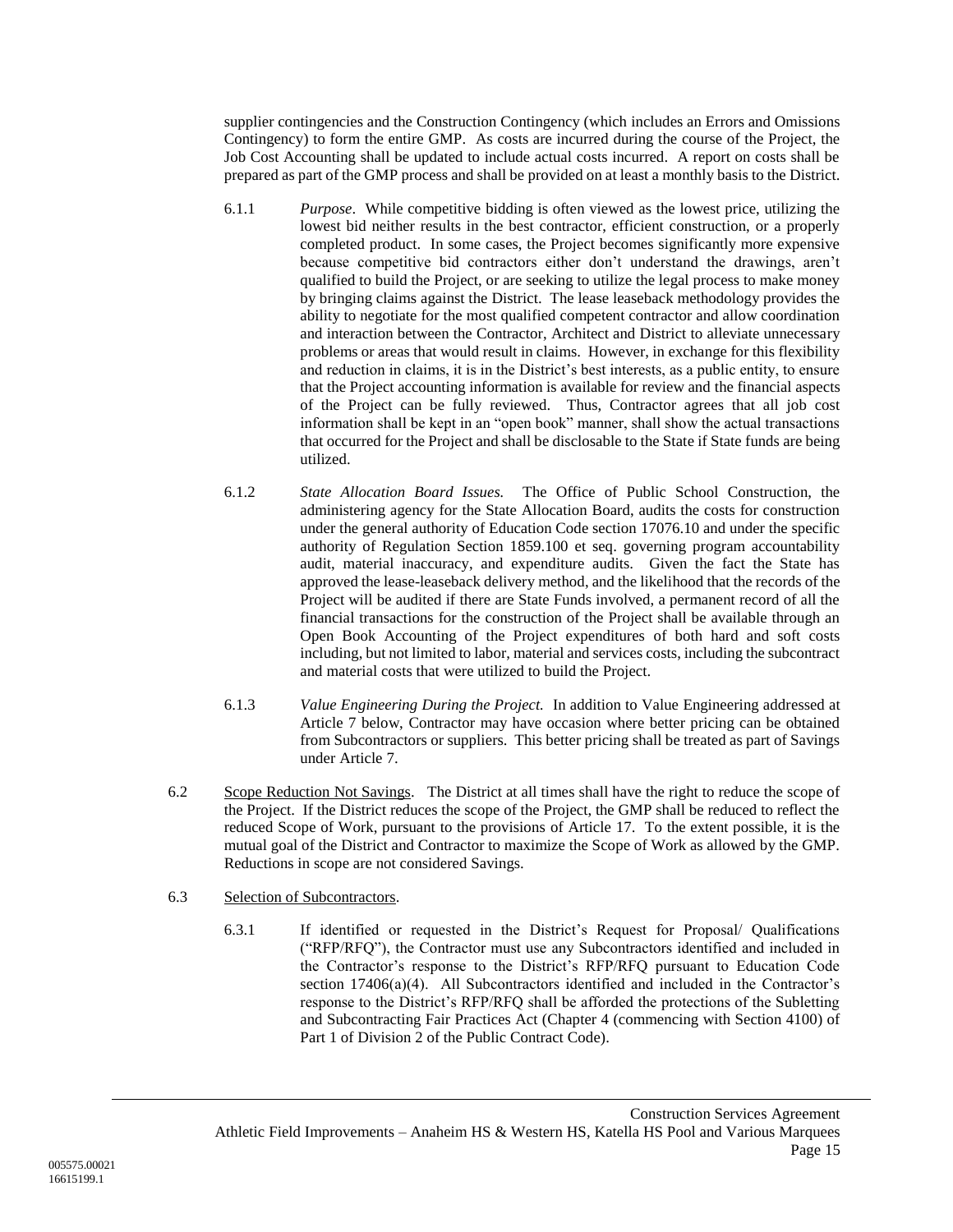- <span id="page-18-1"></span>6.3.2 Following the award of the Contract to the Contractor by the District's Board of Education, and for all Subcontractors not identified in the Contractor's response to the District's RFP/RFQ, the Contractor shall proceed as follows in awarding construction Subcontracts with a value exceeding one-half of one percent of the price allocable to construction work:
	- 6.3.2.1 Provide public notice of availability of work to be subcontracted in accordance with the publication requirements applicable to the competitive bidding process of the District, including a fixed date and time on which qualifications statements, bids, or proposals will be due.
	- 6.3.2.2 Establish reasonable qualification criteria and standards.
	- 6.3.2.3 Award the subcontract either on a best value basis or to the lowest responsible bidder. The process may include prequalification or shortlisting. The process shall not apply to Subcontractors identified and included in the Contractor's response to the District's RFP/RFQ. Subcontractors awarded construction subcontracts under this Article [6.3.2](#page-18-1) shall be afforded all the protections of the Subletting and Subcontracting Fair Practices Act (Chapter 4 (commencing with Section 4100) of Part 1 of Division 2 of the Public Contract Code).
	- 6.3.2.4 All MEP Subcontractors must be prequalified as set forth in Article [1.12](#page-5-0) above.
- 6.3.3 In no case will the Contractor award any subcontracts until the District has concurred to the scope and price of the subcontracted services.
- 6.3.4 All subcontractors (of any tier) performing any portion of the Work must comply with the Labor Code sections 1725.5 and 1771.1 and must be properly and currently registered with the California Department of Industrial Relations and qualified to perform public works pursuant to Labor Code section 1725.5 throughout the duration of the Project.
- 6.3.5 Contractor shall provide the District with full documentation regarding the bids or competitive quotes received by Contractor. In no event shall such documentation be redacted or obliterated. In the event the Contractor does not comply with this provision, the District may terminate this Construction Services Agreement in accordance with the provisions of Article [19](#page-50-0) below.
- 6.3.6 Compliance with Disabled Veteran Business Enterprise (DVBE) contracting goals is required under this Construction Services Agreement. In accordance with Education Code section 17076.11 the District has a DVBE participation goal of 3% per year of the overall dollar amount of state funds allocated to the District pursuant to the Leroy F. Greene School Facilities Act of 1998, and expended each year by the District. The District is seeking DVBE participation under this Construction Services Agreement. The Contractor must require Subcontractors to make a good faith effort to contact and utilize DVBE contractors and suppliers in securing bids for performance of the Project. Their efforts shall be documented on the DVBE Good Faith Effort Form attached as Exhibit "C".

### <span id="page-18-0"></span>**7. SAVINGS AND VALUE ENGINEERING**

7.1 General Intent. The purpose of Savings is to minimize the expenditure of funds for the construction of the Project on items that exceed the minimum criteria required without a corresponding benefit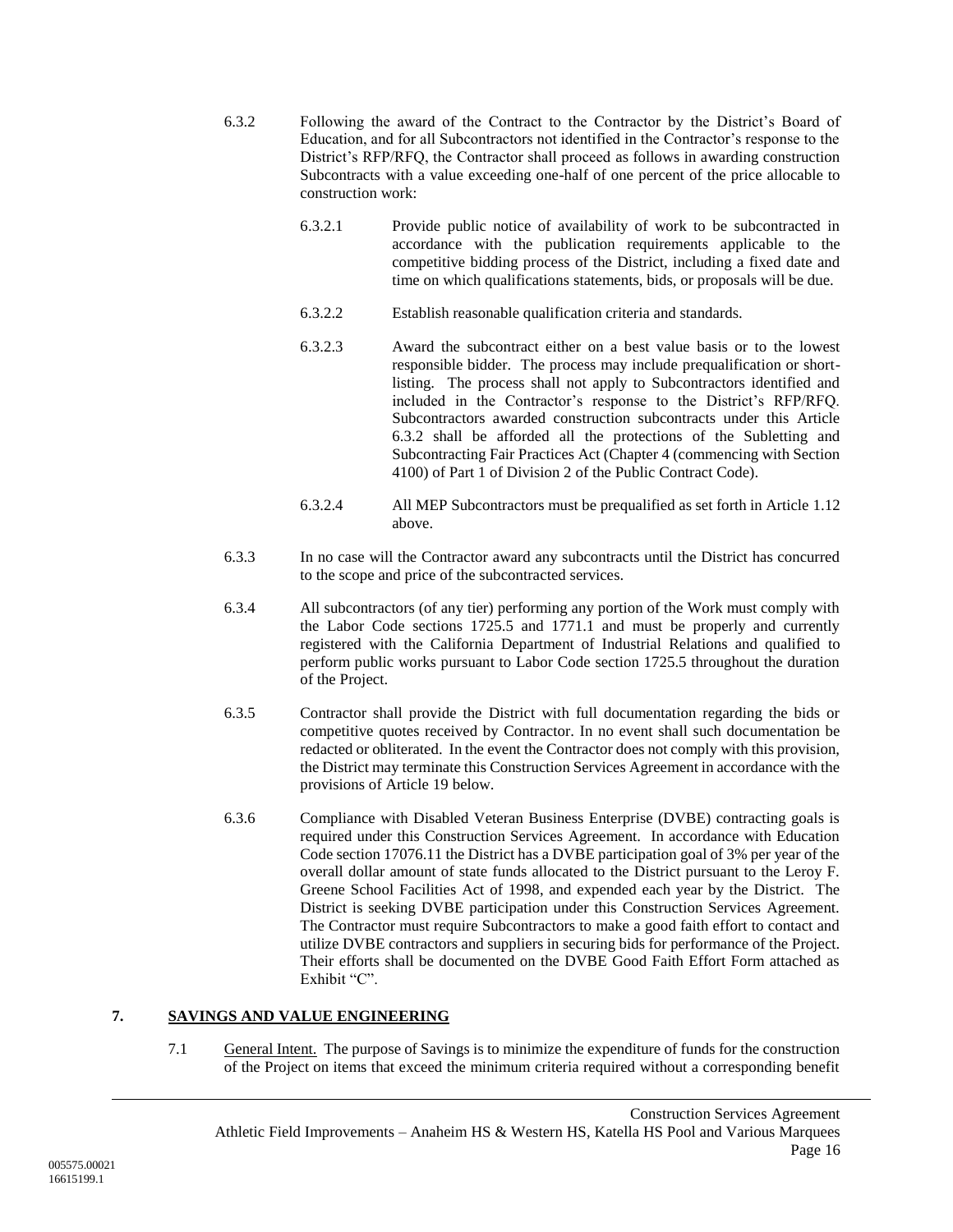to the District. The District also wishes to eliminate any excess quality levels or performance criteria provided in the Construction Documents so long as such elimination does not alter the design, aesthetics, safety standards or configuration or space, and does not increase future maintenance and operation costs. The District and the Contractor shall work cooperatively with each other, in good faith, to identify appropriate opportunities to reduce the Project costs and promote Savings. There are two stages when Savings may be generated. They are (1) Value Engineering when establishing the GMP and (2) Savings generated through changes, reductions, or Subcontractor negotiations that may occur after the GMP is established.

- 7.1.1 *Value Engineering* is a review of systems so excess quality, unnecessary design elements, reconfiguration for efficiency, or other changes may be made to reduce the cost of a project. Sometimes, timing and sequences or re-use of materials that are unique to a project or area may generate savings. For example, if export soil is generated on a site which may have a substantial cost for transportation and removal could be sold to offset the costs incurred then a savings may be generated for the Project. Similarly, if concrete is ground, it may be sold for aggregate rather than as demolished construction materials.
- 7.1.2 *Other Savings* generated over the course of the Project through Subcontractor negotiations, replacement of Subcontractors, or through other means shall be calculated as part of the overall costs for the Project as part of the "Open Accounting" of the Project and shall be counted towards Project Savings.
- 7.2 Sharing and Calculation for Return of Savings. If Contractor realizes a Savings on an aspect of the Project, including but not limited to, Value Engineering or other Savings after the GMP is established and after execution of this Construction Services Agreement, such Savings shall be divided in the following proportion: Seventy Five Percent (75%) of any Savings shall be returned to the District and Twenty Five Percent (25%) of any Savings shall be returned to the Contractor. Calculation of Savings shall be determined by adding all expenses for the Project (excluding Change Orders and Owner and Construction Contingency Expenses), separating out overhead costs and either using the actual overhead costs, or the percentage set for overhead in the Article [5.3,](#page-14-0) whichever is higher an applying the percentage for profit against the GMP (less Change orders, Owner and Construction Contingency). Any remaining money shall be considered Savings. If the Project expenses exceed the GMP, then there are no Savings for the Project and the GMP shall apply. A separate calculation of whether there are savings associated with Change Orders under the Owner and Construction Contingency may be performed to determine if there are any savings that remain on these areas and applied to the overall savings calculation
- 7.3 Savings Determined Through Audit. District may, at its own costs, have an audit conducted of the Project related job costs to determine Savings as further outlined in Article [21.](#page-60-0)

# <span id="page-19-0"></span>**8. DISTRICT CONTINGENCY**

8.1 The District Contingency is an allowance for use by the District that can be used to pay the Contractor to perform additional services ("Additional Services") not described in this Construction Services Agreement. This District Contingency is outside of the GMP, is not part of the original bond, except to the extent that District contingency is utilized as a Change to the Contract under Article [17,](#page-43-0) and may be used for Owner requested additions, revisions to the Project, moving furniture or equipment, and other District unforeseen items. Contractor shall provide a cost estimate and a written description of the Additional Services required to perform such work. The District shall set aside a contingency amount outside the GMP, defined at Article [5](#page-12-0) ("District Contingency") in the amount set forth at Article 3, which District Contingency shall be used for such Additional Services. Compensation for such Additional Services shall be negotiated and agreed upon in writing, in advance of Contractor's performing or contracting for such Additional Services. Nothing in this Construction Services Agreement shall be construed as limiting the valuation and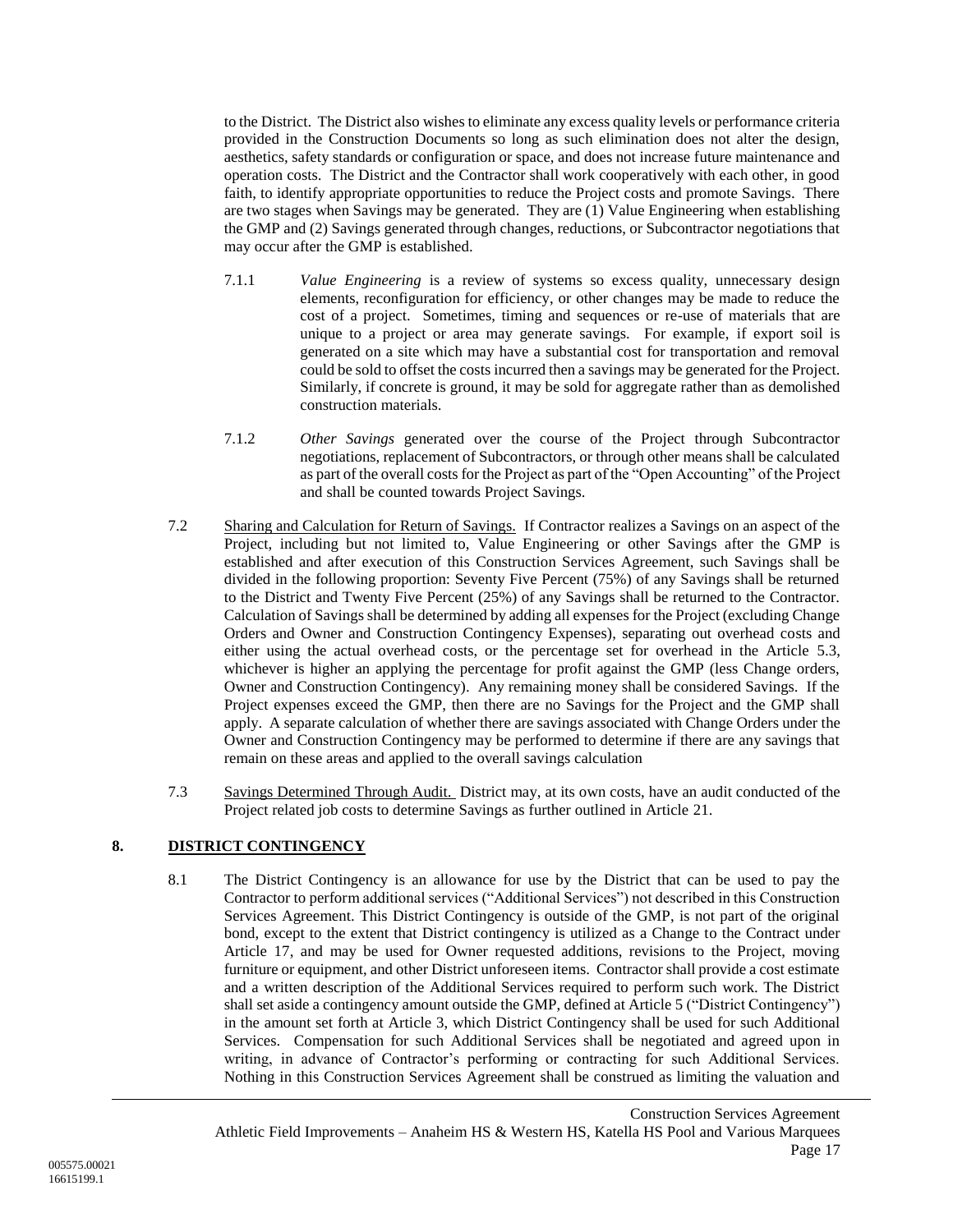amount to be paid to Contractor for such Additional Services or its implementation should a written agreement for such services be executed. Contractor shall not be entitled to compensation for Additional Services required as a result of Contractor's acts, errors or omissions. Further any Architectural Errors and Omissions shall not come out of District Contingency unless agreed upon in writing by the District in its sole discretion.

8.2 Additionally, while District is in no way limited by the manner in which it decides to utilize the District Contingency, said District Contingency shall not be used for any costs associated with errors or omissions in the Construction Documents until such time, if ever, the Errors and Omissions Contingency has been fully exhausted. Any funds remaining in the District Contingency at the completion of the Project shall remain unspent and remain allocated to the District.

# <span id="page-20-0"></span>**9. SCHEDULE**

- 9.1 Contract Time: Contractor shall perform and reach Substantial Completion (See Article [4.45\)](#page-12-1) within the time specified in the Agreement. Moreover, Contractor shall proceed on a properly developed and approved CPM Master Baseline Schedule, which represents the Contractor's view of the practical way in which the Work will be accomplished. Note that Contract Time includes and incorporates all Float and other Baseline inclusions as noted in Article [9.3](#page-21-0) and as otherwise specifically noted in Article [9](#page-20-0)
- <span id="page-20-2"></span><span id="page-20-1"></span>9.2 Float is the total number of days an activity may be extended or delayed without delaying the Completion Date shown in the schedule. Float will fall into three categories: (1) Rain Days; (2) Governmental Delays; and (3) Project Float. Project Float and Rain Days are owned by the Project and require District approval prior to being utilized for critical path delays once the days become available for consumption (i.e. the rain day arrives and is not utilized since rain did not occur or Work was performed on the interior of a building). However, Governmental Delay float shall not be utilized for purposes other than to address critical path delays that arise due to approvals, Inspector approvals or verifications on governmental forms.
	- 9.2.1 *Governmental Delay Float*. Given DSA requirements for submission and approval of CCD's prior to a DSA Form 152 sign off on areas of Work that deviate from approved Construction Documents, and the anticipated delays that may arise from this CCD procedure, no less than twelve (12) days per calendar year shall be set aside as Governmental Float to be utilized on critical path delays. A pro-rated number of days shall be calculated based on length of Contract Time. (For example, a two (2) year Contract Time shall require twenty-four (24) days of Governmental Float. If the Contract Time is 182 days, then the Contract Time shall require six (6) days of Governmental Float) This Governmental Delay float must be incorporated into the schedule and should be incorporated in each critical activity as Contractor deems fit. Specifically, major categories of Work under the DSA 152 (Project Inspection Card) should be allocated Governmental Delay Float at the Contractor's discretion. Governmental Delay Float on the Project may exceed 12 days per one (1) year period, but Contractor is required to include not be less than 12 days of Governmental Delay Float during each one (1) year period.
	- 9.2.2 *Inclement Weather (Rain Days).* The Contractor will only be allowed a time extension for unusually severe weather if it results in precipitation or other conditions which in the amount, frequency, or duration is in excess of the norm at the location and time of year in question as established by the National Oceanic and Atmospheric Administration (NOAA) weather data. No less than 22 calendar days for each Calendar year for Southern California. The NOAA weather related days (22 days in Southern California) shall be set aside as float within the Baseline Schedule. Additional days beyond the NOAA shall be considered under the same criteria that weather days are granted below.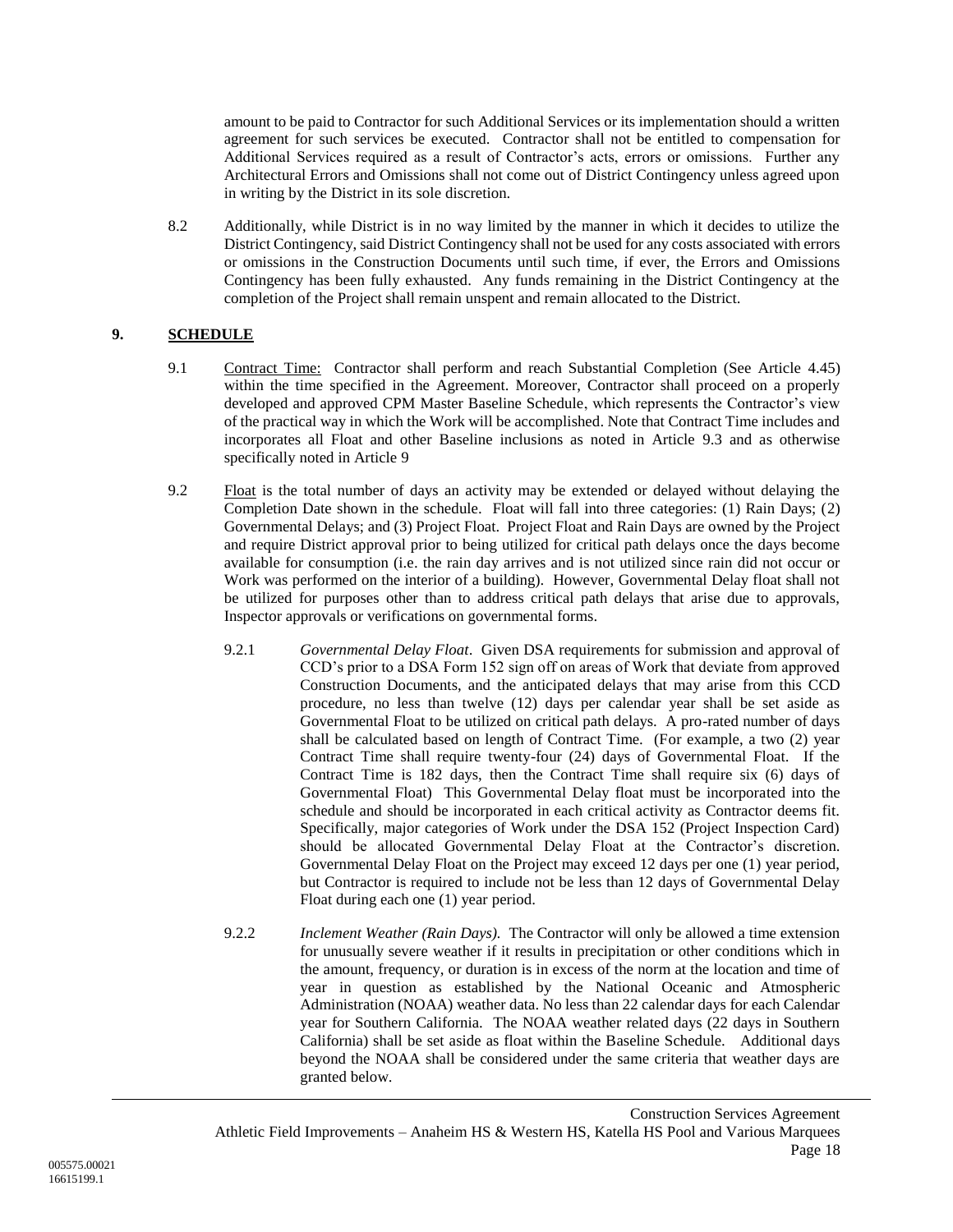- 9.2.3 *Granting of Days beyond those Anticipated.* A Rain Day shall be granted by Architect or CM if the weather prevents the Contractor from beginning Work at the usual daily starting time, or prevents the Contractor from proceeding with seventy-five (75%) of the normal labor and equipment force towards completion of the day's current controlling item on the accepted schedule for a period of at least five hours, and the crew is dismissed as a result thereof, the Architect will designate such time as unavoidable delay and grant one (1) critical path activity calendar-day extension if there is no available float for the calendar year.
- 9.2.4 *Project Float* is all remaining float, including extra days included in a particular activity.
- <span id="page-21-0"></span>9.3 Inclusions in Baseline. In addition to Scheduling requirements set forth at Article [9,](#page-20-0) Contractor is specifically directed to include in Contractor's Baseline Schedule and all Schedule updates that provide for the following items required pursuant to this CSA, including but not limited to:
	- 9.3.1 *Rain Day Float (excluding inclement weather) as required under Article 9.2.2.* For example, if the NOAA provides 22 days of rain days, all 22 days must be incorporated and noted in the schedule. Further, any days required to clean-up or dry out shall be included for operations that are likely to require a clean-up or dry out period. Days that are not utilized shall be considered float owned by the Project.
	- 9.3.2 *Governmental Delay Float under Article 9.2.1.* This Governmental Delay Float shall only be utilized for Governmental Delays and shall not be considered available float owned by the Project. This float shall be distributed to the Project as granted and approved by the District, and shall be used to offset liquidated damages for overstaying the Lease, and shall not generate compensable delays.
	- 9.3.3 Submittal and Shop drawing schedule under Article [9.6](#page-22-0) an[d 15.6.](#page-39-0)
	- 9.3.4 Deferred Approvals under Articl[e 15.3](#page-37-0) an[d 15.6](#page-39-0)
	- 9.3.5 Time for separate contractors, including furniture installation and start up activities, under Article [32.](#page-75-0)
	- 9.3.6 Coordination and timing of any drawings, approvals, notifications, permitting, connection, and testing for all utilities for the Project. Article [13.15.2](#page-30-1) .
	- 9.3.7 Testing, special events, or District activities.
- 9.4 Schedule Updates. Contractor shall update the schedule (including a narrative) each month to address actual start dates and durations, the percent complete on activities, actual completion dates, estimated remaining duration for the Work in progress, areas of progress, logic and durations, overall assessment of achieving the approved schedule, estimated start dates for Work scheduled to start at future times and changes in duration of Work items
	- 9.4.1 *Listing of Items Causing Delays.* Schedule Updates shall provide a listing of activities which are causing delay in the progress of Work and a narrative shall be provided showing a description of problem areas, anticipated delays, and impacts on the Construction Schedule. Simply stating "District Delay" or "Architect Delay" shall be an inadequate listing.
	- 9.4.2 *Recovery Schedule.* In addition to providing a schedule update every thirty (30) days, the Contractor, shall take the steps necessary to improve Contractor's progress and demonstrate to the District and Architect that the Contractor has seriously considered how the lost time, the Completion Date, or the milestones that are required to be met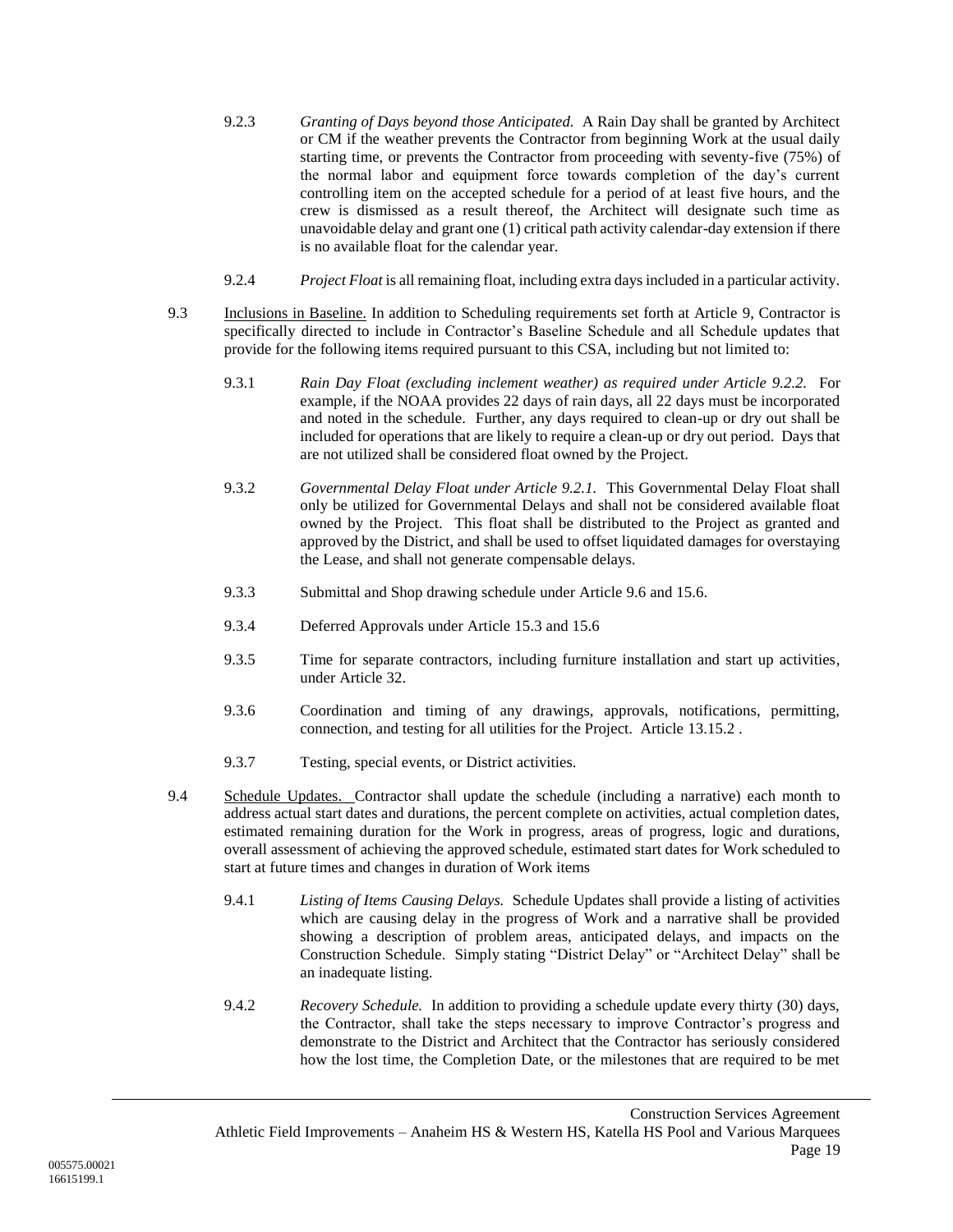within the terms of the Contract. Contractor shall provide a Recovery Schedule showing how Milestones and the Completion Date will be met.

- 9.4.2.1 Failure to Provide a Recovery Schedule. Shall subject Contractor to the assessment of Liquidated Damages for failure to meet the Contract Time.
- 9.5 Time of the Essence. Time limits stated in the Contract Documents are of the essence to the Contract. By executing the Agreement, the Contractor confirms that the Contract Time is a reasonable period for performing the Work
- <span id="page-22-0"></span>9.6 Time for Preparing Submittals Must Be Incorporated in Schedule: Contractor shall include Submittals as line items in the Baseline Schedule. Time for preparing and coordinating Submittals shall not delay the Work, Milestones, or the Completion Date, and shall be in conformance with Article [15.6.](#page-39-0)

#### <span id="page-22-1"></span>**10. INSPECTION OF WORK/ INSPECTOR AND ARCHITECT**

- 10.1 Inspection of Work/Inspector. The District shall hire its own Division of State Architect Inspector as required by law. District, District's Representatives, and the Division of the State Architect shall at all times have access to the work whether it is in preparation or progress, and Contractor shall provide proper facilities for such access and for inspection.
	- 10.1.1 *General*. One or more Project Inspectors employed by the District and approved by the Division of the State Architect will be assigned to the Work in accordance with the requirements of Title 24 of the California Code of Regulations. The Inspector(s) duties are as specifically defined in Title 24 Section 4-333 and 4-342 and in DSA IR A-8.
	- 10.1.2 *Inspector's Duties and DSA Noted Timelines for Inspection*. All Work shall be under the observation of the Inspector. Contractor shall establish a protocol for requesting inspection with Inspector so as to not delay the Work and provide adequate time for the Inspector to perform inspection. If such a protocol is not established ahead of time, Inspector may utilize the time criteria set by Title 24 of 48 hours in advance of submitting form DSA 156 for each new area. The Inspector shall have free access to any or all parts of the Work at any time. The Contractor shall furnish the Inspector such information as may be necessary to keep the Inspector fully informed regarding progress and manner of Work and character of materials. Such observations shall not, in any way, relieve the Contractor from responsibility for full compliance with all terms and conditions of the Contract, or be construed to lessen to any degree the Contractor's responsibility for providing efficient and capable superintendence. The Inspector is not authorized to make changes in the drawings or specifications nor shall the Inspector's approval of the Work and methods relieve the Contractor of responsibility for the correction of subsequently discovered defects, or from its obligation to comply with the Contract Documents.
	- 10.1.3 *Electronic Posting.* Inspector shall electronically post DSA required documents on the DSA electronic posting website. It is the Contractor's responsibility to determine the status of posting and determine if all the criteria for sign off of a category of Work on the Project Inspection Card (Form DSA 152) as defined more thoroughly in the most current version of the DSA 152 manual posted on the DSA website.
	- 10.1.4 *Incremental Approvals under PR-13.* Inspector may collaborate with Contractor about approval of areas that may be constructed and approved incrementally under the DSA 152 card pursuant to the guidelines of PR-13. Inspector shall work with Contractor to present incremental approval proposals to DSA.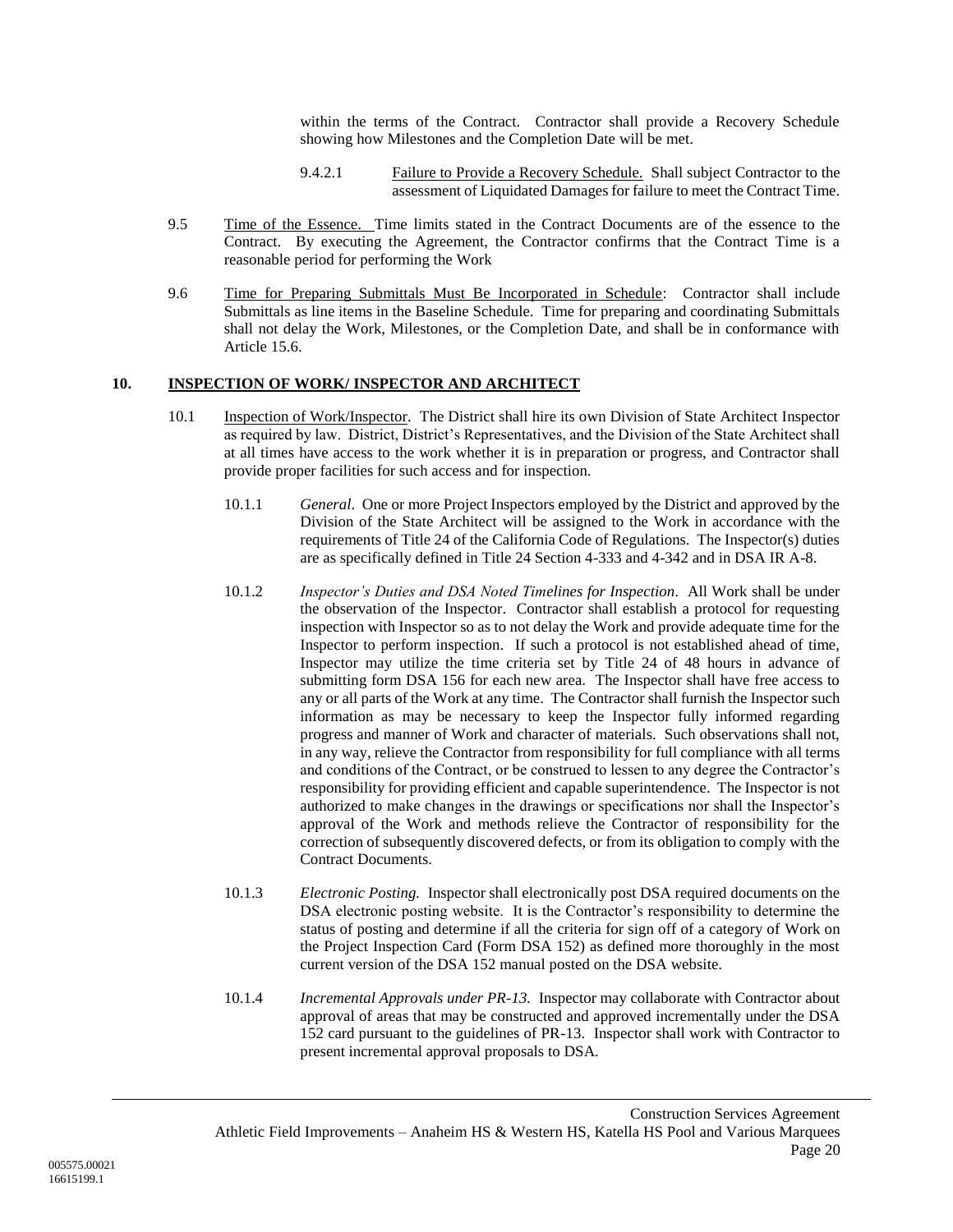- 10.1.5 *Inspector's Authority to Reject or Stop Work.* The Inspector shall have the authority to reject Work whenever provisions of the Contract Documents are not being complied with, and Contractor shall instruct its Subcontractors and employees accordingly. In addition, the Inspector may stop any Work that poses a probable risk of harm to persons or property. The Contractor shall instruct its employees, Subcontractors, material and equipment suppliers, etc., accordingly. The absence of any Stop Work Order or rejection of any portion of the Work shall not relieve the Contractor from any of its obligations pursuant to the Contract Documents.
- 10.1.6 *Inspector's Facilities.* Within seven (7) days after notice to proceed, the Contractor shall provide the Inspector with the temporary facilities as required. More specific requirements for the Inspector facilities may be further described under Division 1 of the Specifications.
- 10.1.7 *Testing Times.* The District will provide inspection and testing at its cost during the normal eight (8) hour day Monday through Friday (except holidays). Work by the Contractor outside of the normal eight (8) hour day shall constitute an authorization from the Contractor to the District to provide inspection and testing as required outside of the normal eight (8) hour day. Contractor shall provide adequate time for inspections so as to not delay the Work. An advanced timing protocol may be established pursuant to Articl[e 10.](#page-22-1) If the Contractor is behind Schedule then it is incumbent on the Contractor to provide advance forecast through look ahead of the anticipated date for inspection so the Inspector may plan their activities so as to not delay the Project. Contractor shall reimburse District for any additional costs associated with inspection and testing (including re-inspection and re-testing) outside the normal eight-hour day and for any retests caused by the Contractor pursuant to Article [10.4.](#page-24-0)
- 10.1.8 *Contractor Is Required to Coordinate Testing and Inspections.* It is the Contractor's responsibility to request special inspections with sufficient time so all testing may be timely completed and posted so work may proceed and the Inspector's signature is attached to the Project Inspection Card (Form 152). Specifically, timely request for special inspection under the DSA Verified Report Forms 291 (laboratory), DSA Verified Report Form 292 (Special Inspection), and DSA Verified Report 293 (geotechnical) since DSA requirements under PR 13-01 specifically gives the Special Inspections 14 days to post to the DSA website. It is the Contractor's responsibility to timely schedule and pay (if applicable) for Special Inspections as to not delay the Project, and any failure or resulting delay is not considered Governmental Delay Float under Article [9.2.1.](#page-20-2)
- 10.1.9 *Special Inspection Out of State, Out of Country or Remote from Project.* If Contractor has a Subcontractor or supplier that requires in plant or special inspections or tests that are out of the country, out of state or a distance of more than 200 miles from the Project site, the District shall provide the Special Inspector or individual performing tests time for inspection and testing during normal work hours. Contractor, however, is responsible for the cost of travel, housing, food, out of area premiums that may be in the Inspector/Testing Agreement with District, or other expenses necessary to ensure proper inspection or testing is provided by a DSA Certified Inspector, Special Inspector, or individual performing tests. In some cases all three (DSA Inspector, Special Inspector, and Testing) may be required. In addition, if the DSA Certified Inspector, Special Inspector, or individual performing test has contractual travel clauses or special rates for out of town inspection, Contractor is responsible for all costs associated with the contractual travel costs in addition to all other costs. Arrangements for inspection and/or testing shall be made far enough in advance so as to not delay the Work.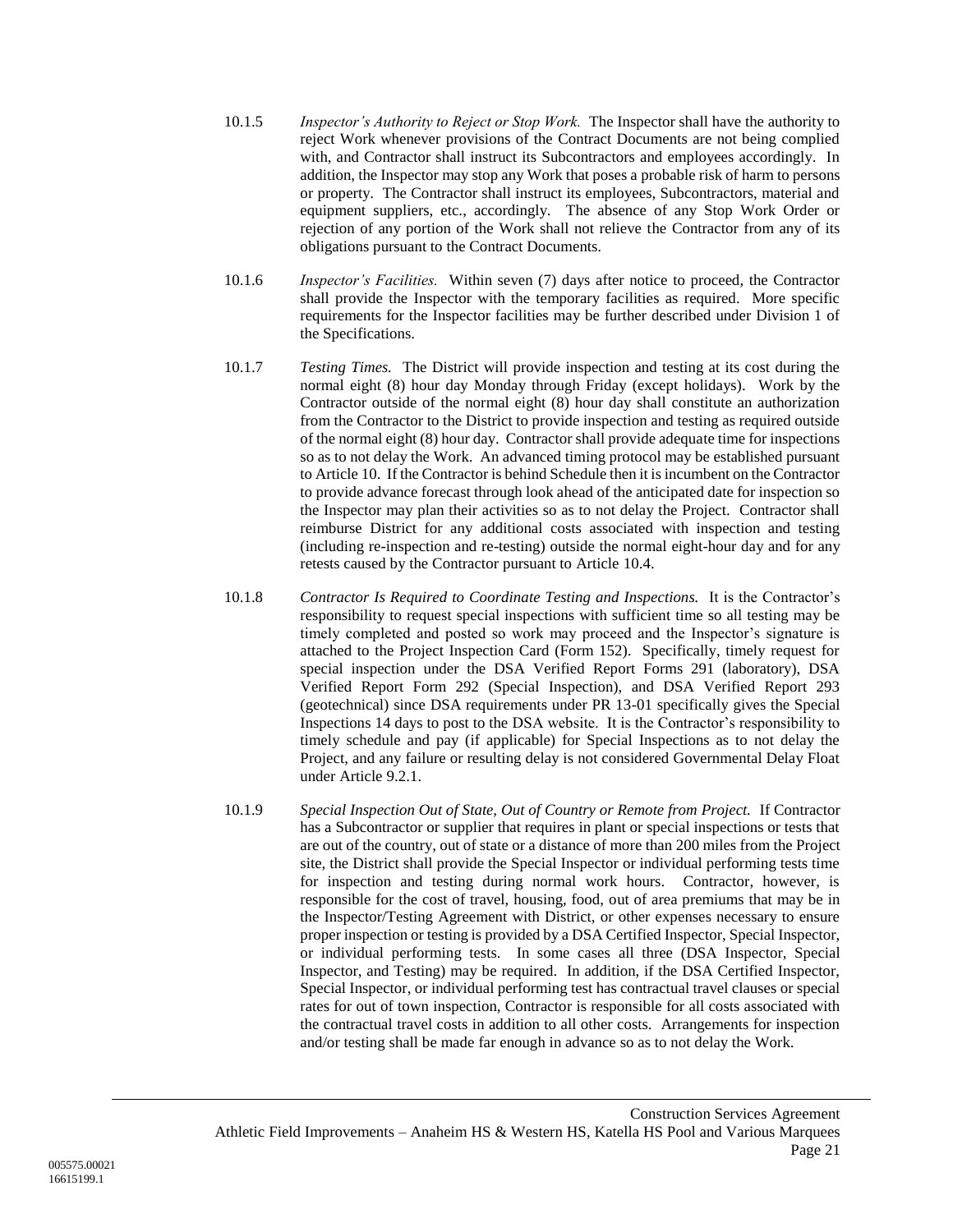- 10.2 STOP WORK ORDER. DSA may issue a Stop Work Order, or an Order to Comply, when either (1) the Work proceeds without DSA approval; (2) the Work proceeds without a DSA Project Inspector, or (3) where DSA determines that the Work is not being performed in accordance with applicable rules and regulations, and would compromise the structural integrity of the Project or would endanger lives. If a Stop Work Order is issued, the Work in the affected area shall cease until DSA withdraws the Stop Work Order. Pursuant to Education Code section 17307.5(b) and Education Code section 81133.5, the District shall not be held liable in any action filed against the District for any delays caused by compliance with the Stop Work Order, except to the extent that an error or omission by the District is the basis for the issuance of the Stop Work Order.
- 10.3 Inspector's Field Office. Contractor shall provide for the use of inspector a separate trailer or temporary private office of not less than seventy five square feet of floor area to be located as directed by District and to be maintained until removal is authorized by District. The Office shall be of substantial waterproof construction with adequate natural light and ventilation. Door shall have a key type lock or padlock hasp. The Inspector's field office shall have heating and airconditioning and shall be equipped with a telephone, internet connection, working computer, a fax machine and use of an on-site copier at Contractor's expense. A table satisfactory for the study of plans and two chairs shall be provided by Contractor. Contractor shall provide and pay for adequate electric lights, and adequate heat and air conditioning for the field office until authorized removal.

#### <span id="page-24-0"></span>10.4 RESPONSIBILITY FOR ADDITIONAL CHARGES INCURRED BY THE DISTRICT FOR PROFESSIONAL SERVICES

- 10.4.1 If at any time prior to the completion of the requirements under the Contract Documents, the District is required to provide or secure additional professional services (including CM, Inspection, Architect, Engineering and Special Consultant Services) for any reason by any act of the Contractor, the District may seek a Deductive Change Order for any costs incurred for any such additional services, which costs shall be deducted from the next scheduled Progress Payment. A Deductive Change Order shall be independent from any other District remedies and shall not be considered a waiver of any District rights or remedies. If payments then or thereafter due to the Contractor are not sufficient to cover such amounts, the Contractor shall pay the difference to the District. Additional services shall include, but shall not be limited to, the following:
	- a) Services made necessary by the default of the Contractor (Article [19](#page-50-0) or Article [12.2\)](#page-25-0).
	- b) Services made necessary due to the defects or deficiencies in the Work of the Contractor.
	- c) Preparation of a CCD or ICD to correct a Contractor Deficiency, or Contractor Caused Notices of Non-Compliance (Article [17.2\)](#page-43-1)
	- d) Services required by failure of the Contractor to perform according to any provision of the Contract Documents.
	- e) Services in connection with evaluating substitutions of products, materials, equipment, Subcontractors' proposed by the Contractor, and making subsequent revisions to drawings, specifications, obtaining DSA approvals, DSA costs for review of CCD's, other governmental agency review costs, and providing other documentation required (except for the situation where the specified item is no longer manufactured or available). (Article [16](#page-42-0)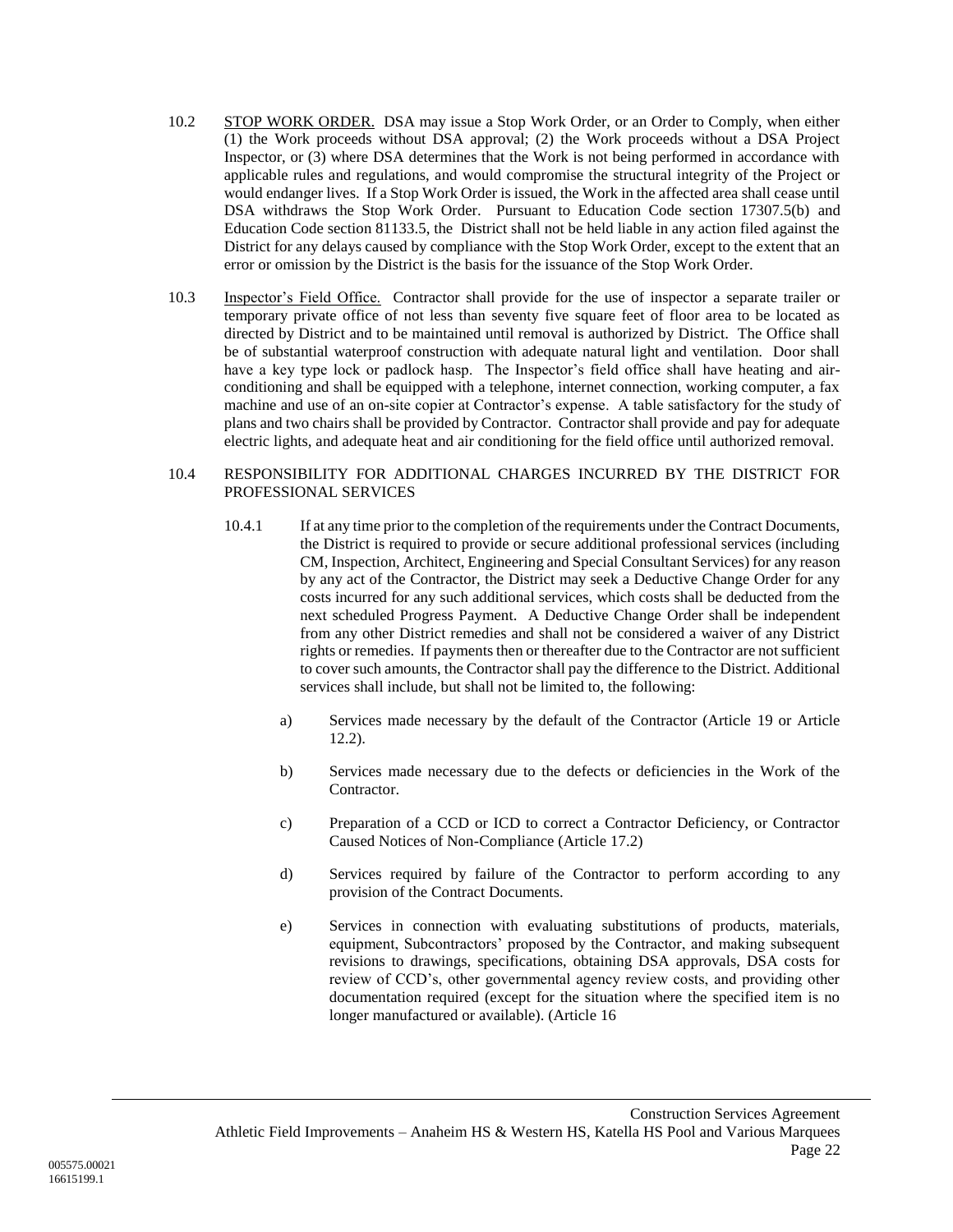- f) Services for evaluating and processing Claims or Disputes submitted by the Contractor in connection with the Work outside the established Change Order or Claims or Disputes process.
- g) Services required by the failure of the Contractor to prosecute the Work in a timely manner in compliance within the specified time of completion.
- h) Services in conjunction with the testing, adjusting, balancing and start-up of equipment other than the normal amount customarily associated for the type of Work involved.
- i) Services in conjunction with more than one (1) re-review of Submittals of Shop Drawings, product data, samples, RFI's etc.

### **11. ARCHITECT**

- 11.1 Architect's Status. In general and where appropriate and applicable, the Architect shall observe the progress and quality of the work on behalf of the District. The Architect shall have the authority to act on behalf of District only to the extent expressly provided in this Construction Services Agreement. After consultation with the Inspector and after using his/her best efforts to consult with the District, the Architect shall have authority to stop work whenever such stoppage may be necessary in his reasonable opinion to insure the proper execution of the Construction Services Agreement. Contractor further acknowledges that the Architect shall be, in the first instance, the judge of the performance of this Construction Services Agreement
- 11.2 Architect's Decisions. Contractor shall promptly notify District in writing if the Architect fails within a reasonable time, make decisions on all claims of the District or Contractor and on all other matters relating to the execution and progress of the Project.

#### **12. DISTRICT RESPONSIBILITIES**

- 12.1 District Site Representations. District warrants and represents that, District has, and will continue to retain at all times during the course of construction, legal title to the Site and that said land is properly subdivided and zoned so as to permit the construction and use of said Site. District further warrants and represents that title to said land is free of any easements, conditions, limitation, special permits, variances, agreements or restrictions which would prevent, limit, or otherwise restrict the construction or use of said facility. However, in the event easements for permanent structures or permanent changes in existing facilities are necessary, they shall be secured and paid for by District, unless otherwise specified. Reference is made to the fact that District has provided information on the Site to Contractor. Such information shall not relieve the Contractor of its responsibility; and the interpretation of such data regarding the Site, as disclosed by any borings or other preliminary investigations, is not warranted or guaranteed, either expressly or implicitly, by the District. The Contractor shall be responsible for having ascertained pertinent local conditions such as location, accessibility and general character of the Site and for having satisfied itself as to the observable, known or documented conditions under which the work is to be performed.
- <span id="page-25-0"></span>12.2 Partial Default: District Right to Take Over Work (Two (2) day notice to Cure and Correct). If the Contractor Defaults or neglects to carry out the Work in accordance with the Contract Documents, the District may provide a two (2) business day written notice to cure (a shorter period of time in the case of Emergency or a critical path delay) Contractor's Partial Default in a specific segregated area of work. The District's right to issue a Partial Default of the Contractor's Work and take over that segregated area of Work includes, but is not limited to:
	- a) Failure to supply adequate workers on the entire Project or any part thereof;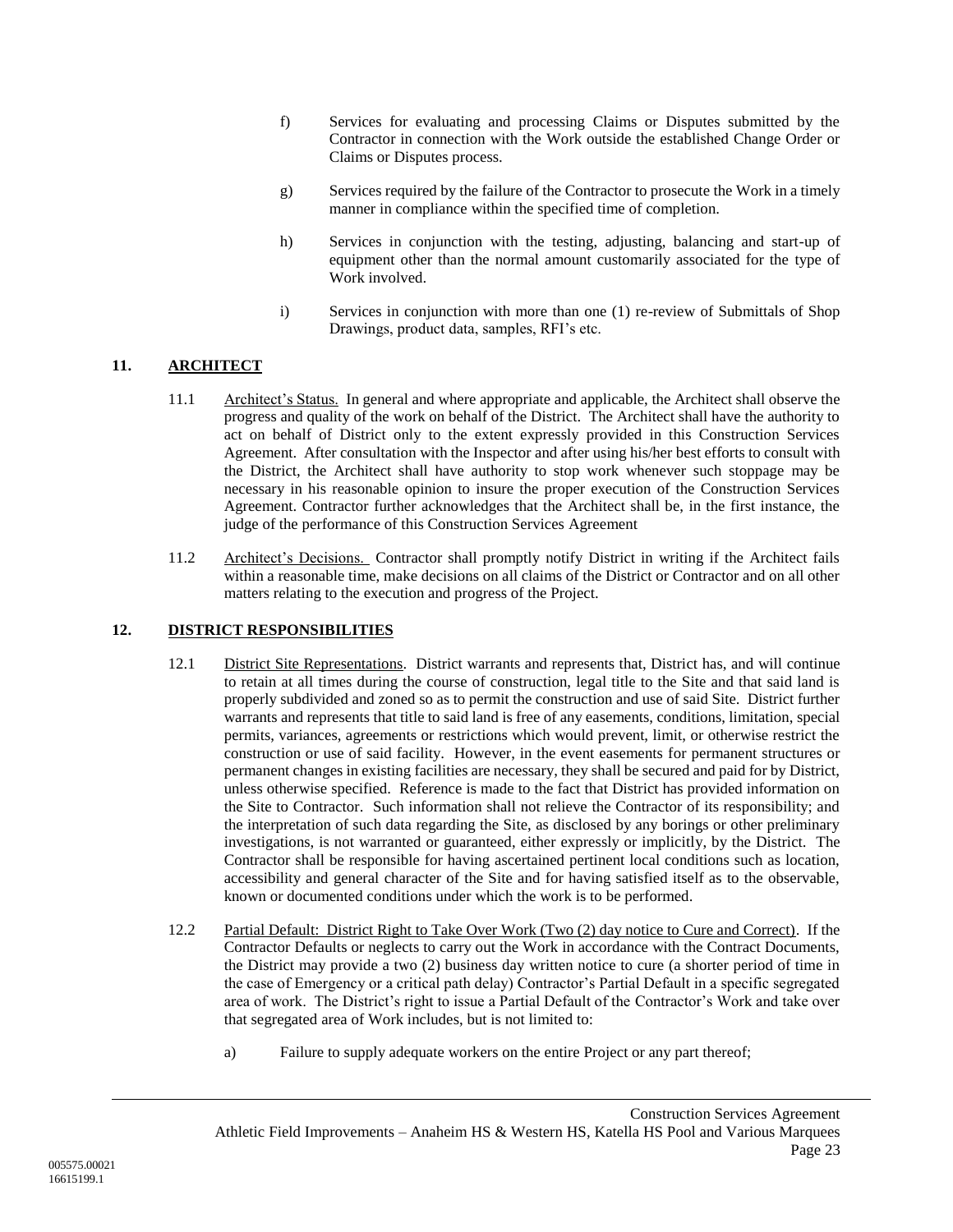- b) Failure to supply a sufficient quantity of materials;
- c) Failure to perform any provision of this Contract;
- d) Failure to comply with safety requirements, or due to Contractor is creation of an unsafe condition;
- e) Cases of bona fide emergency;
- f) Failure to order materials in a timely manner;
- g) Failure to prepare deferred-approval items or Shop Drawings in a timely manner;
- h) Failure to comply with Contractor's Baseline or Update Schedule, meet critical Milestones which would result in a Delay to the Critical Path, or Delay the Contract Time;
- i) Failure to comply with the Subcontractor selection and award requirements under Education Code section 17406(a)(4);
- j) Failure to meet the requirements of the American's with Disabilities Act;
- k) Failure to complete Punch List work; or
- l) Failure to proceed on an Immediate Change Directive.
- 12.2.1 *Failure to correct a Notice of Deviation.* If during the two (2) business day period, the Contractor fails to Cure and correct the deficiency noted in the notice of Partial Default with diligence and promptness, the District may correct such deficiencies without prejudice to other remedies the District may have, including a Termination for Cause as set forth in Article [19.](#page-50-0)
- 12.2.2 *Service of Notice of Partial Default with Right to Cure.* A written notice of Partial Default and right to Cure under Article [12.2\(](#page-25-0)"Article [12.2](#page-25-0) Notice" or "Notice of Partial Default") shall be served by facsimile (with a copy provided by e-mail to the e-mail address provided and copied to the Project Superintendent).
- 12.2.3 *Shortened Time for Partial Default in the Case of Emergencies.* In an Emergency situation, the District may correct any of the deficiencies described in Article [12.2](#page-25-0) without prejudice to other remedies by providing service of written notice of Emergency requiring a shortened time for Partial Default specifying the time given to Cure, if any.
- 12.2.4 *Shortened Time for Partial Default in the Case of Critical Path Delay.* In the case of critical path delay, the District may correct any of the deficiencies described in Article 12.2 without prejudice to other remedies providing service of written notice of Critical Path Delay to the Contractor with a specific description of the critical path delay items noting the line item or area of Work that is on the Critical Path and prescribe the length of shortened time to Cure, if any.
- 12.2.5 *Written Notice of Partial Default to be Deducted by Deductive Change Order.* The District shall have the right to determine the reasonable value of the Article [12.2](#page-25-0) Partial Default Work, or if there is an actual value for the Work, shall use that value and issue a Deductive Change Orders under Article [17.6.](#page-48-0)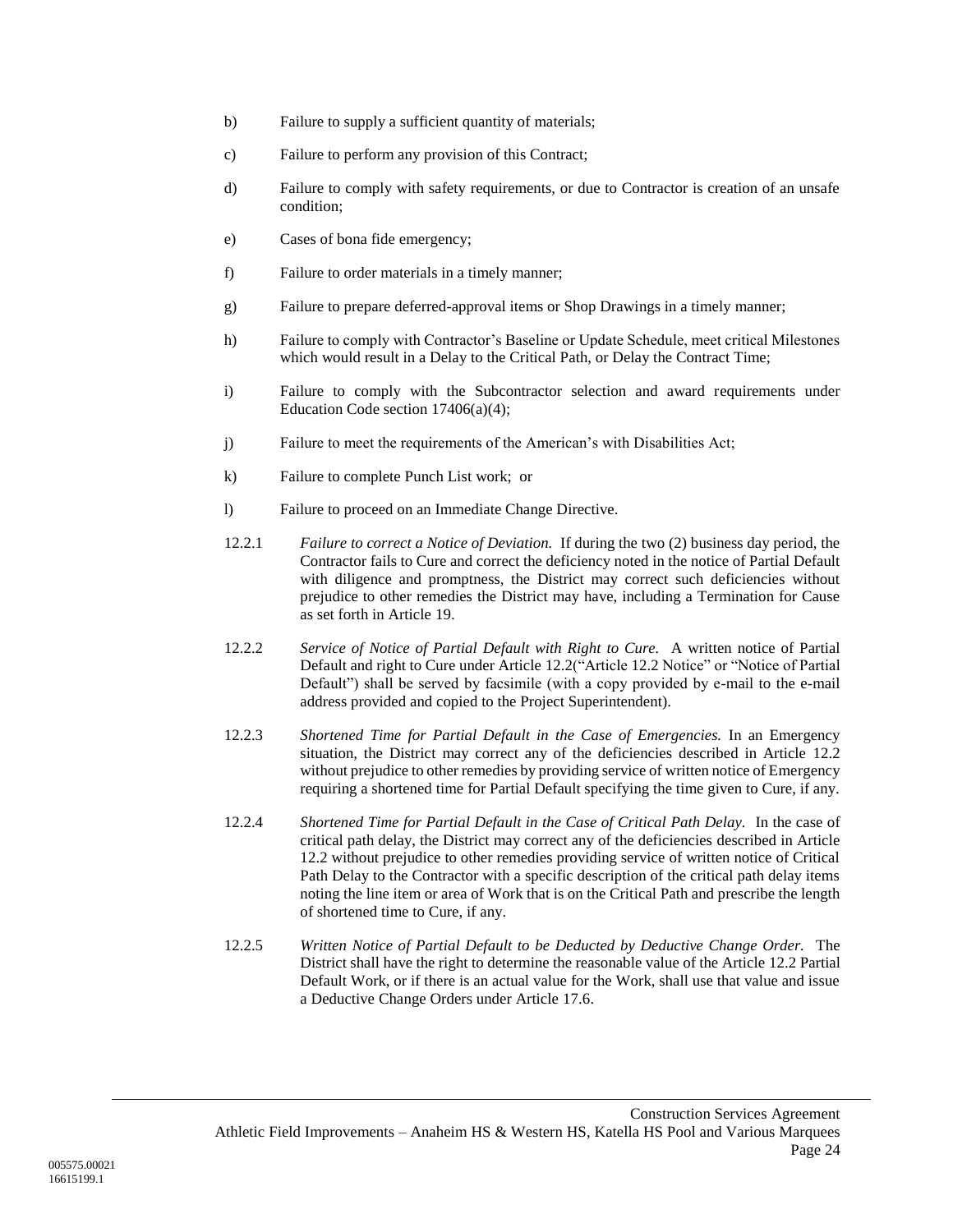### **13. CONTRACTOR RESPONSIBILITIES.**

- 13.1 Full Time Supervision. Contractor shall keep on the Work at all times during its progress a competent, English speaking construction Superintendent satisfactory to the District. The Superintendent shall be present on a full-time basis, shall be dedicated exclusively to the Project and shall not share superintendency duties with another project or job. The Superintendent shall not be replaced except with written consent of the District. The Superintendent shall represent the Contractor in its absence and shall be fully authorized to receive and fulfill any instruction from the Architect, the Inspector, the District or any other District representative (including CM in the cases where the District has a CM representative). All Requests for Information shall be originated by the Superintendent and responses thereto shall be given to the Superintendent. No Work shall begin on any day by any Subcontractor or other person on the Project site until the Superintendent has arrived, or shall any Work continue during the day after the Superintendent has departed from the Project site. The Superintendent shall have authority to bind Contractor through the Superintendent's acts. The Superintendent shall represent the Contractor, and communications given to the Superintendent shall be binding on the Contractor. Before commencing the Work, Contractor shall give written notice to District (and CM representative) and Architect of the name and a Statement of Qualifications of such superintendent. Superintendent shall not be changed except with written consent of District, unless a superintendent proves to be unsatisfactory to Contractor and ceases to be in its employ, in which case, Contractor shall notify District and Architect in writing. Contractor shall provide a replacement superintendent approved by the District prior to performing additional work.
- 13.2 Staff. Notwithstanding other requirements of the Contract Documents, the Contractor and each Subcontractor shall: (1) furnish a competent and adequate staff as necessary for the proper administration, coordination, supervision, and superintendence of its portion of the Work; (2) organize the procurement of all materials and equipment so that the materials and equipment will be available at the time they are needed for the Work; and (3) keep an adequate force of skilled and fit workers on the job to complete the Work in accordance with all requirements of the Contract Documents.
- 13.3 Contractor shall notify District and Architect, in writing, when Contractor desires to change the Project Manager for the Project, and shall provide the information specified above. The new Project Manager cannot serve on the Project until approved by District. District shall have the right, at any time, to direct a change in Contractor's Project Manager if performance is unsatisfactory, as determined by District, in its sole discretion.
- 13.4 Contractor shall give efficient supervision to the work, using its skill and attention and shall cause working drawings and specifications to be prepared and submitted to the District. Following agreement by Contractor and District with respect to said working drawings and specifications, it shall be Contractor's responsibility to perform the work described in said working drawings and specifications in substantial compliance with the Construction Documents.
- 13.5 Right to Remove. District shall have the right, but not the obligation, to require the removal from the Project of any superintendent, staff member, agent, or employee of any Contractor, Subcontractor, material or equipment supplier.
- 13.6 Discipline. The Contractor shall enforce strict discipline and good order among the Contractor's and Subcontractor's employees, and other persons carrying out the Contract. The Contractor shall not permit employment of unfit persons or persons not skilled in tasks assigned to them. As used in this subsection, "unfit" includes any person who the District concludes is improperly skilled for the task assigned to that person, who fails to comply with the requirements of this Article, or who creates safety hazards which jeopardize other persons and/or property.
- 13.7 Labor and Materials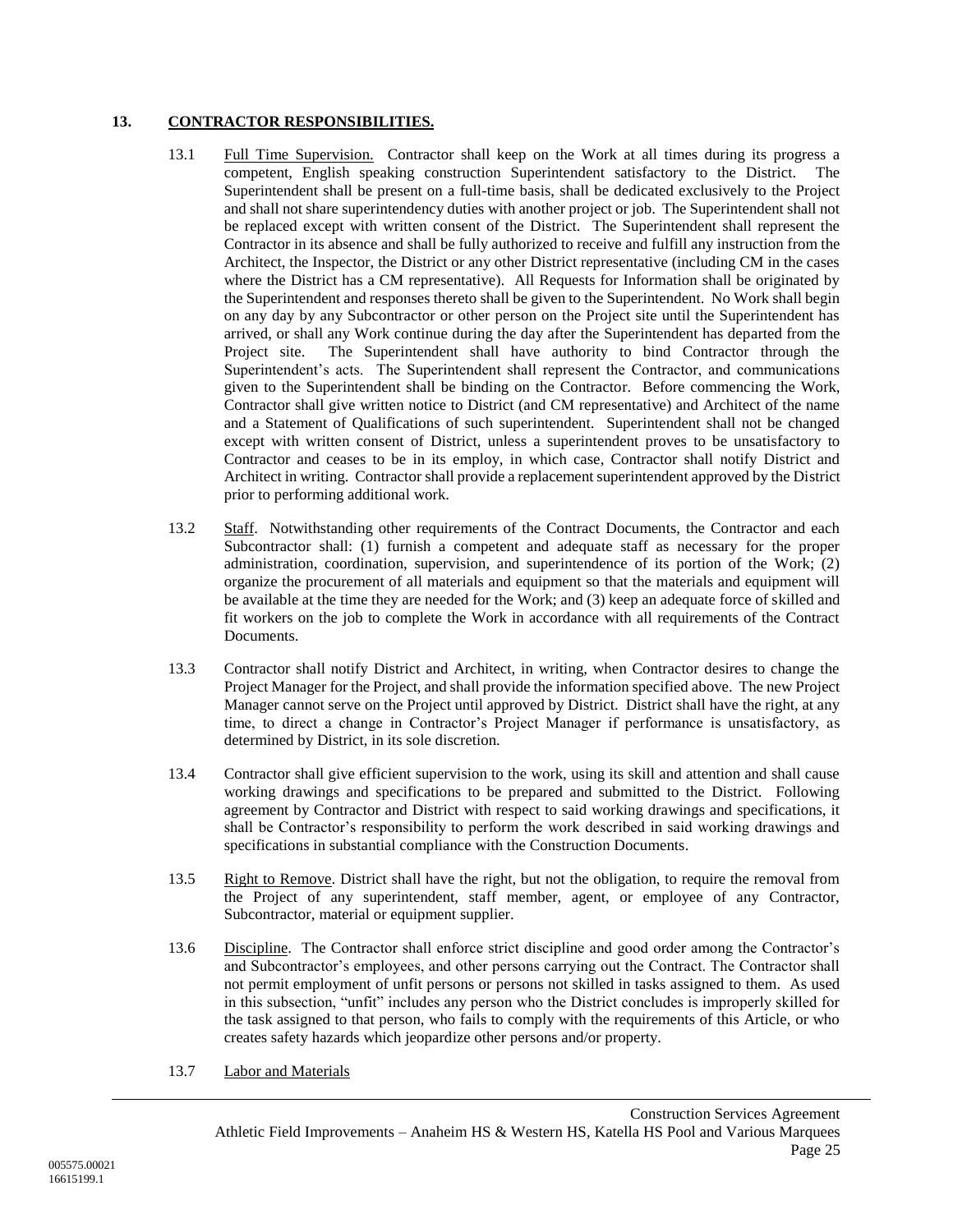- 13.7.1 *Contractor to Provide.* Unless otherwise provided in the Contract Documents, the Contractor shall provide and pay for labor, material, equipment, tools, construction equipment and machinery, water, heat, air conditioning, utilities, transportation, and other facilities, services and permits necessary for proper execution and completion of the Work whether temporary or permanent and whether or not incorporated or to be incorporated in the Work.
- 13.7.2 *Quality*. Unless otherwise specified, all materials and equipment to be permanently installed in the Project shall be new and shall be of the highest quality or as specifically stated in the Contract Documents. The Contractor shall, if requested, furnish satisfactory evidence as to kind and quality of all materials and equipment within ten (10) days of a written request by the District, including furnishing the District with bona fide copies of invoices for materials or services provided on the Project. All labor shall be performed by workers skilled in their respective trades, and shall be of the same or higher quality as with the standards of other public school construction.
- 13.7.3 *Replacement*. Any work, materials, or equipment, which do not conform to these requirements or the standards set forth in the Contract Documents, may be disapproved by the District, in which case, they shall be removed and replaced by the Contractor at no additional cost or extension of time to the District.
- 13.8 Pre-Construction Orientation/Construction Meetings. The Contractor, in conjunction with the District and the Architect, shall conduct pre construction orientation conferences for the benefit of Subcontractors to orient the Subcontractors to the various reporting procedures and site rules prior to the commencement of actual construction. These Pre-Construction meetings shall include coordination of the Subcontractor Work to help reduce Errors and Omissions and Construction Contingency requests and shall incorporate the Constructability Due Diligence review done by Contractor.
- 13.9 Owner Meetings. The Contractor shall conduct construction and progress meetings with District Representatives, and Construction Managers that occur at least weekly and as otherwise requested by the District, to discuss such matters as procedures, progress problems and scheduling. The Contractor shall prepare and promptly distribute official minutes of such meetings to all parties in attendance including Architect, District and Inspector.
- 13.10 Budget/Cash Flow Reports. The Contractor shall incorporate approved changes as they occur, and develop cash flow reports and forecasts for submittal to the District on a monthly basis. The Contractor shall provide regular monitoring of the approved estimates of Construction Costs, showing actual costs for activities in progress, and estimates for uncompleted tasks. The Contractor shall identify variances between actual and budgeted or estimated costs, and advise the District and the Architect whenever Project costs exceed budgets or estimates. The Contractor shall maintain cost accounting records on authorized additional services or work performed under unit costs, additional work performed on the basis of actual costs of labor and materials, or other work requiring accounting records.
- 13.11 Progress Reports. The Contractor shall record the progress of the Project, and shall submit monthly written progress reports to the District and the Architect including information on the entire Project, showing percentages of completion and the number and amounts of proposed Extra Work/Modifications and their effect on the Construction Costs as of the date of the report. The Contractor shall also keep a daily log containing a record of weather, Contractors, work on the site, number of workers, work accomplished, problems encountered, and other similar relevant data as the District may require. The Contractor shall make the log available to the District and the Architect. The District shall be promptly informed of all anticipated delays. In the event that the Contractor determines that a schedule modification is necessary, the Contractor shall promptly submit a revised Schedule for approval by the District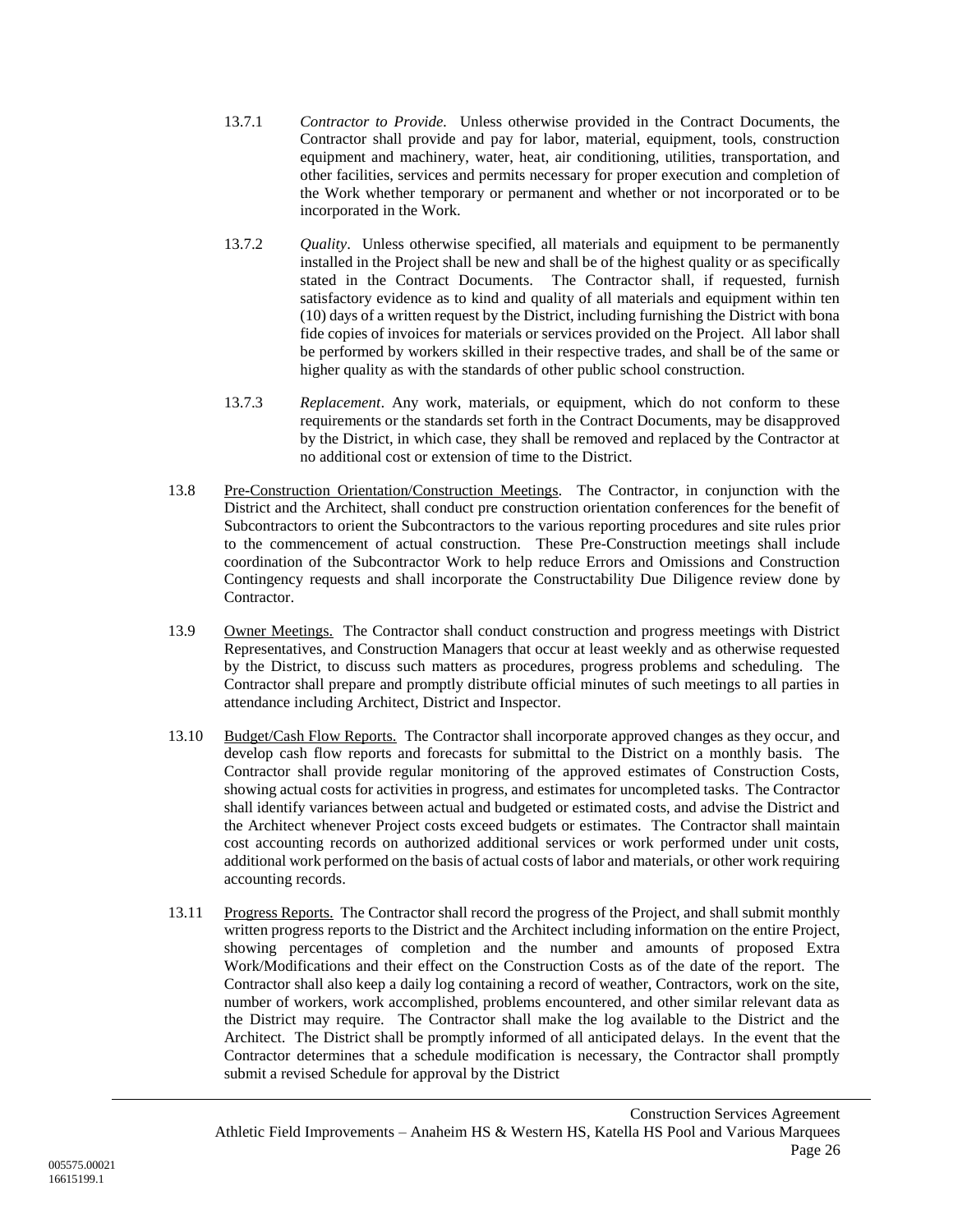#### <span id="page-29-1"></span>13.12 Schedule of Values.

- 13.12.1 *Break Down of Schedule of Values.* Schedule of Values shall be broken down by Project, site, building, milestone, or other meaningful method to measure the level of Project Completion as determined by the District. The schedule of values shall include, but not be limited, to Subcontractor costs, the costs for the Submittals, Punch Lists, Commissioning and Start-Up, Close Out Submittals, and As-Builts.
- 13.12.2 *Based on Contractor Costs.* The Schedule of Values shall be based on the costs from Contractor to the District. However, the submission of the Schedule of Values shall not be front loaded so the Contractor is paid a greater value than the value of the Work actually performed and shall not shift funds from parts of the Project that are later to Work that is performed earlier.
- 13.12.3 *Largest Dollar Value for Each Line Item.* Identify Subcontractors and materials suppliers proposed to provide portions of Work equal to or greater than ten thousand dollars (\$10,000) or one-half (1/2) of one percent (1%) of their Contract Price, whichever is less, or as otherwise approved in writing by the District.
- 13.12.4 *Allowances*. Any Allowances provided for in the Contract shall be a line item in the Schedule of Values.
- 13.12.5 *Labor and Materials Shall Be Separate*. Labor and Materials shall be broken into two separate line items unless specifically agreed in writing by the District.
- 13.12.6 *District Approval Required.* The District shall review all submissions of Schedule of Values received pursuant to this Article in a timely manner. All submissions must be approved by the District before becoming the basis of any payment.
- 13.13 Scheduling. Contractor shall complete the construction pursuant to the CPM Schedule as required under Article [9.](#page-20-0)
- <span id="page-29-0"></span>13.14 As-Builts. Throughout the duration of the Project, Contractor shall maintain on a current basis an accurate and complete set of As-Built Drawings (and Annotated Specifications) clearly showing all changes, revisions to specifications and substitutions during construction, including, without limitation, field changes and the final location of all electrical and mechanical equipment, utility lines, ducts, outlets, structural members, walls, partitions, and other significant features. In case a specification allows Contractor to elect one of several brands, makes, or types of material or equipment, the annotations shall show which of the allowable items the Contractor has furnished. The Contractor will update the As-Built Drawings and Annotated Specifications as often as necessary to keep them current, but no less often than weekly.
	- 13.14.1 *Updates*. Contractor shall update As-Built Drawings with complete information on an area of Work at or near the time when the Work is being performed and prior to any DSA 152 sign off and prior to any Work being covered.
	- 13.14.2 *Storage*. The As-Built Drawings and Annotated Specifications shall be kept at the Site and available for review and inspection by the District and the Architect. Failure to maintain and update the As-Built Drawings is a basis to withhold scheduled Progress Payments pursuant to Article [29.4.](#page-74-0)
	- 13.14.3 *Upon Beneficial Occupancy.* Contractor shall obtain and pay for reproducible plans upon Beneficial Occupancy. Contractor shall deliver Plans to District Representative (Construction Manager if one is hired for the Project).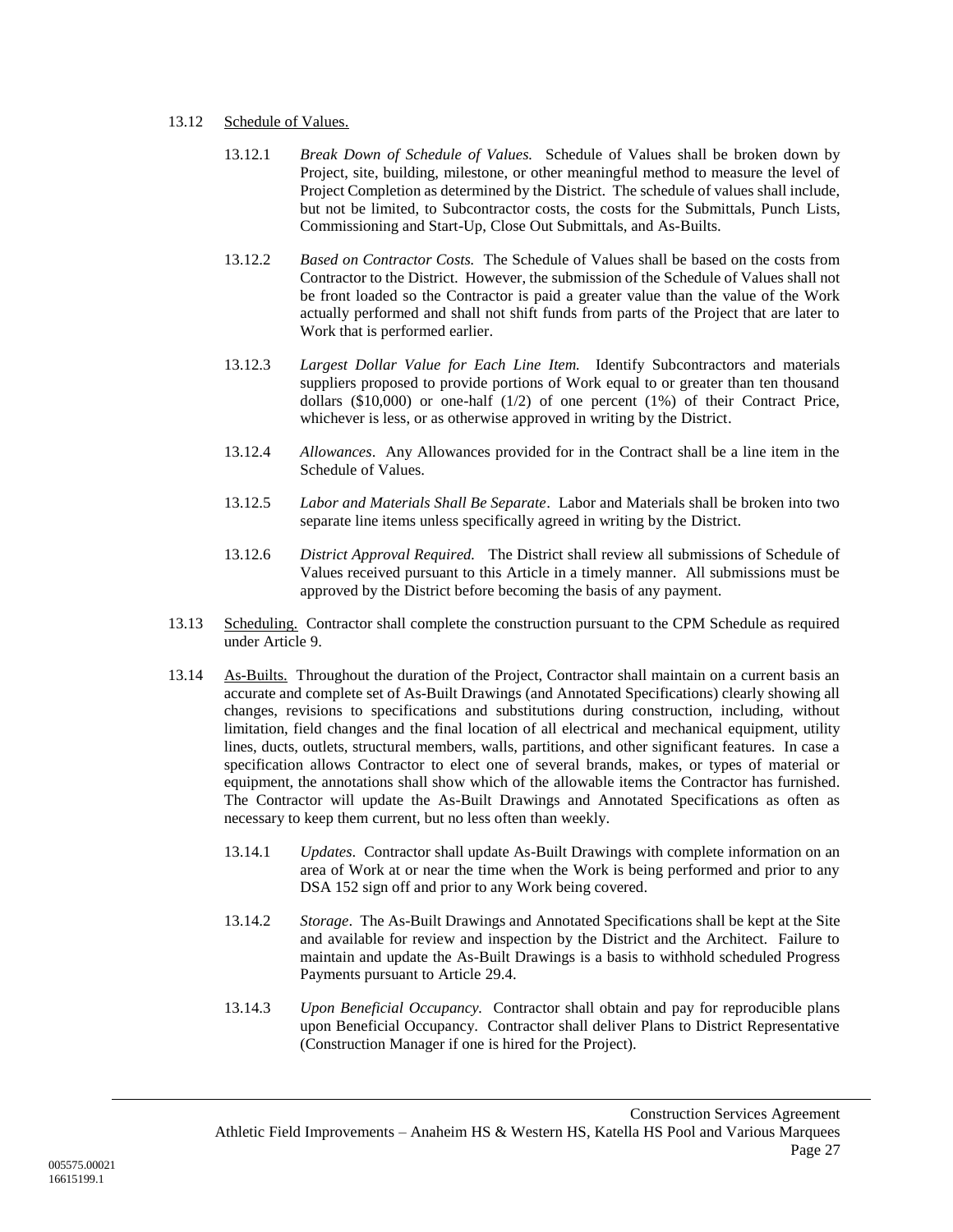- 13.14.4 *As-Builts at Completion of Work.* On completion of the Work and prior to and as a condition precedent to the Application for Retention Payment, the Contractor will provide one neatly prepared and complete set of As-Built Drawings and Annotated Specifications to the District. Contractor shall certify the As-Builts as a complete and accurate reflection of the actual construction conditions of the Work by affixing a Stamp indicating the Drawings are As-Builts and Certifying Accuracy on the final set of As-Builts.
- 13.14.5 *Log of Control and Survey Documentation.* Contractor shall complete and maintain an accurate log or all control and survey documentation for the Project as the Work progresses. All reference and control points shall be recorded on the As-Built drawings. The basis of elevations shall be one of the established benchmarks that must be maintained on the As-Builts.
- 13.14.6 *Record Coordinates for Key Items.* Contractor shall record, by coordinates, all utilities on-site with top of pipe elevations, major grade and alignment changes, rim, grate or top of curb and flow line elevations of all drainage structures and sewer manholes. Contractor shall update record information at or near the time when work is occurring in an area and prior to DSA 152 sign off on any category of Work and prior to covering the Work.

#### 13.15 Miscellaneous Obligations of Contractor

- 13.15.1 *District Permit and Other Obligations*. It is expressly understood that the District shall pay the DSA for the DSA inspector, soils testing, DSA fees, special testing, etc. If additional review or permits become necessary for reasons not due to Contractor's fault or because of DSA requirements or regulations implemented after the date the GMP is established and not reasonably anticipated at the time the GMP is established, Contractor may seek compensation only for the direct cost (without mark up or added fees) of that review, as an additional cost. In the alternative, District may pay such costs directly to DSA. (Offsite costs and additional inspection costs)
- <span id="page-30-1"></span>13.15.2 *Contractor Permit Obligations.* Contractor shall pay for all remaining general building permits and ancillary permits and licenses not paid by District prior to the commencement of this Construction Services Agreement. Contractor shall also be responsible for arranging and overseeing all necessary inspections and tests, including inspections by the DSA, permits and occupancy permits, and ensure compliance with any Federal and State laws. All municipal charges for permanent utilities including, but not limited to, sewer, electrical, phone, gas, water, and irrigation shall be paid for by District. Contractor shall be responsible for arranging the payment of such fees by District at least one (1) week in advance of when the payment is due. Contractor may either request reimbursement from District for such fees (at direct cost only), or obtain the funds from District prior to paying such fees.
- 13.15.3 *Protection*. The Contractor shall establish procedures for the protection of all existing structures, equipment, utilities, and other existing improvements, both on site and off site.
- 13.15.4 *Nuisance Abatement.* The Contractor shall develop a mutually agreed upon documented program with the District to abate and minimize noise, dust, and disruption to normal activities at the existing facilities on the Site, including procedures to control on site noise, dust, and pollution during construction.
- <span id="page-30-0"></span>13.15.5 *Site Mitigation and Remediation.* Contractor shall be required to undertake Site mitigation or remediation at its sole cost for items identified in the Due Diligence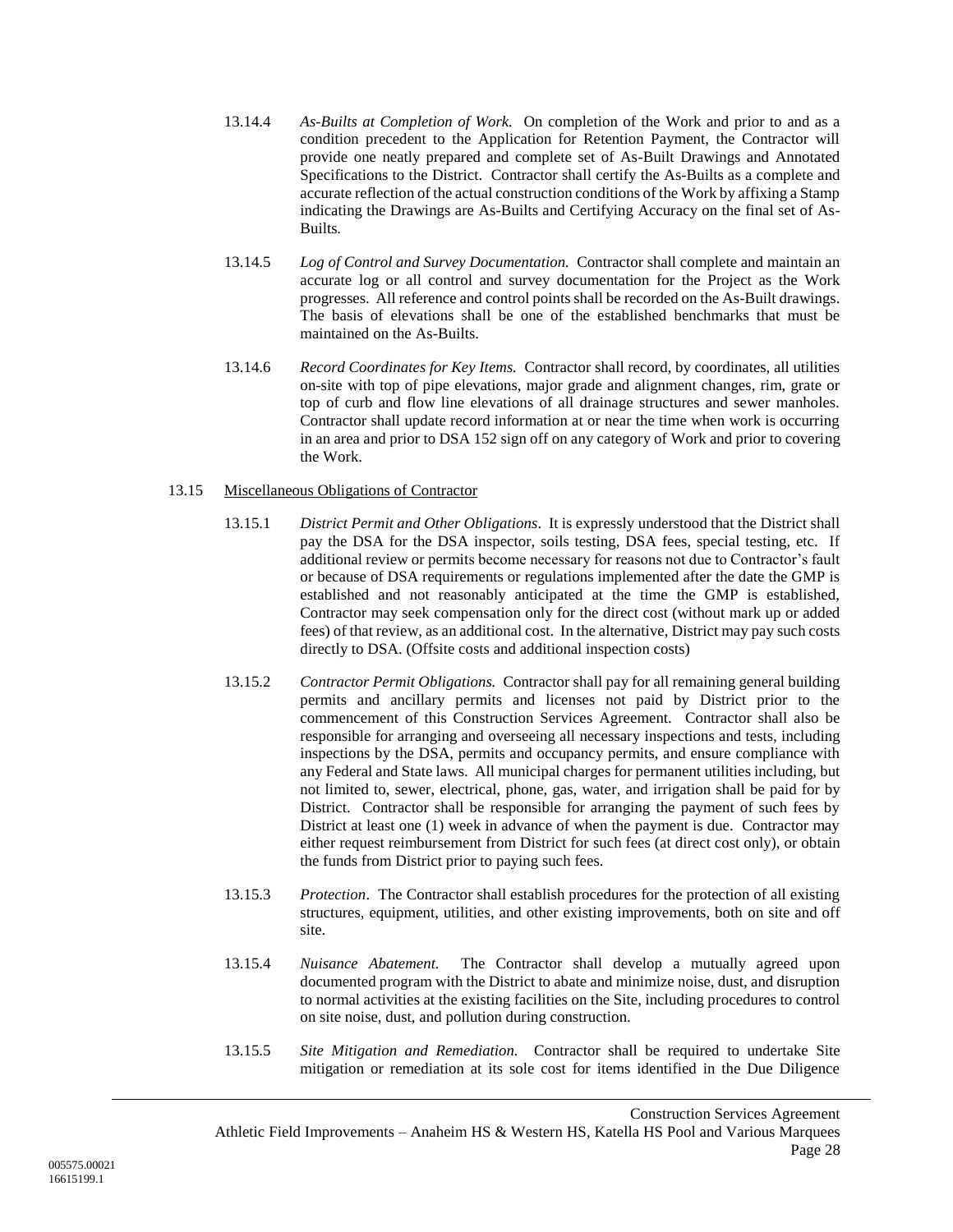Documents provided to Contractor. For hazardous substances and underground conditions that differ from representations in Contract Documents or Due Diligence Documents, Contractor shall provide notice within five (5) days after the discovery of the occurrence of the unforeseen conditions. If Due Diligence Documents and information provided to Contractor does not provide notice of the unforeseen condition, then the costs for such work shall be added as an extra pursuant to Article [17.](#page-73-0) Costs shall be allocated to the Unforeseen Allowance. However, to the extent Unforeseen Allowance is exceeded, District may, in its sole and absolute discretion, allocate any costs that exceed the Unforeseen Allowance arising from unforeseen underground conditions and hazardous substances that are not documented in the Construction Documents or in the Due Diligence Documents reviewed to the District Contingency.

- 13.15.6 *Utilities*. The Contractor shall perform and pay for all temporary utility hook ups and connections; the District shall pay for use of utilities during construction, as well as any fees owed to utility suppliers for connection to existing mainline facilities. Buildings shall be connected to water, gas, sewer, and electric services, complete and ready for use. Service connections shall be made and existing services reconnected.
- 13.15.7 *Sanitary Facilities*. The Contractor shall provide a sanitary temporary toilet building as directed by the inspector for the use of all workers. The building shall be maintained in a sanitary condition at all times and shall be left at the site until the inspector directs removal. Use of toilet facilities in the work under construction shall not be permitted except by approval of the Inspector.
- 13.15.8 *Layout and Field Engineering.* All field engineering required for laying out this work and establishing grades for earthwork operations shall be furnished by the Contractor at its expense. Such work shall be done by a qualified civil engineer or land surveyor licensed in California and approved by the Architect. Any required "as built" drawings of site development shall be prepared by a qualified civil engineer or land surveyor licensed in California and approved by the Architect.
- 13.15.9 *Cutting and Patching*. Contractor shall do all cutting, fitting, or patching of work as required to make its several parts come together properly and fit it to receive or be received by work of other contractors showing upon, or reasonably implied by, the drawings and specifications for the completed structure. Contractor shall make good after them as Architect may direct. All cost caused by defective or ill-timed work shall be borne by party responsible therefore. Contractor shall not endanger any work by cutting, excavating, or otherwise altering work and shall not cut or alter work of any other contractor without consent or at the direction of Architect.
- 13.15.10 *Documents on the Project Site.* Contractor shall keep one copy of all Contract Documents, including addenda, change orders, Division I, Title 21 of the California Code of Regulations, Parts 1-5 and 12 of Title 24, and Title 22 of the California Code of Regulations, and the prevailing wage rates applicable to the Project, which are a part of Contract Documents, on job at all times. Said documents shall be kept in good order and shall be available to District representative, Architect and his representatives. Contractor shall be acquainted with and comply with the provisions of said Titles 21, 22 and 24 as they relate to this Project. (See particularly Duties of the Contractor, Title 24 California Code of Regulations, Section 4-343.) Contractor shall also be acquainted with and comply with all California Code of Regulations provisions relating to this Project, particularly Titles 17, 19, 21, 22 and 24.) Contractor shall also make available all books, records, accounts, contracts, bids, etc. upon request of District.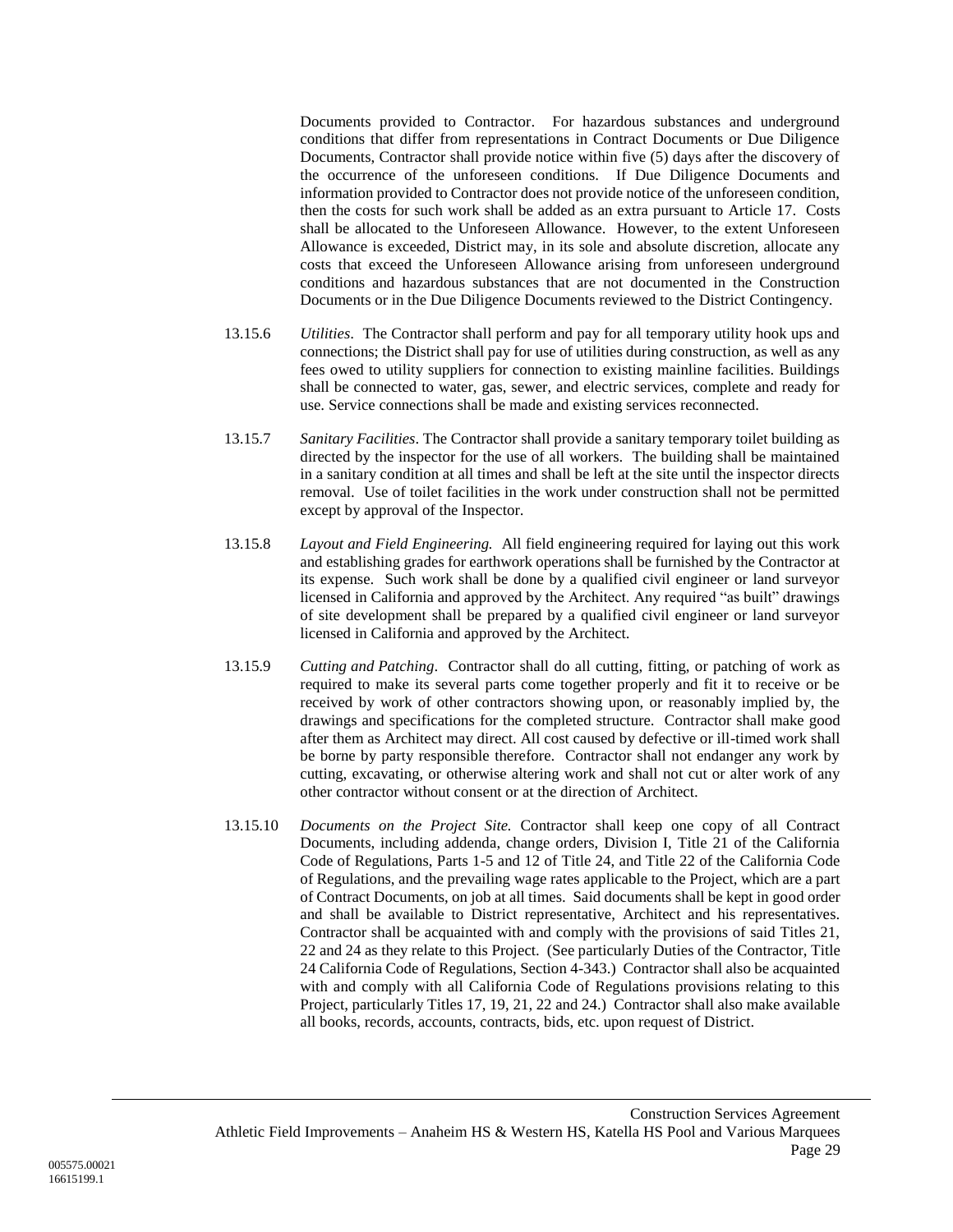- 13.15.11 *Contractor to Bind Subcontractors to the Provisions of this Contract.* Contractor shall ensure that Subcontractors are bound to the same extent as Contractor is bound to District.
- 13.15.12 *Contractor Responsible for Means and Methods.* Contractor shall be solely responsible for the construction means, methods, techniques, sequences, procedures, and coordinating all portions of the work under the Contract Documents, unless the Contract Documents give other specific instructions concerning these matters. Contractor shall be responsible to see that the finished work complies accurately with the Contract Documents. Contractor shall not perform the work without utilizing the Contract Documents or, where required, approved shop drawings, product data, or samples for any such portion of the work.
- 13.15.13 *Contractor Responsible for Acts and Omissions of Employees.* Contractor shall be responsible to District for acts and omissions of Contractor's employees, Subcontractors, material and equipment suppliers, and their agents, employees, invitees, and other persons performing portions of the work under direct or indirect contract with Contractor or any of its Subcontractors.
- 13.15.14 *General DSA Compliance*. During the entire term of this Agreement, Contractor shall coordinate its services with the District, Architect, Project Inspector, and other parties to ensure that all requirements set forth in the DSA's Inspection Card (Form 152) and any subsequent revisions or updates thereto issued or required by DSA, or any other/alternate processes are being met in compliance with DSA requirements. Contractor shall take all action necessary as to not delay progress in meeting any DSA requirements. Contractor shall meet any applicable requirements set forth in DSA's Construction Oversight Process Procedure (PR 13-01) and any subsequent revisions or updates thereto issued or required by DSA. Any references to DSA requirements for the Project shall be deemed to include and incorporate any revisions or updates thereto.

### <span id="page-32-0"></span>13.16 Close Out

- 13.16.1 *All DSA Close-Out requirements (See DSA Certification Guide).* Contractor is also specifically directed to the DSA Certification Guide and the applicable certificates for the DSA-311 form.
- 13.16.2 *Punch List Is Prepared Only After the Project Is Substantially Complete.* The Inspector and Architect shall prepare a Punch List of items which is an inspection report of the Work, if any, required in order to complete the Contract Documents and ensure compliance with the DSA Approved Plans so the Project may be Completed by the Contractor and a final DSA Close-Out is approved. When all Work for the Project is Complete, including Punch Lists and all Work complies with the approved Contract Documents and Change Orders, the Project has reached Final Completion.
- 13.16.3 *Time for Completion of Punch List.* Contractor shall only be given a period of no more than thirty (30) days to complete the Punch List on Project. During the Punch List period Contractor Superintendent and Project Manager shall remain engaged in the Project and shall not be removed or replaced. If the Punch List is not completed at the end of the Punch List time then Contractor shall issue a valued Punch List within 5 days after the date the Punch List time ends. If Contractor does not issue such a list, the Owner or Architect may issue a valued Punch List to the Contractor and withhold up to 150% of the value of the Punch List Work.
- 13.16.4 *As-Builts Up to Date and Complete.* The intent of this procedure is to obtain an exact "As-Built" record of the Work upon completion of the Project. The following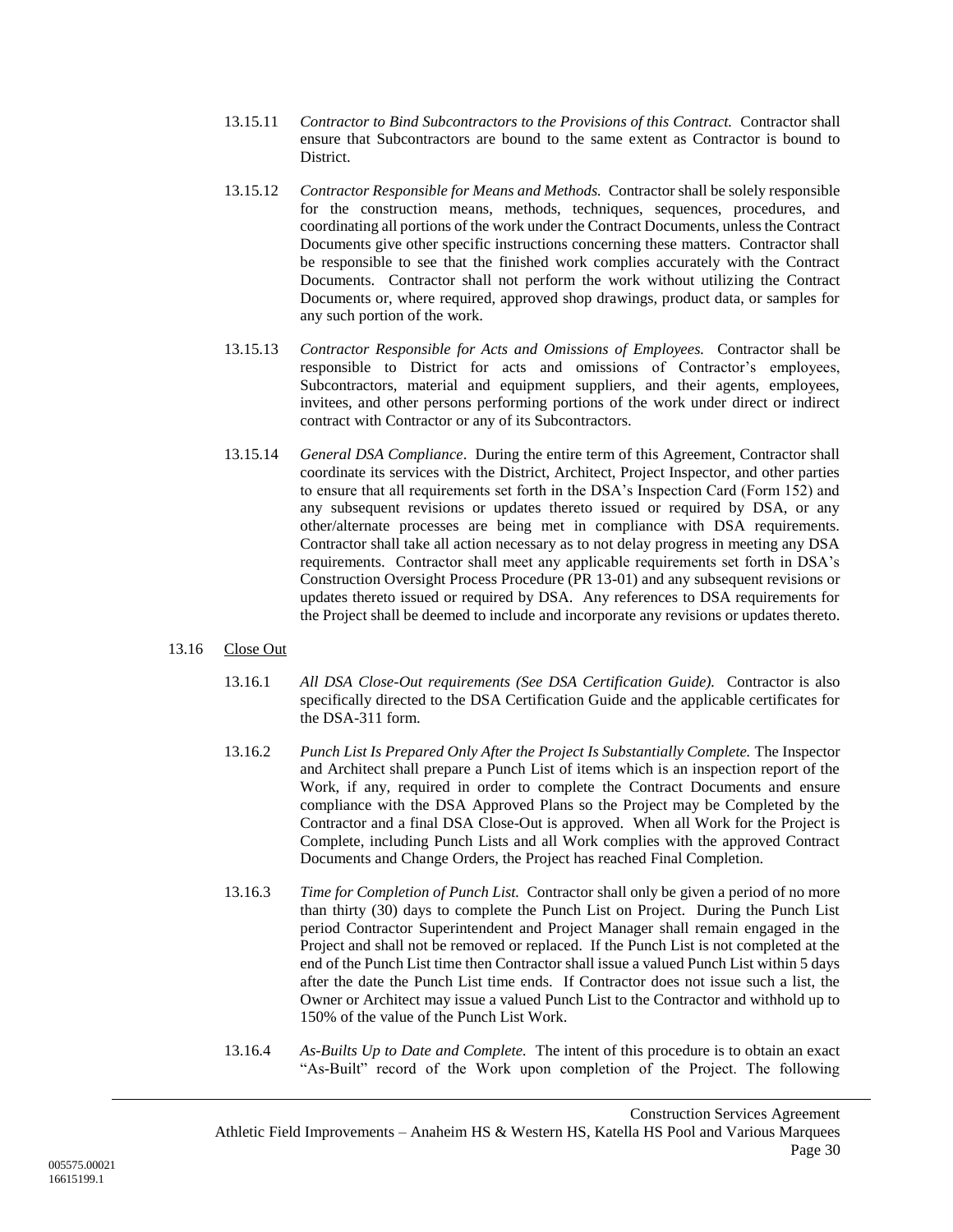information shall be carefully and correctly drawn on the prints and all items shall be accurately located and dimensioned from finished surfaces of building walls on all As-Built drawings:

- 13.16.4.1 The exact location and elevations of all covered utilities, including valves, cleanouts, etc. must be shown on As-Builts
- 13.16.4.2 Contractor is liable and responsible for inaccuracies in As-Built drawings, even though they become evident at some future date.
- 13.16.4.3 Upon completion of the Work and as a condition precedent to approval of release of the Retention Payment, Contractor shall obtain the Inspector's approval of the "As-Built" information. When completed, Contractor shall deliver corrected sepias and/or a Diskette with an electronic file in a format acceptable to the District.
- 13.16.4.4 District may withhold the cost to hire a draftsman and potholing and testing service to complete Record As-Built Drawings at substantial cost if the Contractor does not deliver a complete set of Record As-Built Drawings. This shall result in withholding of between \$10,000 to \$20,000 per building that does not have a corresponding Record As-Built Drawing.
- 13.16.5 *Any Work not installed* as originally indicated on drawings
- 13.16.6 *All DSA Close-Out requirements* (See DSA Certification Guide). Contractor is also specifically directed to the DSA Certification Guide and the applicable certificates for the DSA-311 form.
- 13.16.7 *Submission of Form 6-C.* Contractor shall be required to execute a Form 6-C as required under Title 24 Sections 4-343. The Contractor understands that the filing with DSA of a Form 6-C is a requirement to obtain final DSA Approval of the Construction by Contractor and utilized to verify under penalty of perjury that the Work performed by Contractor complies with the DSA approved Contract Documents.
- 13.16.8 *Contractor shall be Responsible for All Costs to Certify the Project.* The District may Certify the Project complies with Approved Construction Documents by utilizing the procedures under the Project Certification Guide (Located at the DSA website at http://www.documents.dgs.ca.gov/dsa/plan\_review\_process/project\_certification\_guid e\_updated\_03-15-13.pdf). All costs for professionals, inspection, and testing required for an alternate Project Certification shall be the Contractor's responsibility and the District reserves its right to institute legal action against the Contractor and Contractor's Surety for all costs to certify the Project and all costs to correct Non-Compliant Work that is discovered during the Alternate Certification Process.
- 13.16.9 *ADA Work that must be corrected* to receive DSA certification. See Article [41.](#page-83-0)
- 13.16.10 *Maintenance Manuals.* At least thirty (30) days prior to final inspection, three (3) copies of complete operations and maintenance manuals, repair parts lists, service instructions for all electrical and mechanical equipment, and equipment warranties shall be submitted. All installation, operating, and maintenance information and drawings shall be bound in  $8\frac{1}{2}$ " x 11" binders. Provide a table of contents in front and all items shall be indexed with tabs. Each manual shall also contain a list of Subcontractors, with their addresses and the names of persons to contact in cases of emergency. Identifying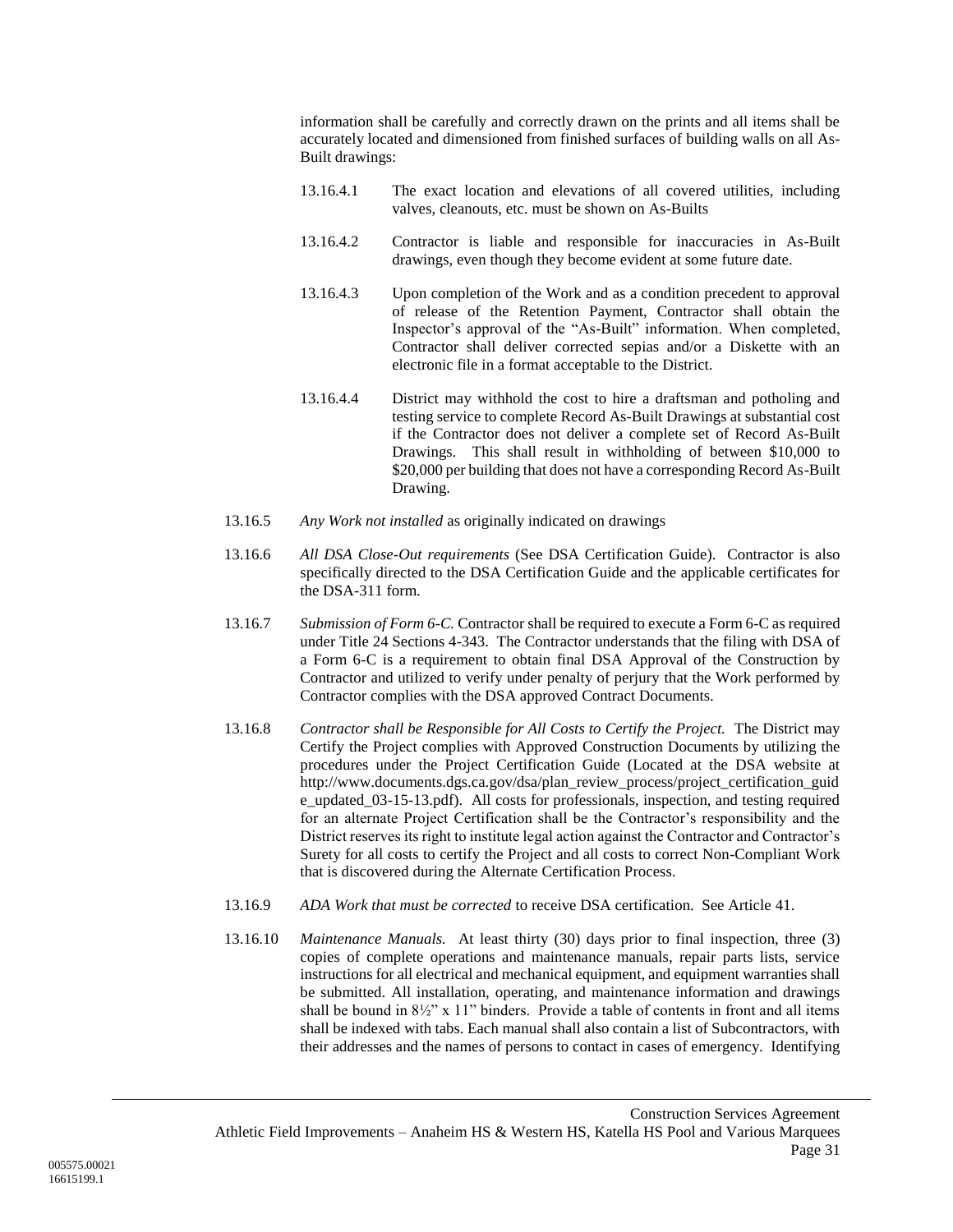labels shall provide names of manufactures, their addresses, ratings, and capacities of equipment and machinery.

- 13.16.11 Maintenance manuals shall also be delivered in electronic media for the Project. Any demonstration videos shall also be provided on electronic media.
- 13.17 Correction of Work: Warranty. Neither a Progress Payment, Sublease Payment nor any provision in the Contract Documents shall relieve Contractor of responsibility for faulty materials or workmanship incorporated in the Project. Contractor warrants that all work under this Construction Services Agreement will be free of faulty materials or workmanship and hereby agrees, within ten (10) days upon receiving notification from District, to remedy, repair or replace, without cost to District, all defects which may appear as a result of faulty materials or workmanship in the Project, at any time, or from time to time, during a period beginning with commencement of the Project and ending one (1) years after the date of completion of the Project, as defined in Articl[e 18](#page-48-1) hereof. The foregoing warranty of Contractor also applies to the remedy, repair or replacement of defects which may in the documents prepared by Contractor and/or any party retained by, through or under Contractor in connection with the Project, but the foregoing warranty of Contractor does not guarantee against damage to the Project sustained by use, wear, intentional acts, accidents, or lack of normal maintenance or as a result of changes or additions to the Project made or done by parties not directly responsible to Contractor, except where such changes or additions to the Project are made in accordance with Contractor's directions. No guarantee furnished by a party other than Contractor with respect to equipment manufactured or supplied by such party shall relieve Contractor from the foregoing warranty obligation of Contractor. The warranty period set forth herein above shall not apply to latent defects appearing in the Project, and with respect to such defects, the applicable statute of limitations shall apply. Contractor agrees to provide the District with all equipment and materials warranties provided by manufacturers to District but has no obligation to assist in processing such warranty claims after said one (1) year warranty period.
	- 13.17.1 *Assignment of Subcontracts.* Upon the Completion of the Warranty period, Contractor shall assign to the District all subcontracts with Subcontractors, material suppliers or other vendors that provided Work for the Project. This assignment shall include all purchase orders and any change orders or addenda that were executed with the assigned Subcontractor.
		- 13.17.1.1 Documents to be Provided to District. Contractor shall provide the following documents to the District as part of Close Out of the Project:
			- a. *Subcontractor Warranty*. Contractor shall provide any warranty documents, including warranties consistent with the requirements of this Contract and the Contract Documents.
			- b. *Contracts*. Contractor shall provide copies of all subcontracts, amendments, change orders and other documents associated with the Subcontractor's scope of work and price for work on the Project.
			- c. *Subcontractors Bound to the Same Extent as Contractor*. The Subcontractors shall be bound to the same extent as the Contractor is bound by this CSA and Subcontractors shall be required to include assignment of their contracts to the District.
			- d. *Bonds Assignable.* Contractor shall ensure that Subcontractor performance and payment bonds are assignable and can be assigned to the District.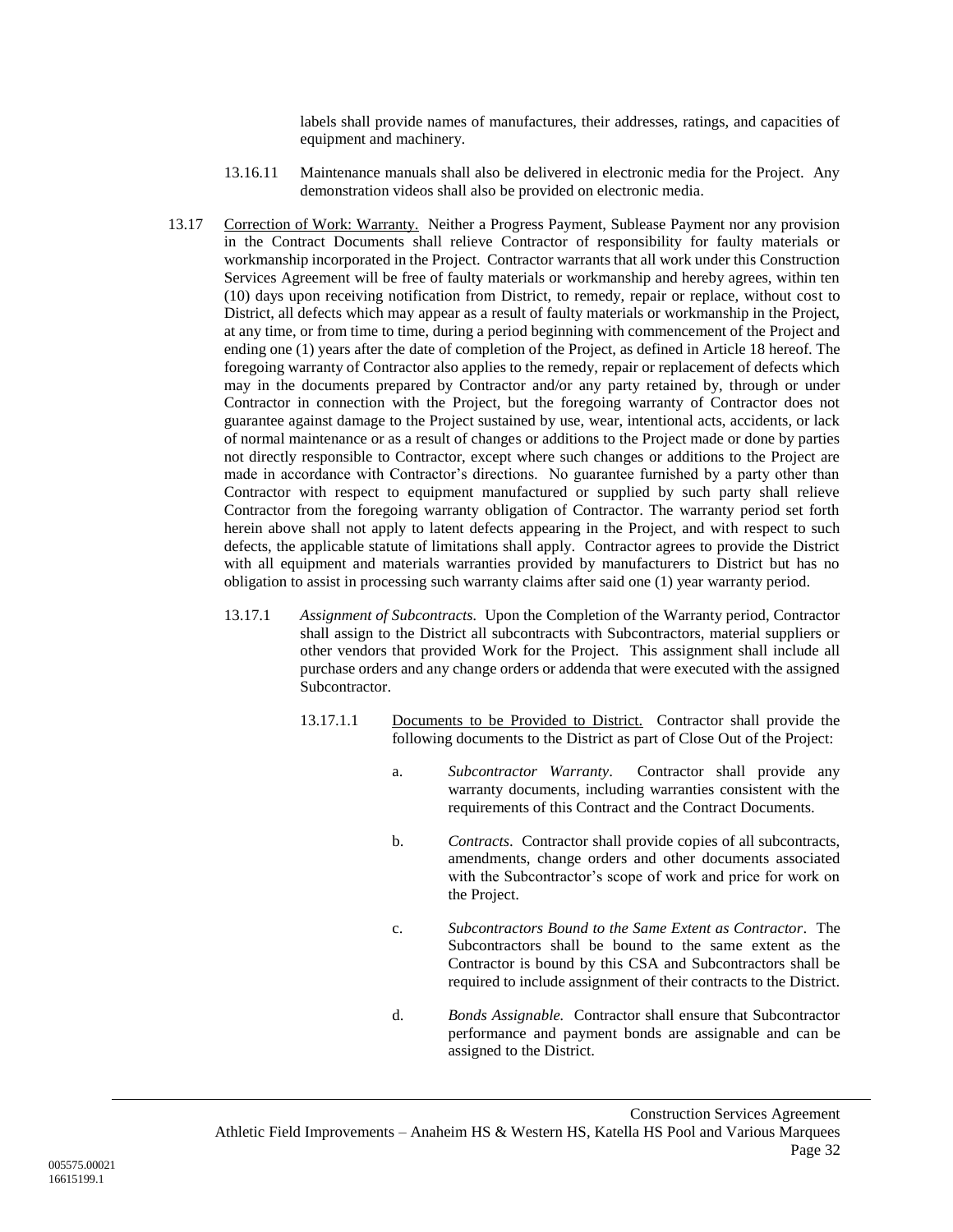- e. *Unconditional Releases.* Contractor shall provide as part of the Close Out of the Project, Unconditional Releases for each Subcontractor and Material supplier that provided Work for the Project.
- f. *Project Files.* Contractor shall provide the District a copy of the entire Subcontractor file, including any submittals or shop drawings that were provided by Subcontractor.
- g. *District Reserves the Right to Assume Subcontractor Contracts Prior to the End of the Warranty Period.* District reserves the right to take assignment of Subcontractor contracts prior to the end of the warranty period.
- 13.18 Assignment of Anti-Trust Claims. The Contractor offers and agrees to assign to the District all rights, title and interest in and to all causes of action it may have under Section 4 of the Clayton Act (15 USC Sec. 15) or under the Cartwright Act (Chapter 2 (commencing with section 16700) of Part 2 of Division 7 of the Business and Professions Code), arising from purchase of goods, services, or materials pursuant to the Construction Services Agreement. This assignment shall become effective at the time the District tenders the final Sublease Payment to Contractor, without further acknowledgment by the parties.

# <span id="page-35-0"></span>**14. CONTRACT DOCUMENTS AND INTERPRETATIONS**

- 14.1 The Contract Documents shall be executed, and/or initialed as appropriate, in duplicate by District and Contractor. The Contract Documents are complementary, and what is required by any one shall be as binding as if required by all. The intention of the Contract Documents is to include all labor, services and materials reasonably necessary for the proper execution of the work.
- 14.2 It is not intended that work and/or services not covered under any heading, section, branch, class or trade of the specifications shall be supplied, unless it is required elsewhere in the Contract Documents or is reasonably inferable therefrom as being necessary to produce the intended results, in which case such work and/or services shall be supplied by Contractor. Words which have well known technical or trade meanings are used herein in accordance with such recognized meanings. Mutual agreement shall be reached with respect to words which do not have a well-known technical or trade meaning and the definition of which come into question.
- 14.3 Plans and Specifications are intended to be fully cooperative and to agree. All Plan and Specification changes shall be dated and sequentially recorded. All modifications to Plans and Specifications shall be interpreted in conformity with the Contract Documents, which shall govern, unless otherwise specified.

### **15. SUBMITTALS**

- 15.1 Definitions
	- 15.1.1 *Deferred Approvals.* Approval of certain aspects of the construction may be deferred until the construction Contract has been awarded. To facilitate the design process, DSA grants deferred approval to the design and detailing of certain elements of the Project at the request of the Architect or Engineer of Record. Design elements that may be deferred may include, but are not limited to Access floors, Bleachers, Elevator guide rails and related elevator systems, Exterior wall systems - precast concrete, glass fiber reinforced concrete, etc., Skylights, Window wall systems, storefronts, Stage rigging, and other systems as noted in the Contract Documents. (Also see Article [15.3](#page-37-0) an[d 15.6\)](#page-39-0).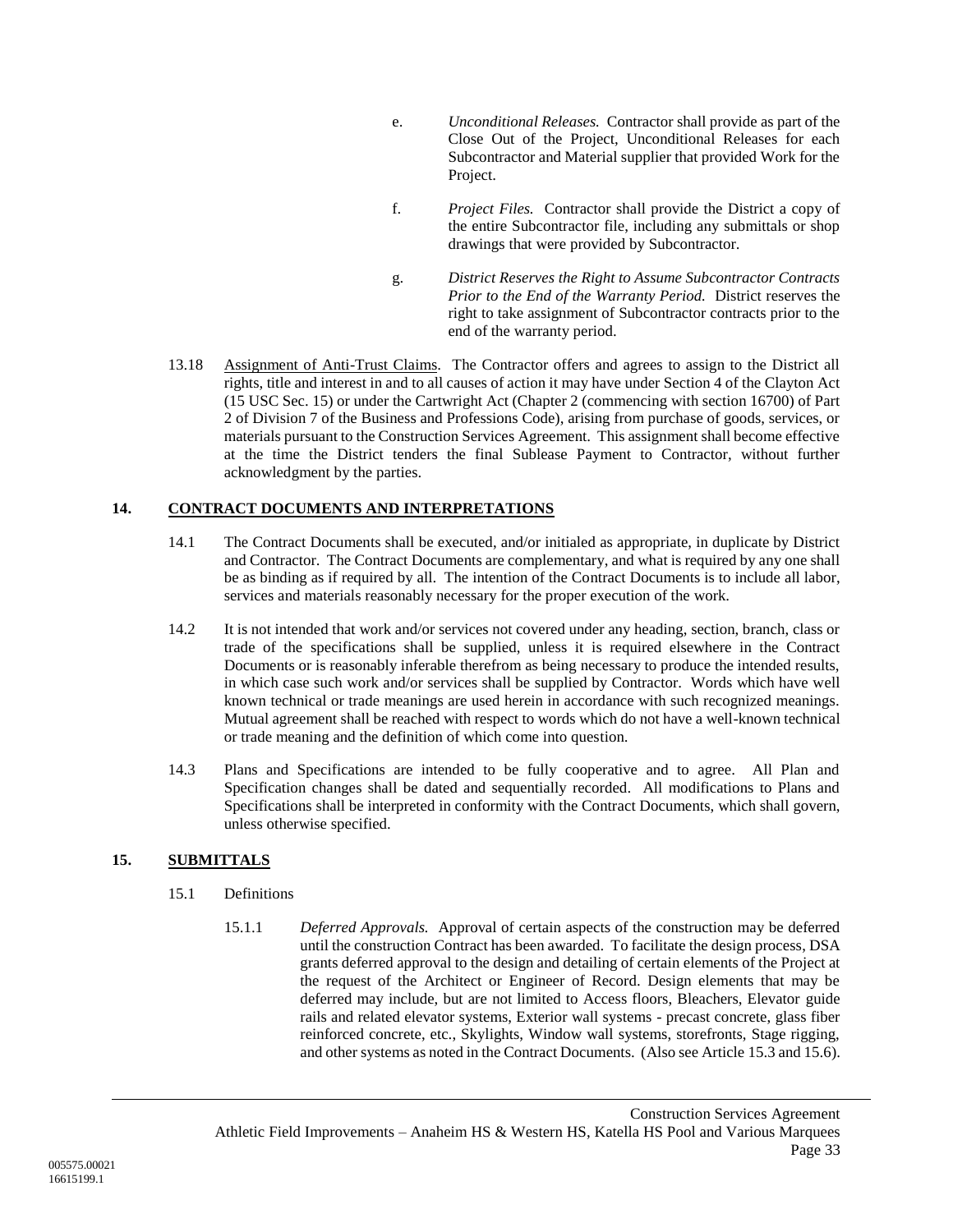- 15.1.2 *Shop Drawings.* The term "Shop Drawings" as used herein means drawings, diagrams, equipment or product schedules, and other data, which are prepared by Contractor, Subcontractors, manufacturers, suppliers, or distributors illustrating some portion of the Work, and includes: illustrations; fabrication, erection, layout and setting drawings; manufacturer's standard drawings; schedules; descriptive literature, instructions, catalogs, and brochures; performance and test data including charts; wiring and control diagrams; and all other drawings and descriptive data pertaining to materials, equipment, piping, duct and conduit systems, and methods of construction as may be required to show that the materials, equipment, or systems and their position conform to the requirements of the Contract Documents.
- 15.1.3 *Manufactured* applies to standard units usually mass-produced, and "Fabricated" means items specifically assembled or made out of selected materials to meet individual design requirements. Shop drawings shall: establish the actual detail of all manufactured or fabricated items, indicate proper relation to adjoining work, amplify design details of mechanical and electrical systems and equipment in proper relation to physical spaces in the structure, and incorporate minor changes of design or construction to suit actual conditions.
- 15.1.4 *Submittals* is a term used interchangeably and sometimes refers to Shop Drawings, Product Data, and Samples since all Subcontractor submissions are tracked in a Submittal Log and may include any of the noted items. However, generally, a Submittal is a manufacturer's product information and product data including description, characteristics, size, physical characteristics, and requirements to prepare the jobsite for receiving of the particular manufactured item.
- 15.1.5 *Samples*. The term "samples" as used herein are physical examples furnished by Contractor to illustrate materials, equipment, or quality and includes natural materials, fabricated items, equipment, devices, appliances, or parts thereof as called for in the Specifications, and any other samples as may be required by the Architect to determine whether the kind, quality, construction, finish, color, and other characteristics of the materials, etc., proposed by the Contractor conform to the required characteristics of the various parts of the Work. All Work shall be in accordance with the approved samples.
- 15.2 Shop Drawings.
	- 15.2.1 *When Shop Drawings Are Required*. Shop drawings are required for prefabricated components and for installation and coordination of these prefabricated components into the Project. In addition, Shop Drawings, are prepared to address the actual size and installation of components from various Subcontractors and provides an opportunity for the Contractor to coordinate and address conflicts between the subcontracting trades. In some cases, each Subcontractor or trade will provide Shop Drawings in a format agreed upon by District.
	- 15.2.2 *Purpose for Shop Drawings.* Shop drawings are the Contractor's manufacturer, Subcontractor, supplier, vendor or the Contractor's detailed drawings showing particularized method for assembly, specifics to a manufacturer, manufacturer component installation requirements, specifics as to a manufactured item, alterations to a manufactured, a custom created item, or drawn version of more detailed information expanding on the Architect's design shown in the Contact Documents. The Shop Drawings address the appearance, performance, size, weight, characteristics and prescriptive descriptions associated with the Contractor or Contractor's Subcontractor's plan for installation or assembly based on the design in the specifications and Contract Documents. The shop drawing often is more detailed than the information shown in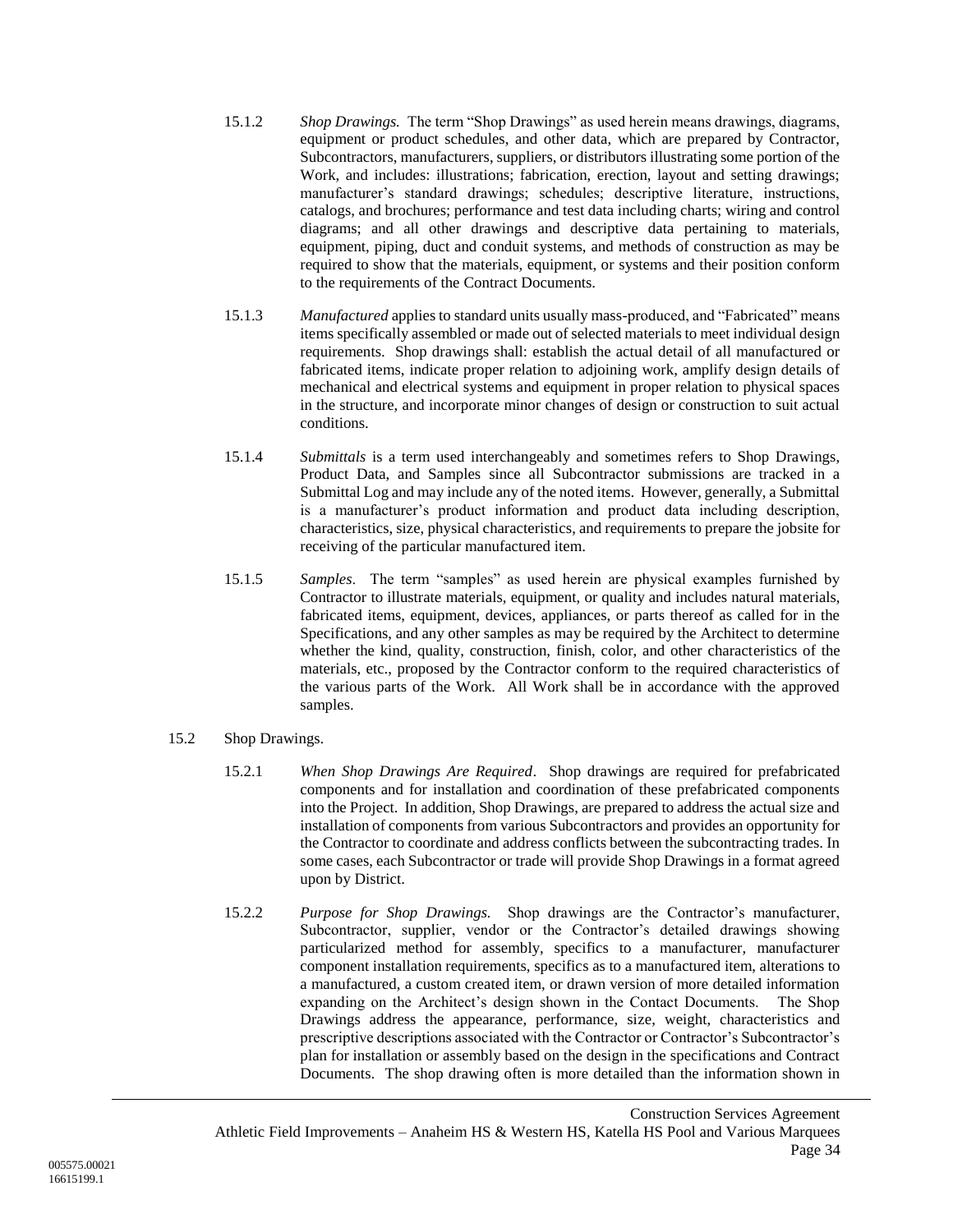the Contract Documents to give the Architect and Engineer the opportunity to review the fabricator's version of the product (along with particulars specific to that particular product), prior to fabrication. References to the Contract Documents, Construction Documents, Drawings, Plans, and Specifications assist the Architect and Engineer in their review of the Shop Drawings. Attachment of manufacturer's material specifications, "catalog cut sheets," and other manufacturer's information may be provided to accompany Shop Drawings. Because Shop Drawings facilitate the Architect's and Engineer's approval of the system, they should be as clear and complete as possible so they may be reviewed by Architect or Engineer for the Project.

- 15.2.3 *Shop Drawing Requirements.* The Contractor shall obtain and submit with Shop Drawings all seismic and other calculations and all product data from equipment manufacturers. "Product data" as used herein are illustrations, standard schedules, performance charts, instructions, brochures, diagrams, and other information furnished by the Contractor to illustrate a material, product, or system for some portion of the Work.
- 15.2.4 *Not a Reproduction of Architectural or Engineering Drawings.* The shop drawing are not a reproduction of the architectural or engineering drawings. Instead, they must show more detail than the Construction Documents and details the fabrication and/or installation of the items to the manufacturer's production crew or Contractor's installation crews.
- 15.2.5 *Shop Drawings Engineering Requirements:* Some shop drawings require an engineer stamp to be affixed on the drawings and calculations. In such cases, a current and valid engineering stamp shall be affixed by a California registered engineer. No out of State engineers shall stamp Shop Drawings. (See DSA IR A-18). In most cases, an engineer means California registered mechanical, structural, electrical or plumbing engineer. California Registered Civil Engineers will not be accepted for structural details unless specifically approved by DSA.
- 15.2.6 *DSA Approvals Required Prior to Work.* No work on a Shop Drawing that requires DSA approval may proceed until DSA approval is received. Contractor has provided DSA approval time and allowed adequate time for corrections in Contractor's Schedule as required pursuant to Article [9.](#page-20-0)
- 15.2.7 *Shop Drawing Identification.* All Shop Drawings must be properly identified with the name of the Project and dated, and accompanied by a letter of transmittal referring to the name of the Project and to the Specification section number for identification of each item clearly stating in narrative form, as well as "clouding" all qualifications, departures, or deviations from the Contract Documents. Shop drawings, for each section of the Work shall be numbered consecutively and the numbering system shall be retained throughout all revisions. All Subcontractor submissions shall be made through the Contractor. Each drawing shall have a clear space for the stamps of Architect and Contractor.
- 15.3 Deferred Approvals. Deferred approvals shall be submitted and processed to ensure all DSA and other governmental approvals are secured so as to not delay the Project. There may be additional requirements for deferred approvals in Division 1 of the Specifications. All deferred approvals shall be prepared by Contractor or Contractor's agent early enough so as to not delay the Project. Contractor is aware that Title 24 California Code of Regulations Section 4-317 has specific requirements for deferred approvals as to governing agencies and as to the Architect and Engineer for the Project. As a result, any delay associated with the time for approval by applicable agencies or by the Architect or Architect's consultants shall be Contractor's. Contractor is required to comply with inclusion of Deferred Approvals in the Schedule as required under Article [9](#page-20-0)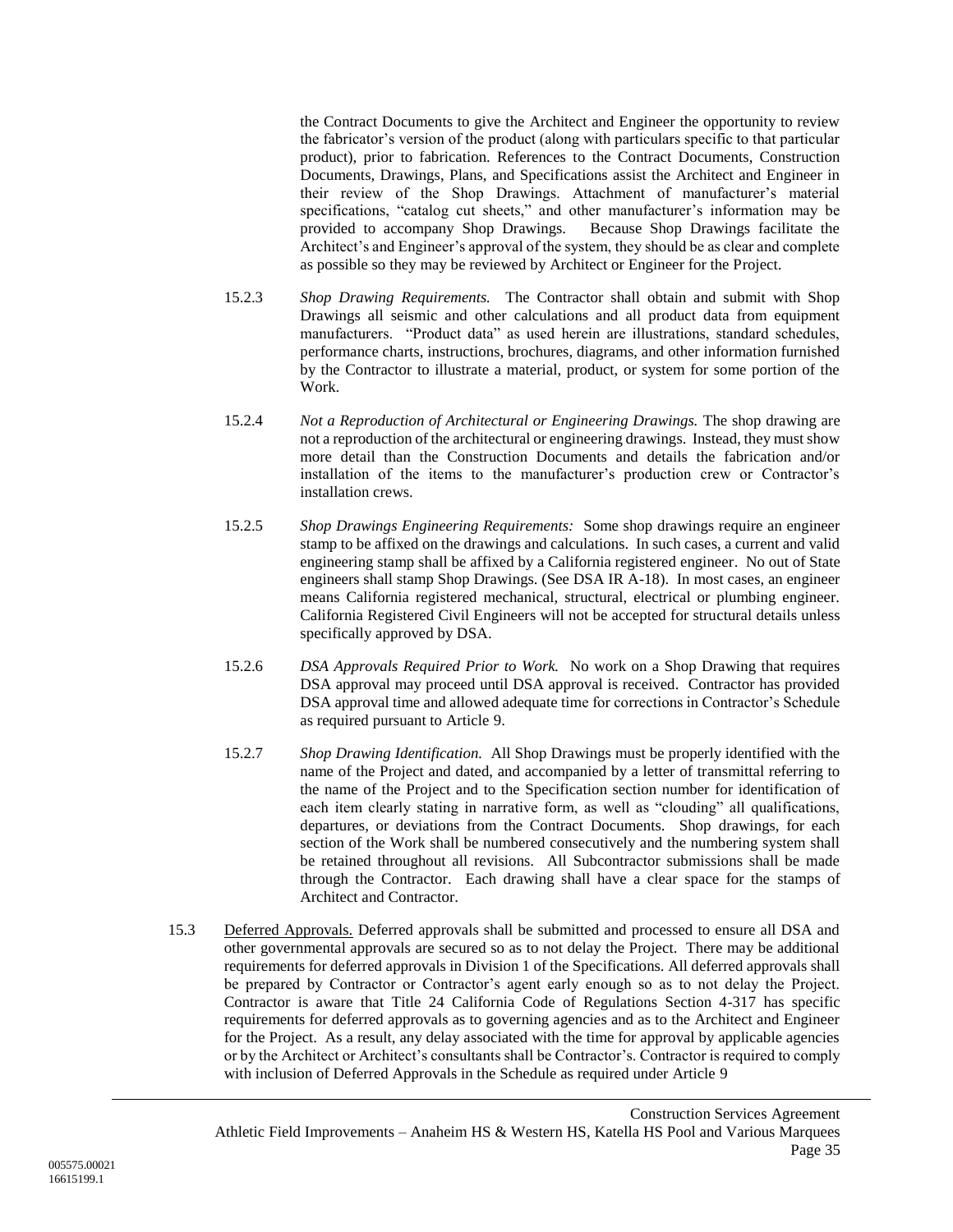- 15.3.1 *DSA Approvals Required Prior to Work.* No work on a deferred approval item may proceed on the components until DSA approval is received. Contractor has provided DSA approval time and allowed adequate time for any DSA revisions in Contractor's Schedule as required pursuant to Article [9.](#page-20-0)
- 15.4 Submittals and Samples
	- 15.4.1 *Information Required With Submittals*: Manufacturer, trade name, model or type number and quantities: Information provided must be of sufficient detail to allow Architect and Engineer to compare the submitted item with the specified products and acceptable products listed, in the specification and addenda.
	- 15.4.2 *Description of Use and Performance Characteristics:* Information should be furnished describing the normal use and expected performance of the product. The Architect and Contractor review this information to confirm that the product is appropriate for the intended use.
	- 15.4.3 *Size and Physical Characteristics:* The size and physical characteristics, such as adjustment capabilities, which is reviewed by both the Contractor and Architect. The Contractor has the most available information for comparing adjoining materials and equipment. The Contractor also needs to know the size and weight of the equipment for lifting and handling considerations.
	- 15.4.4 *Finish Characteristics:* The Architect reviews the available finishes and selects the appropriate finish, if the finish was not previously specified in the documents. The Contractor should confirm that finish requirements in the specification are being met by the product.
	- 15.4.5 *Contractor Responsible for Jobsite Dimensions*: Some material is custom-fabricated to job conditions, requiring dimensions from the jobsite. These jobsite dimensions are provided by the Contractor as part of the Contractor's responsibilities for the Project and shall be provided prior to release of the product for manufacture. Contractor shall not rely on Architect or Engineers to provide jobsite dimensions.
	- 15.4.6 *Full Range of Samples Required (When Specific Items Not Specified).* Except in cases where the exact color and type of item is specified since the District is utilizing items Standardized or pre-selected by District, the full range of color, graining, texture, or other characteristics are anticipated for review in finished products, a sufficient number of samples of the specified materials shall be furnished by the Contractor to indicate the full range of characteristics which will be present in the finished products. Products delivered or erected without Submittal and approval without providing a full range of samples shall be subject to rejection. Except for range samples, and unless otherwise called for in the various sections of the Specifications, samples shall be submitted in duplicate.
	- 15.4.7 *Labeling of Samples.* All samples shall be marked, tagged, or otherwise properly identified with the name of the submitting party, the name of the Project, the purpose for which the samples are submitted and the date.
	- 15.4.8 *Transmittal letter.* All samples shall be accompanied by a letter of transmittal containing similar information, together with the Specification section number.
	- 15.4.9 *Labels and Instructions*. All samples of materials shall be supplied with the manufacturer's descriptive labels and application instructions. Each tag or sticker shall have clear space for the review stamps of Contractor and Architect.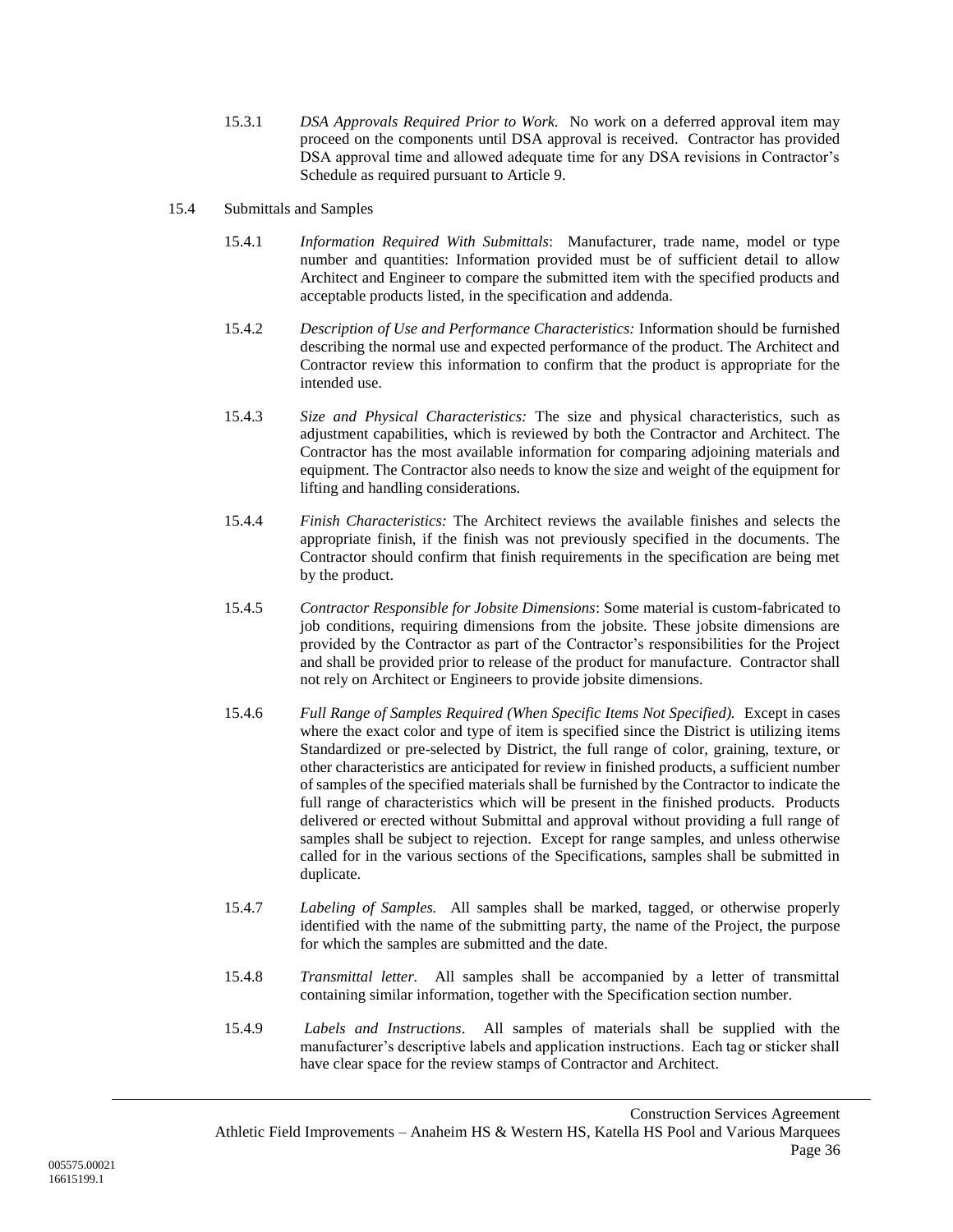15.4.10 *Architect's Review.* The Architect will review and, if appropriate, approve submissions and will return them to the Contractor with the Architect's stamp and signature applied thereto, indicating the timing for review and appropriate action in compliance with the Architect's (or District's) standard procedures. In the cases where a CM is hired by the District, CM may be the party that receives and performance logging and initial processing of the Samples. CM may, in some cases, reject samples that are not in conformance with Contract requirements.

### 15.5 Submittal Submission Procedure

- 15.5.1 *Transmittal Letter and Other Requirements.* All Submittals must be properly identified with the name of the Project and dated, and each lot submitted must be accompanied by a letter of transmittal referring to the name of the Project and to the Specification section number for identification of each item clearly stating in narrative form, as well as "clouding" on the submissions, all qualifications, departures, or deviations from the Contract Documents. Shop drawings, for each section of the Work shall be numbered consecutively and the numbering system shall be retained throughout all revisions. All Subcontractor submissions shall be made through the Contractor. Each drawing shall have a clear space for the stamps of Architect and Contractor. In the case where a CM is hired on the Project, the CM may be designated to receive the Submittals for the Project, log the Submittals, and in some cases reject Submittals that do not conform to Contract requirements.
- 15.5.2 *Copies Required.* Each Submittal shall include one (1) legible, reproducible (if electronic is available, electronic copies shall also be provided) and five (5) legible prints of each drawing or schedule, table, cut sheet, etc., including fabrication, erection, layout and setting drawings, and such other drawings as required under the various sections of the Specifications, until final acceptance thereof is obtained. Subcontractor shall submit copies, in an amount as requested by the Contractor, of: (1) manufacturers' descriptive data for materials, equipment, and fixtures, including catalog sheets showing dimensions, performance, characteristics, and capacities; (2) wiring diagrams and controls; (3) schedules; (4) all seismic calculations and other calculations; and (5) other pertinent information as required by the District or Architect.
- 15.5.3 *Corrections*. The Contractor shall make all corrections required by Architect, District or CM and shall resubmit, as required by Architect or CM, corrected copies of Shop Drawings or new samples until approved. Contractor shall direct specific attention in writing or on resubmitted Shop Drawings to revisions other than the corrections required by the Architect on previous submissions. Professional services required for more than one (1) re-review of required Submittals of Shop Drawings, product data, or samples are subject to charge to the Contractor pursuant to Article [10.4.](#page-24-0)
- 15.5.4 *Approval Prior to Commencement of Work.* No portion of the Work requiring a shop drawing or sample submission or other Submittal shall be commenced until the submission has been reviewed by Contractor and Architect (and CM, if applicable) and approved by Architect (and CM where applicable) unless specifically directed in writing by the Architect. All such portions of the Work shall be in accordance with approved Shop Drawings and samples.
- 15.5.5 *District's Property.* All Submittals, Shop Drawings, computer disks, constructability reviews, schedules, annotated specifications, samples and other Submittals shall become the District's property upon receipt by the District or Architect.
- <span id="page-39-0"></span>15.6 Schedule Requirements for Submittals. Contractor shall obtain and shall submit all required Submittals (i.e. Shop Drawings, Deferred Approvals, Samples, etc.), in accordance with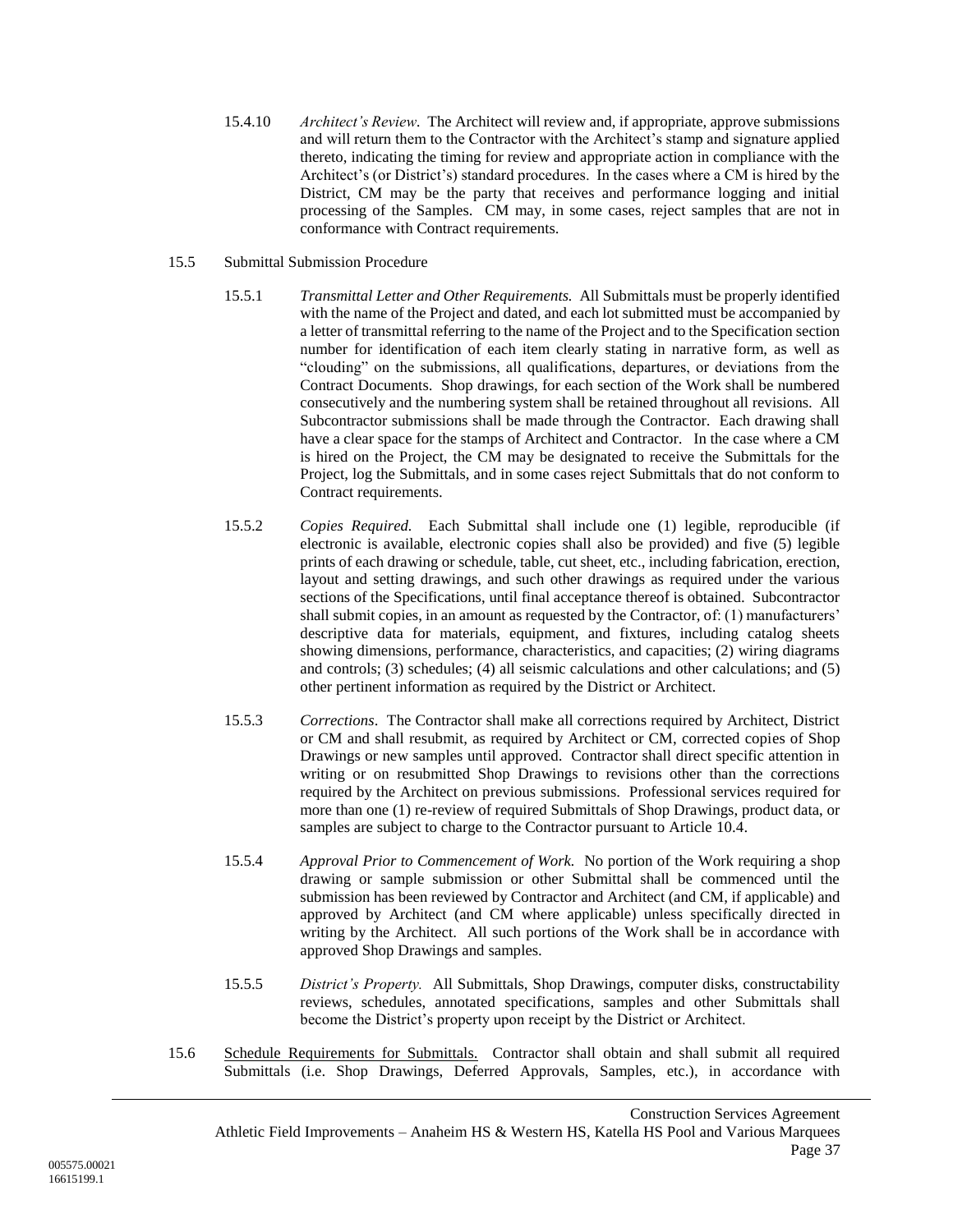Contractor's "Schedule for Submission of Shop Drawings and Samples" as required in the scheduling portion of the CSA at Article [9](#page-20-0) and the Specifications (as long as the Specifications do not conflict with CSA. In the case of conflict, the conflicting provision shall be controlled by the CSA and the remaining specification sections shall be interpreted as if the CSA language is inserted) with such promptness as to cause no delay in its own Work or in that of any other contractor or Subcontractor but in no event later than thirty five (35) days after the Notice to Proceed is issued except in the specific cases noted as an exception as set forth below. No extensions of time will be granted to Contractor or any Subcontractor because of its failure to have Shop Drawings and samples submitted in accordance with this Article [15](#page-35-0) and the Schedule. Each Subcontractor shall submit all Shop Drawings, samples, and manufacturer's descriptive data for the review of the District, the Contractor, and the Architect through the Contractor.

- 15.6.1 *Consideration of Schedule.* Contractor has considered lead times, DSA or other agency governmental review times, Architect or Engineer review times, manufacturing seasons, and specific long lead procurement concerns for all submittals for the Project.
	- 15.6.1.1 All Submittals for the Project except those specifically agreed upon by District and Architect, in writing, shall be specifically incorporated into the Submittal section of the Schedule so as to not delay the Work. The agreement to allow a later Submittal does not mean that Article [15.6](#page-39-0) is waived. Contractor shall order materials and ensure prices are honored and secured for the Project.
		- a. Structural Steel may be included as a Submittal later than 35 days if Structural Steel is a significant portion of the Work, at least one or some of the Project is a structural steel structural system, or as specifically agreed upon by the Architect or District.
		- b. It is specifically agreed that submissions of structural steel Submittals shall not be piecemeal (unless some portion is requested separately by the Owner or Architect), shall provide complete designs, shall be stamped by the Structural Steel Subcontractor, Contractor, and Structural Steel Subcontractor's structural engineer at time of submission and as further addressed in this Article.
		- c. In no case shall the submission of Structural Steel Drawings delay the critical path for the schedule. If a Milestone is provided for submission of complete structural steel Shop Drawings then the date shall be no later than as set forth in the Milestone
	- 15.6.1.2 Exceptions to Submittal Within Thirty-Five (35) Days by Written Agreement. A written request detailing the specific reasons for a submission later than 35 days due to complexity of design, or non-critical path status of the Submittal shall be submitted at the time the Baseline Schedule is submitted. The Baseline Schedule shall not include a delayed Submittal until written agreement is provided. In addition to the request for providing a Submittal after the thirty-five (35) day period, a copy of the Contract with the Subcontractor who shall be performing the Submittal, a written statement from the Subcontractor verifying that work has commenced on the Submittal and providing Subcontractor's own schedule of milestones and completion dates, and a corresponding Submittal designation in the Schedule as required under Article [9](#page-20-0)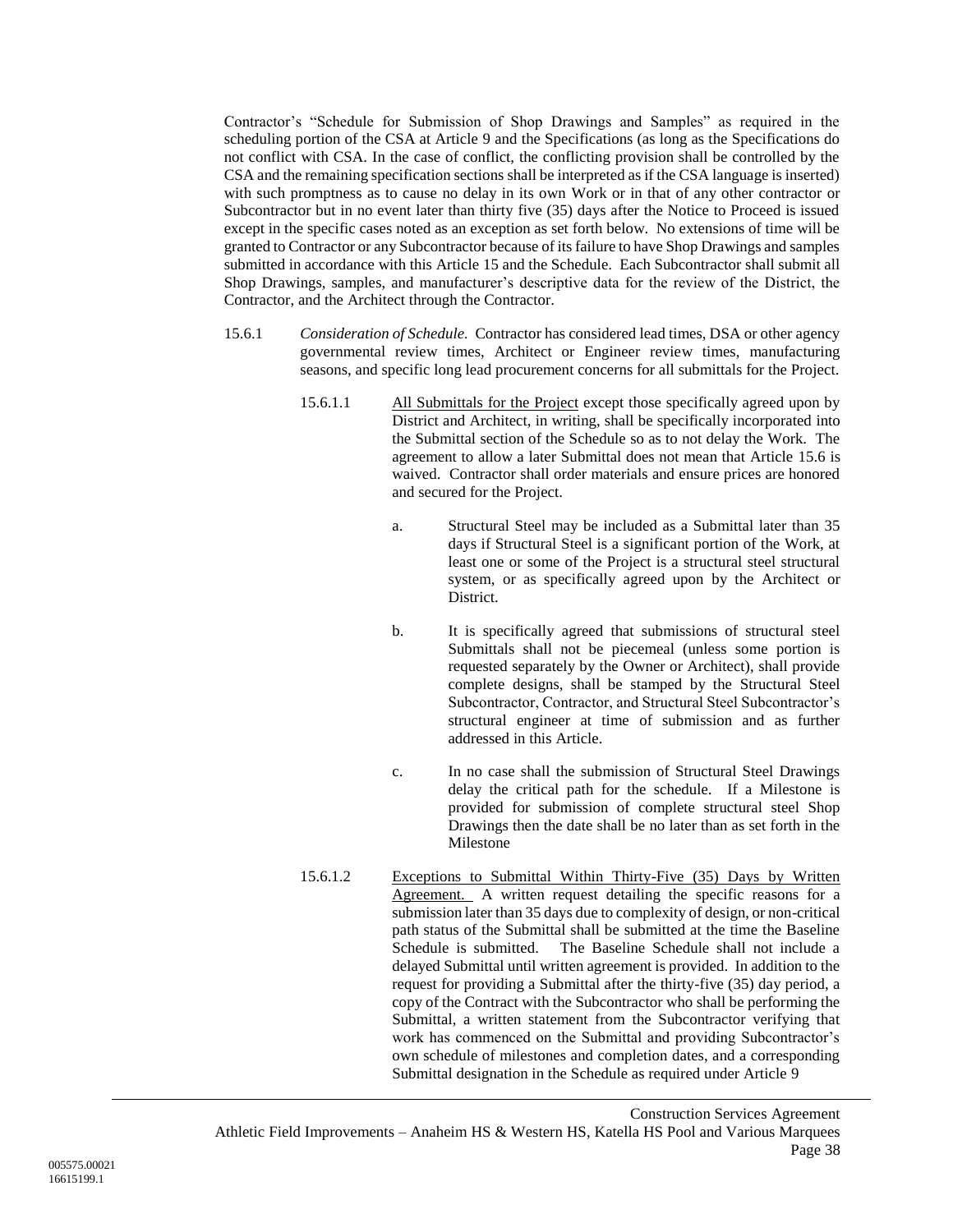- a. Approval of a delayed Submittal shall not result in any increase in the Contract Price or result in an extension of time for the completion of the Project.
- 15.6.1.3 Piecemeal Submissions of Submittals. Piecemeal Submittals mean providing portions of Shop Drawings or Submittals as they are being completed. The submission of piecemeal Submittals results in the appearance of a submission when there is inadequate information for the Architect or Engineer to adequately review a submission. Piecemeal differs from submission of complete buildings or phases of buildings or complete assemblies. The Architect may agree to allow submission of single buildings or areas as long as the Submittals are complete.

### 15.7 General Submittal Requirements

- 15.7.1 *Contractor Submittal Representations*. By submitting Shop Drawings, product data, samples, etc., the Contractor represents that it has determined and verified all materials, field measurements, catalog numbers, related field construction criteria, and other relevant data in connection with each such submission, and that it has checked, verified, and coordinated the information contained within such Submittals with the requirements of the Work and of the Contract Documents, including the construction schedule.
- 15.7.2 *Contractor Coordination.* By submitting Shop Drawings, Submittals, product data, samples, etc., the Contractor represents that it has determined and verified all materials, field measurements, catalog numbers, related field construction criteria, and other relevant data in connection with each such submission, and that it has checked, verified, and coordinated the information contained within such Submittals with the requirements of the Work and of the Contract Documents, including the construction schedule. Contractor shall stamp, sign, and date each Submittal indicating its representation that the Submittal meets all of the requirements of the Contract Documents and evidence Contractor's review through execution of the following stamp to be placed on each Shop Drawings:

"The [contractor] has reviewed and approved the field dimensions and the construction criteria, and has also made written notation regarding any information in the Shop Drawings and Submittals that does not conform to the Contract Documents. This Shop Drawing or Submittal has been coordinated with all other Shop Drawings and Submittals received to date by me as Contractor and this duty of coordination has not been delegated to Subcontractors, material suppliers, the Architect, or the Engineers on this Project.

#### \_\_\_\_\_\_\_\_\_\_\_\_\_\_\_\_\_\_\_\_\_\_\_\_\_\_\_ Signature of Contractor and date

15.7.3 *No Deviation from Contract Documents.* The submission of the Shop Drawings, product data, samples, etc., shall not deviate from the requirements of the Contract Documents including detailing and design intent which is specifically outlined in Contract Documents except as specifically authorized by the Architect or through an accepted substitution pursuant to Article [16.](#page-42-0) All deviations from the Contract Documents shall be narratively described in a transmittal accompanying the Shop Drawings. However, Shop Drawings shall not be used as a means of requesting a substitution, the procedure for which is defined in Article [16,](#page-42-0) "Substitutions."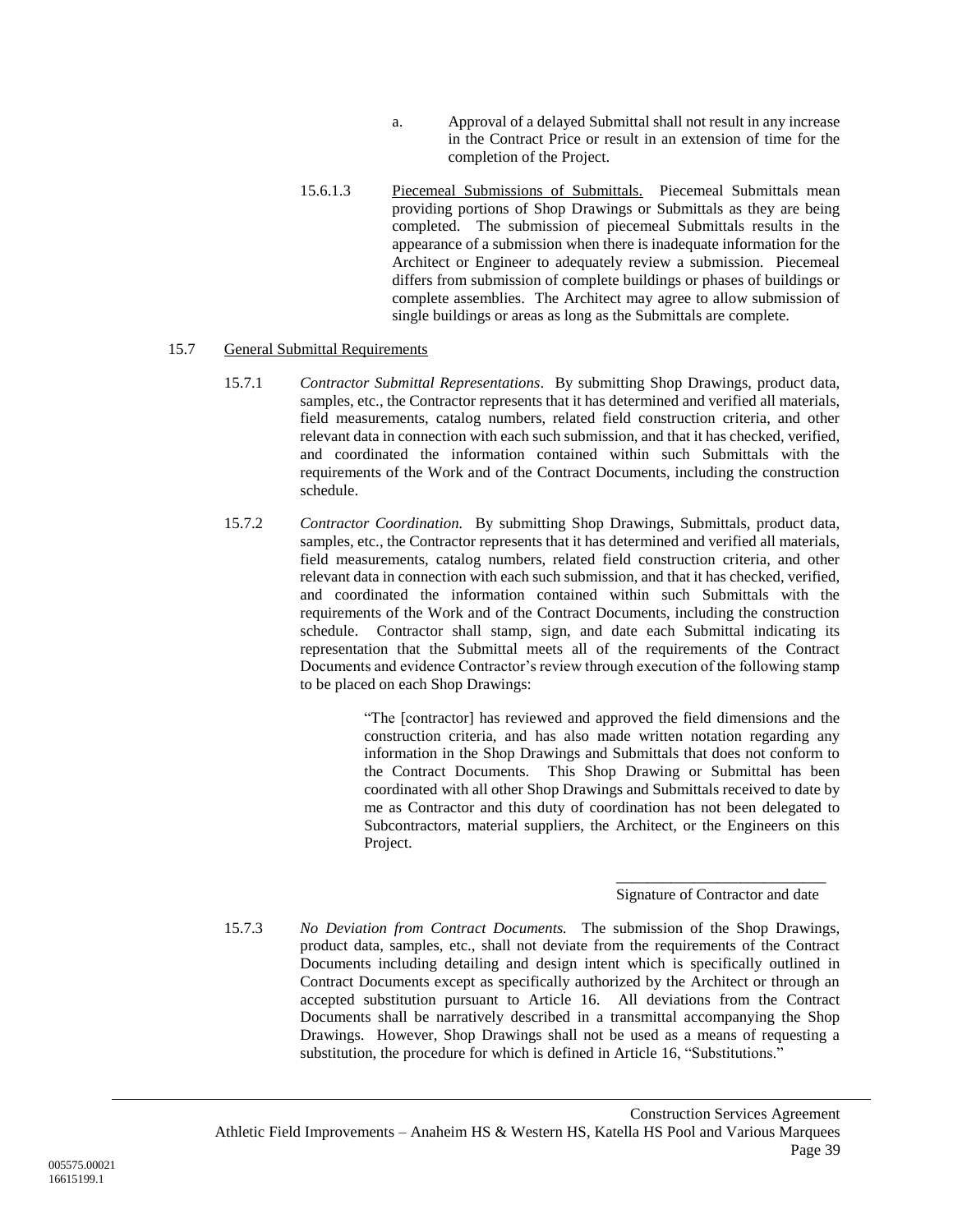- 15.7.4 *Contractor Responsibility for Shop Drawings Conformance to Contract Documents.*  Review by District and Architect shall not relieve the Contractor or any Subcontractor from its responsibility in preparing and submitting proper Shop Drawings in accordance with the Contract Documents.
- 15.7.5 *Incomplete Submittals.* Any submission, which in Architect's opinion is incomplete, contains errors, or has been checked superficially will be returned unreviewed by the Architect for resubmission by the Contractor.
- 15.7.6 *Shop Drawings and Submittals Shall Not Be Used as a Method to Make a Substitution.*  Shop drawings and Submittals shall not be used as a means of requesting a substitution or to make changes in the Contract Documents. If changes are made to the Contract Documents through the Shop Drawings, the Architect shall have the right to reject the Submittal. If the Architect does not note the deviation from the approved Construction Documents, the Contractor is still responsible for the change and the Architect or the District may require the Shop Drawings be revised to properly reflect the approved Contract Documents. The Architect or District may also require that the Contractor bear all costs under Article [10.4](#page-24-0) and consequential damages associated with a CCD to revise Construction Documents to accommodate the deviation from approved Construction Documents.
- 15.7.7 *Extent of Review.* In reviewing Shop Drawings, the Architect will not verify dimensions and field conditions. The Architect will review and approve Shop Drawings, product data, samples, etc., for aesthetics and for conformance with the design concept of the Work and the information in the Contract Documents. The Architect's review shall neither be construed as a complete check which relieves the Contractor, Subcontractor, manufacturer, fabricator, or supplier from responsibility for any deficiency that may exist or from any departures or deviations from the requirements of the Contract Documents unless the Contractor has, in writing, called the Architect's attention to the deviations at the time of submission. The Architect's review shall not relieve the Contractor or Subcontractors from responsibility for errors of any sort in Shop Drawings or schedules, for proper fitting of the Work, coordination of the differing Subcontractor trades and Shop Drawings and Work which is not indicated on the Shop Drawings at the time of submission of Shop Drawings. Contractor and Subcontractors shall be solely responsible for any quantities which may be shown on the Submittals or Contract Documents.

## <span id="page-42-0"></span>**16. REQUEST FOR SUBSTITUTIONS**

- 16.1 For purposes of this provision the term "substitution" shall mean a change in product, material, equipment, or method of construction from those required by the Construction Documents proposed by the Contractor.
- 16.2 Public Contract Code section 3400 does not apply to this agreement since the materials, services, and equipment used has been investigated as part of the Due Diligence investigation by Contractor and incorporated in the overall GMP.
- 16.3 Contractor may submit requests together with substantiating data for substitution of any "or equal" material, process or article. Any savings generated from the substitution shall be considered Project Savings under Article [7.](#page-18-0) The District shall not be responsible for any costs of Contractor associated with "or equal" substitution requests. The District has the complete and sole discretion to determine if a material, process or article is an "or equal" material, process or article that may be substituted. The data required to substantiate requests for substitutions of an "or equal" material, process or article data shall include a signed affidavit from the Contractor stating that the substituted "or equal"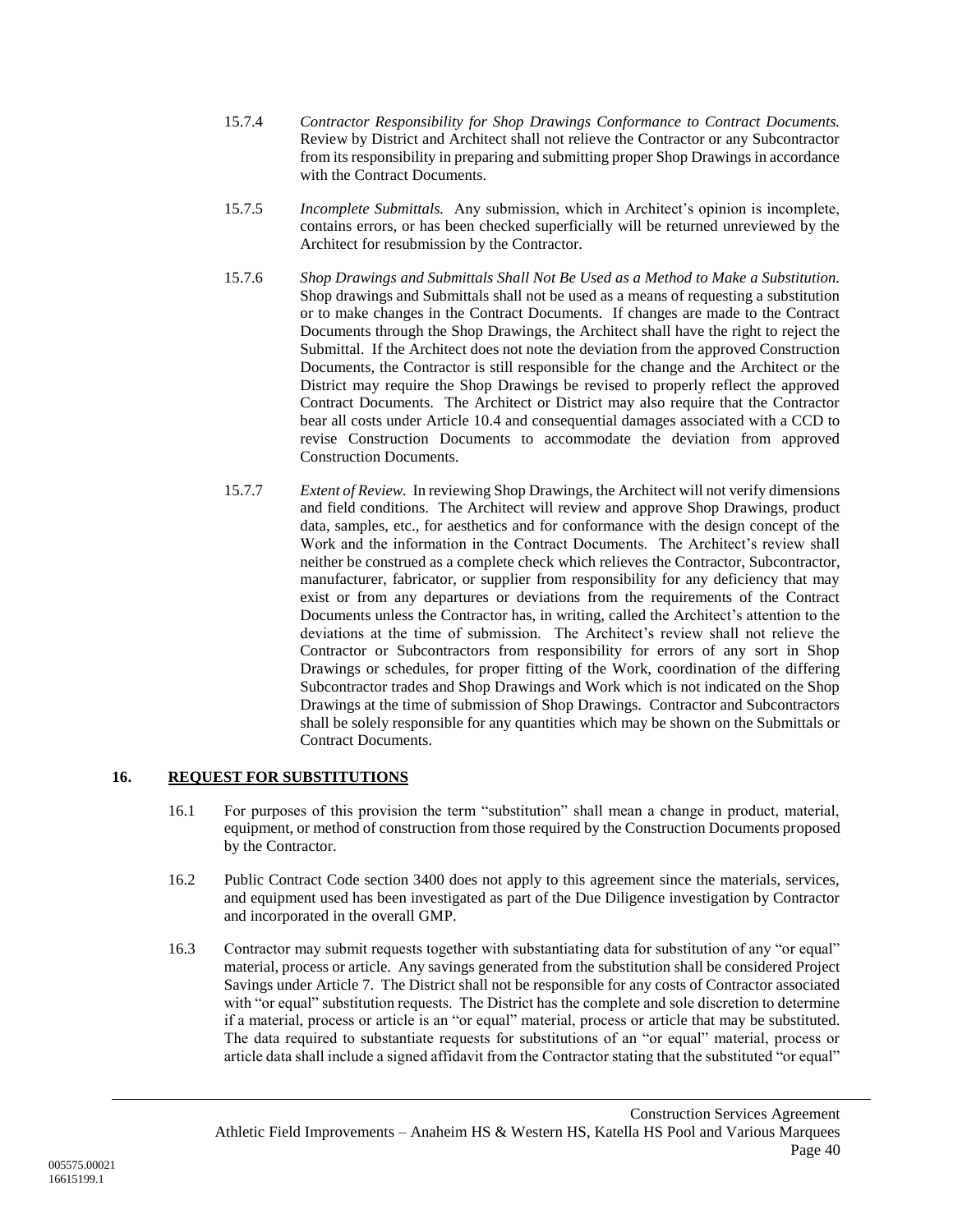material, process or article is equivalent to that specified in the specification in every way except as listed on the affidavit. Substantiating data shall also include:

- 1. Is equal in quality/service/ability to the Specified Item;
- 2. Will entail no changes in detail, construction, and scheduling of related work;
- 3. Will be acceptable in consideration of the required design and artistic effect;
- 4. Will provide no cost disadvantage to the District;
- 5. Will require no excessive or more expensive maintenance, including adequacy and availability of replacement parts; and
- 6. Will required no change of the construction schedule
- 16.4 Failure to submit all the needed substantiating data, including the signed affidavit, to the Architect in a timely fashion so that the substitution can be adequately reviewed may result in the rejection of the proposed substitution. The District is not obligated to review multiple substitution submittals for the same product or item due to the Contractor's failure to submit a complete package initially.
- 16.5 Contractor shall bear the costs of all architectural and engineering work, DSA CCD review fees, and other costs associated with the review of submittals for substitution. See Article [10.4.](#page-24-0)
- 16.6 Contractor agrees to include the provisions of this Article in all Subcontractor contracts.

### <span id="page-43-0"></span>**17. EXTRA WORK/MODIFICATIONS (INCLUSION OF CCD COSTS, DSA COSTS, AND AN ICD PROCESS)**

17.1 No Changes Without Authorization. There shall be no change whatsoever in the drawings, specifications, or in the Work without an executed Change Order, Change Order Request, Immediate Change Directive, or order by the Architect for a minor change in the Work as herein provided. District shall not be liable for the cost of any extra work or any substitutions, changes, additions, omissions, or deviations from the Drawings and Specifications unless authorized District representative has approved the cost in writing by Change Order or executed Construction Change Document. No extension of time for performance of the Work shall be allowed hereunder unless claim for such extension is made at the time changes in the Work are ordered, and such time duly adjusted in writing in the Change Order. The provisions of the Contract Documents shall apply to all such changes, additions, and omissions with the same effect as if originally embodied in the Drawings and Specifications. Notwithstanding anything to the contrary in this Article [17,](#page-43-0) all Change Orders shall be prepared and issued by the Architect and shall become effective when executed by the authorized District representative (utilizing either a Construction Contingency Amount or a District Contingency Amount), the Architect, and the Contractor.

CONTRACTOR UNDERSTANDS, ACKNOWLEDGES, AND AGREES THAT THE REASON FOR THIS NOTICE REQUIREMENT IS SO THAT DISTRICT MAY HAVE AN OPPORTUNITY TO ANALYZE THE WORK AND DECIDE WHETHER THE DISTRICT SHALL PROCEED WITH THE CHANGE ORDER OR ALTER THE PROJECT SO THAT SUCH CHANGE IN WORK BECOMES UNNECESSARY AND TO AVOID THE POSSIBLE DELAYS ASSOCIATED WITH THE ISSUANCE OF A NOTICE OF NON-COMPLIANCE.

17.2 Notices of Non-Compliance. Contractor deviation or changes from approved Construction Documents may result in the issuance of a Notice of Non-Compliance (See DSA Form 154). Contractor is specifically notified that deviations from the Construction Documents, whether major or minor, may result in the requirement to obtain a DSA Construction Change Document to correct the Notice of Non-Compliance. (See Article [17.4.1.1](#page-44-0) for Definition of CCD). In some cases, the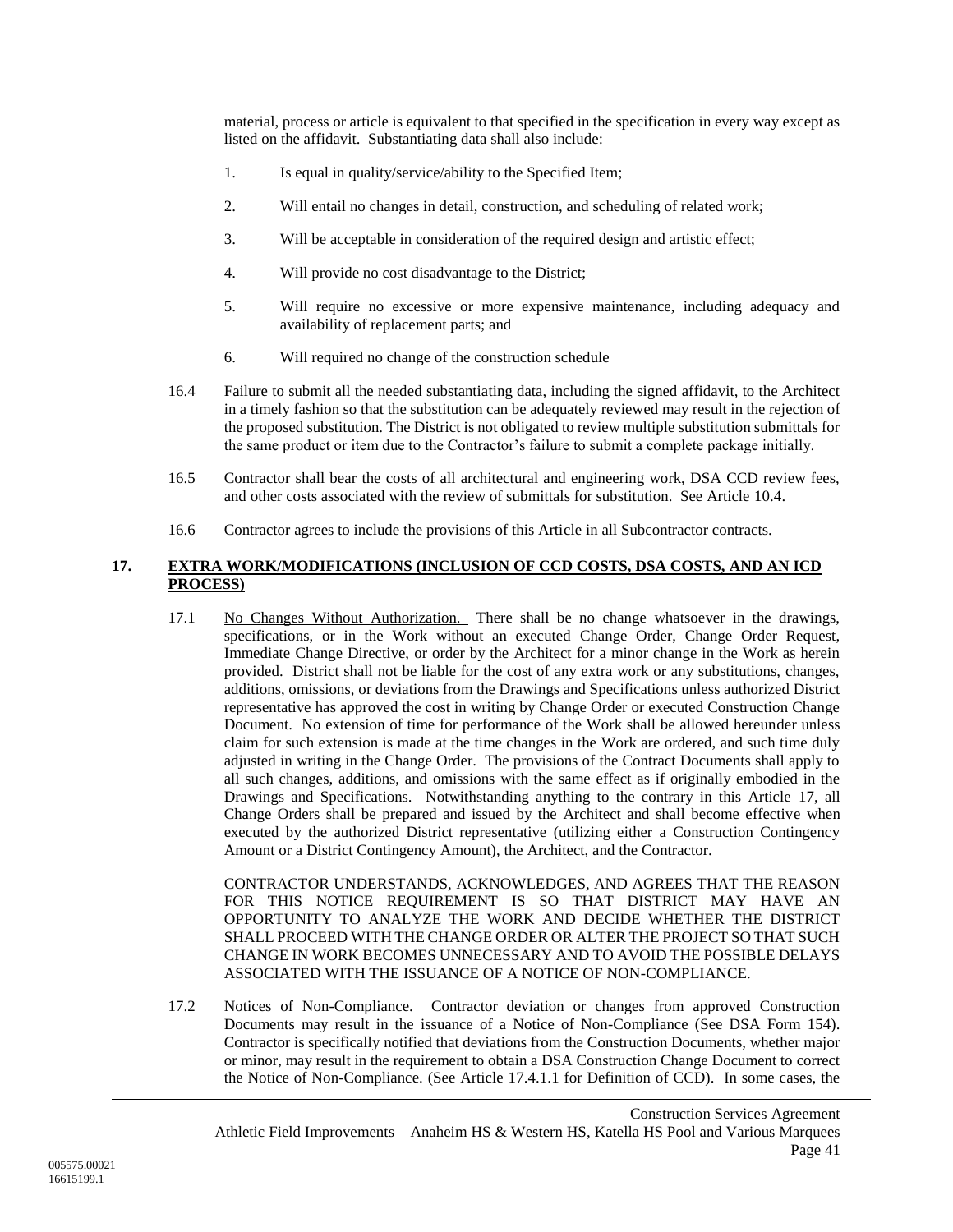lack of a DSA approved CCD AND verification from the Inspector that a Notice of Non-Compliance has been corrected may result in a critical path delay to the next stage of Work on the Project. Specifically, a deviation from approved Construction Documents may prevent approval of the category of Work listed in the DSA 152 Project Inspection Card. Any delays or cost impacts that are caused by the Contractor's deviation from approved Construction Documents shall be the Contractor's responsibility.

- 17.3 Architect Authority. The Architect will have authority to order minor changes in the Work that do not involve DSA Approval not involving any adjustment in the Contract Sum, or an extension of the Contract Time.
- <span id="page-44-0"></span>17.4 CONSTRUCTION CHANGE DOCUMENT (CCD Category A, and CCD Category B) and IMMEDIATE CHANGE DIRECTIVE (ICD)
	- 17.4.1 *Definitions*
		- 17.4.1.1 Construction Change Document (CCD). A Construction Change Document is a DSA term that is utilized to address changes to the DSA approved Construction Documents. There are two types of Construction Change Documents. (1) DSA approved CCD Category A (DSA Form 140) for Work affecting Structural, Access or Fire-Life Safety of the Project which will require a DSA approval; and, (2) CCD Category B (DSA Form 140) for work NOT affecting Structural Safety, Access Compliance or Fire and Life Safety that will not require a DSA approval (except to confirm that no Approval is required);
		- 17.4.1.2 Immediate Change Directive (ICD). An Immediate Change Directive is a written order to the Contractor prepared by the Architect and signed by the District (and CM if there is a CM on the Project) and the Architect, directing a change in the Work and stating a proposed basis for adjustment, if any, in the Contract Sum or Contract Time, or both. The District may by ICD, without invalidating the Contract, direct immediate changes in the Work within the general scope of the Contract consisting of additions, deletions, or other revisions within. If applicable, the Contract Sum and Contract Time will be adjusted accordingly.

In the case of an Immediate Change Directive being issued, Contractor must commence Work immediately or delays from failure to perform the ICD shall be the responsibility of Contractor and the failure to move forward with Work immediately shall also be grounds for Termination under Article [19](#page-50-0) or determination of partial default under Article [12.2.](#page-25-0)

An ICD does not automatically trigger an Article [20](#page-53-0) Dispute or Claim. Contractor must timely follow the procedures outlined at Article [20](#page-53-0) and this Article where applicable.

Refer to Forms for a copy of the proposed Immediate Change Directive form.

17.4.1.3 Use to Direct Change.An ICD shall be used to move work forward immediately and to avoid delay. In some cases, an ICD shall be issued in the absence of agreement on the terms of an Extra, or request for proposal/ pricing (RFP.) A copy of an ICD form is provided in the Forms included with this CSA. The anticipated not to exceed price for the Work will be inserted into the ICD. In the case of an ICD issued to correct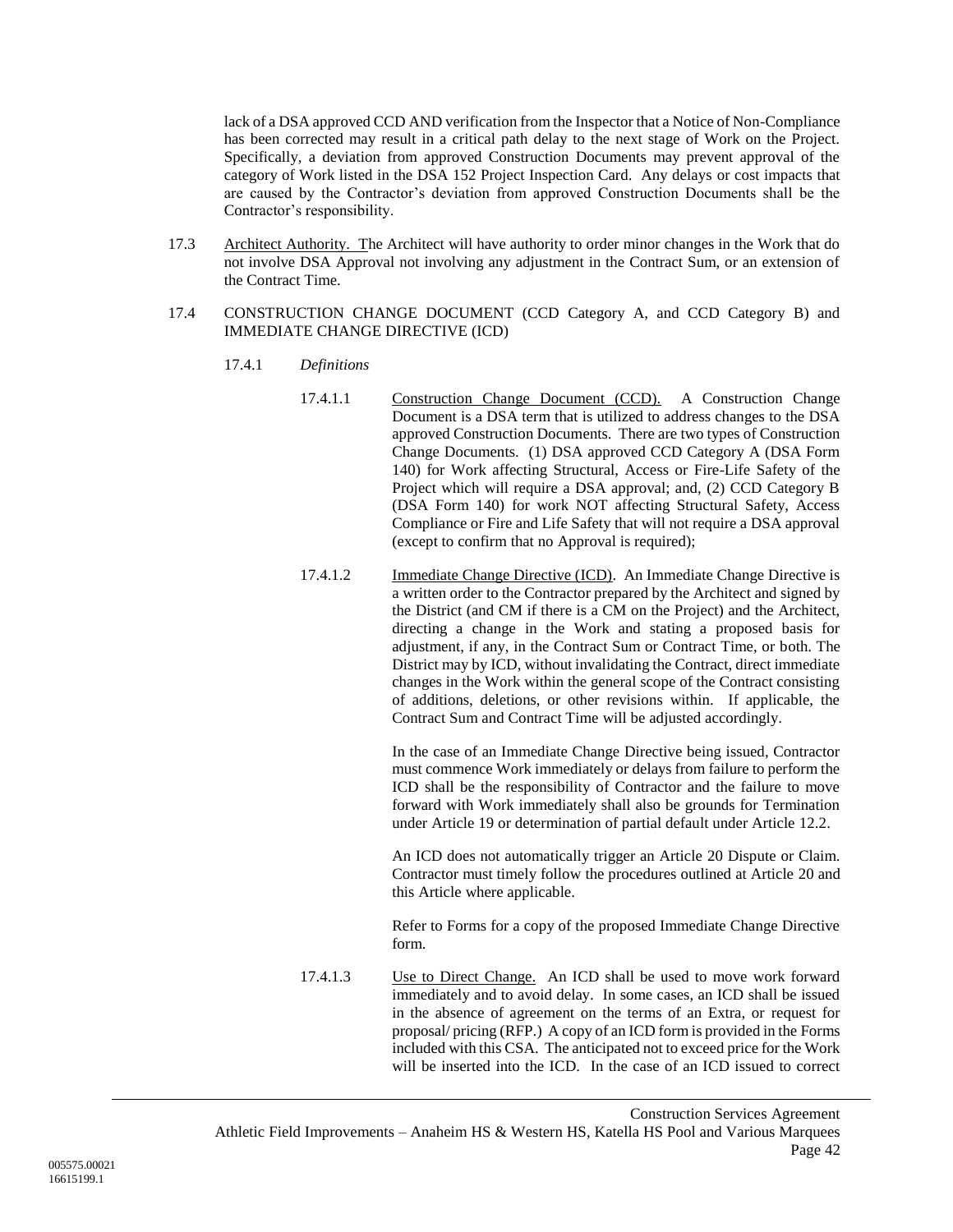Contractor Deficiencies or to correct a Contractor caused Notice of Non-Compliance, the ICD may be issued with \$0 and 0 time. Contract may prepare an Extra associated with the ICD pursuant to Article [17.](#page-43-0) However, Contractor shall proceed with all Work required under an Approved ICD immediately upon issuance. Failure to proceed with the Work under an ICD shall be grounds for Termination for Cause under Article 19 or take over the Work under Article [12.2.](#page-25-0)

If adequate time exists, an ICD may be subject to an RFP for pricing and a determination if any additional time that may be required. However, if an RFP is not completed, Contractor shall immediately commence Work when an ICD is issued. If the RFP is incomplete, it may still be completed to be submitted for consideration by the District (in its sole discretion) for pricing purposes as long as the RFP is submitted within the timeline provided in the RFP, or within 10 days following issuance of the ICD.

- 17.4.1.4 ICD Issued Over a Notice of Non-Compliance or to Cover Work Subject to a DSA 152 Sign Off. In some cases, an ICD shall be for the purpose of proceeding with Work to keep the Project on Schedule and as an acknowledgement by the District that Contractor is proceeding with Work contrary to a Notice of Non-Compliance, prior to issuance of a DSA approved CCD Category A, or to direct the covering of Work which has not yet received a DSA 152 Inspection Approval to move forward.
	- a. *Contractor Compliance with all Aspects of an ICD.* Contractor is to undertake the ICD and comply with all aspects of the Work outlined in the ICD. Inspector is to inspect the Work pursuant to the ICD. Failure to follow the ICD may result in deduction of the ICD Work under Article [12.2](#page-25-0) or Termination of the Contractor pursuant to Articl[e 19.](#page-50-0)
	- b. *Exception in the Case of DSA Issued Stop Work Order.*  Contractor must proceed with an ICD even if a CCD has not been approved by DSA except in the case of a DSA issued Stop Work Order. If a DSA Stop Work Order is issued, Contractor must stop work and wait further direction from the District.
	- c. *ICD Due to Contractor Deficiency or Contractor Caused Notice of Non-Compliance.* If an ICD is issued to correct a Contractor Deficiency or a Contractor caused notice of Non-Compliance, Contractor specifically acknowledges responsibility for all consequential damages associated with the Contractor Deficiency or Contractor Caused Notice of Non-Compliance and all consequential damages and costs incurred to correct the deficiency under Article [10.4.](#page-24-0)
- 17.5 Extras Request. Extra work or a modification or reduction of requirements or of methods of performing the Construction which differ from the work or requirements set forth in the Construction Documents ("Extra Work/Modifications"); and for such purposes, the District may at any time during the life of this Construction Services Agreement by written order, make such changes as it shall find necessary from Construction Contingency if District approves such request in writing. The costs of the Extra Work/Modifications, as established pursuant to this Article, shall be deducted from the Construction Contingency as mutually agreed in writing or the Errors and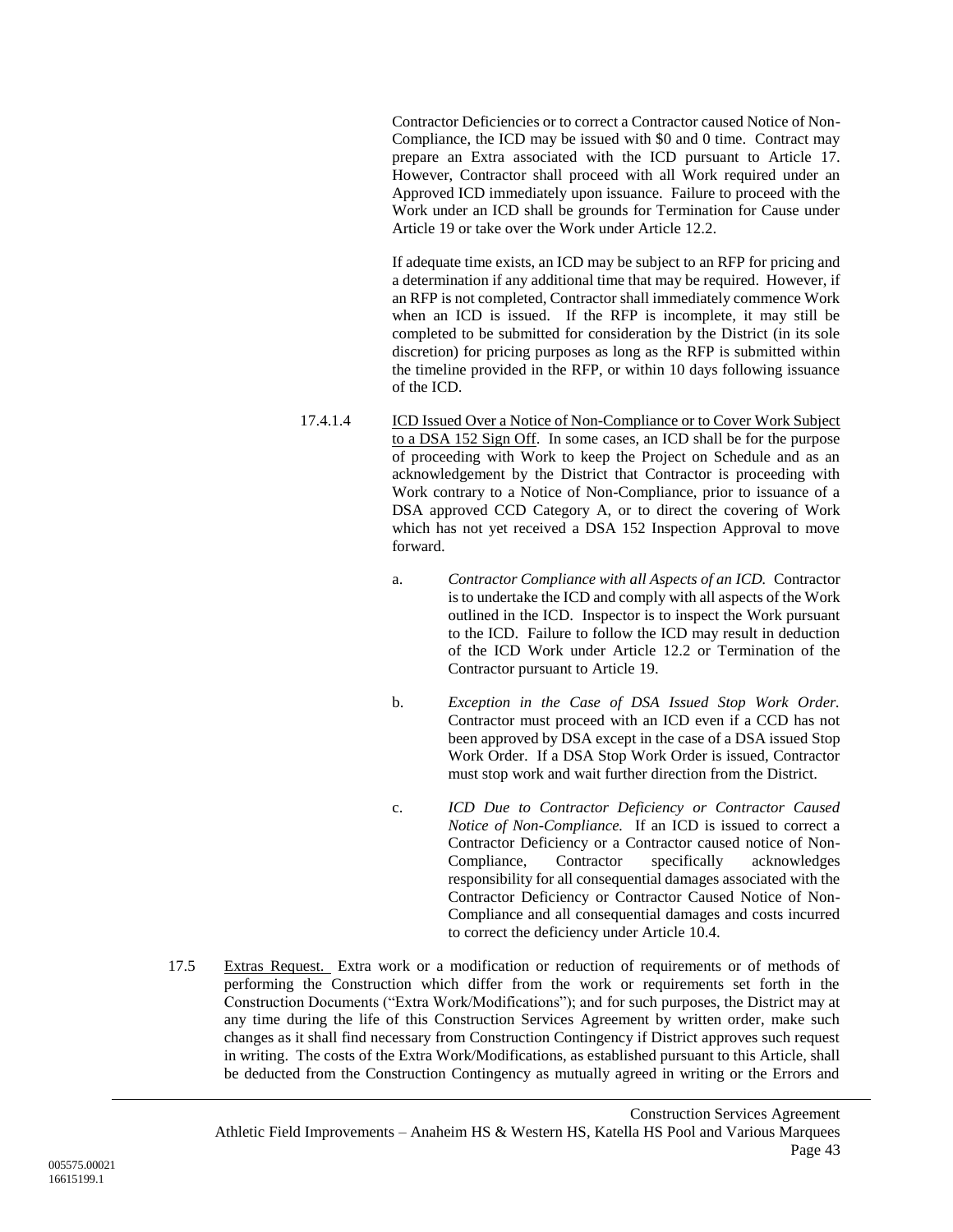Omissions Contingency or the Unforeseen Allowance as determined by the District, and shall not affect the GMP.

17.5.1 *Format*. The following format shall be used, as applicable by the District and the Contractor to communicate proposed additions and deductions to the Contract. No other costs other than those specifically set forth below shall be allowed and paid by the District. The most stringent guidelines will apply to all forms.

|     |                                                                                                                                                                                                                                                                     | EXTRA | <b>CREDIT</b> |
|-----|---------------------------------------------------------------------------------------------------------------------------------------------------------------------------------------------------------------------------------------------------------------------|-------|---------------|
|     | For Work Performed by Subcontractor:                                                                                                                                                                                                                                |       |               |
| (a) | Material (attach itemized quantity and unit cost<br>plus sales tax)                                                                                                                                                                                                 |       |               |
| (b) | Labor Not to Exceed Applicable Prevailing Wage<br>Rates (attach itemized hours and rates)                                                                                                                                                                           |       |               |
| (c) | Equipment (attach invoices)                                                                                                                                                                                                                                         |       |               |
| (d) | Subcontractor's Direct Cost- Subtotal of (a)<br>through $(c)$                                                                                                                                                                                                       |       |               |
| (e) | For work performed by Subcontractor, add<br>Subcontractor's overhead and profit not to exceed<br>10% of Item (d). Contractor may include 5% of<br>Item (d) for its overhead and profit.                                                                             |       |               |
|     | Note: Do not include any costs covered in this<br>Item (e) if Change Order will be paid using an<br>Allowance or Contingency that is within or<br>included in the GMP- see Item (o) below.                                                                          |       |               |
| (f) | Bond and insurance costs not to exceed one percent<br>$(1\%)$ of Item (d). Do not include any costs<br>covered in this Item (f) if Change Order will be<br>paid using an Allowance or Contingency that is<br>within or included in the GMP - see Item (o)<br>below. |       |               |
| (g) | <b>Subcontractor's Total Cost:</b>                                                                                                                                                                                                                                  |       |               |
|     | For Work Performed by Contractor:                                                                                                                                                                                                                                   |       |               |
| (h) | Material (attach itemized quantity and unit cost<br>plus sales tax)                                                                                                                                                                                                 |       |               |
| (i) | Labor Not to Exceed Applicable Prevailing Wage<br>Rates (attach itemized hours and rates)                                                                                                                                                                           |       |               |
| (j) | Equipment (attach invoices)                                                                                                                                                                                                                                         |       |               |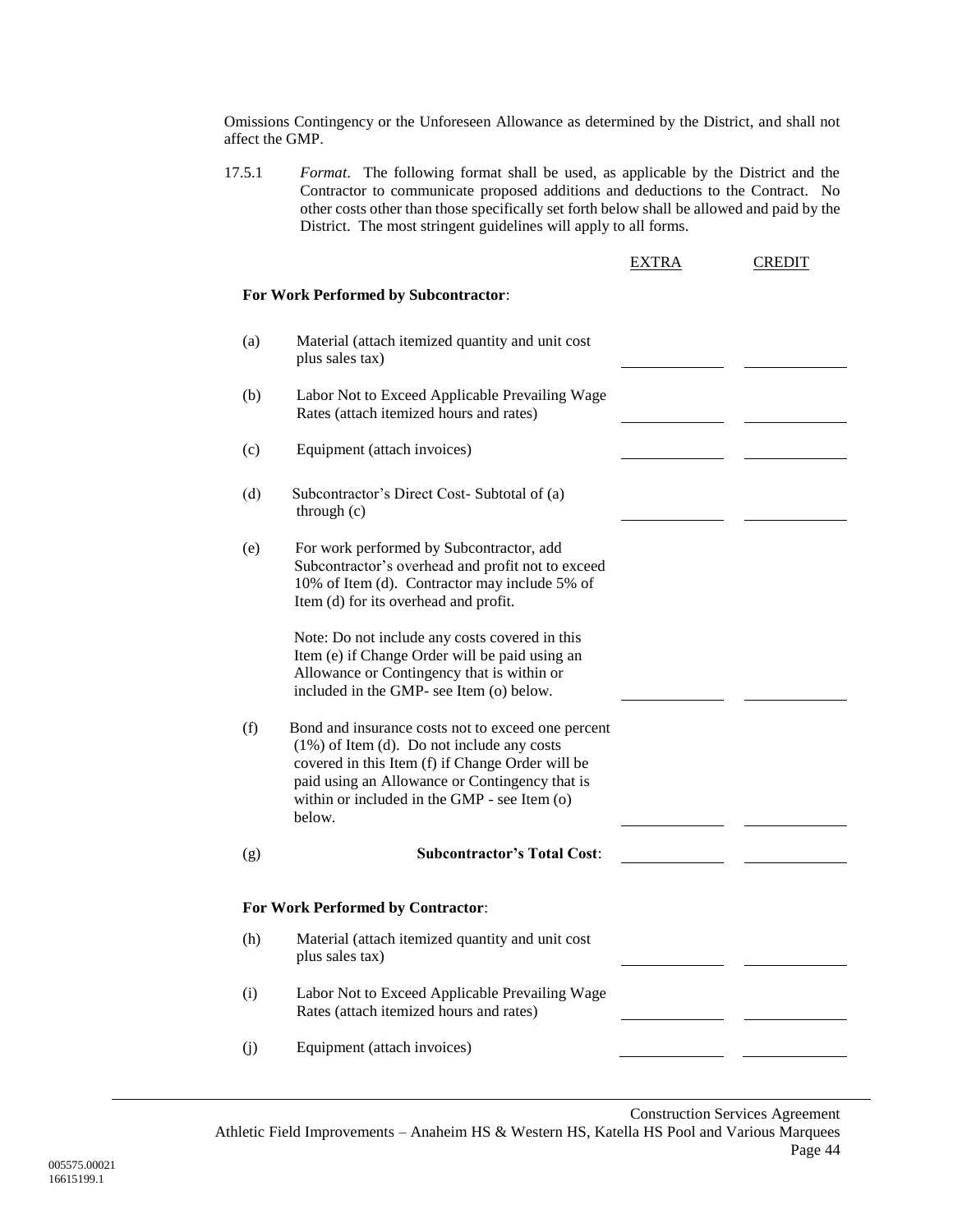|         |                                                                                                                                                                                                                                                                  | EXTRA | <b>CREDIT</b> |
|---------|------------------------------------------------------------------------------------------------------------------------------------------------------------------------------------------------------------------------------------------------------------------|-------|---------------|
| (k)     | Contractor's Direct Cost-Subtotal of (h) through<br>(j)                                                                                                                                                                                                          |       |               |
| (1)     | For work performed by Contractor, add<br>Contractor's overhead and profit not to exceed 10%<br>of Item $(k)$                                                                                                                                                     |       |               |
|         | Note: Do not include any costs covered in this Item<br>(1) if Change Order will be paid using an<br>Allowance or Contingency that is within or<br>included in the GMP - see Item (o) below                                                                       |       |               |
| (m)     | Bond and insurance costs not to exceed one percent<br>$(1\%)$ of Item (k). Do not include any costs covered<br>in this Item (m) if Change Order will be paid using<br>an Allowance or Contingency that is within or<br>included in the GMP - see Item (o) below. |       |               |
| (n)     | <b>Contractor's Total Cost:</b>                                                                                                                                                                                                                                  |       |               |
| $\circ$ | Approved Cost/CO to be Paid By an Allowance<br>or Contingency within or included in the GMP?<br>$\Box$ Yes<br>$\Box$ No                                                                                                                                          |       |               |
|         | <b>TOTAL COST OF CHANGE ORDER</b><br>$(ITEM(g) + ITEM(n))$ :                                                                                                                                                                                                     |       |               |
| (p)     | Approved Time/Days                                                                                                                                                                                                                                               |       |               |

The undersigned Contractor approves the foregoing Extra Work as to the changes, if any, and the contract price specified for each item and as to the extension of time allowed, if any, for completion of the entire work on account of said Extra Work, and agrees to furnish all labor, materials and service and perform all work necessary to complete any additional work specified therein, for the consideration stated herein. It is understood that said Extra Work shall be effective upon approval from the District's Designee if such amounts are against the GMP and if Owner Contingency is used when approved by the Governing Board of the District.

It is expressly understood that the value of such extra Work or changes, as determined by any of the aforementioned methods, expressly includes any and all of the Contractor's costs and expenses, both direct and indirect, resulting from additional time required on the Project or resulting from delay to the Project. Any costs, expenses, damages or time extensions not included are deemed waived.

<span id="page-47-0"></span>The Contractor expressly acknowledges and agrees that any change in the Work performed shall not be deemed to constitute a delay or other basis for claiming additional compensation based on theories including, but not limited to, acceleration, suspension or disruption to the Project.

> 17.5.2 Should Contractor claim that any instruction, request, drawing, specification, action, condition, omission, default, or other situation (i) obligates the District to pay additional compensation to the Contractor; or (ii) obligates the District to grant an extension of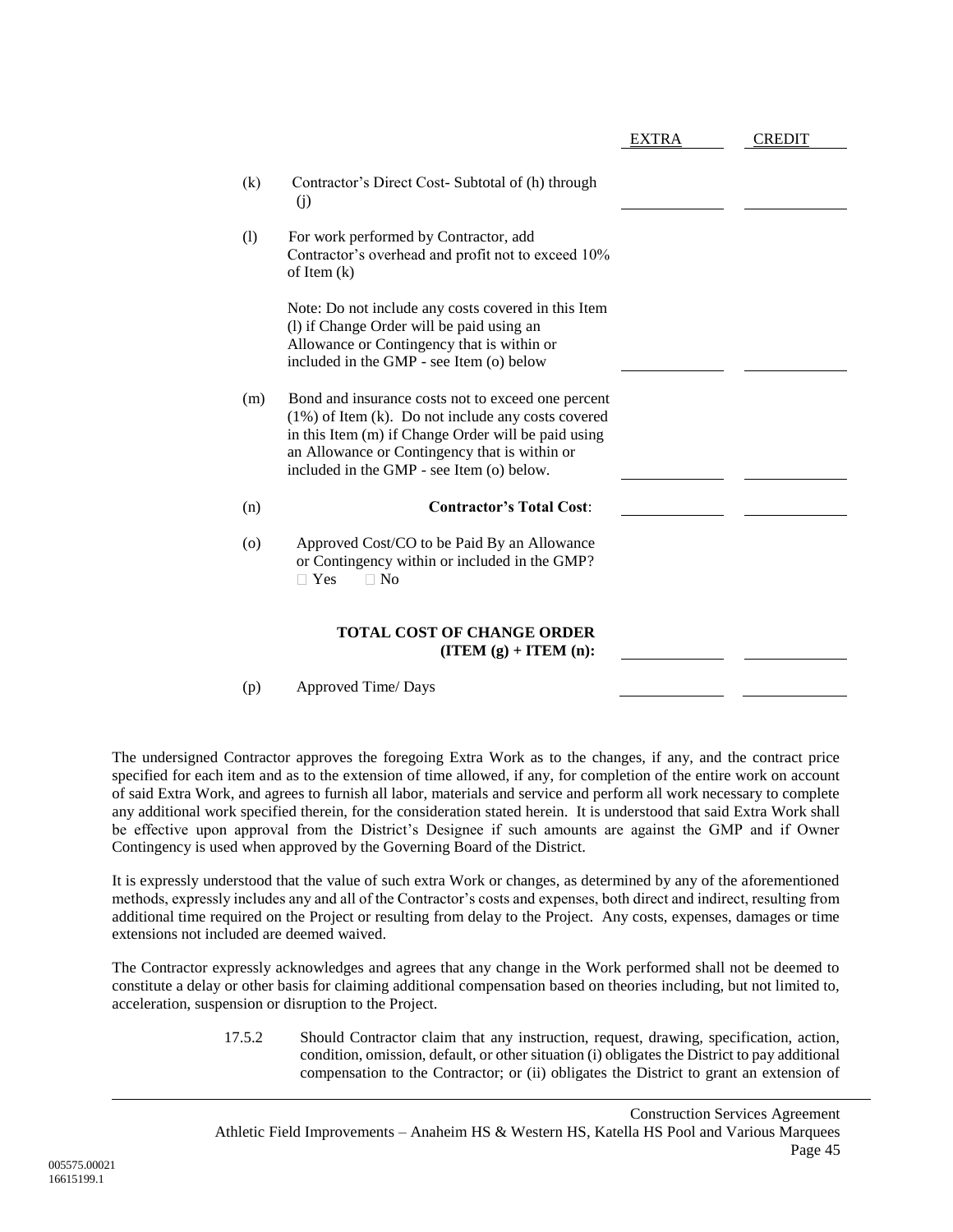time for the completion of the Construction Services Agreement; or (iii) constitutes a waiver of any provision in this Construction Services Agreement, CONTRACTOR SHALL NOTIFY THE DISTRICT, IN WRITING, OF SUCH CLAIM AS SOON AS POSSIBLE, BUT IN NO EVENT WITHIN MORE THAN TEN (10) BUSINESS DAYS FROM THE DATE CONTRACTOR HAS ACTUAL OR CONSTRUCTIVE NOTICE OF THE CLAIM. CONTRACTOR SHALL ALSO PROVIDE DISTRICT WITH SUFFICIENT WRITTEN DOCUMENTATION SUPPORTING THE FACTUAL BASIS OF THE CLAIM under Article 20. Contractor shall be required to certify under penalty of perjury the validity and accuracy of any claims submitted. The Contractor's failure to notify the District within the ten (10) business day period shall be deemed a waiver and relinquishment of the claim against the District. If such notice be given within the specified time, the procedure for its consideration shall be as stated above in this Section.

- 17.5.3 All costs associated with the Extra Work/Modification may be in terms of time, money or both.
- 17.6 Deductive Change Orders
	- 17.6.1 All Deductive Change Order(s) must be prepared utilizing the form under Paragraph 17.5 (a)-(d) only setting forth the actual costs incurred. Except in the case of an Article [12.2](#page-25-0) or [29.4](#page-74-0) Deductive Change Order where no mark-up shall be allowed, Contractor will be allowed a maximum of 5% total profit and overhead.
	- 17.6.2 For Unilateral Deductive Change Orders, or where credits are due from Contractor for Allowances, Deductive Items, Inspection, Damage, DSA CCD review costs, Architect or Inspector costs for after hours or corrective services, Work removed from the Agreement under Article [12.2](#page-25-0) or Article [29.4,](#page-74-0) there shall be no mark-up.
	- 17.6.3 District may, at any time, after a Deductive Change Order is presented to Contractor by District for items under Article [12.2](#page-25-0) or Article [29.4](#page-74-0) of if there is disagreement as to the Deductive Change Order, issue a unilateral Deductive Change Order on the Project and deduct the Deductive Change Order from a Progress Payment or the Retention Payment.

## <span id="page-48-0"></span>**18. TIME OF COMPLETION**

18.1 ONCE THE DISTRICT HAS ISSUED A NOTICE TO PROCEED, CONTRACTOR SHALL PROCEED WITH THE CONSTRUCTION OF THE PROJECT WITH REASONABLE DILIGENCE. CONTRACTOR AGREES THAT THE PROJECT WILL BE SUBSTANTIALLY COMPLETE WITHIN THE CALENDAR DAYS DESIGNATED IN ARTICLE 3 FROM THE NOTICE TO PROCEED. SAID CONTRACT TIME MAY BE EXTENDED FOR SUCH PERIODS OF TIME AS ALLOWED UNDER THE CONTRACT DOCUMENTS. IF THE PROJECT IS NOT SUBSTANTIALLY COMPLETED IN ACCORDANCE WITH THE FOREGOING, IT IS UNDERSTOOD THAT THE DISTRICT WILL SUFFER DAMAGE SINCE CONTRACTOR HAS OVERSTAYED ITS LEASE TERM. IT BEING IMPRACTICAL AND INFEASIBLE TO DETERMINE THE AMOUNT OF ACTUAL DAMAGE, IT IS AGREED THAT CONTRACTOR'S EXTENSION OF THE LEASE SHALL RESULT IN LIQUIDATED DAMAGES, AND NOT AS A PENALTY, THE SUM SET FORTH IN ARTICLE 3 FOR EACH CALENDAR DAY OF DELAY UNTIL WORK IS SUBSTANTIALLY COMPLETED. CONTRACTOR AND ITS SURETY SHALL BE LIABLE FOR THE AMOUNT THEREOF. ANY MONEY DUE OR TO BECOME DUE THE CONTRACTOR MAY BE RETAINED BY THE DISTRICT TO COVER SAID LIQUIDATED DAMAGES FOR OVERSTAYING THE LEASE. SHOULD SUCH MONEY NOT BE SUFFICIENT TO COVER SAID LIQUIDATED DAMAGES, THE DISTRICT SHALL HAVE THE RIGHT TO RECOVER THE BALANCE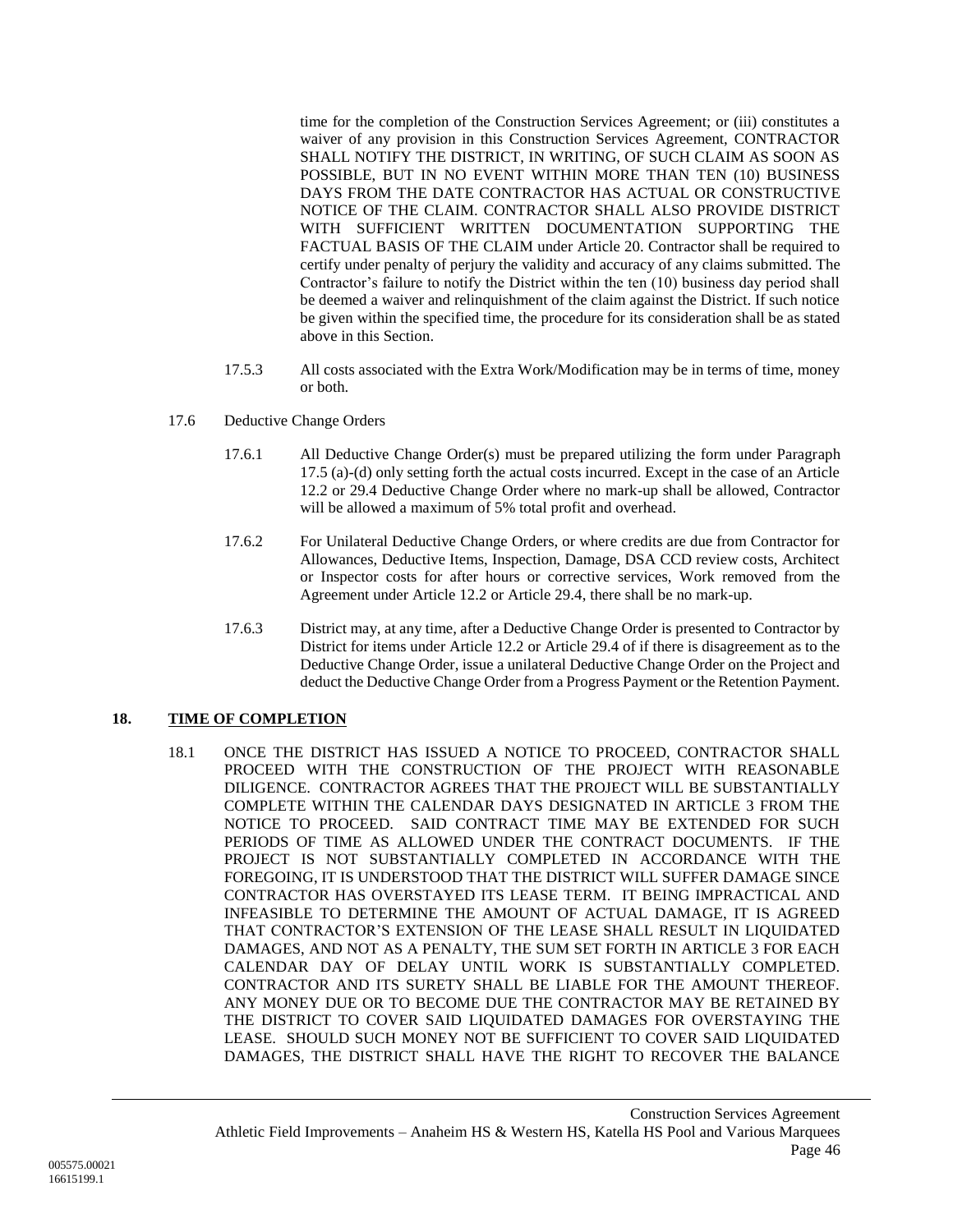FROM THE CONTRACTOR OR ITS SURETIES, WHO WILL PAY SAID BALANCE FORTHWITH.

- 18.2 Within five (5) business days after the Project commencement date in the District's Notice to Proceed, Contractor shall furnish District with a Baseline CPM (Critical Path) Schedule pursuant to Article [9.](#page-20-0) The Contractor shall include the District's occupancy requirements showing portions of the Projects having occupancy priority.
- 18.3 Contractor shall not be charged for liquidated damages, as set forth in the Agreement, for materially differing underground soil conditions than those outlined in the soils report and from hazardous substances that are encountered that are not documented in the Contract Documents or in the Due Diligence Documents provided to Contractor.
	- 18.3.1 In case of encountering such unforeseen conditions noted above, Contractor shall notify the District in writing immediately and no later than seven (7) days following encountering the unforeseen condition. After providing written notice, Contractor shall test and provide District with Test results (unless District choses to test) and shall proceed with Work based on the Test results. A Change Order pursuant to Article [17](#page-43-0) shall be submitted. All time and expenses shall be verified with the Inspector or District Designee either on the day the extra work occurs, but no later than 10 am the following business day.
	- 18.3.2 Change Orders associated with approved unforeseen conditions shall be billed as Change Order Work and allocated to the Unforeseen Allowance, and if the Unforeseen Allowance is exceeded, the District, in its sole and absolute discretion, may allocate such costs to the District Contingency to the extent unforeseen conditions as defined in this Article are encountered.
- 18.4 Contractor shall within ten (10) calendar days of beginning of any such delay notify District in writing of causes of delay. Thereupon District shall ascertain the facts and extent of delay and grant extension of time for completing work when, in its judgment, the findings of fact justify such an extension. District's findings of fact thereon shall be final and conclusive on the parties hereto. Extension of time shall apply only to that portion of work affected by the delay, and shall not apply to other portions of work not so affected. Contractor agrees that the extension of time granted under this Article shall be its sole and exclusive remedy for the consequences of any delay described above. For any such delay resulting from the actions or inactions of Architect, District, or their officers, agents, and employees, or changes to the scope of the Work which impact the schedule, Contractor shall be entitled to reimbursement for its reasonable additional costs resulting from such delay, but not any additional profit or fee.
- 18.5 Contractor acknowledges the extreme importance of promptly notifying and thoroughly documenting any request for time extension and further specifically acknowledges that District will suffer extreme prejudice should Contractor fail in any way to comply with this requirement. Failure to comply with the procedures and time limits established in this Article shall constitute a waiver of such request. Evidence presented by Contractor that District had actual notice of the time extension request, that District was not prejudiced by Contractor's failure to comply with this requirement, and/or that District considered Contractor's request despite Contractor's failure to strictly comply with this provision shall not render this requirement unenforceable.
- 18.6 Contractor is required to order, obtain, and store materials and equipment sufficiently in advance of its work at no additional cost or advance payment from District to assure that there will be no delays. An extension of time will not be granted for a delay caused by a shortage of materials.
- 18.7 Contractor shall not be entitled to additional compensation for delays within its control. Contractor is aware that governmental agencies, such as the Department of General Services, gas companies,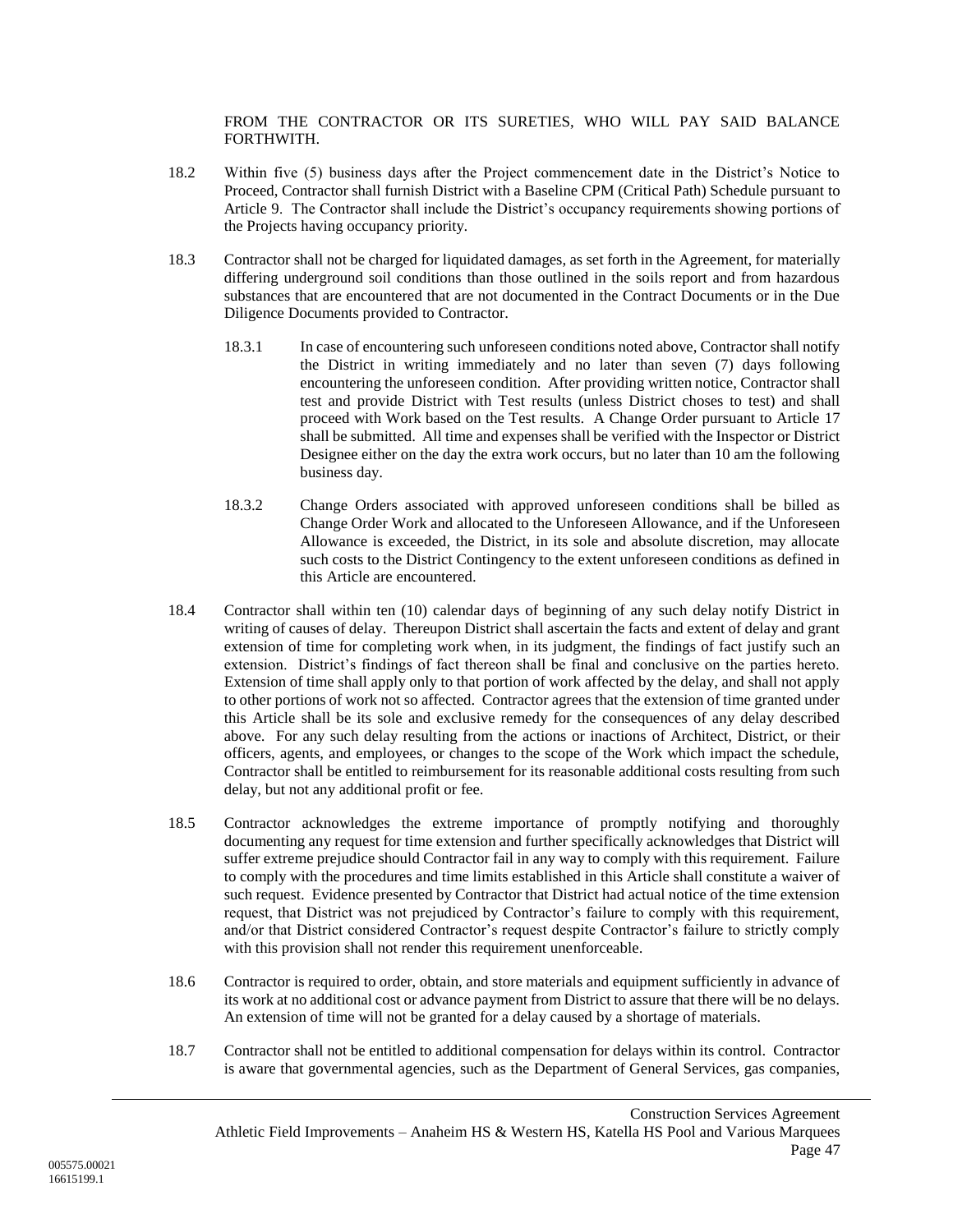electrical utility companies, water districts and other agencies may have to approve Contractorprepared drawings or approve a proposed installation. In the event of delays to the Project from such agencies for which Contractor has no control, provided such delays are not caused by Contractor's or any Subcontractor's acts or omissions, Contractor may be entitled to a time extension for such delays, but shall not be allowed additional compensation for the costs of such delays not impacting the Project's critical path.

18.8 District reserves the right to occupy any building or portion thereof or use any improvement contemplated by the Contract Documents prior to the completion of the entire Project. A list of work to be completed and corrected by Contractor, if any, shall be prepared and agreed to between District and Contractor before any such occupancy or use. Such occupancy or use shall not operate as an acceptance of any part of the Project but shall start the guaranty-warranty period on the structure or portion thereof so occupied or improvement or equipment so used; provided, however, that such occupancy or use shall not start the guaranty-warranty period as to items appearing on the list of work yet to be completed and corrected or as to structures or improvements (or portions thereof) that are not occupied or used. No such occupancy or use shall be deemed to have occurred unless and until District has given Contractor written notice of its intention to so occupy or use any particular structure or improvement specifying the portion or portions of the structure, improvement or equipment which will be deemed so occupied or used. District and Contractor shall take reasonable steps to obtain the consent of Contractor's insurance company or companies and shall, without mutual written consent, take no action with respect to partial occupancy or use that would cause cancellation, lapse of or reduction of such insurance. Such occupancy or use by District shall relieve Contractor of (and District shall assume) the responsibility for injury or damage to said occupied or used portions of the Project resulting from use by District or the public or from the action of the elements or from any other cause, except injury or damage resulting from the operations, negligence or intentional acts of Contractor, any Subcontractors or materialmen of any tier, or their officers, employees or agents.

## <span id="page-50-0"></span>**19. TERMINATION OF AGREEMENT**

## 19.1 Termination for Breach.

- 19.1.1 If the Contractor refuses or fails to proceed with the construction of the Project or any separable part thereof with such diligence as will insure its completion within the time specified by this Construction Services Agreement or any extension thereof, or fails to Complete the Project within the Contract Time, or if the Contractor should be adjudged bankrupt, or if it should make a general assignment for the benefit of its creditors, or if a receiver should be appointed on account of its insolvency, or the Contractor or any of its Subcontractors should violate any of the provisions of this Construction Services Agreement, the District may serve written notice upon the Contractor and its Surety of the District's intention to terminate this Construction Services Agreement. This notice of intent to terminate shall contain the reasons for such intention to terminate this Construction Services Agreement and a statement to that effect that the Contractor's right to perform work on the Project shall cease and terminate upon the expiration of ten (10) days unless such violations have ceased and arrangements satisfactory to the District have been made for correction of said violations.
- 19.1.2 In the event that the District serves such written notice of termination upon the Contractor and the Surety, the Surety shall have the right to take over and perform this Construction Services Agreement. If the Surety does not: (1) give the District written notice of Surety's intention to take over and commence performance of this Construction Services Agreement within fifteen (15) days of the District's service of said notice of intent to terminate upon Surety; and (2) actually commence performance of this Construction Services Agreement within thirty (30) days of the District's service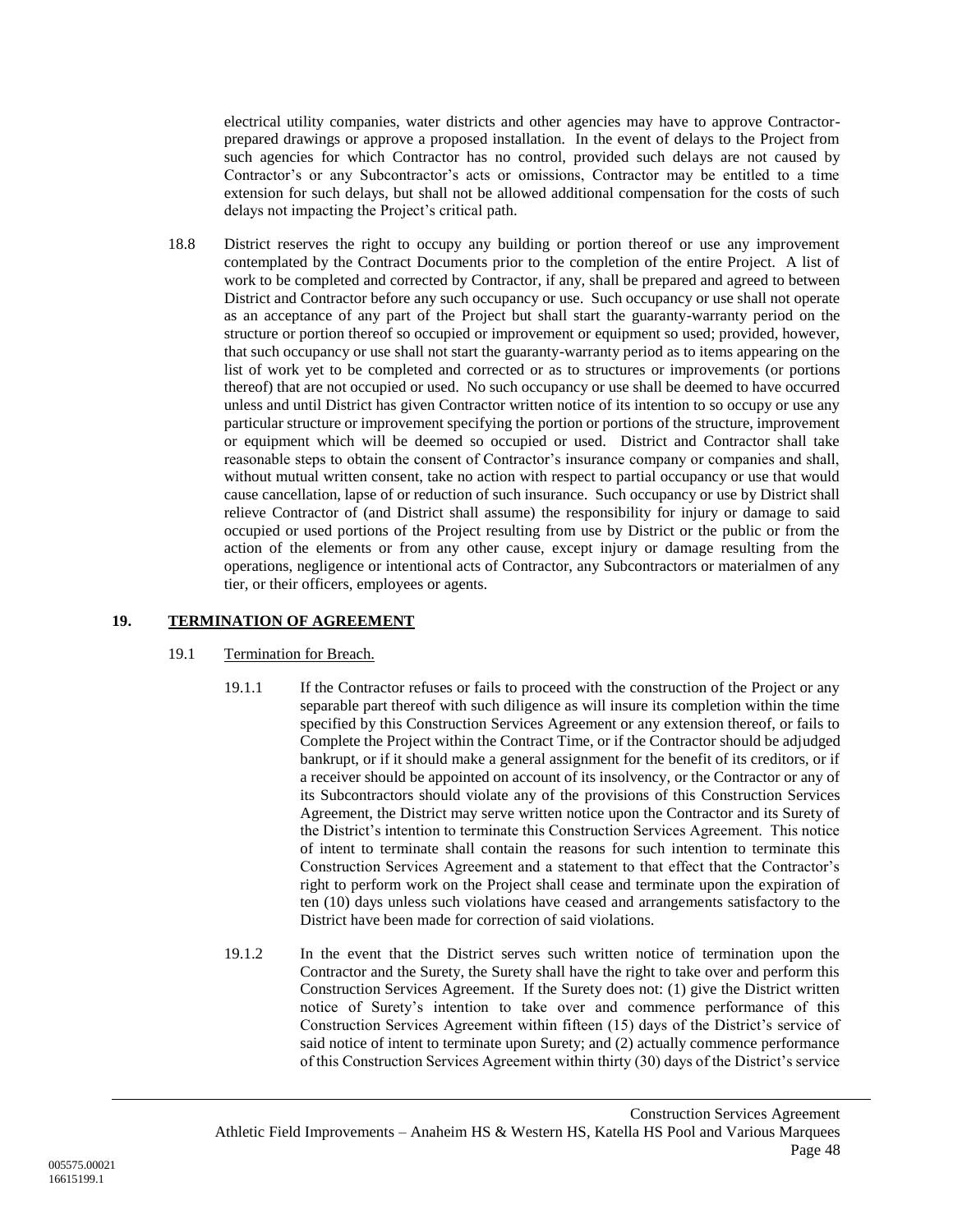of said notice upon Surety; then the District may take over the Project and prosecute the same to completion by separate contract(s) or by any other method it may deem advisable for the account and at the expense of the Contractor.

19.1.3 In the event that the District elects to obtain an alternative performance of the Construction Services Agreement as specified above: (1) the District may, without liability for so doing, take possession of and utilize in completion of the Project such materials, appliances, plants and other property belonging to the Contractor that are on the site and reasonably necessary for such completion; and (2) Surety shall be liable to the District for any cost or other damage to the District necessitated by the District securing an alternate performance pursuant to this Article.

### 19.2 Termination for Convenience.

- 19.2.1 The District may terminate performance of the Project called for by the Contract Documents in whole or, from time to time, in part, if the District determines that a termination is in the District's interest.
- 19.2.2 The District shall terminate all or any part of the Project upon delivery to the Contractor of a "Notice of Termination" specifying that the termination is for the convenience of the District, the extent of termination, and the effective date of such termination.
- 19.2.3 After receipt of Notice of Termination, and except as directed by the District's Representative, the Contractor shall, regardless of any delay in determining or adjusting any amounts due under this Termination for Convenience clause, immediately proceed with the following obligations:
	- 1. Stop Work as specified in the Notice of Termination.
	- 2. Complete any work specified in the Notice of Termination in a least cost/shortest time manner while still maintaining the quality called for under the Contract Documents.
	- 3. Leave the Property upon which the Contractor was working and upon which the facility (or facilities) forming the basis of the Contract Documents is situated in a safe and sanitary manner such that it does not pose any threat to the public health or safety.
	- 4. Terminate all subcontracts to the extent that they relate to the portions of the work terminated.
	- 5. Place no further subcontracts or orders, except as necessary to complete the continued portion of the Construction Services Agreement.
	- 6. Submit to the District's Representative, within ten (10) days from the Project termination date found in the Notice of Termination, all of the usual documentation called for by the Contract Documents to substantiate all costs incurred by the Contractor for labor, materials and equipment through the Project termination date, including termination costs related to demobilizing and closing out the Project, found in the Notice of Termination. Any documentation substantiating costs incurred by the Contractor solely as a result of the District's exercise of its right to terminate this Construction Services Agreement pursuant to this clause, which costs the Contractor is authorized under the Construction Services Agreement to incur, shall: (i) be submitted to and received by the District no later than thirty (30) days after the Project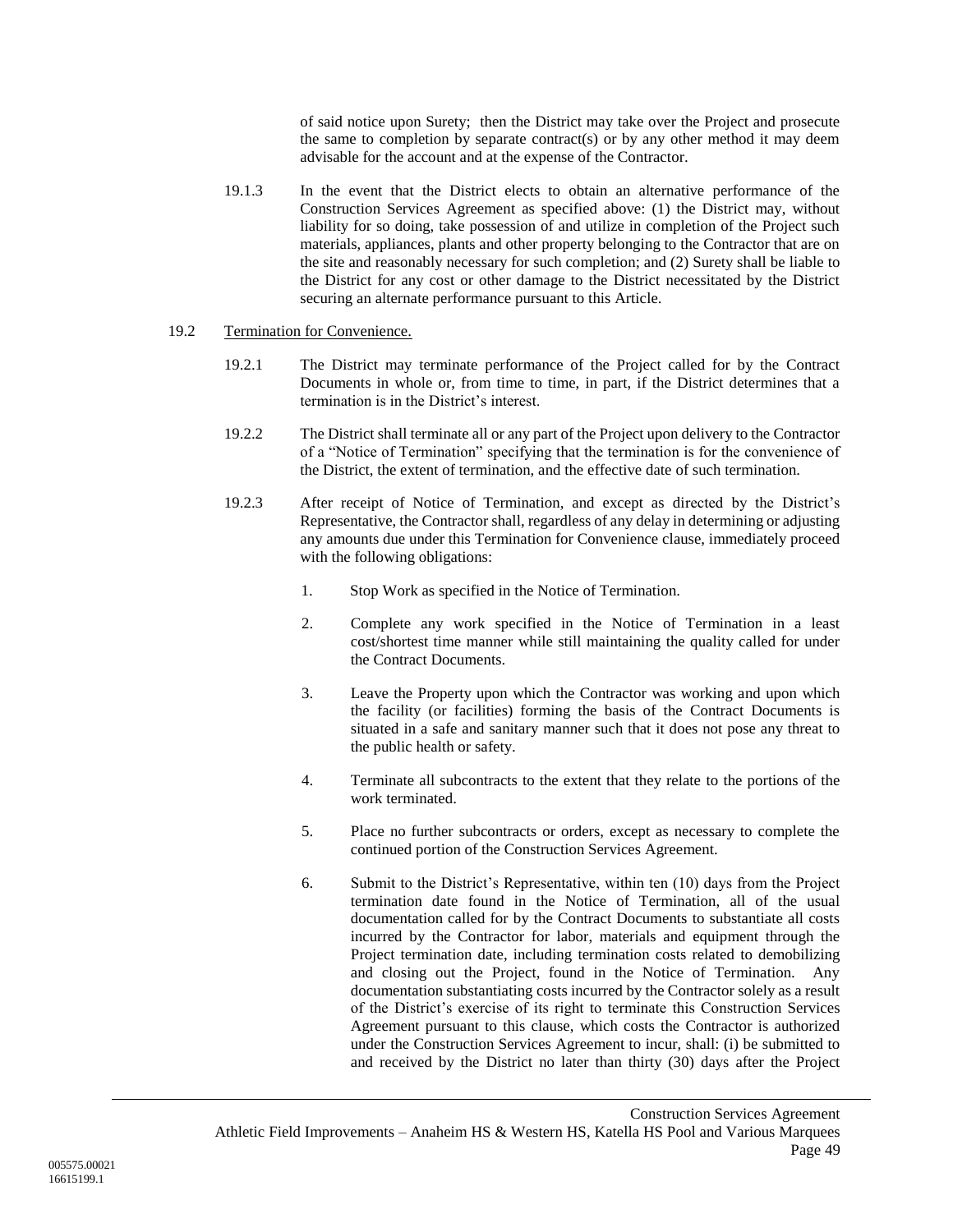termination date found in the Notice of Termination; (ii) describe the costs incurred with particularity; and (iii) be conspicuously identified as "Termination Costs occasioned by the District's Termination for Convenience."

- 19.2.4 Termination of the Construction Services Agreement shall not relieve the Surety of its obligation for any just claims arising out of or relating to the work performed on the Project.
- 19.2.5 In the event that the District exercises its right to terminate this Construction Services Agreement pursuant to this clause, the District shall pay the Contractor, upon the Contractor's submission of the documentation required by this provision, and other applicable provisions of the Construction Services Agreement the following amounts not already paid to Contractor:
	- 1. All actual costs incurred according to the provisions of this Construction Services Agreement including but not limited to insurance costs incurred in connection with the Project.
	- 2. A reasonable allowance for profit on the cost of the work on the Project performed and not otherwise paid for the District, provided Contractor establishes to the satisfaction of the District, that it is reasonably probable that the Contractor would have made a profit had the Construction Services Agreement been completed and provided further, that the profit allowed shall in no event exceed five percent (5%) of costs. In no event shall the total amount exceed GMP.
	- 3. A reasonable allowance for Contractor's administrative costs in determining the amount payable due to termination of the Construction Services Agreement under this Article.
- 19.3 Termination of Agreement by Contractor. The Contractor may terminate the Construction Services Agreement upon ten (10) days written notice to the District, whenever: (1) there is a substantial failure of performance on the part of the District; or (2) the District shall elect not to appropriate funds and/or not to make two (2) successive Sublease Prepayments (if exercised by the District in its sole discretion) following the receipt by District of a request from the Contractor in its capacity as Lessor for each such Sublease Prepayment pursuant to Article [21](#page-60-0) of the Sublease. In the event of such termination, the Contractor shall have no claims against the District except for payment for the value of the work performed on the Project as of the date of termination.
- 19.4 Assignment of Subcontractors and Suppliers. If the Contract is Terminated, Contractor shall provide District copies of all subcontracts, purchase orders, addenda, invoices, payment records, and Project files associated with each Subcontractor and Material Supplier. The District shall have the option to assume any Subcontracts, contracts or purchase orders the District choses. To the extent that vendors are not paid in full for the labor, materials, or services provided, Contractor shall provide an accounting statement showing the amounts paid and the amounts due to the Subcontractor and a statement on the anticipated payment status associated with the Termination.
- 19.5 Continuation of Work During Disputes. In the event of a dispute between the parties as to performance of the work or the interpretation of this contract, or payment dispute, the parties shall attempt to resolve the dispute. Pending resolution of this dispute, Contractor agrees to continue the work diligently to completion and shall neither rescind nor terminate the agreement.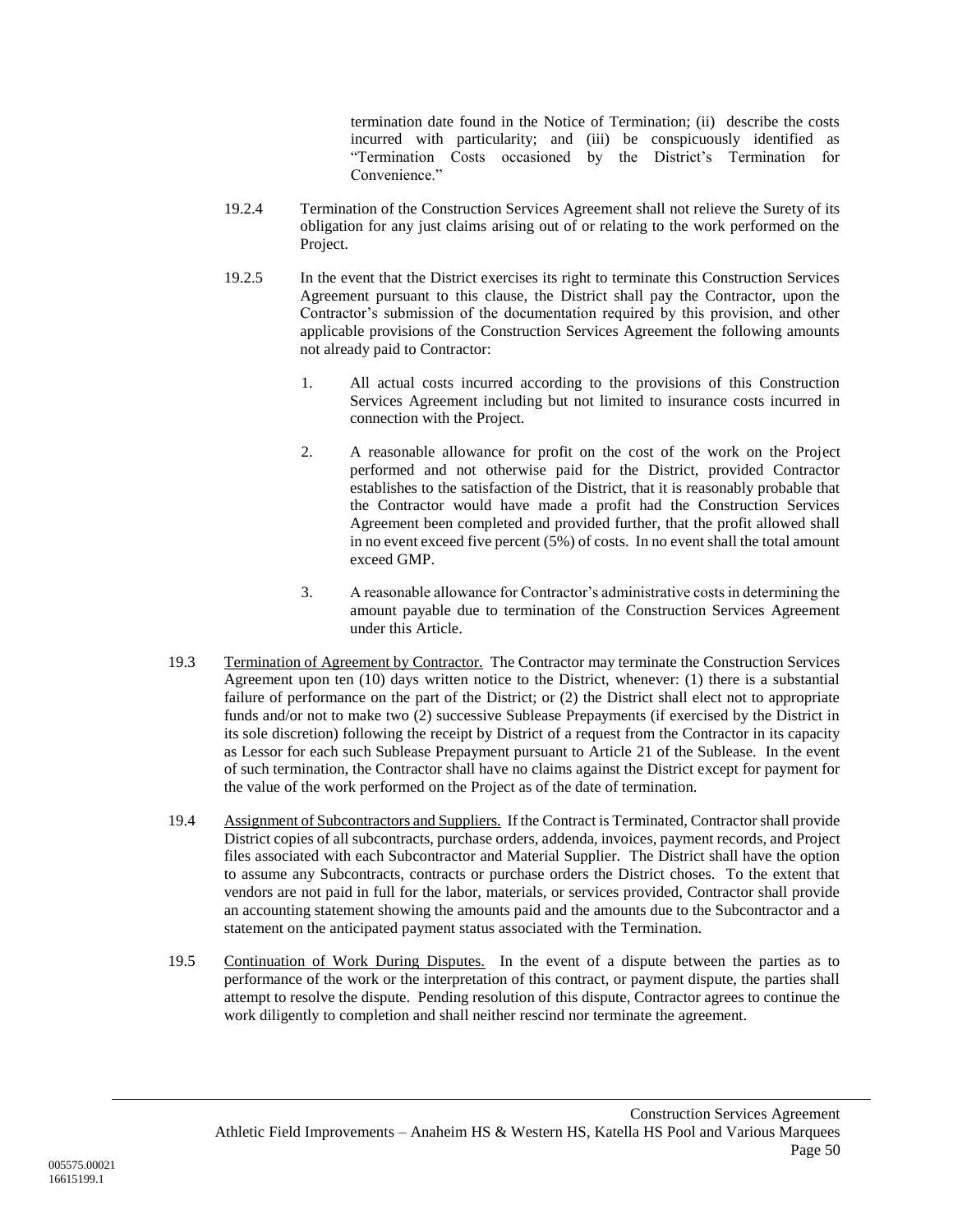### <span id="page-53-3"></span><span id="page-53-0"></span>**20. RESOLUTION OF AGREEMENT CLAIMS**

20.1 Decision of Architect. "Disputes" or "Claims" as defined in Article [20.9.1.1](#page-55-0) between District and Contractor involving money or time, including those alleging an error or omission by the Architect shall be referred initially to the Architect for action as provided in Article [20.2](#page-53-1) within ten (10) days after Contractor's Article 17 request for extra work/ modification is denied. If there is a CM, the CM shall receive the Dispute and may review and also assemble opinions and documents to assist the Architect. A decision by the Architect, as provided in Article [20.5,](#page-53-2) shall be required as a condition precedent to proceeding with remedies set forth in Article [20.9](#page-55-1) as to all such matters arising prior to the date Retention Payment Application is due, regardless of whether such matters relate to execution and progress of the Work, or the extent to which the Work has reached Final Completion.

The condition precedent of an Architect decision shall be waived if: (1) the position of Architect is vacant; (2) the Architect has failed to take action required under Article [20.5](#page-53-2) within the time periods required therein; or (3) the Dispute or Claim relates to a stop notice claim not arising from any extra Change Order or Immediate Change Directive for which approval has not been provided.

- <span id="page-53-1"></span>20.2 Architect's Review. The Architect (and CM) will review the Dispute and take one or more of the following preliminary actions upon receipt of a Dispute: (1) request additional supporting data from the claimant; (2) submit a schedule to the parties indicating when the Architect expects to take action; (3) reject the Dispute in whole or in part, stating reasons for rejection; (4) recommend approval of the Dispute; or (5) suggest a compromise. The Architect may also, but is not obligated to, notify the Surety, if any, of the nature and amount of the Dispute..
	- 20.2.1 *Architectural Immunity.* Architect review of Disputes and Claims shall be impartial and meant to resolve Disputes and Claims. Pursuant to the case, Huber, Hunt & Nichols, Inc. v. Moore (1977) 67 Cal.App.3d 278, the Architect is provided a quasi-judicial immunity for interpreting and deciding Disputes and Claims between the District and Contractor.
- 20.3 Documentation if Resolved. If a Dispute has been resolved, the Architect (and/or CM) will prepare a Change Order or obtain appropriate documentation to document the terms for Board approval.
- 20.4 Actions if Not Resolved. If a Dispute has not been resolved and all documentation requested pursuant to Article [20.2](#page-53-1) has been provided, the Contractor shall, within ten (10) days after the Architect's initial response, assemble all the documents involved in the Dispute including copies of all back-up documentation of costs and the basis for the Dispute and take one or more of the following actions: (1) modify the initial Dispute; (2) notify the Architect that the initial Dispute stands; or (3) supplement with additional supporting data and re-submit to the Architect under Article [20.2.](#page-53-1)
- <span id="page-53-2"></span>20.5 Architect's Written Decision. If a Dispute has not been resolved after consideration of the foregoing and of other evidence presented by the parties or requested by the Architect, the Architect (or Architect through CM) shall provide a written decision twenty (20) days after compliance with Article 20.4. Upon expiration of such time period, the Architect (or Architect through CM) will render to the parties its written decision relative to the Dispute, including any change in the Contract Sum or Contract Time or both. The Architect may also request reasonable additional time to complete Architect's written decision.

If the resolution of the Dispute by the Architect is not satisfactory to the Contractor and copies of all back-up documentation of costs and the basis for the Dispute is fully articulated in a package of material that is complete, the Contractor may then submit a Claim to the District under Article [20.9.](#page-55-1)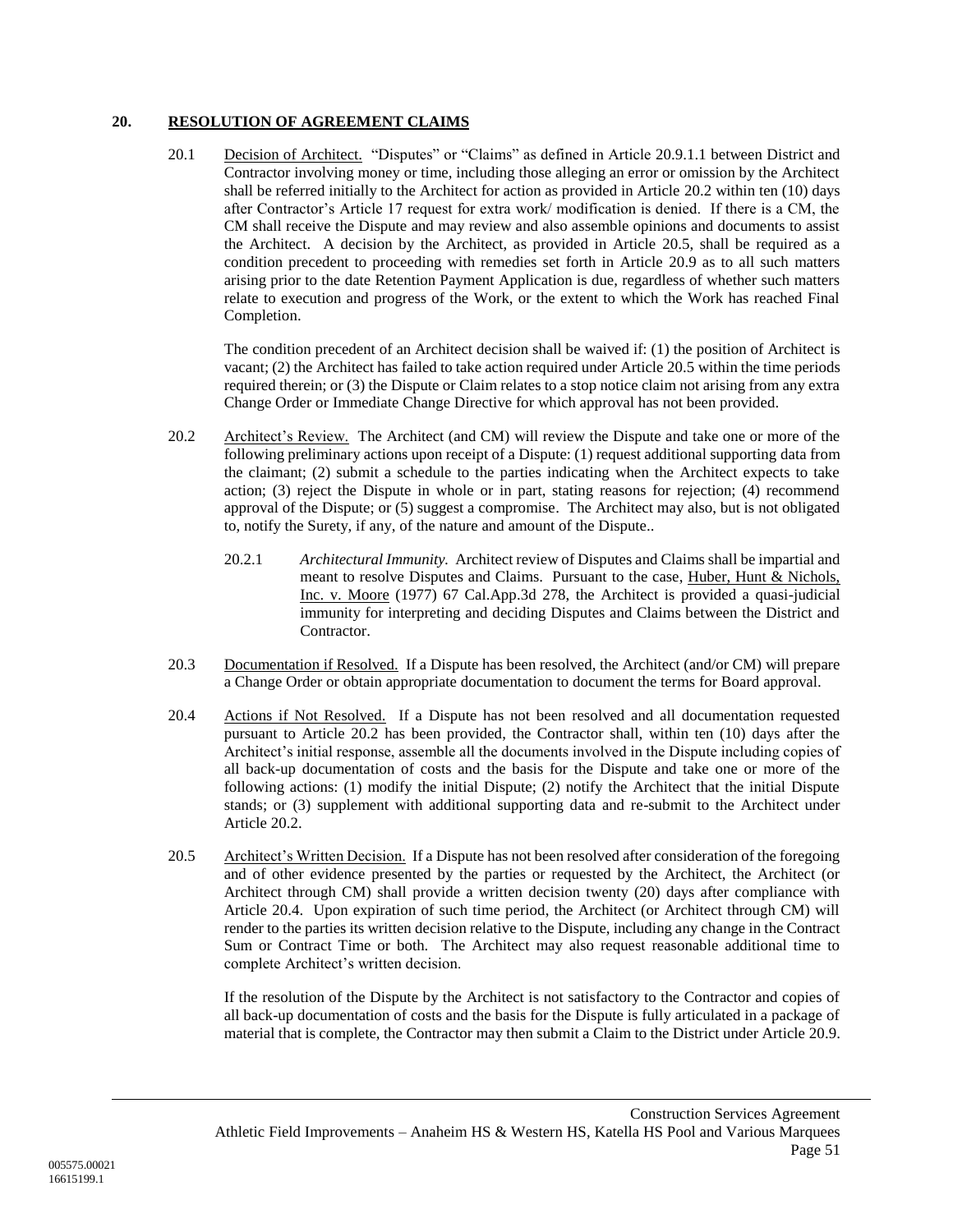- <span id="page-54-0"></span>20.6 Continuing Contract Performance. Pending final resolution of a Dispute or Claim, including, negotiation, mediation, arbitration, or litigation, the Contractor shall proceed diligently with performance of the Contract, and the District shall continue to make any undisputed payments in accordance with the Contract (less any withholdings or offsets). If the Claim is not resolved, Contractor agrees it will neither rescind the Contract nor stop the progress of the work, but Contractor's sole remedy shall be to submit such controversy to determination by a court of competent jurisdiction in the county where the Project is located, after the Project has been completed, and not before.
	- 20.6.1 *District's Option to Submit Individual Disputes to Arbitration during Claims and Disputes Process.* At the District's sole option, in order to more efficiently resolve Claims during the Project and prior to the completion of the Claims Process, pursuant to Government Code section 9201, the District may submit individual Disputes or Claims for binding arbitration and Contractor agrees to the resolution of for each individual Dispute or Claim by an Arbitrator, including resolution of time and delays. If binding arbitration is utilized for individual Disputes or Claims, such resolution is full and final as to that particular Dispute or Claim. THIS INDIVIDUAL DISPUTE ARBITRATION PROCESS IS NOT AN ARBITRATION CLAUSE AND SHALL NOT BE CONSTRUED AS AN AGREEMENT TO ARBITRATE. THIS INDIVIDUAL DISPUTES ARBITRATION PROCESS IS FOR THE SOLE PURPOSE OF STREAMLINING AND RESOLVING DISPUTES OR CLAIMS DURING CONSTRUCTION AND SHALL BE REQUESTED ON SPECIFIC INDIVIDUAL ITEMS BY THE DISTRICT PRIOR TO RETENTION PAYMENT (EVEN IF THERE ARE DEDUCTIONS MADE FROM RETENTION PAYMENT) WHICH REPRESENTS THE FINAL COMPLETION OF THE PROJECT.
		- 20.6.1.1 If there is no Retention remaining on the Project, individual Disputes initiated prior to Project Final Completion shall continue until a final disposition of the Arbitration or resolution of the individual Claim or Dispute.
		- 20.6.1.2 The Arbitration process shall not toll the Disputes or Claims process under Article [20](#page-53-0) or the requirement to submit Claims to Court under Article [20.13.](#page-60-1)
- 20.7 Claims for Concealed Trenches or Excavations Greater Than Four Feet Below the Surface. When any excavation or trenching extends greater than four feet below the surface:
	- 20.7.1 *Immediately upon discovery*, The Contractor shall promptly, and before the following conditions are disturbed, notify the District, by telephone and in writing of any:
		- 20.7.1.1 Subsurface or latent physical conditions at the Site differing from those indicated in the Drawings, Specifications, or pursuant to the documents and information from Contractor's Due Diligence or Due Diligence Documents.
		- 20.7.1.2 Unknown physical conditions at the Site of any unusual nature, different materially from those ordinarily encountered and generally recognized as inherent in Work of the character provided for in the Contract.
		- 20.7.1.3 Hazardous waste condition, except, if Contractor's bid includes removal or disposal of hazardous substances, or is part of Contractor's Due Diligence or Due Diligence Documents. Material that the Contractor believes may be a material that is hazardous waste, as defined in Section 25117 of the Health and Safety Code, is required to be removed to a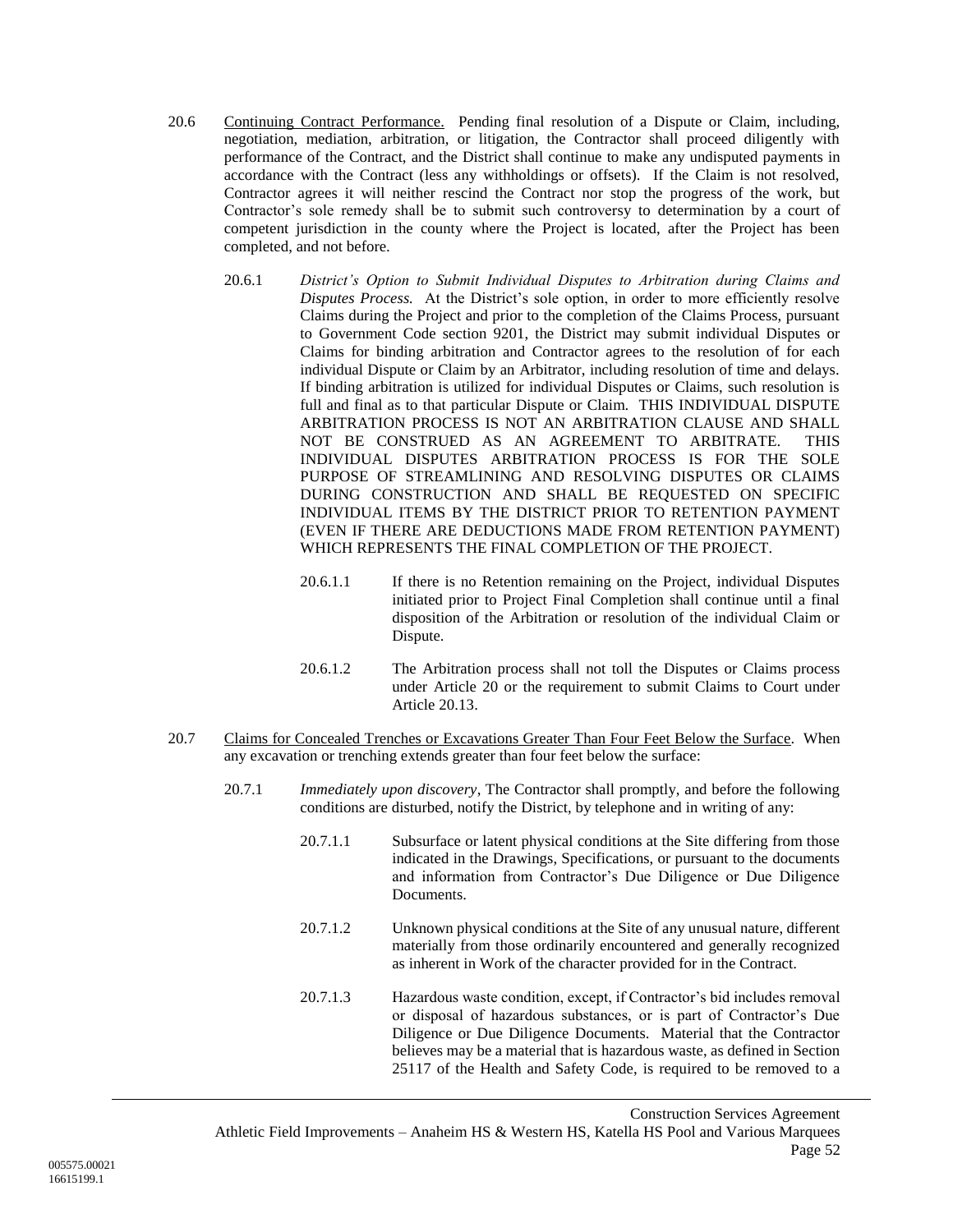Class I, Class II, or Class III disposal site in accordance with the provisions of existing law. In such case, the notice procedures and requirements of Article [17.5.2](#page-47-0) shall apply.

- 20.7.2 *The District shall investigate the conditions*, and if District finds that the conditions do materially so differ, and cause a decrease or increase in the Contractor's cost of, or the time required for, performance of any part of the Work shall issue a change order or Construction Change Document under the procedures described in the Contract.
- 20.7.3 *In the event that a dispute* arises between a public entity or District and the Contractor whether the conditions materially differ, or cause a decrease or increase in the Contractor's cost of, or time required for, performance of any part of the Work, the Contractor shall not be excused from any scheduled Completion Date provided for by the Contract, but shall proceed with all Work to be performed under the Contract. The Contractor shall retain any and all rights provided either by Contract or by law which pertain to the resolution of disputes and protests between the contracting parties.
- 20.8 Dispute Concerning Extension of Time. If Contractor and District cannot agree upon an extension of time, whether compensable or not, then Contractor must have first completed the procedures set forth in Article 18. Upon completion of the procedures set forth under Article [18,](#page-48-0) Contractor must then comply with the requirements in this Article including those set forth under Article [20.9.](#page-55-1)
- <span id="page-55-1"></span>20.9 Claims Procedures. Pursuant to the remedies under Public Contract Code section 9201 and Government Code section 930.2, Contractor, through execution of this Agreement, also agrees to comply with the Claims requirements under Article [20](#page-53-0) to quickly and efficiently resolve disputes. Further, to provide a level of accuracy to the records submitted, the District shall have the right to audit books and records pursuant to Article [21](#page-60-0) based on the actual costs incurred and to reduce the uncertainty in resolving disputes with limited information.

### <span id="page-55-0"></span>20.9.1 *Procedure Applicable to all Claims*

- 20.9.1.1 Definition of Claim: A "Claim" is where a Dispute between the parties rises to the level where backup documentation is assembled and provided to the District as a separate demand by the Contractor for: (1) a time extension, including, without limitation, for relief from damages or penalties for delay assessed by the District under the Contract; (2) payment by the District of money or damages arising from Work done by, or on behalf of, the Contractor pursuant to the Contract and payment for which is not otherwise expressly provided for or to which the Contractor is not otherwise entitled to; or (3) an amount of payment disputed by the District. If the Claim is for damages associated with a DSA Stop Work Order, the Contractor shall not be entitled to a request for Compensation, but shall be entitled to utilize Governmental Delay Float (See Article [9.2.1.](#page-20-1))
- 20.9.1.2 Filing Claim Is Not Basis to Discontinue Work: The Contractor shall promptly comply with Work under the Contract or Work requested by the District even though a written Claim has been filed. The Contractor and the District shall make good faith efforts to resolve any and all Claims that may arise during the performance of the Work covered by this Contract.
- 20.9.1.3 Claim Notification: The Contractor shall within seven (7) calendar days after the written decision of the Architect, or if the time period for Architect's decision has passed under Article [20.5,](#page-53-2) submit a notification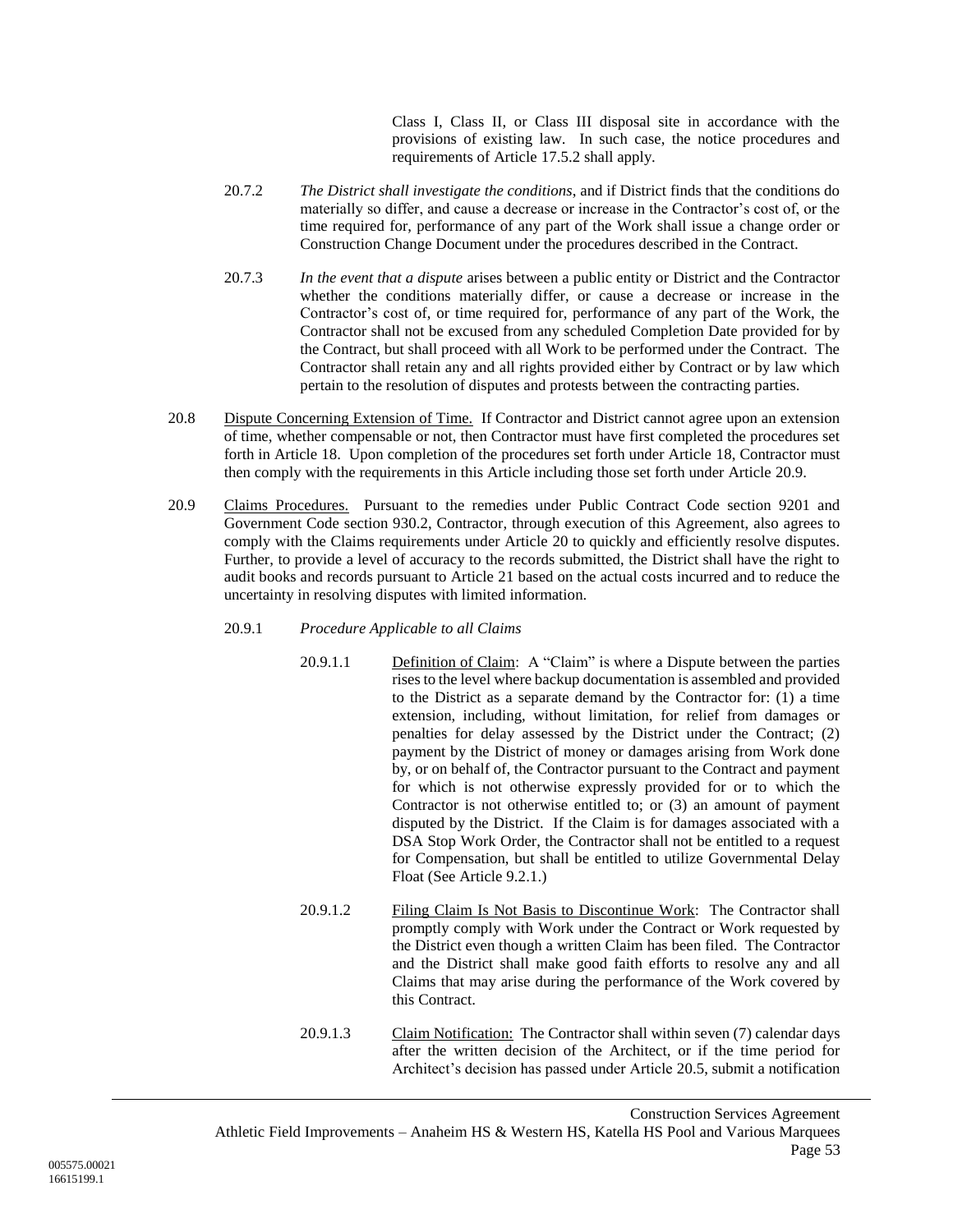in writing sent by registered mail or certified mail with return receipt requested, with the District (and the District's CM) stating clearly the basis for the Claim and including all relevant and required documents. If the notification is not submitted within seven (7) days after the written decision of the Architect or the passage of time under Article [20.5,](#page-53-2) the Contractor shall be deemed to have waived all right to assert the Claim, and the Claim shall be denied. Claims submitted after the Retention Payment date shall also be considered null and void by the District. All Claims shall be reviewed pursuant to Articles [20.1](#page-53-3) through [20.5.](#page-53-2)

- 20.9.1.4 The Formal Notification of Claim must be presented as follows:
	- a. The term "Claim" must be at the top of the page in no smaller than 20 point writing.
	- b. All documentation submitted pursuant to Article [20](#page-53-0) to the Architect shall be submitted with the title "claim."
	- c. A stack of documents, copy of all Project documents, or the submission of random documents shall not constitute an adequate reference to supporting documentation
	- d. Any additional or supporting documentation that Contractor believes is relevant should be submitted at this time.
- 20.9.1.5 Reasonable Documents to Support Claim: The Contractor shall furnish reasonable documentation to support the Claim. The Contractor shall provide all written detailed documentation which supports the Claim, including but not limited to: arguments, justifications, cost, estimates, Schedule analysis and detailed documentation. The format of the required reasonable documentation to support the Claim shall include, without limitation:
	- a. Cover letter.
	- b. Summary of factual basis of Claim and amount of Claim.
	- c. Summary of the basis of the Claim, including the specific clause and section under the Contract under which the Claim is made.
	- d. Documents relating to the Claim, including:
		- 1. Specifications sections in question.
		- 2. Relevant portions of the Drawings
		- 3. Applicable Clarifications (RFI's)
		- 4. Other relevant information, including responses that were received.
		- 5. Contractor Analysis of Claim merit.

(a) Contractor's analysis of any Subcontractor vendor claims that are being passed through.

(b) Any analysis performed by outside consultants.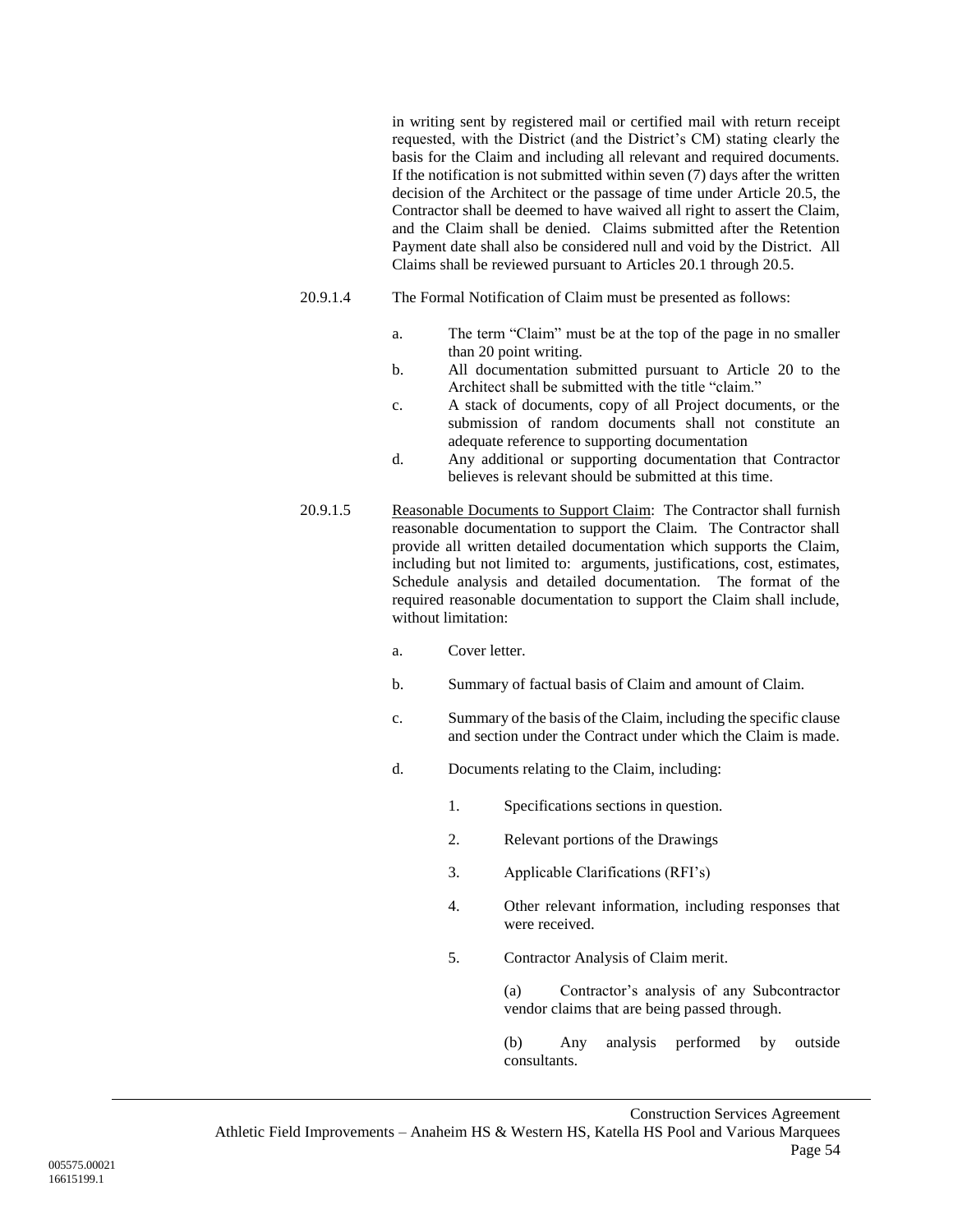(c) Any legal analysis that Contractor deems relevant.

- e. Breakdown of all costs associated with the Claim.
- f. For Claims relating to time extensions, an analysis and supporting documentation evidencing any effect upon the critical path in conformance with the requirements of Article 9 and a chronology of events and related correspondence.
- g. Chronology of events and related correspondence.
- h. Applicable daily reports and logs.
	- 1. If the daily reports or logs are not available, lost or destroyed, there shall be a presumption that the lost documentation was unfavorable to the Contractor. See California Civil Jury Instruction 204.
- i. For Claims involving overhead, cost escalation, acceleration, disruption or increased costs, a full version of job costs reports organized by category of work or Schedule of Values with budget information tracked against actual costs. Any and all supporting back-up data, including the original bid or cost documents (and associated original unaltered metadata).
	- 1. The metadata and bid or cost information shall be provided confidentially and subject to a protective order to prevent dissemination to other contractors or to the public. However, the bid or cost documentation should remain intact and available for review and inspection in case of this type of increased cost Claim.
	- 2. This data on the bid or cost information shall be made available to any District attorneys or experts and shall also be utilized as evidence for any legal proceedings.
	- 3. If the bid or cost documentation is not available, lost or destroyed, there shall be a presumption that the lost bid or cost documentation was unfavorable to the Contractor. See California Civil Jury Instruction 204.
- j. Certification: The Contractor (and Subcontractors, if applicable) shall submit with the claim a certification under penalty of perjury:
	- 1. That the Contractor has reviewed the Claim and that such Claim is made in good faith;
	- 2. Supporting data are accurate and complete to the best of the Contractor's knowledge and belief;
	- 3. The amount requested accurately reflects the amount of compensation for which the Contractor believes the District is liable.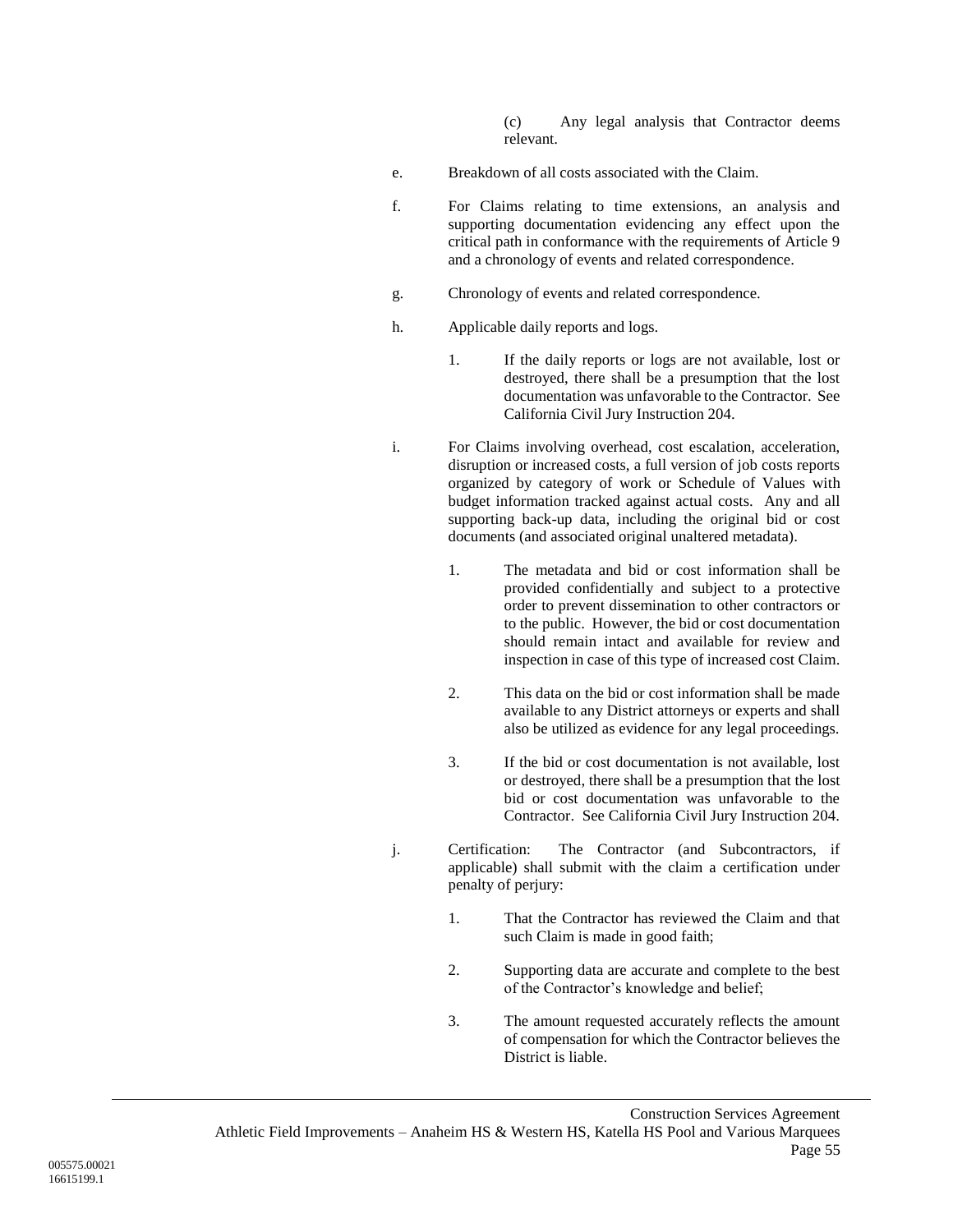- 4. That the Contractor is familiar with Government Code section 12650 et seq. and Penal Code section 72 and that false claims can lead to substantial fines and/or imprisonment.
- k. Signature of Certification: If the Contractor is not an individual, the certification shall be executed by an officer or general partner of the Contractor having overall responsibility for the conduct of the Contractor's affairs.
- l. Upon receipt of a Claim and all supporting documents as required above, the District shall conduct a reasonable review of the Claim and, within a period not to exceed 45 days, shall provide the Contractor a written statement identifying what portion of the Claim is disputed and what portion is undisputed. Upon receipt of a Claim, the District and Contractor may, by mutual agreement, extend the time period provided in this paragraph.
- m. If the District needs approval from its governing Board to provide the Contractor a written statement identifying the disputed portion and the undisputed portion of the Claim, and the governing Board does not meet within the 45 days or within the mutually agreed to extension of time following receipt of a Claim sent by registered mail or certified mail, return receipt requested, the District shall have up to three days following the next duly publicly noticed meeting of the governing Board after the 45-day period, or extension, expires to provide the Contractor a written statement identifying the disputed portion and the undisputed portion.
- n. Any payment due on an undisputed portion of the Claim shall be processed and made within 60 days after the District issues its written statement. If the District fails to issue a written statement, paragraph t below shall apply.
- o. If the Contractor disputes the District's written response, or if the District fails to respond to a Claim issued pursuant to Article 20.9 within the time prescribed, the Contractor may demand in writing an informal conference to meet and confer for settlement of the issues in dispute. Upon receipt of a demand in writing sent by registered mail or certified mail, return receipt requested, the District shall schedule a meet and confer conference within 30 days for settlement of the Claim.
- p. Within 10 business days following the conclusion of the meet and confer conference, if the Claim or any portion of the Claim remains in dispute, the District shall provide the Contractor a written statement identifying the portion of the Claim that remains in dispute and the portion that is undisputed. Any payment due on an undisputed portion of the Claim shall be processed and made within 60 days after the District issues its written statement. Any disputed portion of the Claim, as identified by the Contractor in writing, shall be submitted to nonbinding mediation, with the District and the Contractor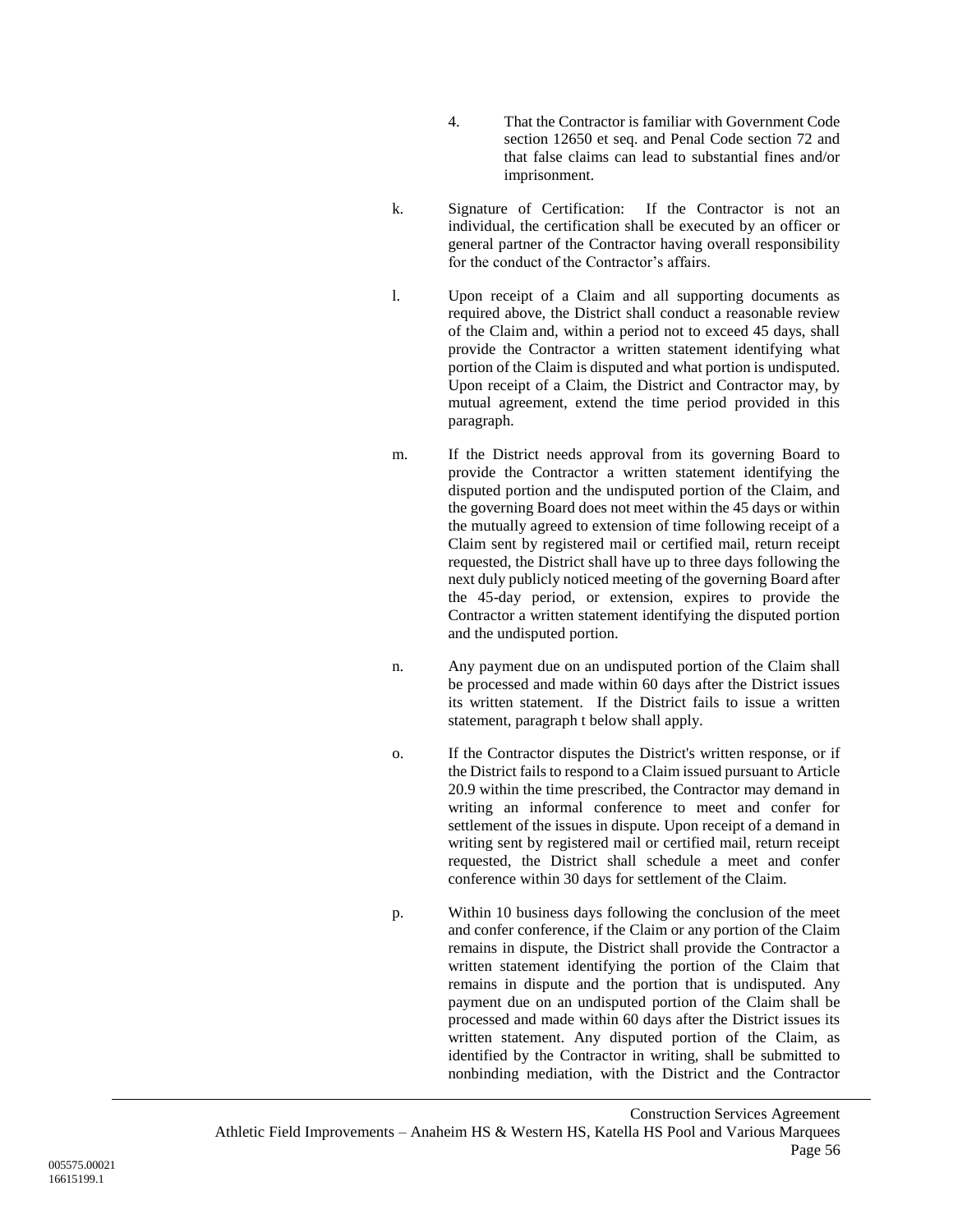sharing the associated costs equally. The District and Contractor shall mutually agree to a mediator within 10 business days after the disputed portion of the Claim has been identified in writing. If the parties cannot agree upon a mediator, each party shall select a mediator and those mediators shall select a qualified neutral third party to mediate with regard to the disputed portion of the Claim. Each party shall bear the fees and costs charged by its respective mediator in connection with the selection of the neutral mediator. If mediation is unsuccessful, the parts of the Claim remaining in dispute shall be subject to applicable procedures in Article [20.13.](#page-60-1)

- q. For purposes of Article [20.9,](#page-55-1) mediation includes any nonbinding process, including, but not limited to, neutral evaluation or a dispute review board, in which an independent third party or board assists the parties in dispute resolution through negotiation or by issuance of an evaluation. Any mediation utilized shall conform to the timeframes in this section.
- r. Unless otherwise agreed to by the District and the Contractor in writing, the mediation conducted pursuant to Article [20.9](#page-55-1) shall excuse any further obligation under Public Contract Code section 20104.4 to mediate after litigation has been commenced.
- s. This Claims process does not preclude the District from requiring arbitration of disputes under private arbitration or the Public Works Contract Arbitration Program, if mediation under Article [20.9](#page-55-1) does not resolve the parties' Claim. This Claims process does not preclude the District from submitting individual Disputes or Claims to binding arbitration pursuant to Article [20.12](#page-60-2) below.
- t. Failure by the District to respond to a Claim from the Contractor within the time periods described in this subdivision or to otherwise meet the time requirements of Article [20.9](#page-55-1) shall result in the Claim being deemed rejected in its entirety. A Claim that is denied by reason of the District's failure to have responded to a Claim, or its failure to otherwise meet the time requirements of Article [20.9,](#page-55-1) shall not constitute an adverse finding with regard to the merits of the Claim or the responsibility or qualifications of the Contractor.
- u. If a subcontractor or a lower tier subcontractor lacks legal standing to assert a Claim against a District because privity of contract does not exist, the Contractor may present to the District a Claim on behalf of a subcontractor or lower tier subcontractor. A subcontractor may request in writing, either on his or her own behalf or on behalf of a lower tier subcontractor, that the Contractor present a Claim for work which was performed by the subcontractor or by a lower tier subcontractor on behalf of the subcontractor. The subcontractor requesting that the Claim be presented to the District shall furnish reasonable documentation to support the Claim. Within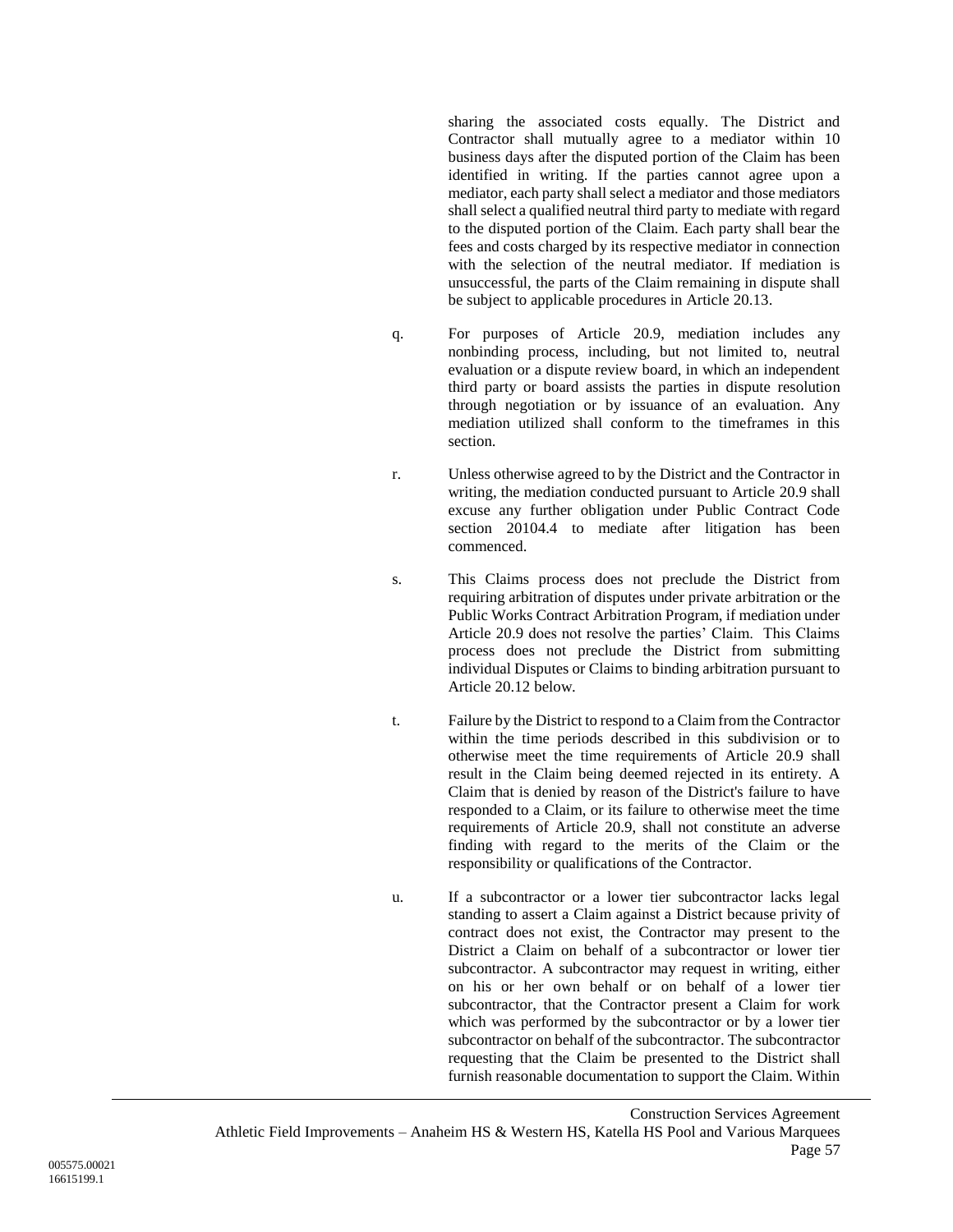45 days of receipt of this written request, the Contractor shall notify the subcontractor in writing as to whether the Contractor presented the Claim to the District and, if the Contractor did not present the Claim, provide the subcontractor with a statement of the reasons for not having done so.

- v. Upon receipt of a Claim, the parties may mutually agree to waive, in writing, mediation and proceed directly to the commencement of a civil action or binding arbitration, as applicable.
- w. The Contractor's Claim shall be denied if it fails to follow the requirements of this Article.
- 20.10 District (through CM or District's Agent or Attorney) May Request Additional Information. Within thirty (30) days of receipt of the Claim and the information under this Article, the District may request in writing any additional documentation supporting the Claim or documentation relating to defenses to the Claim which the District may assert. If additional documents are required, the time in which the Claim is evaluated may be extended by a reasonable time so the Claim and additional documents may be reviewed.
- 20.11 Claims Procedures in Addition to Government Code Claim. Nothing in the Claims procedures set forth in Article [20](#page-53-0) of the CSA shall act to waive or relieve the Contractor from meeting the requirements set forth in Government Code section 900 et seq.
- <span id="page-60-2"></span>20.12 Binding Arbitration of Individual Claim Issues. To expedite resolution of Claims pursuant to Public Contract Code section 9201, at the District's sole option, the District may submit individual Claims to Arbitration prior to Retention Payment consistent with the requirements of Article [20.6.1.](#page-54-0)
- <span id="page-60-1"></span>20.13 Resolution of Claims in Court of Competent Jurisdiction. If Claims are not resolved under the procedure set forth and pursuant to Article [20.9,](#page-55-1) such Claim or controversy shall be submitted to a court in the County of the location of the Project after the Project has been completed, and not before
- 20.14 Warranties, Guarantees and Obligations. The duties and obligations imposed by this CSA and the rights and remedies available hereunder to the parties hereto, and, in particular but without limitation, the warranties, guarantees and obligations imposed upon Contractor by the Contract Documents and amendments thereto; and all of the rights and remedies available to District and Architect thereunder, are in addition to, and are not to be construed in any way as a limitation of any rights and remedies available to any or all of them which are otherwise imposed or available by laws or regulations by special warranty or guarantee or by other provisions of the Contract Documents, and the provisions of this Article will be as effective as if repeated specifically in the Contract Documents in connection with each particular duty, obligation, right and remedy to which they apply.

# <span id="page-60-0"></span>**21. MAINTENANCE OF RECORDS; AUDIT/OWNERSHIP OF DOCUMENTS**

21.1 State Audit. Pursuant to and in accordance with the provisions of Government Code § 10532, or any amendments thereto, all books, records, and files of the District, the Contractor, or any Subcontractor connected with the performance of this Contract involving the expenditure of state funds in excess of Ten Thousand Dollars (\$10,000.00), including, but not limited to, the administration thereof, shall be subject to the examination and audit of the Office of the Auditor General of the State of California for a period of five (5) years after Retention Payment is made or a Notice of Completion is Recorded, whichever occurs first. Contractor shall preserve and cause to be preserved such books, records, hard drives, electronic media, and files for the audit period.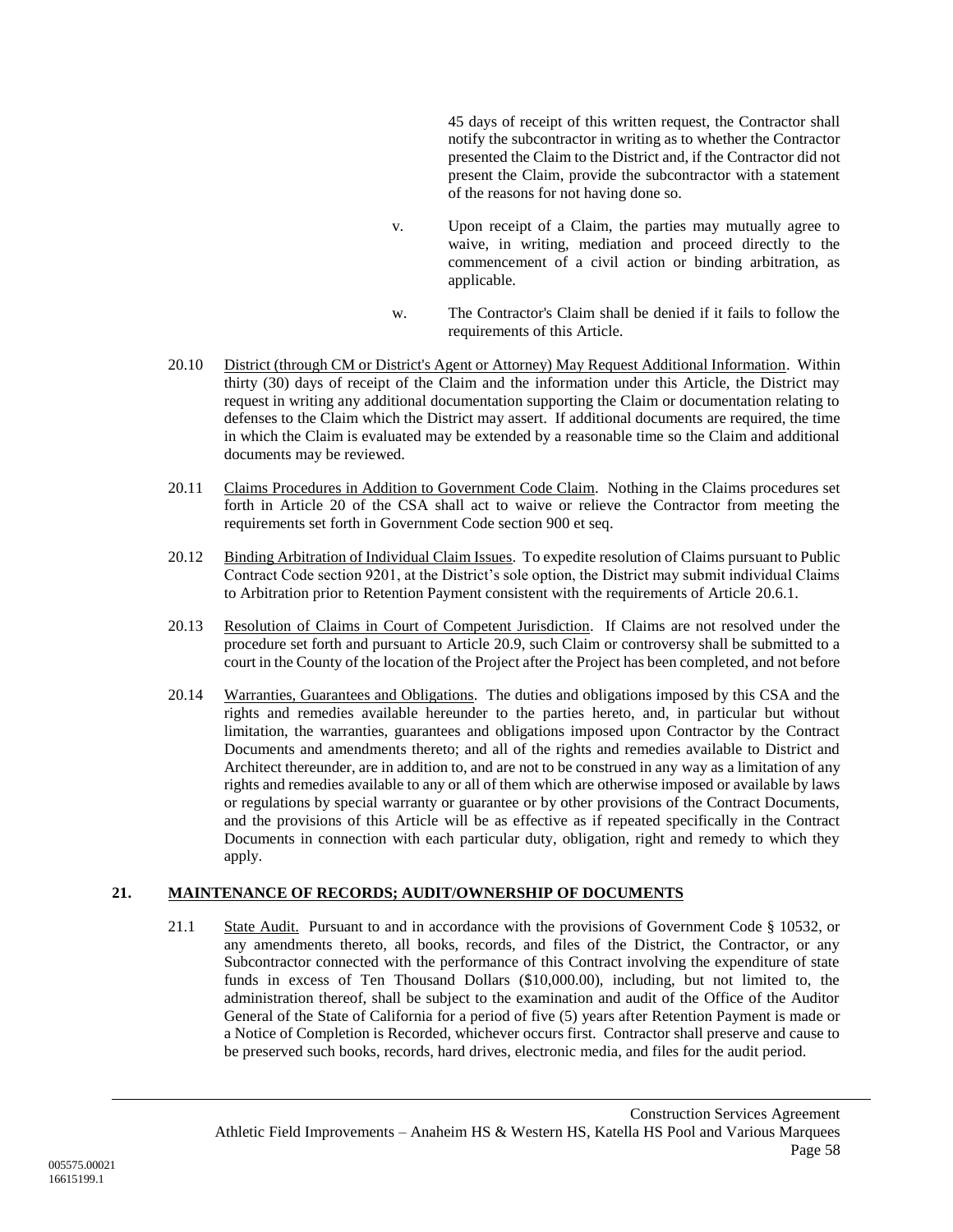- 21.2 District Audit. Pursuant to the remedies under Public Contract Code section 9201 and Government Code section 930.2, Contractor, through execution of this Agreement, also agrees the District shall have the right to review and audit, upon reasonable notice, the books and records of the Contractor concerning any monies associated with the Project. The purpose of this Audit is to quickly and efficiently resolve disputes based on the actual costs incurred and to reduce the uncertainty in resolving disputes with limited information. The District shall perform any audits at its own cost and any such audit shall be performed by an independent auditor, having no direct or indirect relationship with the functions or activities being audited or with the business conducted by the Contractor or District. In the event the independent auditor determines that Change Orders, Response to Request for Proposals, Claims, Appeal of Claims, or other requests for payment the Auditor shall report the results of the Audit findings to the District and provide a copy to the Contractor after giving the District Board the opportunity for at least 10 days review. If the Contractor disputes the findings of the independent auditor, such dispute shall be handled in the manner set forth under Article [20](#page-53-0) entitled Disputes.
- 21.3 Failure to Produce Books or Records. If Contractor having agreed to the terms of this Contract fails to produce books or records requested by Auditor, such failure to produce books or records that were required to be preserved for audit, it shall be presumed that the information contained in the withheld books or records were unfavorable to the Contractor and the Auditor shall note this refusal in the results of the Audit findings for further evaluation by the District and the District's Board. The refusal to release records that are concerning monies associated with the Project may be used as a grounds to Debar the Contractor from future Projects for failure to preserve records under this Article and the failure to produce required audit records may also be used as a grounds for a negative finding against the Contractor depending on the significance of the records that are withheld by Contractor. Failure to produce Job Cost Data tied to Job cost categories and budgets shall be presumed an intentional failure to produce key audit records. Similarly, failure to produce daily time records (prepared at or near the time of the Work actually took place shall be presumed an intentional failure to produce key audited records.
- 21.4 Inefficiency, Acceleration or Delay Claims. If Contractor is seeking costs for inefficiency, home office overhead, or unanticipated increased costs due to delays or acceleration, Contractor shall also produce copies of the original bid or cost tabulation utilized in submitting Contractor's cost for the Project. This document shall be considered confidential and shall not be subject to disclosure through a Public Records Act and shall not be distributed to anyone other than the District and the District's counsel. This bid or cost tabulation shall only be used in litigation, arbitration, evaluation of Claims or Disputes, Audit, and trial. If the records for the bid or cost tabulation are kept on a computer, the Contractor shall also produce all metadata (in native format) that accompanies the bid or cost tabulation for inspection to prove the authenticity of the underlying bid or cost tabulation. Failure to produce the bid or cost tabulation for review of inefficiency, home office overhead, or unanticipated increased costs due to delays or accelerations shall be considered material evidence that the bid or cost tabulation was not favorable to the Contractor. This evidence shall be entered as a jury instruction for trial that the bid or cost tabulation was not produced and the bid or cost tabulation information was unfavorable to the Contractor. The evidence may also be used in Debarment Proceedings, and noted as an exception to an Audit Findings.
- 21.5 Upon notification of Contractor concerning the results of the audit and a reasonable time has passed for Contractor to respond to Audit Findings and if either there is no Dispute of the Audit findings under this Article or if the result after utilizing the Disputes Clause confirms the Audit findings, the District may seek any Savings that have not been accounted for with District and may also seek reimbursement for overstated Claims, Change Orders, or Appeal of Claims.
- 21.6 Ownership of Drawings. Notwithstanding any provision of this Agreement, all drawings, specifications, and copies thereof furnished by District are its property. They are not to be used on other work and with exception of signed contract sets, are to be returned to District on request at completion of work.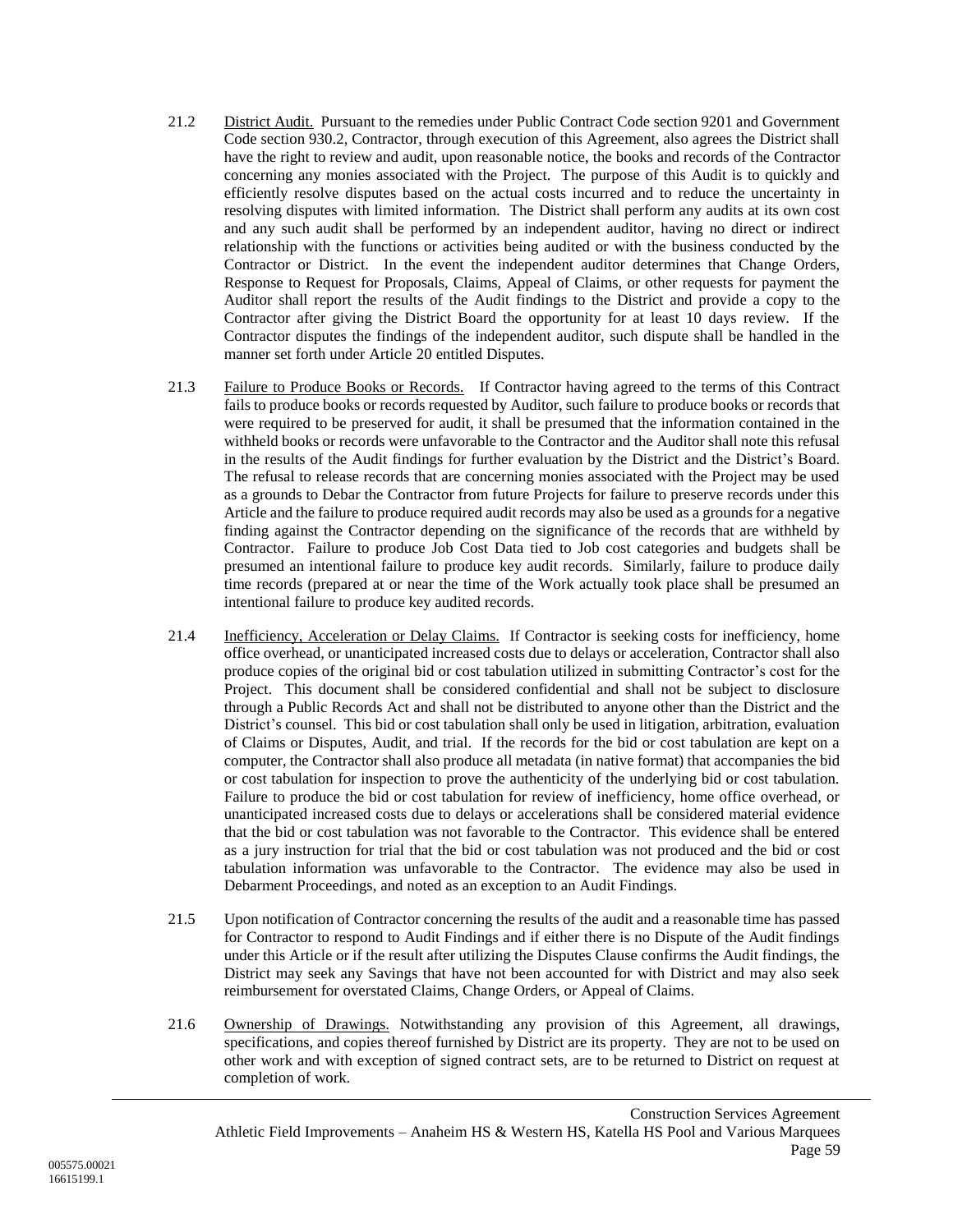## **22. PREVAILING RATES OF WAGES; RECORDS, APPRENTICES**

22.1 Wage Rates. Pursuant to the provisions of Article 2 (commencing at § 1720), Chapter 1, Part 7, Division 2, of the Labor Code, the District has obtained the general prevailing rate of per diem wages and the general prevailing rate for holiday and overtime work in the locality in which this public works project is to be performed for each craft, classification, or type of worker needed for this Project from the Director of the Department of Industrial Relations ("Director"). These rates are on file at the administrative office of the District and are also available from the Director of the Department of Industrial Relations. Copies will be made available to any interested party on request. The Contractor shall post a copy of such wage rates at appropriate, conspicuous, weatherproof points at the Site.

Any worker employed to perform Work on the Project, but such Work is not covered by any classification listed in the published general prevailing wage rate determinations or per diem wages determined by the Director of the Department of Industrial Relations, shall be paid not less than the minimum rate of wages specified therein for the classification which most nearly corresponds to the employment of such person in such classification.

- 22.2 Holiday and Overtime Pay. Holiday and overtime work, when permitted by law, shall be paid for at the rate set forth in the prevailing wage rate determinations issued by the Director of the Department of Industrial Relations or at least one and one-half (1½) times the specified basic rate of per diem wages, plus employer payments, unless otherwise specified in the Contract Documents or authorized by law
- 22.3 Wage Rates Not Affected by Subcontracts. The Contractor shall pay and shall cause to be paid each worker engaged in the execution of the Work on the Project not less than the general prevailing rate of per diem wages determined by the Director, regardless of any contractual relationship which may be alleged to exist between the Contractor or any Subcontractor and such workers.
- 22.4 Per Diem Wages. The Contractor shall pay and shall cause to be paid to each worker needed to execute the Work on the Project per diem wages including, but not limited to, employer payments for health and welfare, pensions, vacation, travel time and subsistence pay as provided for in Labor Code §1773.1.
- 22.5 Forfeiture and Payments. Pursuant to Labor Code §1775, the Contractor shall forfeit to the District, not more than Two Hundred Dollars (\$200.00) for each calendar day, or portion thereof, for each worker paid less than the prevailing wages rates as determined by the Director of the Department of Industrial Relations, for the work or craft in which the worker is employed for any Work done under the Agreement by the Contractor or by any Subcontractor under it. The amount of the penalty shall be determined by the Labor Commissioner and shall be based on consideration of: (1) whether the Contractor or Subcontractor's failure to pay the correct rate of per diem wages was a good faith mistake and, if so, the error was promptly and voluntarily correct upon being brought to the attention of the Contractor or Subcontractor; and (2) whether the Contractor or Subcontractor has a prior record of failing to meet its prevailing wage obligations.

## **23. RECORDS OF WAGES PAID**

- 23.1 Payroll Records
	- 23.1.1 Pursuant to §1776 of the Labor Code, each Contractor and Subcontractor shall keep an accurate payroll record showing the name, address, social security number, work classification and straight time and overtime hours worked each day and week, and the actual per diem wages paid to each journeyman, apprentice, worker or other employee employed by him or her in connection with the Project.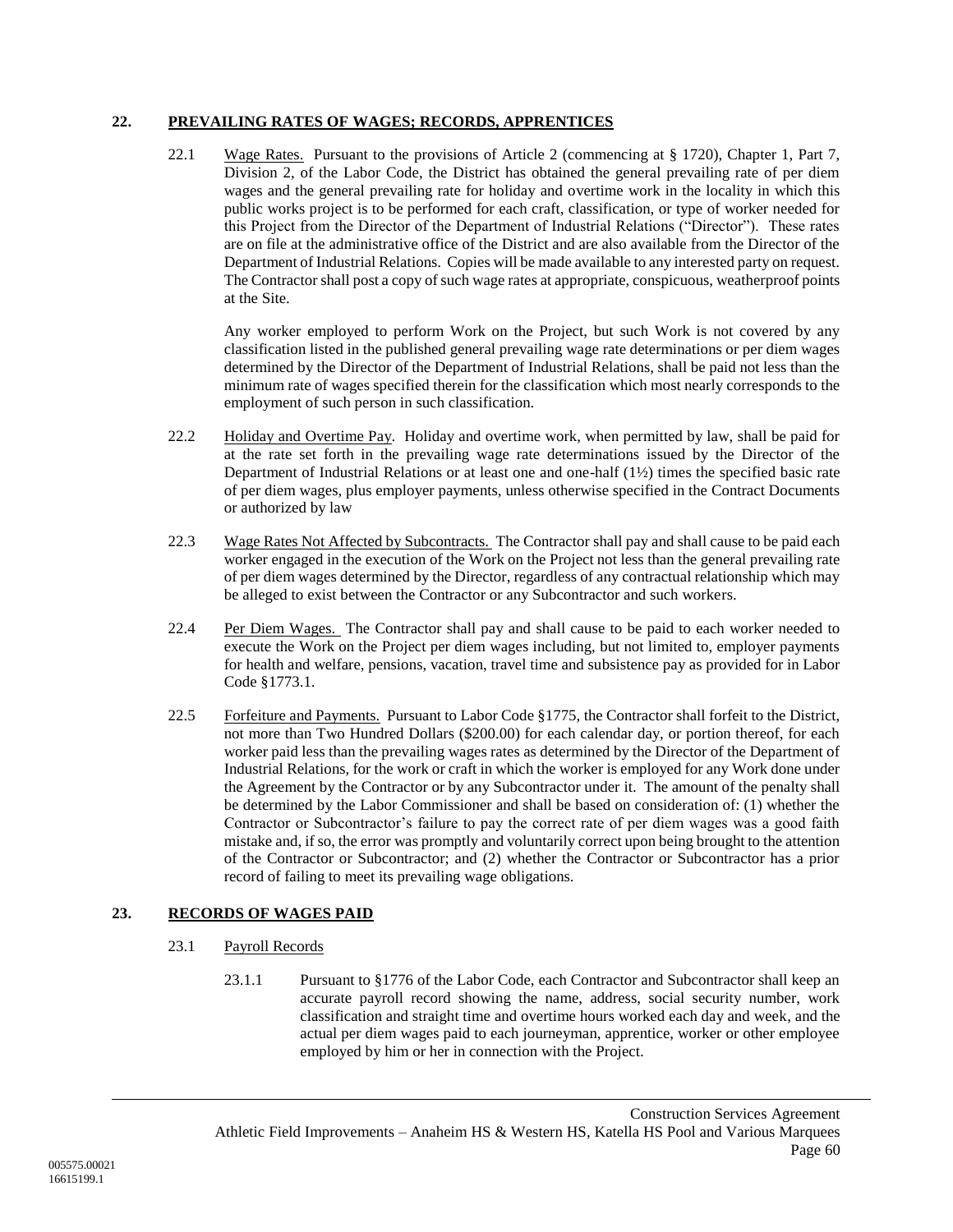- 23.1.2 All payroll records shall be certified and submitted to the District with each application for payment, but not less than once per month or as otherwise requested by the District. All payroll records shall be available for inspection at all reasonable hours at the principal office of the Contractor on the following basis:
- 23.1.3 A certified copy of an employee's payroll record shall be made available for inspection or furnished to the employee or his or her authorized representative on request.
- 23.1.4 A certified copy of all payroll records shall be made available for inspection or furnished upon request to a representative of District, the Division of Labor Standards Enforcement or the Division of Apprenticeship Standards of the Department of Industrial Relations.
- 23.1.5 A certified copy of all payroll records shall be made available upon request by the public for inspection or for copies thereof. However, a request by the public shall be made through the District, the Division of Apprenticeship Standards or the Division of Labor Standards Enforcement. If the requested payroll records have not been provided pursuant to Paragraph (2) above, the requesting party shall, prior to being provided the records, reimburse the costs, according to law for the preparation by the Contractor, Subcontractor(s), and the entity through which the request was made. The public shall not be given access to such records at the principal office of the Contractor.
- 23.1.6 Unless required to be furnished directly to the Labor Commissioner in accordance with Labor Code section 1771.4, the certified payroll records shall be on forms provided by the Division of Labor Standards Enforcement or shall contain the same information as the forms provided by the Division of Labor Standards Enforcement.
- 23.1.7 The Contractor or Subcontractor(s) shall file a certified copy of all payroll records with the entity that requested such records within 10 calendar days after receipt of a written request.
- 23.1.8 Any copy of records made available for inspection as copies and furnished upon request to the public or any public agency by the District, the Division of Apprenticeship Standards or the Division of Labor Standards Enforcement shall be marked or obliterated to prevent disclosure of an individual's name, address and social security number. The name and address of the Contractor awarded the Contract or the Subcontractor(s) performing the Contract shall not be marked or obliterated. Any copy of records made available for inspection by, or furnished to, a joint labor-management committee established pursuant to the federal Labor Management Cooperation Act of 1978 (Section 175a of Title 29 of the United States Code) shall be marked or obliterated only to prevent disclosure of an individual's name and social security number. Notwithstanding any other provision of law, agencies that are included in the Joint Enforcement Strike Force on the Underground Economy established pursuant to Section 329 of the Unemployment Insurance Code and other law enforcement agencies investigating violations of law shall, upon request, be provided non-redacted copies of certified payroll records.
- 23.1.9 The Contractor shall inform the District of the location of all payroll records, including the street address, city and county, and shall, within five working days, provide a notice of a change of location and address.
- 23.1.10 The Contractor or Subcontractor(s) shall have ten (10) calendar days in which to comply subsequent to receipt of a written notice requesting payroll records. In the event that the Contractor or Subcontractor(s) fails to comply within the 10-day period, the Contractor or Subcontractor(s) shall, as a penalty to the District, forfeit One Hundred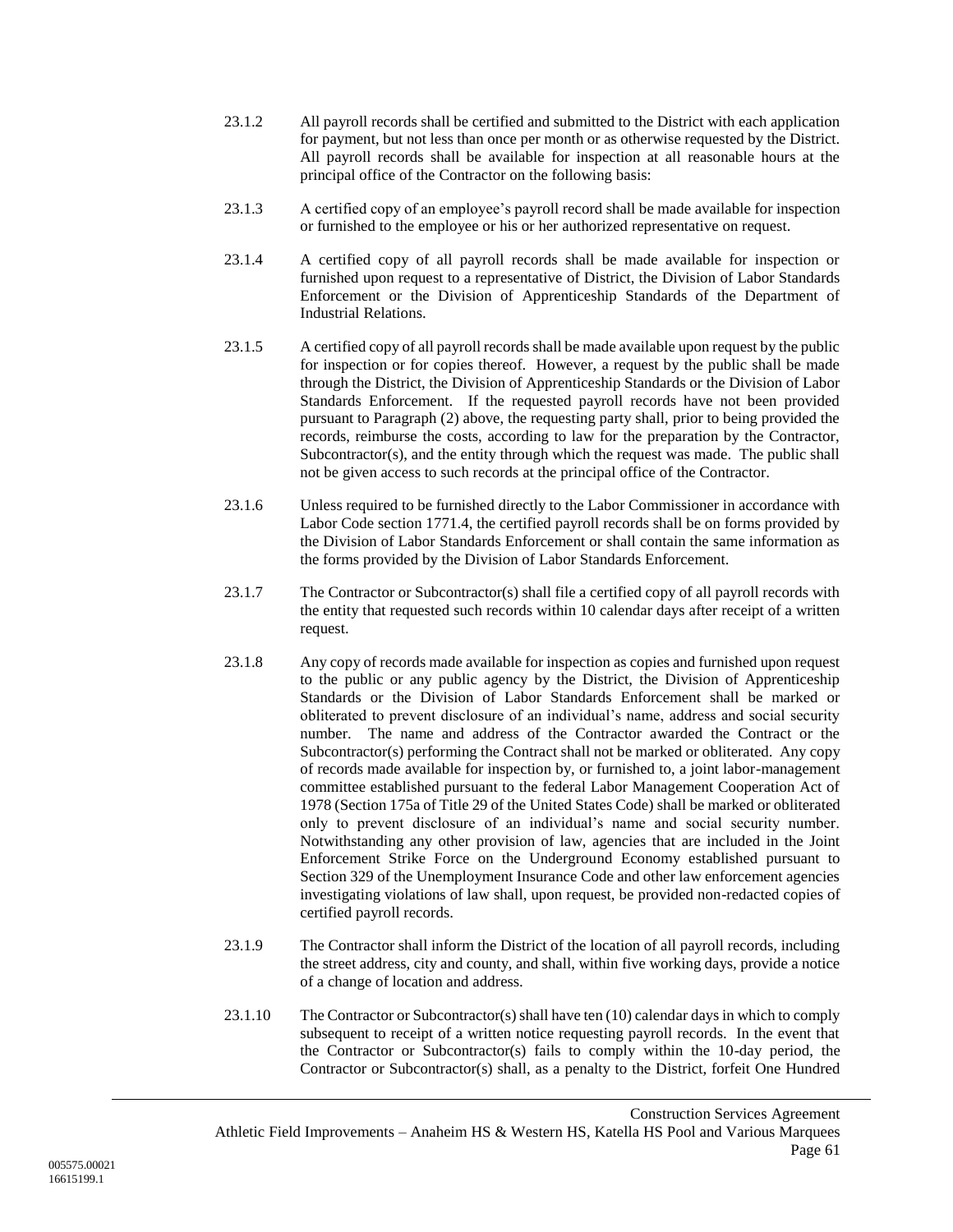Dollars (\$100.00) for each calendar day, or portion thereof, for each worker, until strict compliance is effectuated. Upon the request of the Division of Apprenticeship Standards or the Division of Labor Standards Enforcement, these penalties shall be withheld from Progress Payments or Retention Payment then due.

23.1.11 Responsibility for compliance with this Article shall rest upon the Contractor.

#### 23.2 Withholding of Payments & Penalties

- 23.2.1 The District may withhold or delay Progress Payments to the Contractor or a Sublease Payment or Retention if:
	- 23.2.1.1 The required prevailing rate of per diem wages determined by the Director of the Department of Industrial Relations is not paid to all workers employed on the Project; or
	- 23.2.1.2 The Contractor or Subcontractor(s) fail to submit all required certified payroll records with each application for payment, but not less than once per month; or
	- 23.2.1.3 The Contractor or Subcontractor(s) submit incomplete or inadequate payroll records; or
	- 23.2.1.4 The Contractor or Subcontractor(s) fail to comply with the Labor Code requirements concerning apprentices; or
	- 23.2.1.5 The Contractor or Subcontractor(s) fail to comply with any applicable state laws governing workers on public works projects.

### **24. APPRENTICES**

- 24.1 Apprentice Wages and Definitions. All apprentices employed by the Contractor to perform services under the Contract shall be paid the standard wage paid to apprentices under the regulations of the craft or trade for which he or she is employed, and as determined by the Director of the Department of Industrial Relations, and shall be employed only at the craft or trade to which he or she is registered. Only apprentices, as defined in §3077 of the Labor Code, who are in training under apprenticeship standards that have been approved by the Chief of the Division of Apprenticeship Standards and who are parties to written apprenticeship agreements under Chapter 4 (commencing with §3070) of Division 3, are eligible to be employed under this Contract. The employment and training of each apprentice shall be in accordance with the apprenticeship standards and apprentice agreements under which he or she is training, or in accordance with the rules and regulations of the California Apprenticeship Council.
- 24.2 Employment of Apprentices. Contractor agrees to comply with the requirements of Labor Code §1777.5. The Contractor awarded the Project, or any Subcontractor under him or her, when performing any of the Work under the Contract or subcontract, employs workers in any apprenticeable craft or trade, the Contractor and Subcontractor shall employ apprentices in the ratio set forth in Labor Code §1777.5. The Contractor or any Subcontractor must apply to any apprenticeship program in the craft or trade that can provide apprentices to the Project site for a certificate approving the contractor or subcontractor under the apprenticeship standards for the employment and training of apprentices in the area or industry affected. However, the decision of the apprenticeship program to approve or deny a certificate shall be subject to review by the Administrator of Apprenticeship. The apprenticeship program or programs, upon approving the Contractor or Subcontractor, shall arrange for the dispatch of apprentices to the Contractor or Subcontractor upon the Contractor's or Subcontractor's request. "Apprenticeable craft or trade" as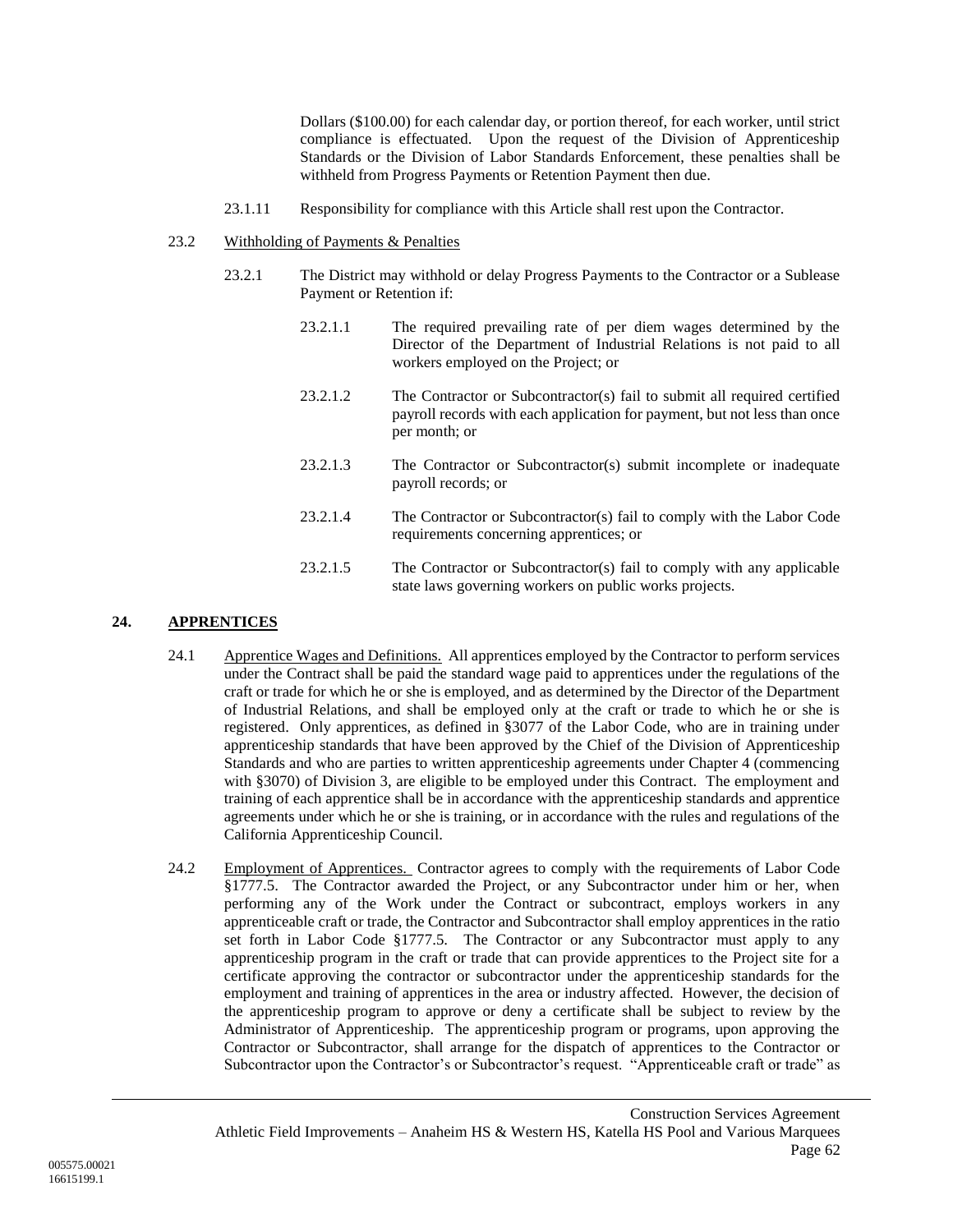used in this Article means a craft or trade determined as an apprenticeable occupation in accordance with the rules and regulations prescribed by the California Apprenticeship Council. The ratio of work performed by apprentices to journeyman employed in a particular craft or trade on the Project shall be in accordance with Labor Code §1777.5.

- 24.3 Submission of Contract Information. Prior to commencing Work on the Project, the Contractor and Subcontractors shall submit contract award information to the applicable apprenticeship program(s) that can supply apprentices to the Project and make the request for the dispatch of apprentices in accordance with the Labor Code. The information submitted shall include an estimate of journeyman hours to be performed under the Contact, the number of apprentices proposed to be employed, and the approximate dates the apprentices would be employed. A copy of this information shall also be submitted to the District if requested. Within sixty (60) days after concluding Work on the Project, the Contractor and Subcontractors shall submit to the District, if requested, and to the apprenticeship program a verified statement of the journeyman and apprentice hours performed on the Project.
- 24.4 Apprentice Fund. The Contractor or any Subcontractor under him or her, who, in performing any of the Work under the Contract, employs journeymen or apprentices in any apprenticeable craft or trade shall contribute to the California Apprenticeship Council the same amount that the Director determines is the prevailing amount of apprenticeship training contributions in the area of the Project. The Contractor and Subcontractors may take as a credit for payments to the California Apprenticeship Council any amounts paid by the Contractor or Subcontractor to an approved apprenticeship program that can supply apprentices to the Project. The Contractor and Subcontractors may add the amount of the contributions in computing its bid or costs for the Contract.
- 24.5 Prime Contractor Compliance. The responsibility of compliance with this Article 13 §1777.5 of the Labor Code for all apprenticeable occupations is with the Prime Contractor. Any Contractor or Subcontractor that knowingly violates the provisions of this Article or Labor Code §1777.5 shall be subject to the penalties set forth in Labor Code §1777.7.
- 24.6 WHEN DETERMINING GMP, CONTRACTOR SHALL INCLUDE TO THE EXTENT POSSIBLE ANTICIPATED GENERAL PREVAILING WAGE RATES FOR THE TIME WHEN WORK ON THE PROJECT WILL ACTUALLY BE PERFORMED.

# **25. REGISTRATION WITH DEPARTMENT OF INDUSTRIAL RELATIONS**

- 25.1 Strict compliance with all DIR registration requirements in accordance with Labor Code sections 1725.5 and 1771.1 is a material obligation of the Contractor and all of its subcontractors (of any tier) under the Contract Documents. The foregoing includes, without limitation, compliance with DIR registration requirements at all times during performance of the Work by the Contractor and all of its subcontractors of any tier. The failure of the Contractor and all subcontractors of any tier to be properly registered with DIR at all times during performance of the Work is a material breach of the Contract Documents and subject to termination for cause.
- 25.2 An affirmative and ongoing obligation of the Contractor under the Contract Documents is the verification that all subcontractors of any tier are at all times during performance of the Work are in full and strict compliance with the DIR registration requirements. The Contractor shall not permit or allow any subcontractor of any tier to perform any Work without the Contractor's verification that all subcontractors are in full and strict compliance with the DIR registration requirements. Any subcontractors of any tier not properly registered with DIR shall be substituted in accordance with Labor Code section 1771.1. Contractor or its subcontractors of any tier shall not be entitled to any additional costs or time arising from or in any way related to compliance with the DIR registration requirements.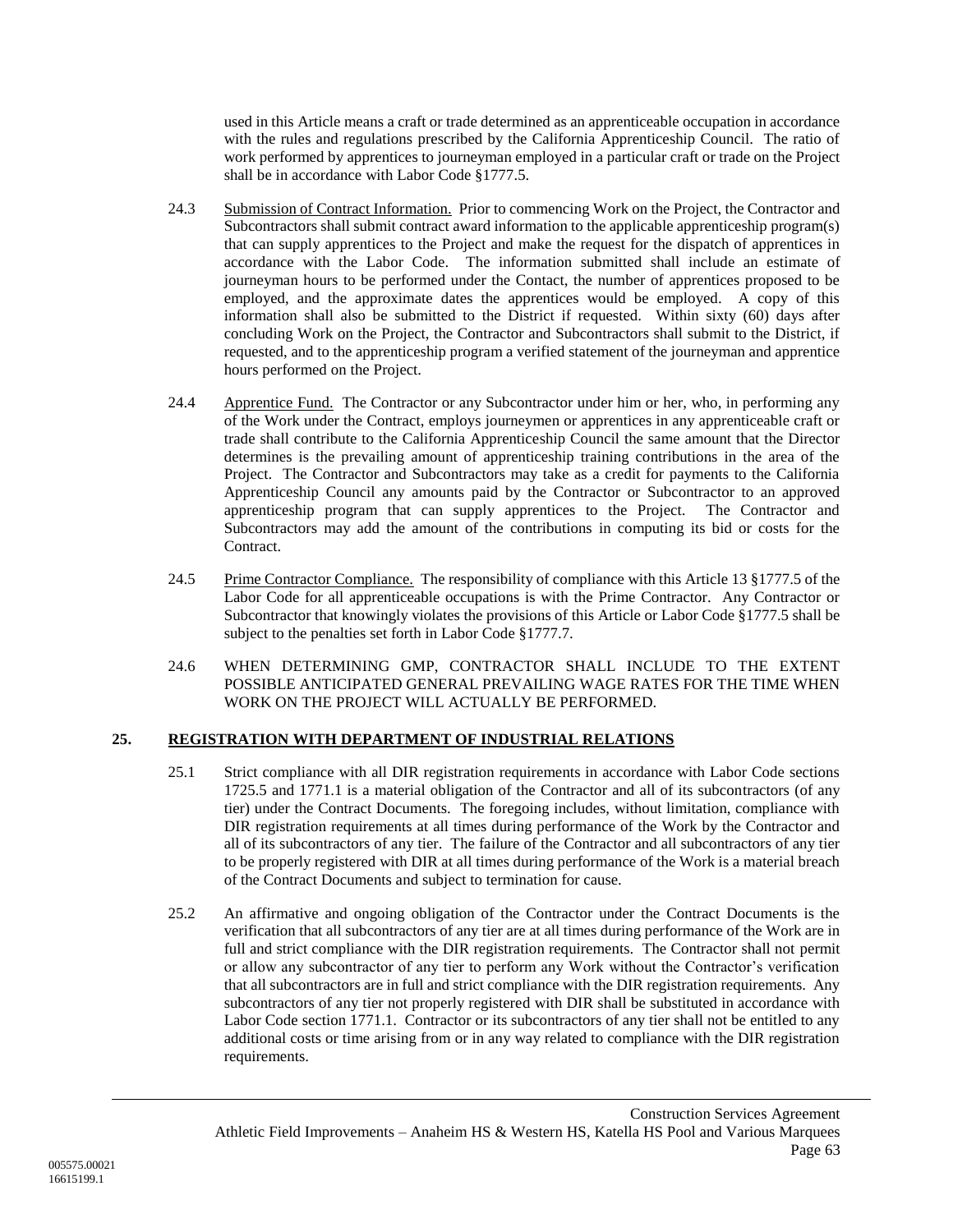- 25.3 The Contractor and all subcontractors shall furnish certified payroll records as required pursuant Labor Code section 1776 directly to the Labor Commissioner in accordance with Labor Code section 1771.4 on at least on a monthly basis (or more frequently if required by the District or the Labor Commissioner) and in a format prescribed by the Labor Commissioner. The District reserves the right to withhold Progress Payments or Retention Payment if the District is notified, or determines as the result of its own investigation, that Contractor is in violation of any of the requirements set forth in Labor Code section 1720 et seq. at no penalty or cost to the District. Monitoring and enforcement of the prevailing wage laws and related requirements will be performed by the Labor Commissioner/ Department of Labor Standards Enforcement (DLSE).
- 25.4 The Labor Commissioner and the Division of Labor Standards Enforcement (DLSE) may conduct various compliance monitoring and enforcement activities including, but not limited to, confirming the accuracy of payroll records, conducting worker interviews, conducting audits, requiring submission of itemized statements prepared in accordance with Labor Code section 226, and conducting random in-person inspections of the Project site ("On-Site Visits"). On-Site Visits may include inspections of records, inspections of the Work site and observation of work activities, interviews of workers and others involved with the Project, and any other activities deemed necessary by the Labor Commissioner/DLSE to ensure compliance with prevailing wage requirements. The Labor Commissioner/DLSE shall have free access to any construction site or other place of labor and may obtain any information or statistics pertaining to the lawful duties of the Labor Commissioner/DLSE.
- 25.5 Any lawful activities conducted or any requests made by the Labor Commissioner/DLSE shall not be the basis for any delays, claims, costs, damages or liability of any kind against the District by the Contractor. Contractor and all Subcontractors shall cooperate and comply with any lawful requests by the Labor Commissioner's office. The failure of the Labor Commissioner, DLSE, or any other part of the Department of Industrial Relations to comply with any requirement imposed by the California Code of Regulations, Title 8, Chapter 8 shall not of itself constitute a defense to the failure to pay prevailing wages or to comply with any other obligation imposed by Division 2, Part 7, Chapter 1 of the Labor Code.
- 25.6 Prior to commencing any Work on the Project, the Contractor shall post the notice/poster required under the California Code of Regulations and Labor Code section 1771.4 in both English and Spanish at a conspicuous, weatherproof area at the Project site. The required notice/poster is available on the Labor Commissioner's website.

## **26. HOURS OF WORK**

- 26.1 Eight (8) hours of work shall constitute a legal day's work. The Contractor and each subcontractor shall forfeit, as penalty to the District, twenty five dollars (\$25) for each worker employed in the execution of work on the Project by the Contractor or any subcontractor under him for each calendar day during which such worker is required or permitted to work more than eight (8) hours in any one calendar day and forty (40) hours in any calendar week in violation of the provisions of the Labor Code, and in particular, Section 1810 to Section 1815, thereof, inclusive, except that work performed by employees of the Contractor and his subcontractors in excess of eight hours per day at not less than one and one half times the basic rate of pay, as provided in Labor Code section 1815.
- 26.2 Generally, construction work on the Project shall be accomplished on a regularly scheduled eight (8) hour per day work shift basis, Monday through Friday, between the hours of 7:00 a.m. and 5:00 p.m., however nothing herein shall prevent Contractor from working weekends and after school hours in order to complete the Project so long as not otherwise prohibited by law or local ordinances or regulations.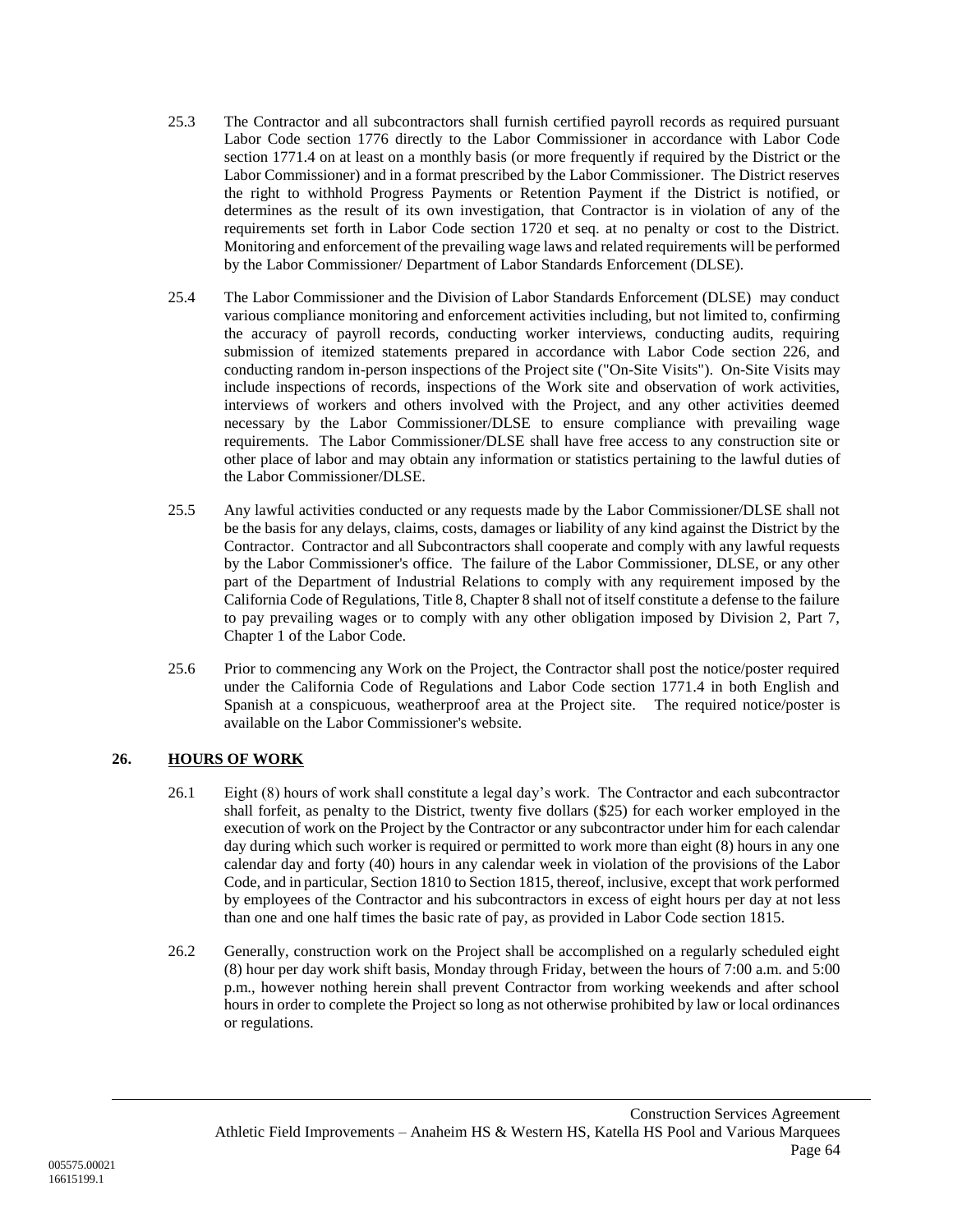26.3 Any work necessary to be performed after regular working hours, or on Sundays or other holidays shall be performed and included within the GMP, unless otherwise agreed to in writing before the work in question is commenced pursuant to Article [9,](#page-20-0) Extra Work/Modifications.

## **27. SKILLED AND TRAINED WORKFORCE**

- 27.1 27.1 Contractor and all Subcontractors of any tier must comply with the requirements set forth in Education Code section 17407.5 and Public Contract Code sections 2601 and 2602, including providing an enforceable commitment that the Contractor and all Subcontractors of any tier will use a "Skilled and Trained Workforce" as defined in Public Contract Code section 2601(d). Contractor and all Subcontractors are to carefully review all requirements set forth in Education Code section 17407.5 and Public Contract Code sections 2601 and 2602 before entering into the Contract for the Project.
- 27.2 The Contractor's commitment that a Skilled and Trained Workforce will be used to perform Work on the Project and the Contract shall be established by the following:
	- 27.2.1 Contractor shall include in all of its subcontracts, and Subcontractors shall require in its subcontracts of any tier, mandatory compliance with Education Code section 17407.5 and Public Contract Code sections 2601 and 2602.
	- 27.2.2 Contractor shall provide to the District's Governing Board, on a monthly basis while the Project or Contract is being performed, a written report demonstrating that the Contractor and all Subcontractors of any tier are complying with the requirements set forth in Education Code section 17407.5 and Public Contract Code sections 2601 and 2602. If the Contractor fails to provide the monthly report required herein, or provides a report that is incomplete, the District shall withhold further payments in accordance with Public Contract Code sections 2602 and 2603. If a monthly report does not demonstrate compliance with Public Contract Code sections 2601 and 2602, the District shall withhold further payments until the Contractor provides a plan to achieve substantial compliance with Public Contract Code sections 2601 and 2602, with respect to the relevant apprenticeable occupation, prior to completion of the Project.
	- 27.2.3 The monthly report provided to the District's Governing Board as required above shall be a public record under the California Public Records Act (Chapter 3.5 (commencing with Section 6250) of Division 7 of Title 1 of the Government Code), and shall be open to public inspection.
	- 27.2.4 Contractor's commitment that a Skilled and Trained Workforce will be used to perform Work on the Project and the Contract may also be established by the Contractor providing evidence and any other information or documents reasonably requested by the District showing that the Contractor has entered into a project labor agreement that includes the requirements of Education Code section 17407.5(c) that will bind the Contractor and all its Subcontractors of any tier performing Work on the Project or Contract.
- 27.3 If the Contractor or Subcontractor of any tier is not in compliance with all of the applicable Skilled and Trained Workforce requirements, the District shall exercise any rights or remedies allowed under Public Contract Code sections 2602 or 2603, or other applicable law.
- 27.4 If this Project is subject to the Community Benefits Agreement for Construction Project Work Funded by Measure H ("CBA") approved by the District's Board of Trustees on July 13, 2017, the Contractor's agreement that it will become a party to the CBA shall satisfy the requirements under Education Code section 17407.5(b) and 17407.5(c).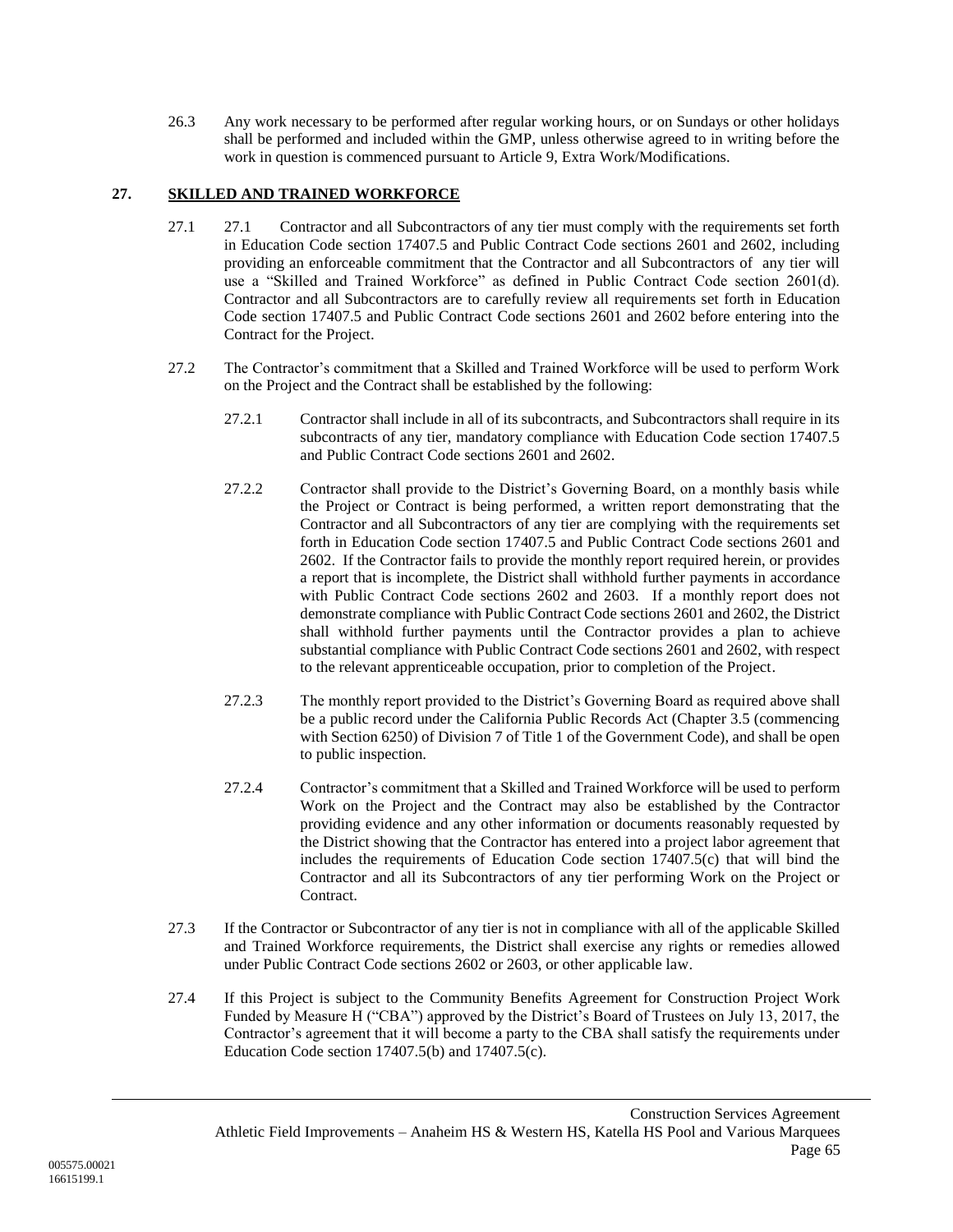### **28. PROTECTION OF PERSONS AND PROPERTY**

- 28.1 Fingerprinting. If any portion of the work for the Project is to be performed at an operating school, Contractor shall comply with the applicable requirements of Education Code sections 45125.1 and 45125.2 with respect to fingerprinting of employees who may have contact with District's pupils. Contractor shall also ensure that its Subcontractors on the Project comply with the applicable requirements of Sections 45125.1 and 45125.2. To this end, Contractor and its Subcontractors must provide for the completion of the Fingerprint Certification form attached as Exhibit "F" and incorporated herein by this reference prior to commencing work on the Project. In no event shall any employees of Contractor or its Subcontractors come into contact with District's pupils before the certification is completed. Contractor's failure to comply with this law shall be considered a material breach of the Agreement upon where the Agreement may be terminated, at District's sole discretion, without any further compensation to Contractor. Contractor and Subcontractor personnel on Site shall not have been convicted of any criminal offense which may have a discernible adverse impact on District or its students. Contractor shall advise its employees of these requirements before they enter on the Site and shall immediately remove from the Site any employee in violation of these requirements as determined by Contractor or by District. Contractor shall impose these requirements on its Subcontractors.
- 28.2 Contractor has been advised and is aware that District has adopted a Board Policy which prohibits the use of tobacco products, including smokeless tobacco, anywhere on District property. Contractor shall be responsible for the enforcement of District's tobacco-free policy among all Contractor's employees and Subcontractors while on District property. Contractor understands and agrees that should any employee or Subcontractor of Contractor violate the Board Policy, after having already been warned once for violating District's tobacco-free policy, Contractor shall remove the individual for the duration of the Project. Contractor shall not be entitled to any additional compensation and/or time in completing the Project as a result of such removal.
- 28.3 Contractor shall take all steps necessary to insure that employees of Contractor or any of its Subcontractors' employees do not use, consume, or work under the influence of alcohol or illegal drugs while on the Project. Contractor shall prevent any of its employees or its Subcontractors' employees from playing any recorded music devices or radios or wearing any radio headphone devices for entertainment while working on the Project. Contractor shall also prevent its employees or Subcontractors' employees from bringing any animal onto the Project.
- 28.4 Contractor shall be responsible for all damages to persons or property that occur as a result of its fault or negligence in connection with the prosecution of this Contract and shall take all necessary measures and be responsible for the proper care and protection of all materials delivered and work performed until completion and final acceptance by District.
- 28.5 Contractor shall take, and require Subcontractors to take, all necessary precautions for safety of workers on the work and shall comply with all applicable federal, state, local and other safety laws, standards, orders, rules, regulations, and building codes to prevent accidents or injury to persons on, about, or adjacent to premises where work is being performed and to provide a safe and healthful place of employment. In addition to meeting all requirements of OSHA, Cal-OSHA, state, and local codes, Contractor shall furnish, erect and properly maintain at all times, as directed by District or required by conditions and progress of work, all necessary safety devices, safeguards, construction canopies, signs, audible devices for protection of the blind, safety rails, belts and nets, barriers, lights, and watchmen for protection of workers and the public and shall post danger signs warning against hazards created by such features in the course of construction. Contractor shall designate a responsible member of its organization on the work, whose duty shall be to post information regarding protection and obligations of workers and other notices required under occupational safety and health laws, to comply with reporting and other occupational safety requirements, and to protect the life, safety and health of workers. Name and position of person so designated shall be reported to District by Contractor. Contractor shall correct any violations of safety laws, rules, orders,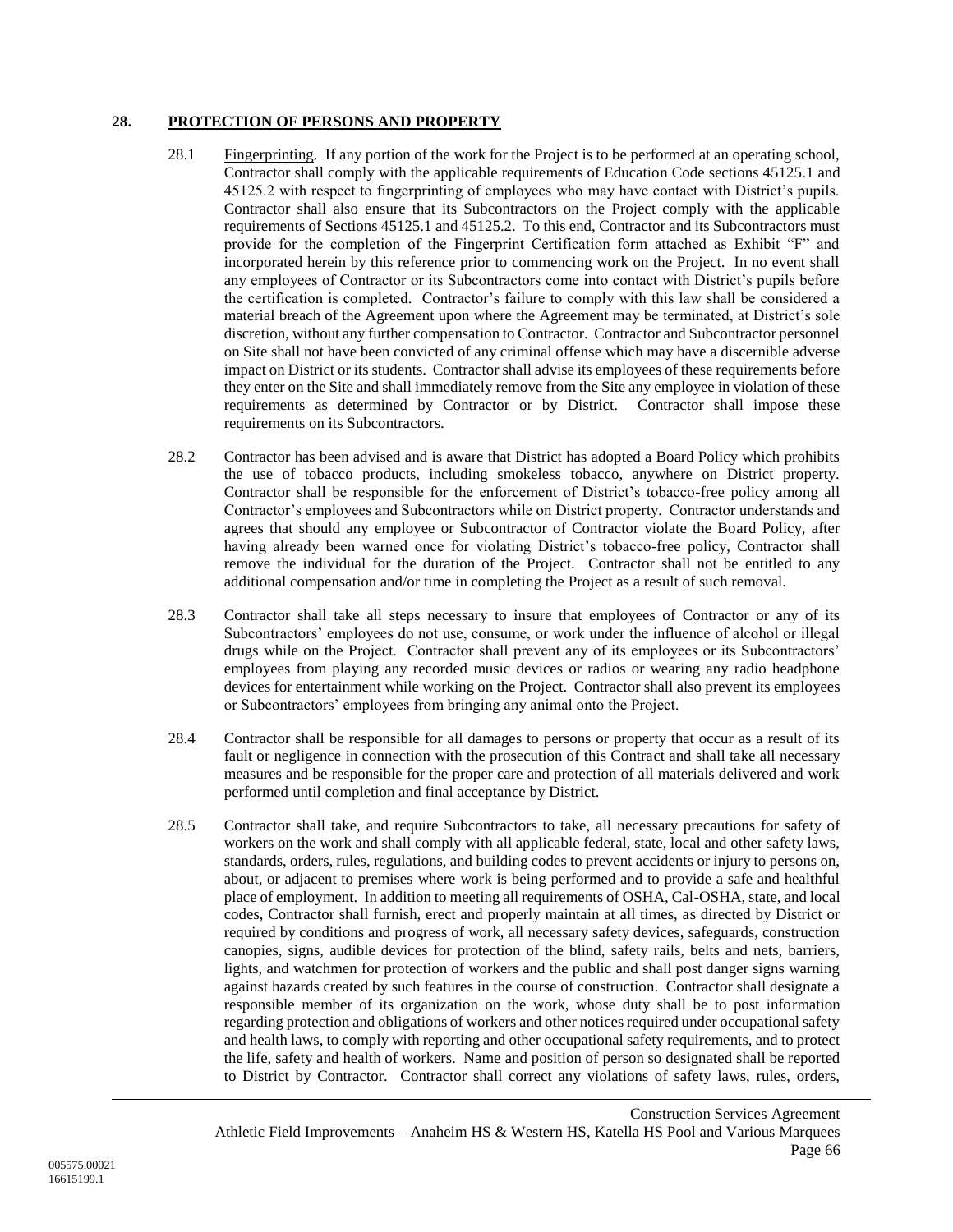standards or regulations. Upon the issuance of a citation or notice of violation by the Division of Occupational Safety and Health, such violation shall be corrected promptly.

- 28.6 In an emergency affecting safety of life or of work or of adjoining property, Contractor, without special instruction or authorization from District, is hereby permitted to act, at its discretion, to prevent such threatened loss or injury; and Contractor shall so act if so authorized or instructed by District. Any compensation claimed by Contractor on account of emergency work shall be determined by agreement.
- 28.7 Contractor shall provide such heat, covering, and enclosures as are necessary to protect all work, materials, equipment, appliances, and tools against damage by weather conditions.
- 28.8 Contractor shall take adequate precautions to protect existing roads, sidewalks, curbs, pavements, utilities, adjoining property and structures (including, without limitation, protection from settlement or loss of lateral support), and to avoid damage thereto, and repair any damage thereto caused by construction operations. All permits, licenses, or inspection fees required for such repair work shall be obtained and paid for by Contractor.
- 28.9 Trenches Five Feet or More in Depth. The Contractor shall submit to the District, in advance of excavation, a detailed plan showing the design of shoring, bracing, sloping or other provisions to be made for worker protection from the hazard of caving ground during the excavation of any trench or trenches five feet or more in depth. The Contractor shall also submit a copy of its annual trench/excavation permit approved by CAL-OSHA. The plan shall be prepared by a registered civil or structural engineer. As part of the plan, a note shall be included stating that the registered civil or structural engineer certifies that the plan complies with CAL OSHA Construction Safety Orders, or stating that the registered civil or structural engineer certifies that the plan is not less effective than the shoring, bracing, sloping, or other provisions of the Safety Orders.
	- 28.9.1 All shoring submittal shall include surcharge loads from adjacent embankments, construction loads and spoil bank. Submittal shall indicate minimum horizontal distance from top of trench to edge of all surcharge loads for all cases of shoring and side slopes.
	- 28.9.2 Nothing in this Section shall relieve Contractor of the full responsibility for providing shoring, bracing sloping, or other provisions adequate for worker protection. If such plan varies from the shoring system standards established by the Construction Safety Orders, the plan shall be prepared by a registered civil or structural engineer and shall be approved by CAL-OSHA. No excavation of such trench or trenches shall be commenced until said plan has been accepted by the District or the person to whom authority to accept has been delegated by the District.
- 28.10 Contractor shall (unless waived by District in writing):
	- 28.10.1 When performing construction on existing sites, become informed and take into specific account the maturity of the students on the site; and when performing work which may interfere with the school routine before, during or after school hours, enclose working area with a substantial barricade, and arrange work to cause minimum amount of inconvenience and danger to students and faculty in their regular school activities.
	- 28.10.2 Not allow any person, other than workers on the Project, or individuals authorized by District to come upon any portion of the premises where work is being performed. Contractor shall require all workers on the Project to be conspicuously identified either by a firm logo on their clothing, or by means of a prominent identification badge.
	- 28.10.3 Provide substantial barricades around any shrubs or trees indicated to be preserved.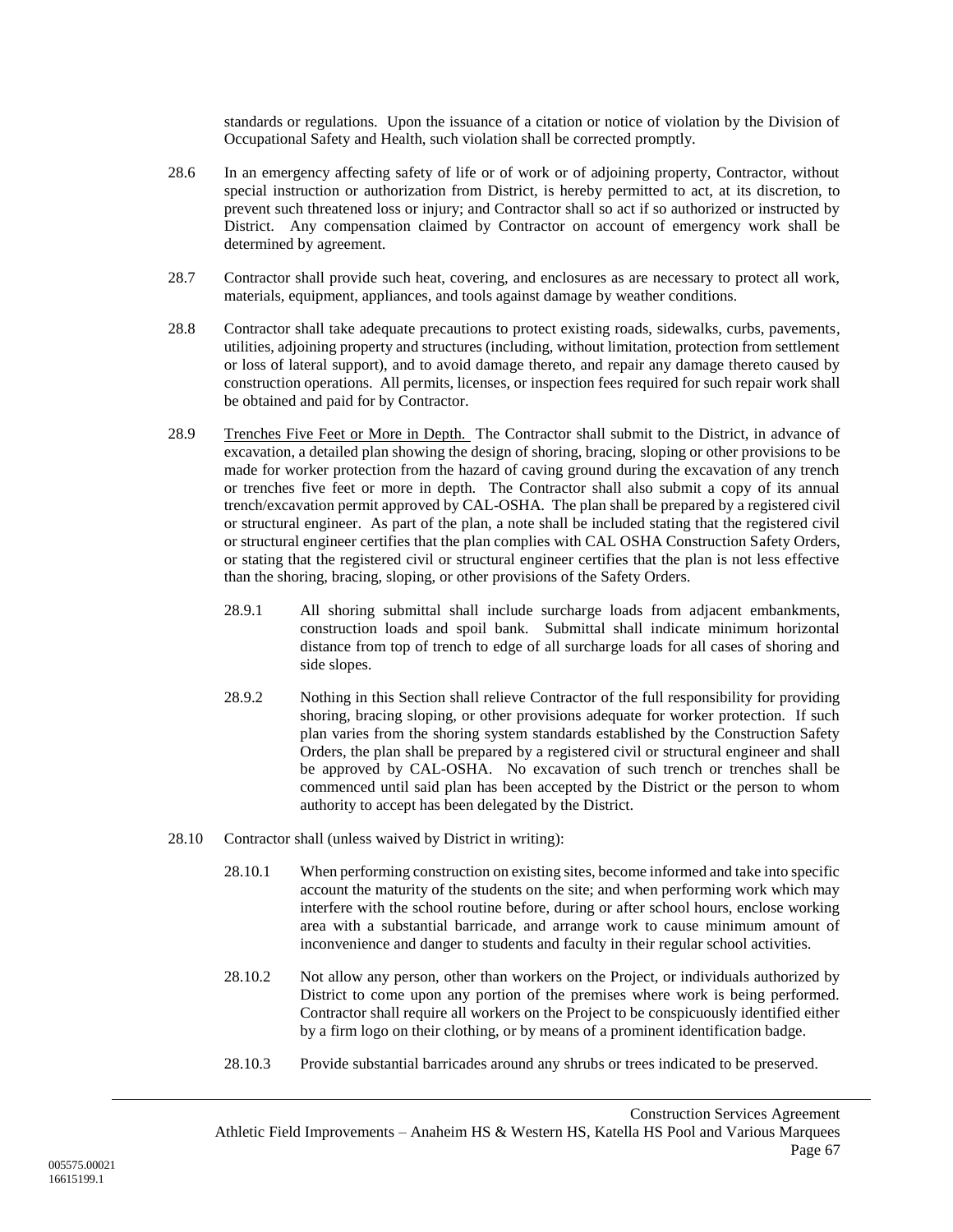- 28.10.4 Deliver materials to building area over route designated by District.
- 28.10.5 Take preventive measures to eliminate dust.
- 28.10.6 Confine apparatus, the storage of materials, and the operations of workers to limits indicated by law, ordinances, permits, or directions of District; and shall not interfere with the work or unreasonably encumber premises or overload any structure with materials; and enforce all instructions of District regarding signs, advertising, fires, smoking, the presence of liquor, and the presence of firearms and require that all workers comply with all regulations while on construction site.
- 28.10.7 Take care to prevent disturbing or covering any survey markers, monuments, or other devices marking property boundaries or corners. If such markers are disturbed by accident, they shall be replaced by an approved land surveyor or civil engineer at no cost to District.
- 28.10.8 Not allow personal radios on the work site
- 28.10.9 Where the Project involves work at an operating school, inform and take such preventive measures necessary to insure that all employees, Subcontractors and other individuals authorized on the Project site refrain from any personal contact or conversations with the students on site.
- 28.10.10 Contractor shall not impose structural loading upon any part of the work under construction or upon existing construction on or adjacent to the Site in excess of safe limits, or loading such as to result in damage to the structural, architectural, mechanical, electrical, or other components of the work. The design of all temporary construction equipment and appliances used in construction of the work and not a permanent part thereof, including, without limitation, hoisting equipment, cribbing, shoring, and temporary bracing of structural steel, is the sole responsibility of Contractor. All such items shall conform with the requirements of governing codes and all laws, ordinances, rules, regulations, and orders of all authorities having jurisdiction. Contractor shall take reasonable and customary precautions, such as shoring of masonry walls and temporary tie bracing of structural steel work, to prevent possible wind damage during construction of the work. The installation of such bracing or shoring shall not damage the work in place or the work installed by others. Any damage which does occur shall be promptly repaired by Contractor at no cost to District.
- 28.10.11 Contractor shall require that Subcontractors participate in, and enforce, the safety and loss prevention programs established by Contractor for the Project, which will cover all work performed by Contractor and its Subcontractors. All Subcontractors and material or equipment suppliers shall cooperate fully with Contractor, District, and all insurance carriers. Subcontractors shall immediately, within twenty four (24) hours, report in writing to Contractor all accidents whatsoever arising out of, or in connection with, the performance of the work, whether on or off the Site, which caused death, personal injury, or property damage, giving full details and statements of witnesses. Contractor shall thereafter immediately, within two (2) days, report the facts in writing to District giving full details of the accident.
- 28.10.12 Contractor and Subcontractors shall use only those ingress and egress routes designated by District, observe the boundaries of the Site designated by District, park only in those areas designated by District, which areas may be on or off the Site, and comply with any parking control program established by District, such as furnishing license plate information and placing identifying stickers on vehicles.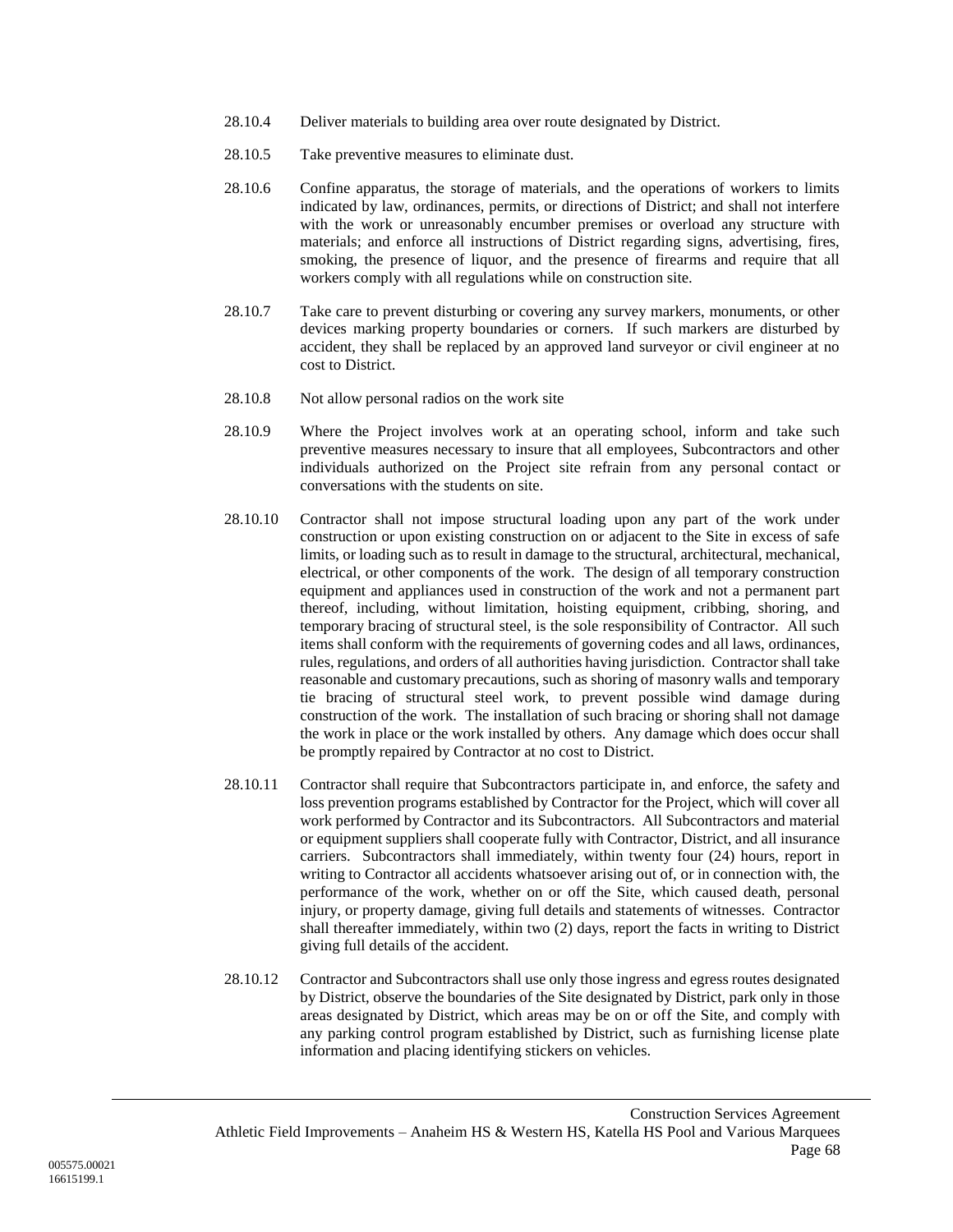- 28.10.13 Contractor shall be responsible for providing security services for the Site as needed for the protection of the Site and as determined in District's reasonable discretion.
- 28.10.14 Contractor shall, for all contracts involving state funds, submit a "Drug-Free Workplace Certification." Contractor shall take all reasonable steps necessary to ensure that any employees of Contractor or any of its Subcontractors' employees report for work in a manner fit to do their job. Such employees shall not be under the influence of or in possession of any alcoholic beverage or of any controlled substance (except a controlled substance as prescribed by a physician so long as the performance or safety at the Project Site is not affected thereby). Contractor shall advise its employees of these requirements before they enter on the Site and shall immediately remove from the site any employee in violation of these requirements as determined by Contractor or by the District. Contractor shall impose these requirements on its Subcontractors.
- 28.10.15 Contractor and Subcontractors shall at all times enforce strict discipline and good order among their employees and other persons carrying out the Contract and shall not employ on work any unfit person or anyone not skilled in work assigned to such person. It shall be the responsibility of Contractor to ensure compliance with this Article. Any person in the employ of Contractor or Subcontractors whom District may deem incompetent, unfit, intemperate, troublesome or otherwise undesirable shall be excluded from the work Site and shall not again be employed on it except with written consent of District. Contractor must sign and cause all Subcontractors to sign the Conduct Rules for Contractors form attached as Exhibit "I" and incorporated herein by this reference prior to commencing work on the Project.
- 28.11 Contractor shall be at all times during the performance of work hereunder in full compliance with the provisions of the Immigration Reform and Control Act of 1986 ("IRCA") in the hiring of its employees, and Contractor shall indemnify, hold harmless and defend District against any and all actions, proceedings, penalties or claims arising out of Contractor's failure to comply strictly with the IRCA.

### **29. PAYMENTS AND RETENTION**

The Construction Cost of the Project shall not exceed the GMP, except as otherwise provided in this Construction Services Agreement and Sublease. During the progress of construction, Contractor will provide monthly progress payment applications for the total scheduled value of the work completed under the GMP set forth in Article 3. District shall pay to Contractor a monthly progress payment comprising a sum equal to ninety-five percent (95%) of the scheduled value of the work approved and completed up to the last day of the previous month, less aggregate of previous payments("Progress Payment"). If all of the necessary information is submitted and accurate (including the schedule of values), District shall approve the Progress Payments within fifteen (15) days after District's receipt of the periodic estimate for partial payment and District shall pay such payments within fifteen (15) days after the District's approval of the periodic estimate for partial payment. Progress Payments shall be made on the basis of monthly estimates which shall be prepared by Contractor on a form approved by District and certified by Architect and Project Inspector, or any other approved representative of the District, and filed before the fifth day of the month during which payment is to be made. Work completed as estimated shall be an estimate only and no inaccuracy or error in said estimate shall release Contractor or any bondsman from such work or from enforcing each and every provision of this document and District shall have the right subsequently to correct any error made in any estimate for payment. Contractor shall not be entitled to have any payment estimates processed or be entitled to have any payment made for work performed so long as any lawful or proper direction concerning non-complying work or any portion thereof given by the District lacks correction by Contractor. District shall withhold from the Progress Payments 150% of the estimated value of non-complying work unless satisfactorily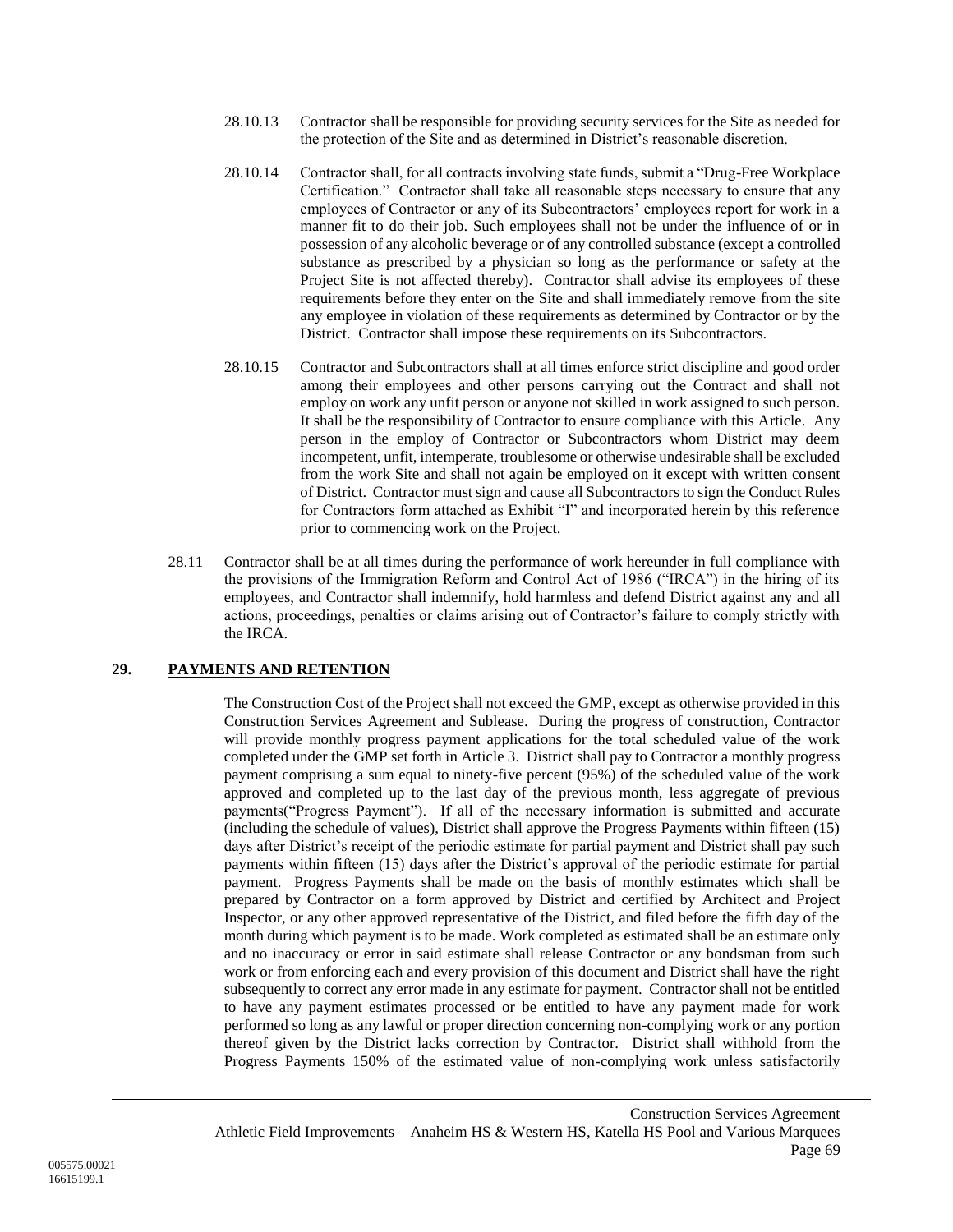corrected or remedied. Contractor shall, at a minimum, provide the following documents as part of its request for a Progress Payment: (1) Schedule of Values, (2) Project Contingency Trackers, (3) Project Allowance Trackers, (4) Project Savings Reports (Refer to the Project Savings Section for the Project Savings Items) including the budget versus actual costs of Project Management and General Condition Expenses , (5) Project Daily Reports (Contractor and Subcontractor), (6) Project Safety Reports, (7) Monthly Lien Releases Unconditional and Conditional Waivers (all contractors), and (8) Monthly Schedule Update and Narratives (with Recovery Schedules as needed).

- 29.1 The District shall retain five percent (5%) "Retention" from Progress Payments and release Retention as required in this CSA and specifically, not until after Close-Out under Article [13.16.](#page-32-0)
- 29.2 In no event shall the cumulative total of the Progress Payments/ Sublease Payments and Retention ever exceed the GMP as defined herein, unless specifically allowed under Article [5.](#page-12-0)
	- 29.2.1 Title to new materials and/or equipment for the work of this contract, on a continuous basis while the Project is being completed, shall vest in the District. However, responsibility for such new material and/or work of this contract shall remain with the Contractor until incorporated into the work and accepted by District; no part of said materials and/or equipment shall be removed from its place of storage except for immediate installation in the work of this contract; and Contractor shall keep an accurate inventory of all said materials and/or equipment in a manner satisfactory to the owner or his authorized representative.

Notwithstanding anything to the contrary stated above, the Contractor may include in its request for payment the value of any structural steel, glue laminated beams, trusses, bleachers and other such custom-made materials prepared specifically for the Project and unique to the Project so long as all of the following requirements are satisfied:

- 29.2.1.1 The aggregate cost of materials stored off-site shall not exceed Twenty Five Thousand Dollars (\$25,000) at any time or as otherwise agreed to be District in writing;
- 29.2.1.2 Title to such materials shall be vested in the District as evidenced by documentation satisfactory in form and substance to the District, including, without limitation, recorded financing statements, UCC filings and UCC searches;
- 29.2.1.3 With each request for payment, the Contractor shall submit to the District a written list identifying each location where materials are stored off-site (which must be a bonded warehouse) and the value of the materials at each location. The Contractor shall procure insurance satisfactory to the District (in its reasonable discretion) for materials stored off-site in an amount not less than the total value thereof;
- 29.2.1.4 The consent of any Surety shall be obtained to the extent required prior to payment for any materials stored off-site;
- 29.2.1.5 Representatives of the District shall have the right to make inspections of the storage areas at any time; and
- 29.2.1.6 Such materials shall be (1) protected from diversion, destruction, theft and damage to the reasonable satisfaction of the District; (2) specifically marked for use on the Project; and (3) segregated from other materials at the storage facility.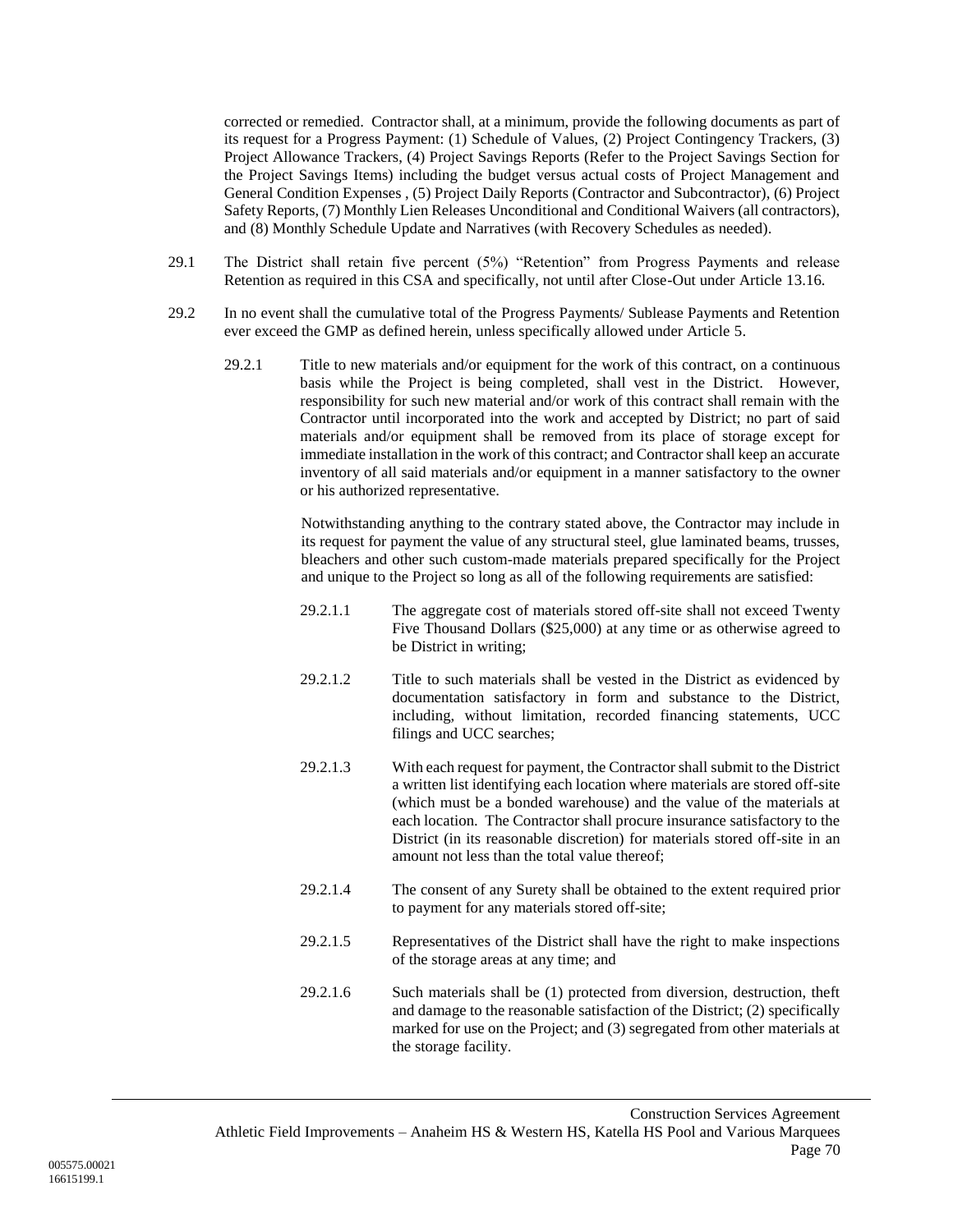- <span id="page-73-0"></span>29.3 Reasons to Withhold Payment. The District may withhold any payment, in whole, or in part, to such extent as may be necessary to protect the District from loss because of, but not limited to:
	- 1. Defective Work not remedied;
	- 2. Stop Notices served upon the District;
	- 3. Liquidated damages assessed against the Contractor;
	- 4. The cost of completion of the Contract if there exists reasonable doubt that the Work can be Completed for the unpaid balance of any Contract Price or by the completion date;
	- 5. Damage to the District or other contractor;
	- 6. Unsatisfactory prosecution of the Work by the Contractor;
	- 7. Failure to store and properly secure materials;
	- 8. Failure of the Contractor to submit on a timely basis, proper and sufficient documentation required by the Contract Documents, including, without limitation, acceptable monthly progress schedules, Shop Drawings, Submittal schedules, schedule of values, product data and samples, proposed product lists, executed Change Order, Construction Change Documents, and verified reports;
	- 9. Failure of the Contractor to maintain As-Built drawings;
	- 10. If, in the District's opinion, the representations to the District required pursuant to Article 9.4 cannot be made;
	- 11. Erroneous estimates by the Contractor of the value of the Work performed, or other false statements in an application for payment;
	- 12. Unauthorized deviations from the Contract Documents (including but not limited to Unresolved Notices of Deviations (DSA Form 154);
	- 13. Failure of the Contractor to prosecute the Work in a timely manner in compliance with established progress schedules and completion dates;
	- 14. Failure to properly pay prevailing wages as defined in Labor Code section 1720, et seq.;
	- 15. Failure to properly maintain or clean up the Site;
	- 16. Payments to indemnify, defend, or hold harmless the District;
	- 17. Any payments due to the District including, but not limited to, payments for failed tests, or utilities changes or permits;
	- 18. Failure to submit an acceptable schedule in accordance with Article [9;](#page-20-0)
	- 19. Failure to pay Subcontractor or suppliers;
	- 20. Failure to secure warranties, including the cost to pay for warranties
	- 21. Failure to provide release from material suppliers or Subcontractors when requested to do so
	- 22. Items deducted pursuant to Article [17.6](#page-48-0)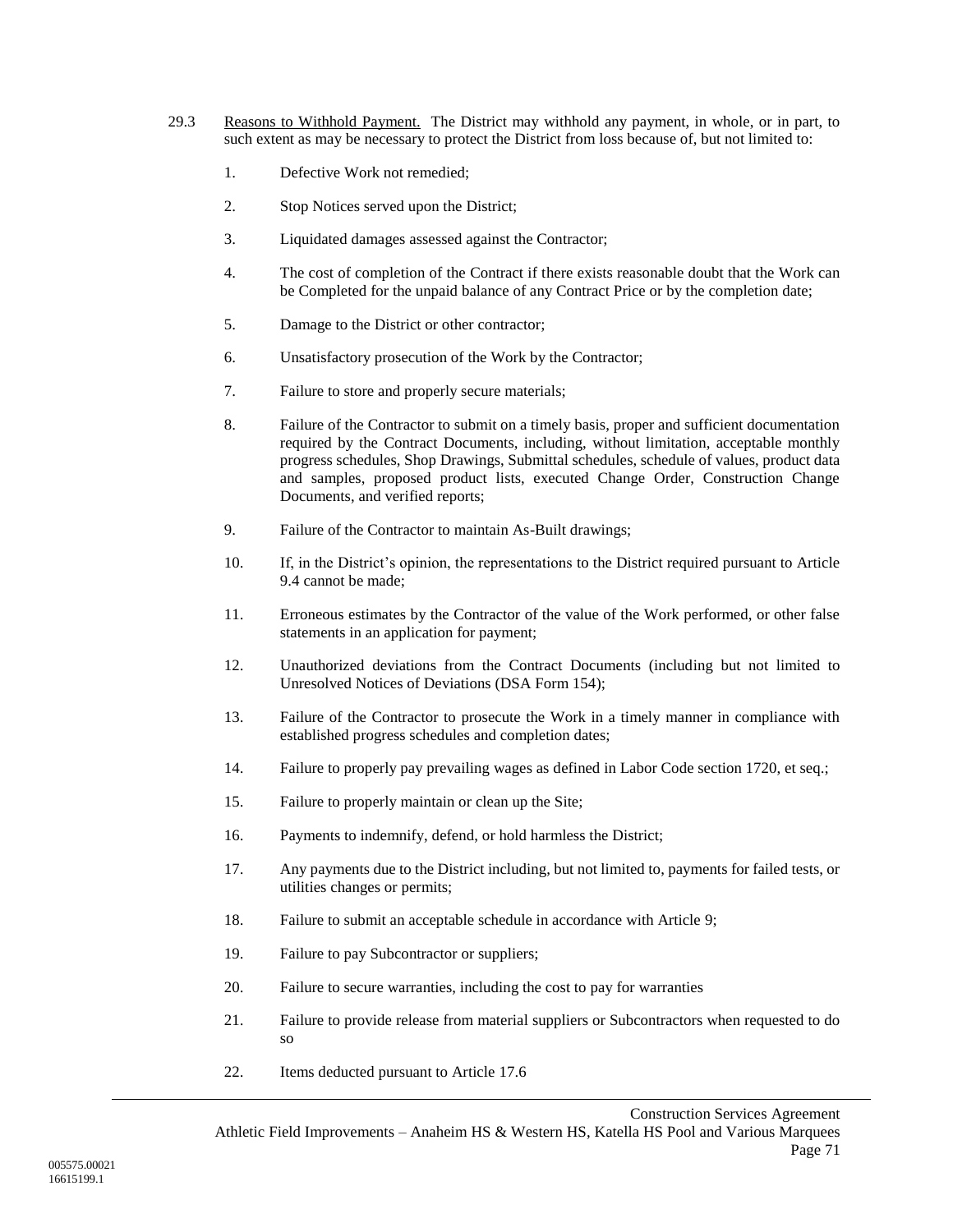- 23. Incomplete Punch List items under Article [13.6](#page-27-0) which have gone through the Article [12.2](#page-25-0) process
- 24. Allowances that have not been used
- <span id="page-74-0"></span>29.4 Reallocation of Withheld Amounts. District may, in its discretion, apply any withheld amount to payment of outstanding claims or obligations. In so doing, District shall make such payments on behalf of Contractor. If any payment is so made by District, then such amount shall be considered as a payment made under this CSA to Contractor and District shall not be liable to Contractor for such payments made in good faith. Such payments may be made without prior judicial determination of claim or obligation. District will render Contractor an accounting of such funds disbursed on behalf of Contractor.

If Contractor defaults or neglects to carry out the Work in accordance with the Contract Documents or fails to perform any provision thereof, District may, after ten (10) calendar days written notice to the Contractor and without prejudice to any other remedy make good such deficiencies. The District shall adjust the total Contract price by reducing the amount thereof by the cost of making good such deficiencies. If District deems it inexpedient to correct Work which is damaged, defective, or not done in accordance with Contract provisions, an equitable reduction in the Contract price (of at least 150% of the estimated reasonable value of the nonconforming Work) shall be made therefor.

29.5 Payment After Cure. When the grounds for declining approval are removed, payment shall be made for amounts withheld because of them. No interest shall be paid on any retention or amounts withheld due to the failure of the Contractor to perform in accordance with the terms and conditions of the Contract Documents.

# **30. NONCONFORMING WORK**

Contractor shall promptly remove from premises all Work identified by District as failing to conform to the Contract whether incorporated or not. Contractor shall promptly replace and re-execute its own Work to comply with the Contract without additional expense to District and shall bear the expense of making good all Work of other contractors destroyed or damaged by such removal or replacement.

If Contractor does not remove such Work which has been identified by District as failing to conform to the Contract Documents within a reasonable time, fixed by written notice, District may remove it and may store the material at Contractor's expense. If Contractor does not pay expenses of such removal within ten (10) calendar days' time thereafter, District may, upon ten (10) calendar days' written notice, sell such materials at auction or at private sale and shall account for net proceeds thereof, after deducting all costs and expenses that should have been borne by Contractor.

# **31. SUBCONTRACTOR PAYMENTS**

- 31.1 Payments to Subcontractors. No later than ten (10) days after receipt, or pursuant to Business and Professions Code section 7108.5, the Contractor shall pay to each Subcontractor, out of the amount paid to the Contractor on account of such Subcontractor's portion of the Work, the amount to which said Subcontractor is entitled. The Contractor shall, by appropriate agreement with each Subcontractor, require each Subcontractor to make payments to Sub-subcontractors in a similar manner.
- 31.2 No Obligation of District for Subcontractor Payment. The District shall have no obligation to pay, or to see to the payment of, money to a Subcontractor except as may otherwise be required by law.
- 31.3 Payment Not Constituting Approval or Acceptance. An approved request for a Progress Payment, a Certificate of Substantial Completion, or partial or entire use or occupancy of the Project by the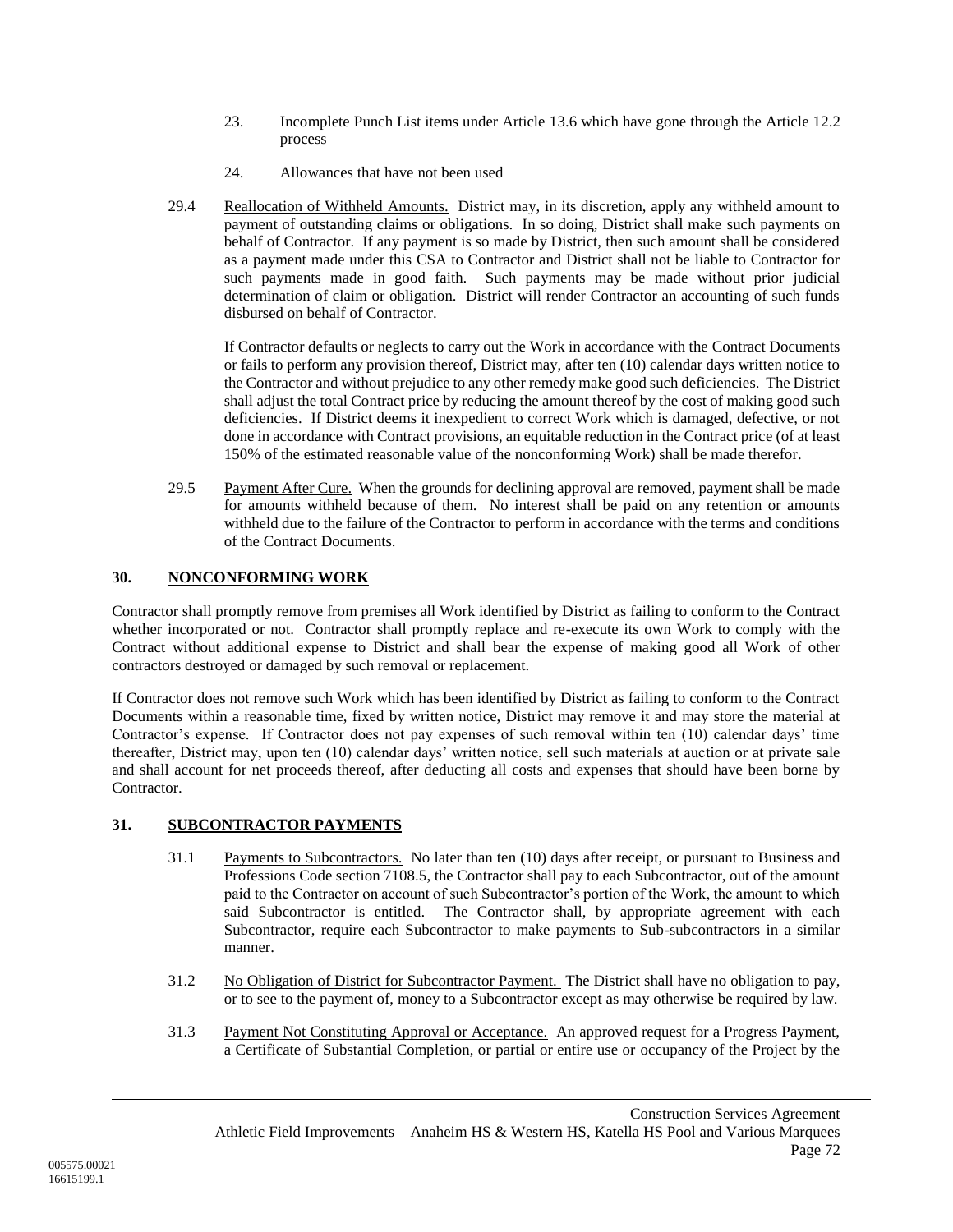District shall not constitute acceptance of Work that is not in accordance with the Contract Documents.

31.4 Joint Checks. District shall have the right, if necessary for the protection of the District, to issue joint checks made payable to the Contractor and Subcontractors and material or equipment suppliers. The joint check payees shall be responsible for the allocation and disbursement of funds included as part of any such joint payment. In no event shall any joint check payment be construed to create any contract between the District and a Subcontractor of any tier, any obligation from the District to such Subcontractor, or rights in such Subcontractor against the District. The District may choose to issue joint checks at District's sole discretion and only after all the requirements of that particular school district and county are specifically met. Some school districts cannot issue joint checks, so the ability to issue joint checks will depend on the District and the specific circumstances.

# **32. SEPARATE CONTRACTS**

- 32.1 Reservation of Rights to have other Contractors on Site. District reserves the right to let other contractors enter the Site to perform work as part of its use of the Site. Contractor shall afford other contractors reasonable opportunity for the introduction and storage of their materials and the execution of their work and shall properly connect and coordinate the Project with the work of such Contractors. Such contractors shall comply with all applicable State safety laws and regulations and shall provide a certificate of insurance naming Contractor as additional insured
- 32.2 Notice of Coordination of Work. If the proper execution of any part of the Contractor's work on the Project depends upon the work of any such contractors, Contractor shall inspect and promptly report to District any patent defects or other problems it identifies in such work that render it unsuitable for such proper execution and results. Contractor is only required to inspect the work of such other contractors prior to commencing its own further work in connection with or in relation to that other work. Further, Contractor is only expected to identify patent defects or other problems, and is not required to do any destructive testing or to monitor the progress of such work by other contractors prior to its completion. In no event shall the work of such other contractors be covered by the warranty given by Contractor to the District, nor shall Contractor be required to provide insurance for such work.

# **33. USE OF PREMISES/SAFETY**

Contractor shall confine operations at the Site to areas permitted by law, ordinances, permits and the Construction Documents and shall not unreasonably encumber the Site or existing facilities on the Site with any materials or equipment. Contractor shall not load or permit any part of the work to be loaded with a weight so as to endanger the safety of persons or property at the Site. The Contractor shall maintain emergency first aid treatment for his employees which complies with the Federal Occupational Safety and Health Act of 1970 (29 USC, section 651 et seq.).

# <span id="page-75-0"></span>**34. CLEANING UP**

34.1 Contractor's Responsibility to Clean Up. Contractor at all times shall keep premises free from debris such as waste, dust, excess water, storm water runoffs, rubbish, and excess materials and equipment. Contractor shall not leave debris under, in, or about the premises, but shall promptly remove same from the premises and dispose of it in a lawful manner. Disposal receipts or dump tickets shall be furnished to the Architect within five (5) days of request.

Contractor shall remove rubbish and debris resulting from the Work on a daily basis. Contractor shall maintain the structures and Site in a clean and orderly condition at all times until acceptance of the Project by the District. Contractor shall keep its access driveways and adjacent streets, sidewalks, gutters and drains free of rubbish, debris and excess water by cleaning and removal each day. All concrete, sidewalks, and paths of travel shall be broom cleaned daily.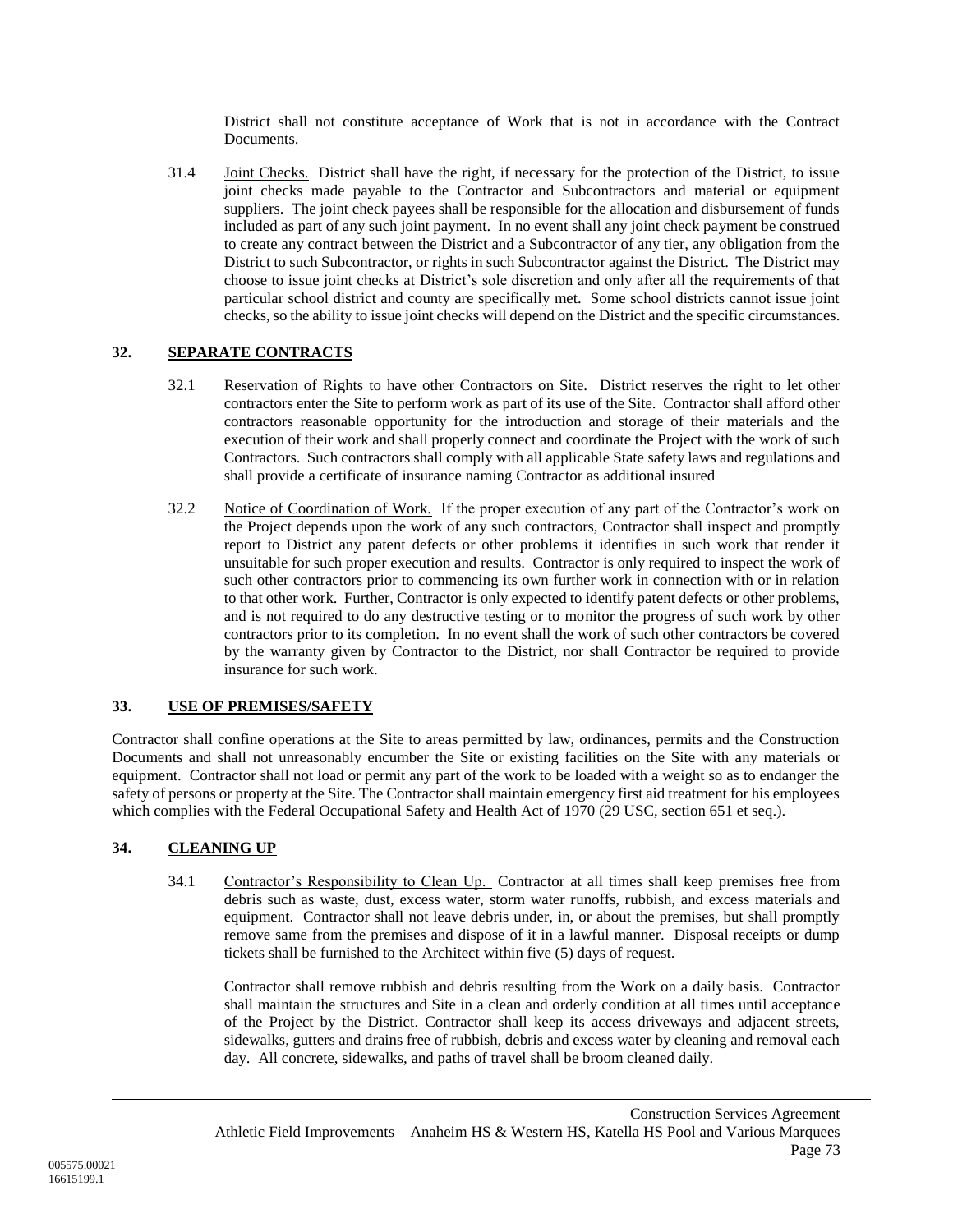- 34.2 General Final Clean-Up. Upon completion of Work, Contractor shall employ experience workers or professional cleaners for final cleaning. Clean each surface to the condition expected in a normal, commercial, building cleaning and maintenance program.
	- 1. Clean interior and exterior of buildings, including fixtures, equipment, walls, floors, ceilings, roofs, window sills and ledges, horizontal projections, and any areas where debris has collected, so surfaces are free from foreign material or discoloration;
	- 2. Clean the Project site. The grounds should be cleared of any Contractor equipment, raked clean of debris and trash removed. Sweep paved areas broom clean.
	- 3. Repair or replace any damaged materials. Replace any chipped or broken glass.
	- 4. Remove any and all stains.
	- 5. Remove labels that aren't permanent labels.
	- 6. Clean and polish all glass, plumbing fixtures, equipment, finish hardware and similar finish surfaces. Remove any glazing compounds
	- 7. Remove temporary utilities, fencing, barricades, planking, sanitary facilities and similar temporary facilities from Site.
	- 8. Remove temporary film that remains on any hardware, doors or other surfaces.
	- 9. Seal the bottom and tops of all doors
	- 10. Special Clean-Up.
	- 11. In addition to the general cleaning, the following special cleaning shall be done at the completion of the Work in accordance with the specifications including, but not limited to:
		- a. Remove putty stains from glazing, then wash and polish glazing.
		- b. Remove marks, stains, fingerprints and other soil or dirt from painted, stained or decorated work.
		- c. Remove temporary protection and clean and polish floors and waxed surfaces.
		- d. Clean and polish hardware and plumbing trim; remove stains, dust, dirt, plaster and paint
		- e. Wipe surfaces of mechanical and electrical equipment.
		- f. Remove spots, soil, plaster and paint from tile work, and wash tile.
		- g. Clean all fixtures and equipment, remove excess lubrication, clean light fixtures and lamps, polish metal surfaces.
		- h. Vacuum-clean carpeted surfaces.
		- i. Remove debris from roofs, down spout and drainage system.
- 34.3 Failure to Cleanup. If the Contractor fails to clean up as provided in the Contract Documents, the District may do so, and the cost thereof shall be the responsibility of the Contractor pursuant to Article [12.2](#page-25-0) and seek a Deductive Change Order.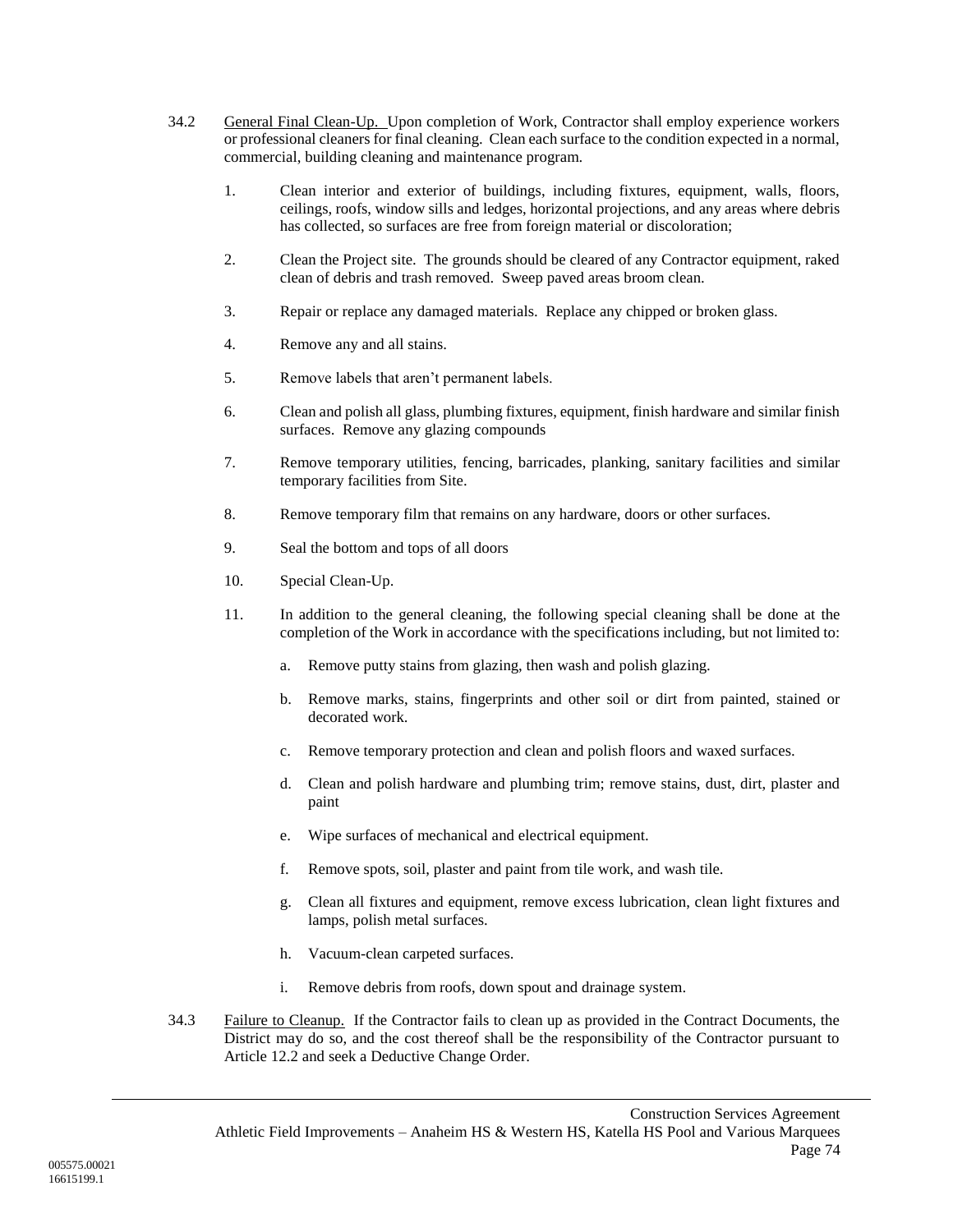# **35. INSURANCE**

- 35.1 Insurance Requirements. Before the commencement of the Work, the Contractor shall purchase from and maintain in a company or companies lawfully authorized to do business in California as admitted carriers with a financial rating of at least an A status as rated in the most recent edition of Best's Insurance Reports or as otherwise amended in these Contract Documents, such insurance as will protect the District from claims set forth below, which may arise out of or result from the Contractor's operations under the Contract and for which the Contractor may be legally liable, whether such operations are by the Contractor, by a Subcontractor, by anyone directly or indirectly employed by any of them, or by anyone for whose acts any of them may be liable:
	- 1. Claims for damages because of bodily injury, sickness, disease, or death of any person District would require indemnification and coverage for employee claim;
	- 2. Claims for damages insured by usual personal injury liability coverage, which are sustained by a person as a result of an offense directly or indirectly related to employment of such person by the Contractor or by another person;
	- 3. Claims for damages because of injury or destruction of tangible property, including loss of use resulting therefrom, arising from operations under the Contract Documents;
	- 4. Claims for damages because of bodily injury, death of a person, or property damage arising out of the ownership, maintenance, or use of a motor vehicle, all mobile equipment, and vehicles moving under their own power and engaged in the Work;
	- 5. Claims involving contractual liability applicable to the Contractor's obligations under the Contract Documents, including liability assumed by and the indemnity and defense obligations of the Contractor and the Subcontractors; and
	- 6. Claims involving Completed Operations, Independent Contractors' coverage, and Broad Form property damage, without any exclusions for collapse, explosion, demolition, underground coverage, and excavating. (XCU)
	- 7. Claims involving sudden or accidental discharge of contaminants or pollutants.
- 35.2 Subcontractor Insurance Requirements. The Contractor shall require its Subcontractors to take out and maintain similar public liability insurance and property damage insurance required under this Article in like amounts. A "claims made" or modified "occurrence" policy shall not satisfy the requirements of this Article without prior written approval of the District.
- 35.3 Additional Insured Endorsement Requirements. The Contractor shall name, on any policy of insurance required under this Article, the District, Architect, Inspector, the State of California, their officers, employees, agents and independent contractors as additional insureds. Subcontractors shall name the Contractor, the District, Architect, Inspector, the State of California, their officers, employees, agents and independent contractors as additional insureds. The Additional Insured Endorsement included on all such insurance policies shall be an ISO CG 20 10 (11/85); or an ISO CG 20 10 (10/01) and CG 20 37 (10/01); or an ISO CG 20 10 (10/01) and CG 2038 (04/13) or their equivalent as determined by the District in its sole discretion, and must state that coverage is afforded the additional insured with respect to claims arising out of operations performed by or on behalf of the insured. If the additional insureds have other insurance which is applicable to the loss, such other insurance shall be on an excess or contingent basis. The insurance provided by the Contractor pursuant to this Article must be designated in the policy as primary to any insurance obtained by the District. The amount of the insurer's liability shall not be reduced by the existence of such other insurance.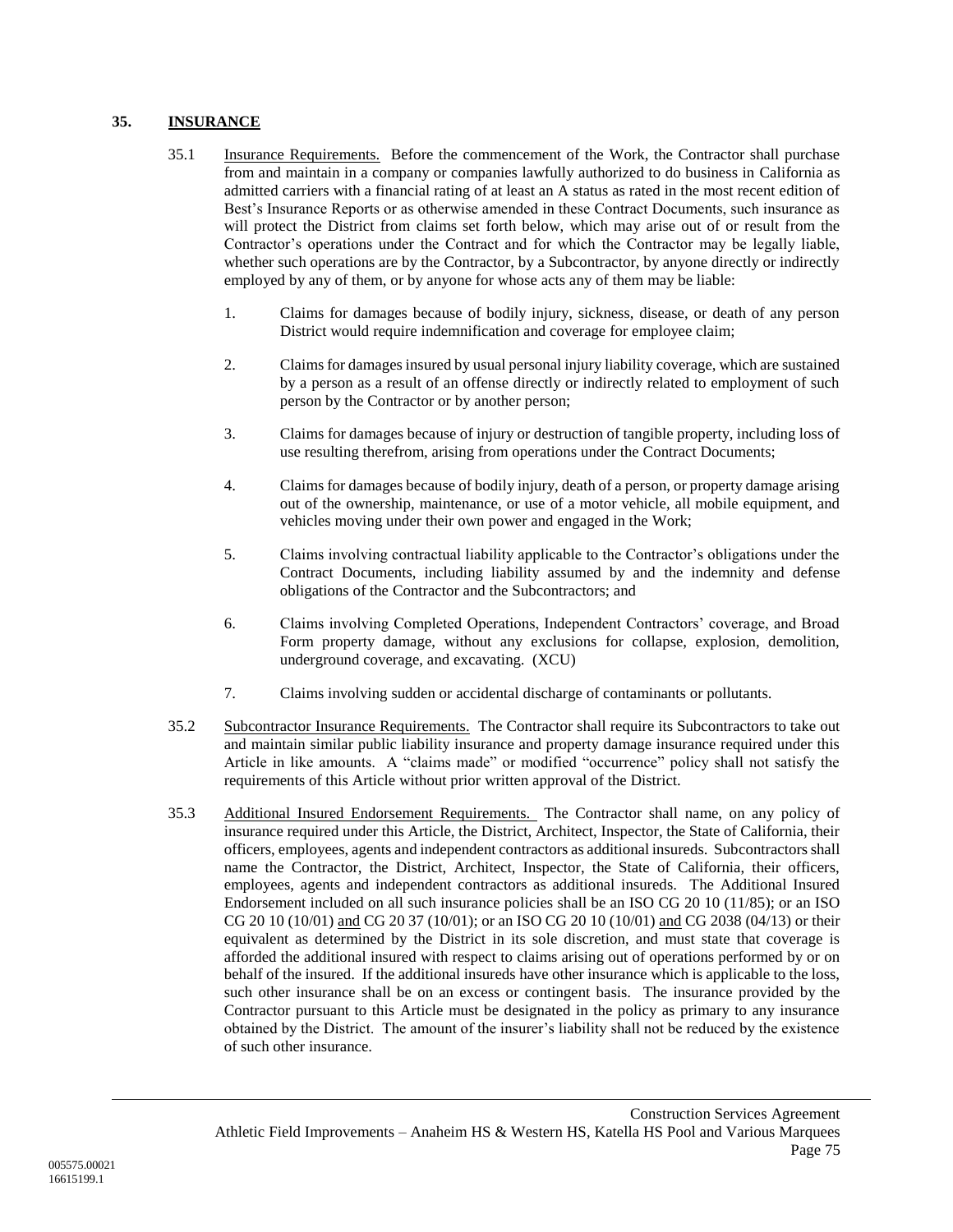- 35.4 Specific Insurance Requirements
	- 35.4.1 Contractor shall take out and maintain and shall require all Subcontractors, if any, whether primary or secondary, to take out and maintain:
	- 35.4.2 Comprehensive General Liability Insurance with a combined single limit per occurrence of not less than \$2,000,000.00 or Commercial General Liability Insurance (including automobile insurance) which provides limits of not less than:

| $\pm$ | Per occurrence (combined single limit)             | \$2,000,000.00 |
|-------|----------------------------------------------------|----------------|
| 2.    | Project Specific Aggregate (for this Project only) | \$2,000,000.00 |
| 3.    | Products and Completed Operations                  | \$2,000,000.00 |
| 4.    | Personal and Advertising Injury Limit              | \$2,000,000.00 |

35.4.3 Insurance Covering Special Hazards. The following Special hazards shall be covered by riders or riders to above mentioned public liability insurance or property damage insurance policy or policies of insurance, in amounts as follows:

| Automotive and truck where operated in amounts | \$1,000,000.00 |
|------------------------------------------------|----------------|
| Material Hoist where used in amounts           | \$1,000,000.00 |

- 3. Explosion, Collapse and Underground (XCU coverage) \$1,000,000.00
- 4. In addition, provide Excess Liability Insurance coverage in the amount of Five Million Dollars (\$5,000,000.00).
- 35.5 Workers' Compensation Insurance. During the term of this Contract, the Contractor shall provide workers' compensation insurance (not less than \$1 million) for all of the Contractor's employees engaged in Work under this Contract on or at the Site of the Project and, in case any of the Contractor's Work is subcontracted, the Contractor shall require the Subcontractor to provide workers' compensation insurance (not less than \$1 million) for all the Subcontractor's employees engaged in Work under the subcontract. Any class of employee or employees not covered by a Subcontractor's insurance shall be covered by the Contractor's insurance. In case any class of employees engaged in Work under this Contract on or at the Site of the Project is not protected under the Workers' Compensation laws, the Contractor shall provide or cause a Subcontractor to provide adequate insurance coverage for the protection of those employees not otherwise protected. The Contractor shall file with the District certificates of insurance and in comply with Labor Code § 3700.

#### 35.6 Builder's Risk/All Risk

35.6.1 *Course-of-Construction Insurance Requirements.* The Contractor, during the progress of the Work and until final acceptance of the Work by District and upon completion of the entire Contract, shall maintain Builder's Risk, Course of Construction or similar first party property coverage issued on a replacement value basis consistent with the total replacement cost of the structures where work is being performed inclusive of all Work for the Project included within the Contract Documents. Coverage is to insure against all risks of accidental direct physical loss, and must include, by the basic grant of coverage or by endorsement, the perils of vandalism, malicious mischief (both without any limitation regarding vacancy or occupancy), fire, sprinkler leakage, civil authority, sonic boom, earthquake, flood, collapse, wind, lightning, smoke and riot. The coverage must include debris removal, demolition, increased costs due to enforcement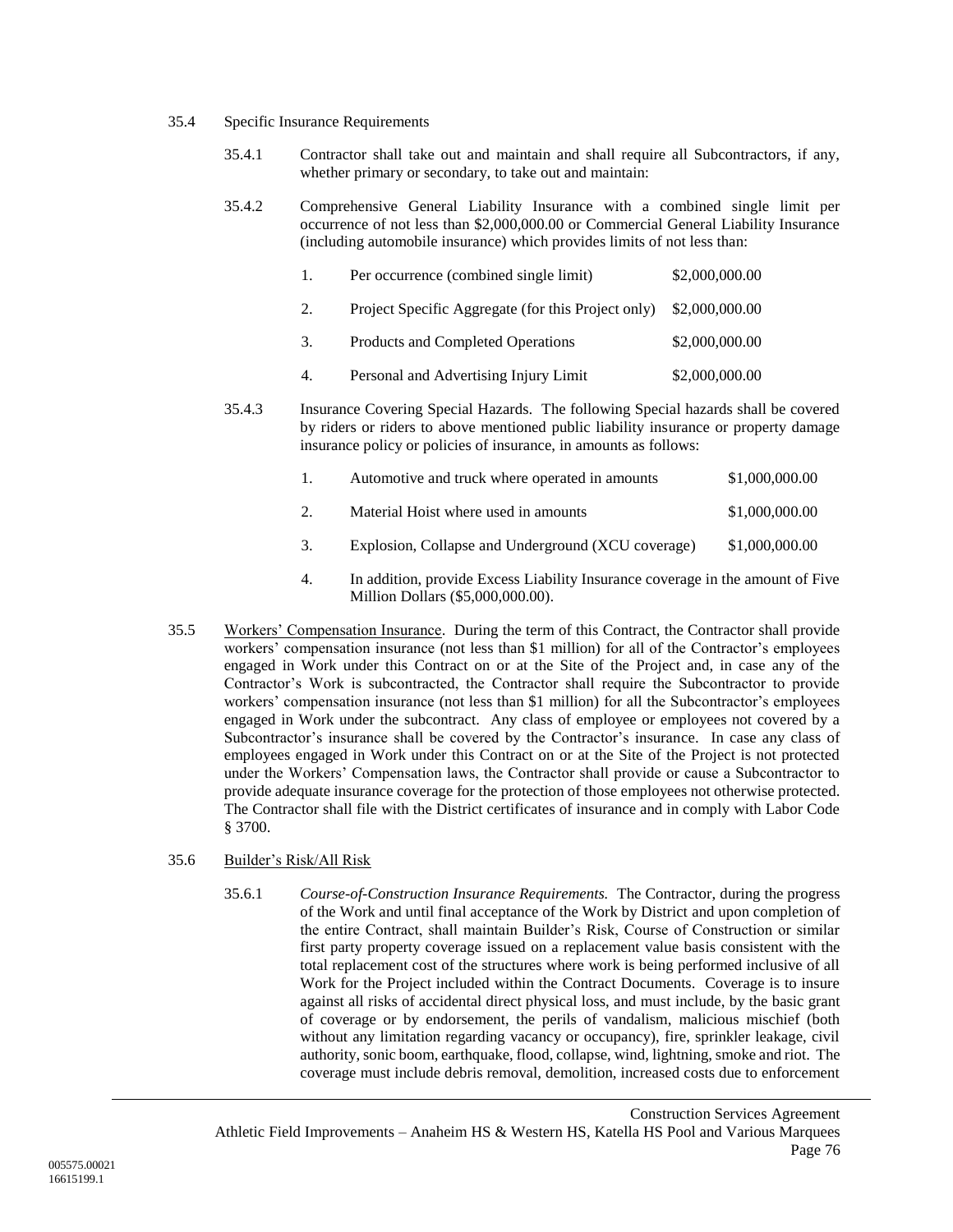of building ordinance and law in the repair and replacement of damage and undamaged portions of the property, and reasonable costs for the Architect's and engineering services and expenses required as a result of any insured loss upon the Work and Project which is the subject of the Contract Documents, including the underlying structure where Work is being performed, completed Work and Work in progress, to the full insurable value thereof. Such insurance shall include the District and the Architect as additional named insureds, and any other person with an insurable interest as designated by the District.

The Contractor shall submit to the District for its approval all items deemed to be uninsurable. The risk of the damage to the Work due to the perils covered by the "Builder's Risk/All Risk" Insurance, as well as any other hazard which might result in damage to the Work, is that of the Contractor and the surety, and no claims for such loss or damage shall be recognized by the District nor will such loss or damage excuse the complete and satisfactory performance of the Contract by the Contractor.

- 35.7 Fire Insurance. Before the commencement of the Work, the Contractor shall procure, maintain, and cause to be maintained at the Contractor's expense, fire insurance on all Work subject to loss or damage by fire. The amount of fire insurance shall be sufficient to protect the Project against loss or damage in full until the Work is accepted by the District.
- 35.8 Other Insurance. The Contractor shall provide all other insurance required to be maintained under applicable laws, ordinances, rules, and regulations.
- 35.9 Proof of Insurance. The Contractor shall not commence Work nor shall it allow any Subcontractor to commence Work under this Contract until all required insurance and certificates have been obtained and delivered in duplicate to the District for approval subject to the following requirements:
	- 35.9.1 Certificates and insurance policies shall include the following clause:
		- 1. "This policy shall not be non-renewed, canceled, or reduced in required limits of liability or amounts of insurance until notice has been mailed to the District. Date of cancellation or reduction may not be less than thirty (30) days after the date of mailing notice."
		- 2. Certificates of insurance shall state in particular those insured, the extent of insurance, location and operation to which the insurance applies, the expiration date, and cancellation and reduction notices.
		- 3. Certificates of insurance shall clearly state that the District and the Architect are named as additional insureds under the policy described and that such insurance policy shall be primary to any insurance or self-insurance maintained by District.
		- 4. The Contractor and its Subcontractors shall produce a certified copy of any insurance policy required under this Article upon written request of the District.
- 35.10 Compliance. In the event of the failure of Contractor to furnish and maintain any insurance required by this Article [34,](#page-75-0) the Contractor shall be in default under the Contract. Compliance by Contractor with the requirement to carry insurance and furnish certificates or policies evidencing the same shall not relieve the Contractor from liability assumed under any provision of the Contract Documents, including, without limitation, the obligation to defend and indemnify the District and the Architect.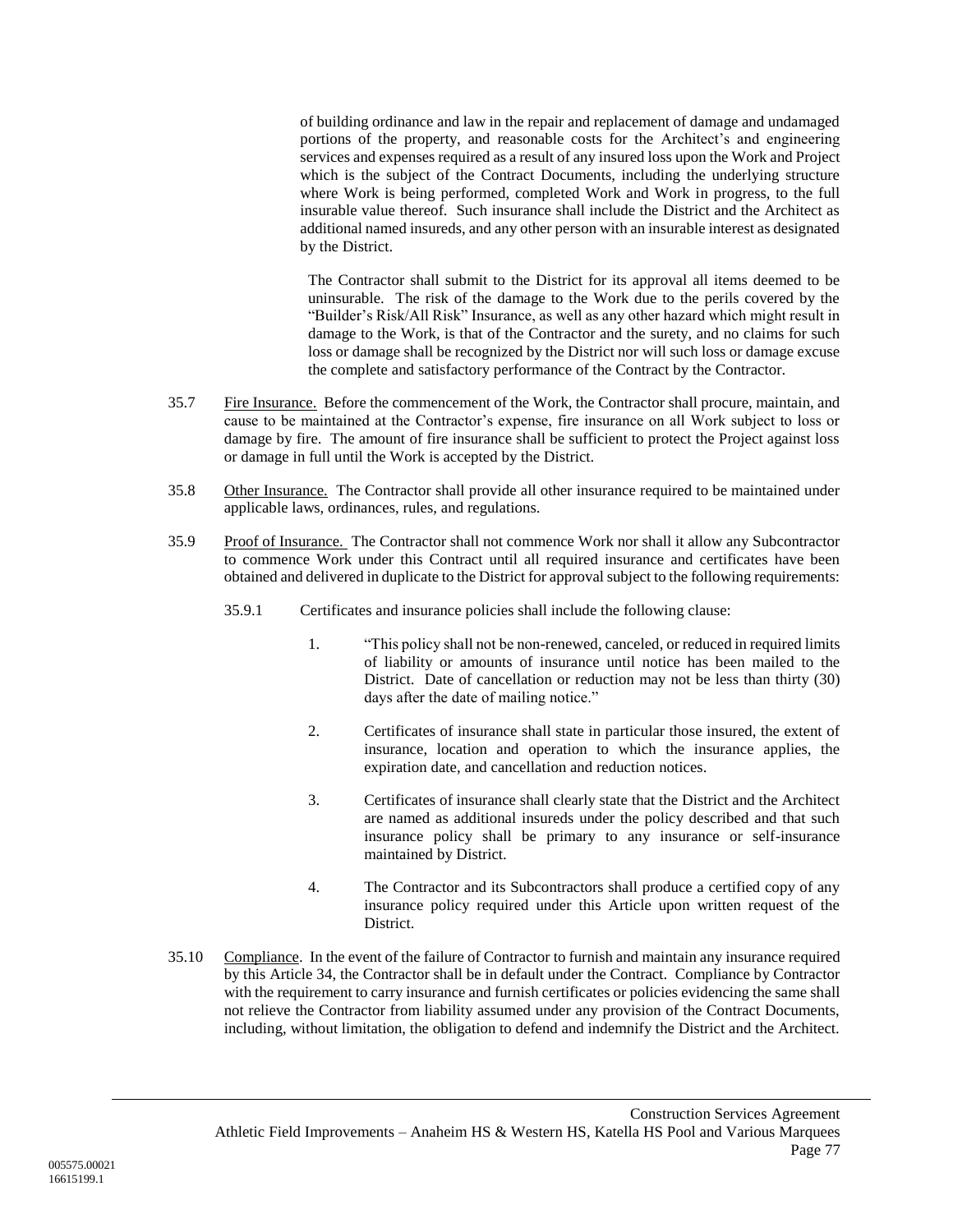- 35.11 No Waiver Created through Payments. The making of any payments under this CSA or the Sublease shall not be construed as creating an insurable risk interest by or for the District or be construed as relieving the Contractor or his Subcontractors of responsibility for loss from any direct physical loss, damage, or destruction occurring prior to Completion of the Project.
- 35.12 Waiver of Subrogation. Contractor waives (to the extent permitted by law) any right to recover against the District for damages to the Work, any part thereof, or any and all claims arising by reason of any of the foregoing, but only to the extent that such damages and/or claims are covered by property insurance and only to the extent of such coverage (which shall exclude deductible amounts) by insurance actually carried by the District.

The provisions of this section are intended to restrict each party to recovery against insurance carriers only to the extent of such coverage and waive fully and for the benefit of each, any rights and/or claims which might give rise to a right of subrogation in any insurance carrier. The District and the Contractor shall each obtain in all policies of insurance carried by either of them, a waiver by the insurance companies thereunder of all rights of recovery by way of subrogation for any damages or claims covered by the insurance.

#### 35.13 Performance and Payment Bonds

35.13.1 *Bond Requirements.* Prior to commencing any portion of the Work, the Contractor shall furnish separate payment and performance bonds for its portion of the Work which shall cover 100% faithful performance of and payment of all obligations arising under the Contract Documents and/or guaranteeing the payment in full of all claims for labor performed and materials supplied for the Work. All bonds shall be provided by a corporate surety authorized and admitted to transact business in California as sureties.

> To the extent, if any, that the Contract Price is increased in accordance with the Contract Documents, the Contractor shall, upon request of the District, cause the amount of the bonds to be increased accordingly and shall promptly deliver satisfactory evidence of such increase to the District. To the extent available, the bonds shall further provide that no change or alteration of the Contract Documents (including, without limitation, an increase in the Contract Price, as referred to above), extensions of time, or modifications of the time, terms, or conditions of payment to the Contractor will release the surety. If the Contractor fails to furnish the required bonds, the District may terminate the Contract for cause.

- 35.13.2 *Surety Qualification*. Only bonds executed by admitted Surety insurers as defined in Code of Civil Procedure § 995.120 shall be accepted. Surety must be a Californiaadmitted surety and listed by the U.S. Treasury with a bonding capacity in excess of the Project cost.
- 35.13.3 *Alternate Surety Qualifications.* If a California-admitted surety insurer issuing bonds does not meet these requirements, the insurer will be considered qualified if it is in conformance with § 995.660 of the California Code of Civil Procedure and proof of such is provided to the District.
- 35.13.4 Contractor is hereby authorized to obtain a performance and payment bond from any Subcontractors selected by Contractor at its discretion and cost. Any bonds required by this subsection shall comply with the requirements set forth above.

# **36. HOLD HARMLESS AND INDEMNITY**

Contractor shall defend, indemnify and hold harmless District, Architect, Construction Manager, Inspector, the State of California and their officers, employees, agents and independent contractors from all liabilities, claims, actions,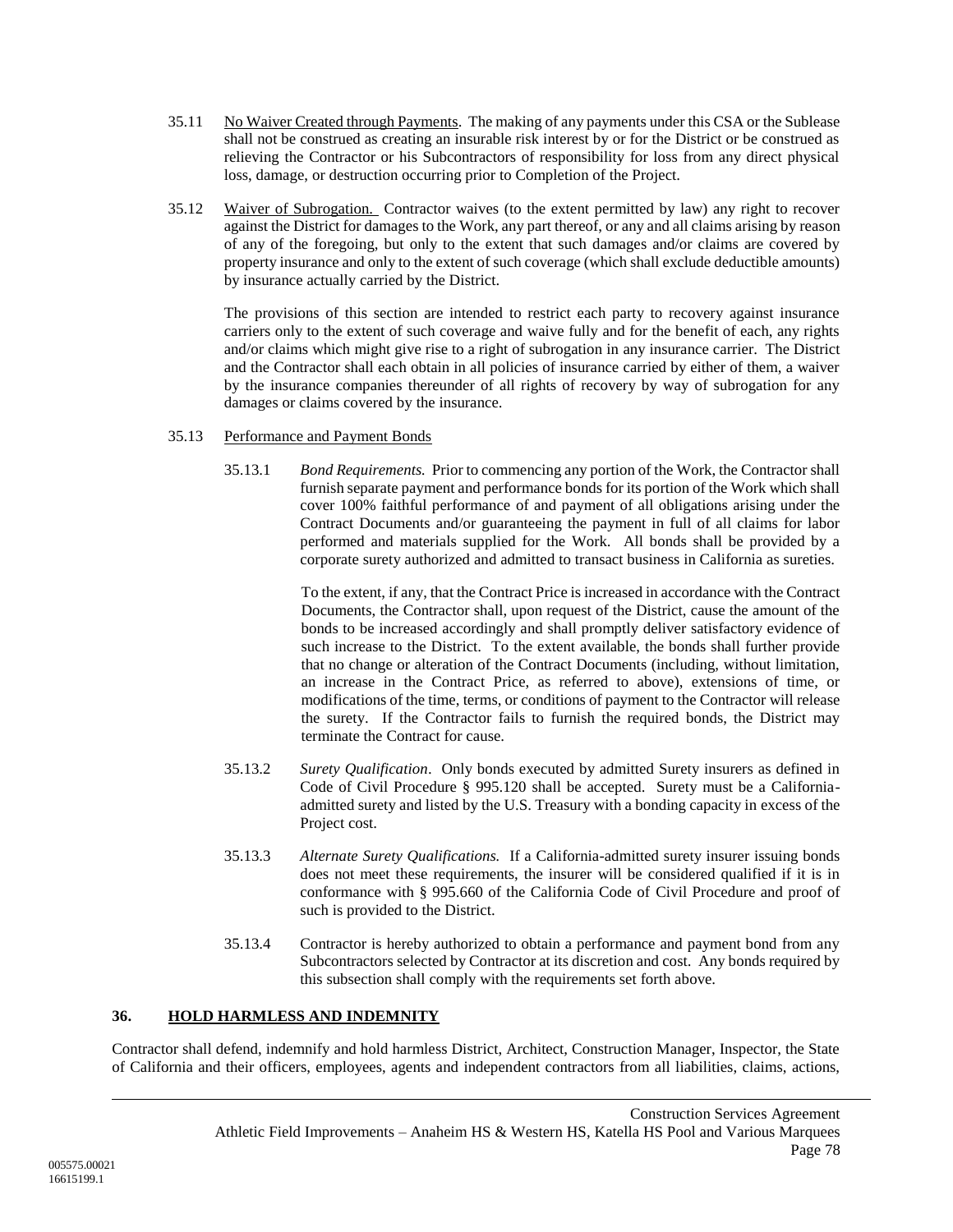liens, judgments, demands, damages, losses, costs or expenses of any kind arising from death, personal injury, property damage or other cause based or asserted upon any act, omission, or breach connected with or arising from the progress of Work or performance of service under this Agreement or the Contract Documents. As part of this indemnity, Contractor shall protect and defend, at its own expense, District, Architect, Inspector, the State of California and their officers, employees, agents and independent contractors from any legal action including attorney's fees or other proceeding based upon such act, omission, breach or as otherwise required by this Article.

Furthermore, Contractor agrees to and does hereby defend, indemnify and hold harmless District, Architect, Inspector, the State of California and their officers, employees, agents and independent contractors from every claim or demand made, and every liability, loss, damage, expense or attorney's fees of any nature whatsoever, which may be incurred by reason of:

- 36.1.1 Liability for (1) death or bodily injury to persons; (2) damage or injury to, loss (including theft), or loss of use of, any property; (3) any failure or alleged failure to comply with any provision of law or the Contract Documents; or (4) any other loss, damage or expense, sustained by any person, firm or corporation or in connection with the Work called for in this Agreement or the Contract Documents, except for liability resulting from the sole or active negligence, or the willful misconduct of the District.
- 36.1.2 Any bodily injury to or death of persons or damage to property caused by any act, omission or breach of Contractor or any person, firm or corporation employed by Contractor, either directly or by independent contract, including all damages or injury to, loss (including theft), or loss of use of, any property, sustained by any person, firm or corporation, including District, arising out of or in any way connected with Work covered by this Agreement or the Contract Documents, whether said injury or damage occurs either on or off District property, but not for any loss, injury, death or damages caused by the sole or active negligence or willful misconduct of the District.
- 36.1.3 Any dispute between Contractor and Contractor's Subcontractors/supplies/sureties, including, but not limited to, any failure or alleged failure of the Contractor (or any person hired or employed directly or indirectly by the Contractor) to pay any Subcontractor or Materialman of any tier or any other person employed in connection with the Work and/or filing of any stop notice or mechanic's lien claims.

Contractor, at its own expense, cost, and risk, shall defend any and all claims, actions, suits, or other proceedings that may be brought or instituted against the District, its officers, agents, Architect or CM, or employees, on account of or founded upon any cause, damage, or injury identified herein and shall pay or satisfy any judgment that may be rendered against the District, its officers, agents or employees in any action, suit or other proceedings as a result thereof.

Contractor shall ensure that its contract with each of its Subcontractors contains provisions requiring the Subcontractors to defend, indemnify and hold harmless the District, Architect, Inspector, the State of California to a minimum level as set forth in this Article and consistent with the language of this Article.

The Contractor's and Subcontractors' obligation to defend, indemnify and hold harmless the District, Architect, Inspector, the State of California and their officers, employees, agents and independent contractors hereunder shall include, without limitation, any and all claims, damages, and costs for the following: (1) any damages or injury to or death of any person, and damage or injury to, loss (including theft), or loss of use of, any property; (2) breach of any warranty, express or implied; (3) failure of the Contractor or Subcontractors to comply with any applicable governmental law, rule, regulation, or other requirement; (4) products installed in or used in connection with the Work; and (5) any claims of violation of the Americans with Disabilities Act ("ADA") claims arising from failure to comply with the Construction Documents.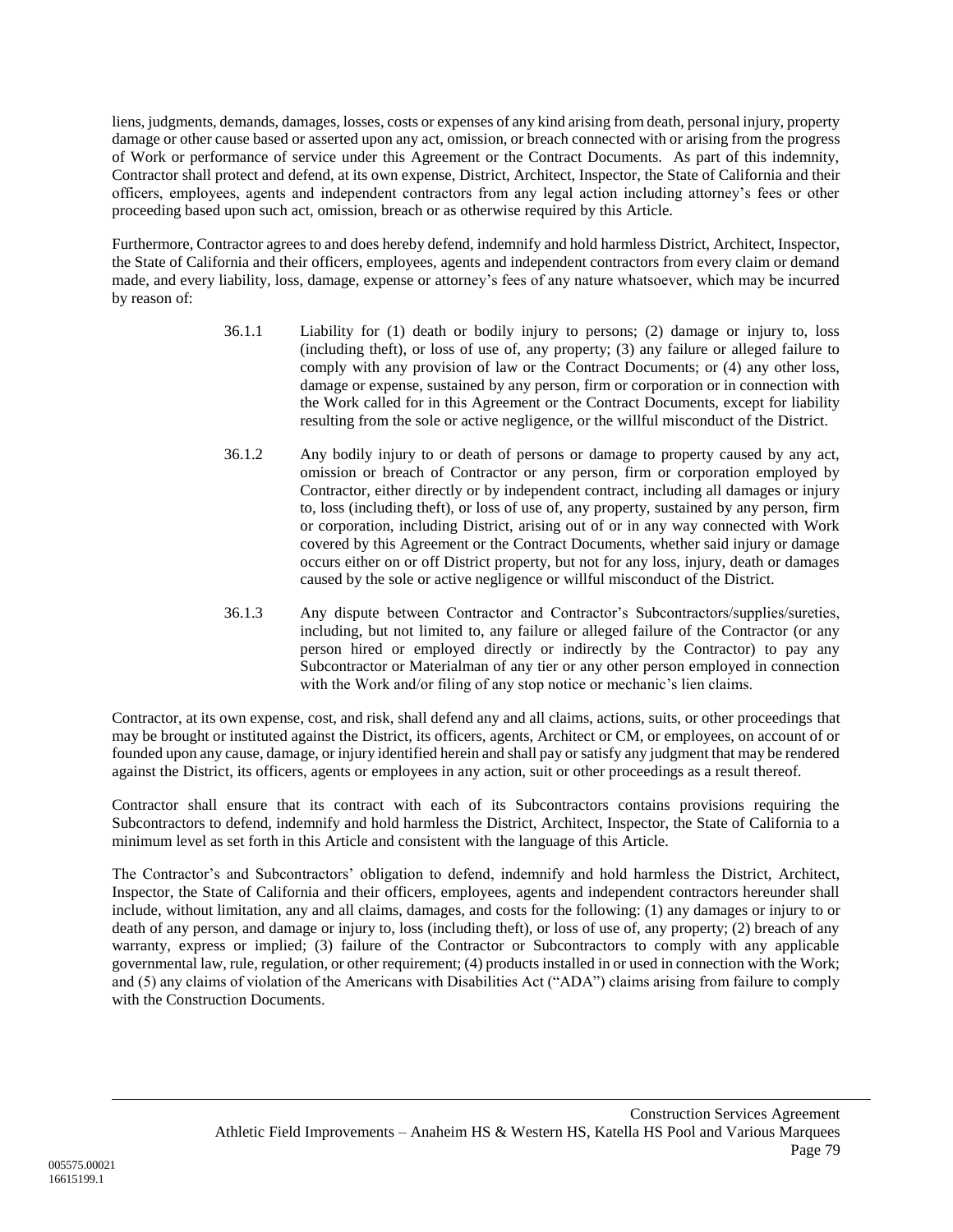# **37. SUBSTITUTION OF SECURITY**

In accordance with Public Contract Code section 22300, the District will permit the substitution of securities for any moneys withheld by the District to ensure performance under the Construction Services Agreement. At the request and expense of the Contractors, securities equivalent to the amount withheld shall be deposited with the District, or with a state or federally chartered bank as the escrow agent, who shall then pay such moneys to the Contractor. Upon satisfactory completion of the Construction Services Agreement the securities shall be returned to the Contractor.

# **38. TITLE TO WORK**

Title to all work completed and in the course of construction paid for by District and title to all materials on account of which payment has been made by District to Contractor shall vest in District pursuant to the applicable provisions of the Sublease.

# **39. COMPLIANCE WITH STATE STORM WATER PERMIT FOR CONSTRUCTION**

The Contractor shall be required to comply with all conditions of the State Water Resources Control Board (State Water Board) National Pollutant Discharge Elimination System General Permit for Waste Discharge Requirements for Discharges of Storm Water Runoff Associated with Construction Activity (Permit) for all construction activity which results in the disturbance of in excess of one acre of total land area or which is part of a larger common area of development or sale. The Contractor shall be responsible for filing the Notice of Intent and for obtaining the Permit. The Contractor shall be solely responsible for preparing and implementing a Storm Water Pollution Prevention Plan (SWPPP) prior to initiating Work. The Contractor's Qualified SWPPP Developer (QSD) shall work with the Architect and its engineers in preparing an approved SWPPP and revising it as necessary or required. It shall be the Contractor's responsibility to evaluate the cost of procuring the Permit and preparing the SWPPP as well as complying with the SWPPP and any necessary revision to the SWPPP. The Contractor shall employ a Qualified SWPPP Practitioner (QSP) to implement the approved SWPPP during construction. The Contractor shall comply with all requirements of the State Water Resources Control Board. The Contractor shall include all costs of compliance with specified requirements in the GMP.

Contractor shall be responsible for procuring, implementing and complying with the provisions of the Permit and the SWPPP, including the standard provisions, monitoring and reporting requirements as required by the Permit. Contractor shall provide copies of all reports and monitoring information to the District, Architect and the District's third party SWPPP consultant.

The Contractor shall comply with the lawful requirements of any applicable municipality, the County, drainage district, and other local agencies regarding discharges of storm water to separate storm drain system or other watercourses under their jurisdiction, including applicable requirements in municipal storm water management programs.

Failure to comply with the Permit is in violation of federal and state law. The Contractor hereby agrees to indemnify and hold harmless the District, its Board members, officers, agents, employees and authorized volunteers from and against any and all claims, demands, losses or liabilities of any kind or nature which the District, its Board members, officers, agents, employees and authorized volunteers may sustain or incur for noncompliance with the Permit arising out of or in connection with the Project, except for liability resulting from the sole negligence, willful misconduct or active negligence of the District, its Board members, officers, agents, employees or authorized volunteers. District may seek damages from the Contractor for delay in completing the Project caused by the Contractor's failure to comply with the Permit.

# **40. EQUAL OPPORTUNITY CLAUSE**

The Contractor herein agrees not to discriminate in its recruiting, hiring, promotion, demotion or termination practices on the basis of race, religious creed, color, national origin, ancestry, sex, age or physical handicap in the performance of this Construction Services Agreement and to comply with the provisions of the following laws: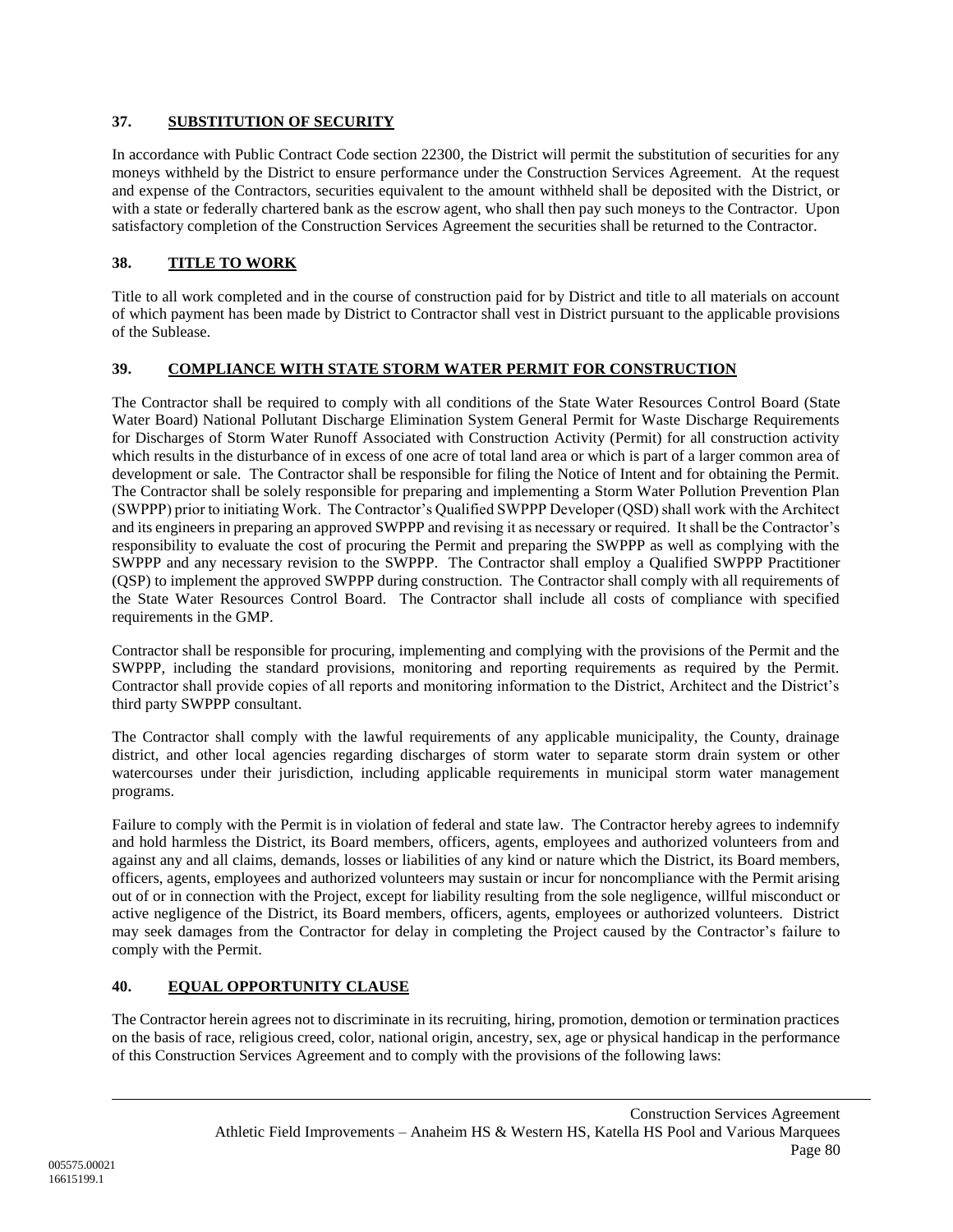- 40.1 California Fair Employment and Housing Act (Gov. Code 12900 et seq., prohibiting discrimination in employment on account of race, religious creed, color, national origin, ancestry, physical disability, mental disability, medical condition, marital status, or sex, and prohibiting harassment of an employee or applicant because of race, religious creed, color, national origin, ancestry, physical disability, mental disability, medical condition, marital status, sex, or age);
- 40.2 Federal Civil Rights Act of 1964 (42 USC '2000e et seq., prohibiting discrimination in employment on the basis of race, color, national origin, religion, or sex); Title I of the Americans With Disabilities Act of 1990 (42 USC 12101 et seq., prohibiting discrimination against qualified individuals with a disability in hiring and employment practices);
- 40.3 The Age Discrimination in Employment Act (29 USC 621 et seq., prohibiting age discrimination in employment against individuals who are at least forty years of age);
- 40.4 California Labor Code section 1102.1 (prohibiting discrimination in any aspect of employment or opportunity for employment based on actual or perceived sexual orientation);
- 40.5 Sexual orientation;
- 40.6 American with Disabilities Act (ADA) (See Article [41\)](#page-83-0); and
- 40.7 Any other laws or regulations prohibiting discrimination as may be applicable to Contractor.

# <span id="page-83-0"></span>**41. SPECIAL NOTICE OF AMERICAN'S WITH DISABILITIES ACT**

Some of the requirements in the Construction Documents are meant to comply with the American's with Disabilities Act ("ADA"). The requirements of the ADA are technical in nature and may appear to be minor in nature (i.e. whether a walkway or ramp has a 2% cross-slope). Contractor is warned that even the slightest deviation from the specific requirements from the ADA is considered a Civil Rights Violation and subjects the District to fines of three times actual damages sustained by a handicap individual or up to \$4,000 per violation and attorney's fees required to enforce the ADA violation. As a result of the significant liability and exposure associated with ADA aspects of the Contract, Contractor shall take special care to meet all ADA requirements detailed in the Construction Documents. Failure to comply with ADA rules that results in a Notice of Non-Compliance shall be repaired to meet ADA requirements promptly. In addition, any ADA violations that are not identified by Inspector or Architect that are later identified shall be repaired and charged back to the Contractor through a Deductive Change Order.

41.1 Indemnification of ADA Claims. ADA claims arising from failure to comply with Construction Documents shall be indemnified, held harmless and defended by Contractor. Further, any withholdings for ADA violations in Article [29.4](#page-74-0) shall include potential redesign costs and an accelerated repair costs due to the potential for ADA claims arising from DSA posting of ADA violations on the Project.

# **42. PATENTS, ROYALTIES, AND INDEMNITIES**

The Contractor shall hold and save the District and its officers, agents, and employees harmless from liability of any nature or kind, including cost and expense, for or on account of any patented or unpatented invention, process, article, or appliance manufactured or used in the performance of this Construction Services Agreement, including its use by the District, except to the extent a method or means was specifically required by the Contract Documents.

# **43. EXCISE TAX**

If under federal excise tax law any transaction hereunder constitutes a sale on which a federal excise tax is imposed and the sale is exempt from such excise tax because it is a sale to a state or local government for its exclusive use, the District, upon request, will execute a certificate of exemption which will certify (1) that the District is a political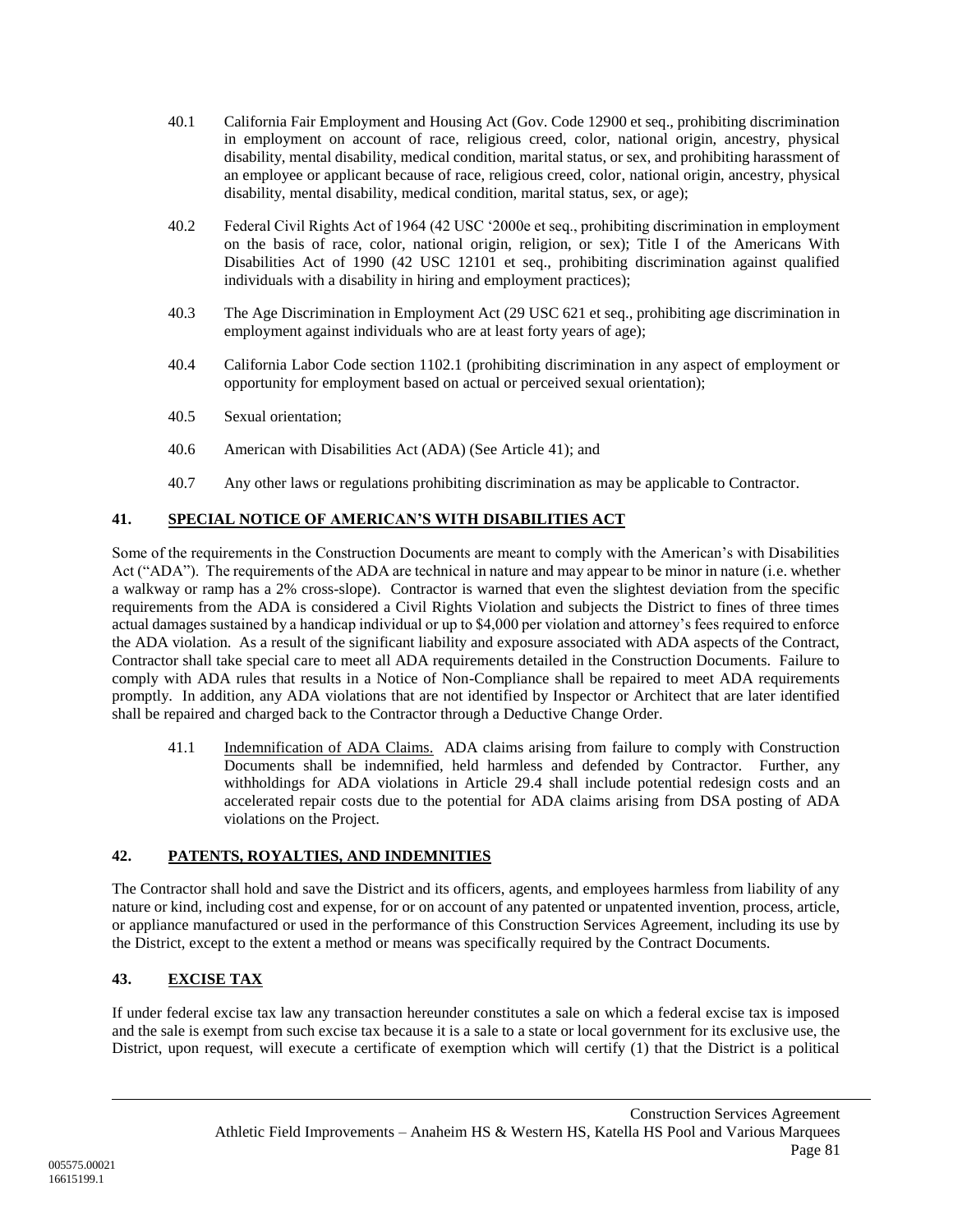subdivision of the state for the purposes of such exemption and (2) that the sale is for the exclusive use of the District. No excise tax for such materials shall be included in the GMP.

# **44. PROHIBITED INTERESTS**

No official of District and no District representative who is authorized in such capacity and on behalf of District to negotiate, make, accept, or approve, or to take part in negotiating, making, accepting or approving any architectural, engineering, inspection, construction or material supply contract or any subcontract in connection with construction of Project, shall be or become directly or indirectly interested financially in this Construction Services Agreement or any part thereof. No officer, employee, architect, attorney, engineer or inspector of or for District who is authorized in such capacity and on behalf of District to exercise any executive, supervisory or other similar functions in connection with construction of Project, shall become directly or indirectly interested financially in this Construction Services Agreement or in any part thereof.

# **45. COMPLIANCE WITH DTSC GUIDELINES – IMPORTED SOIL/SOILS INSPECTION**

- 45.1 If the Project requires the use of imported soils, the Contractor shall be responsible to use and shall certify that the imported material it uses is free of any hazardous and/or toxic substance or material of any nature or type as defined in accordance with California Law and the California Health and Safety Code. The District reserves the right to reject any imported material that has come from agricultural or commercial land uses. Contractor must notify the District of the source of material and comply with the applicable Regional Water Quality Control Board Resolution and when applicable, with the guidelines of the Department of Toxic Substances Control (DTSC).
- 45.2 Unless otherwise provided, when a soils investigation report obtained from test holes at the site is available, such report shall not be a part of this contract. Nevertheless, with respect to any such soils investigation and/or geotechnical report regarding the site, it shall be the responsibility of the Contractor to review and be familiar with such report. Any information obtained from such report or any information given on drawings as to subsurface soil condition or to elevations of existing grades or elevations of underlying rock is approximate only, is not guaranteed, and does not form a part of the contract, unless otherwise specifically provided. Contractor is required to make a visual examination of site and must make whatever tests it deems appropriate to determine the underground condition of the soil. Limited soil tests and subsurface investigations, if any, are available for review and consideration by Contractor and were conducted for the purpose of design only. Subsurface investigation information is made available by District solely as a matter of convenience and general information for Contractor and Contractor is expected to review and be familiar with such information. No representation is made by District or Architect that information provided is completely representative of all conditions and materials which may be encountered. If such a report is referenced in the Contract Documents for performance of the Project, such reference shall be to establish minimum requirements only. Further, no representation is made by District or Architect that information provided is solely adequate for purposes of construction. District disclaims responsibility for interpretations by Contractor of soil and subsurface investigation information, such as in protecting soil-bearing values, rock profiles, presence and scope of boulders and cobbles, soil stability and the presence, level and extent of underground water. Contractor shall determine means, methods, techniques and sequences necessary to achieve required characteristics of completed Work. Conditions found after execution of the Construction Services Agreement to be materially different from those reported and which are not customarily encountered in the geographic area of the Project hall be governed by provisions of this Construction Services Agreement for unforeseen conditions.

# **46. HAZARDOUS WASTE AND UNKNOWN PHYSICAL CONDITIONS**

Contractor shall promptly, and before the following conditions are disturbed, notify the District, in writing, of any: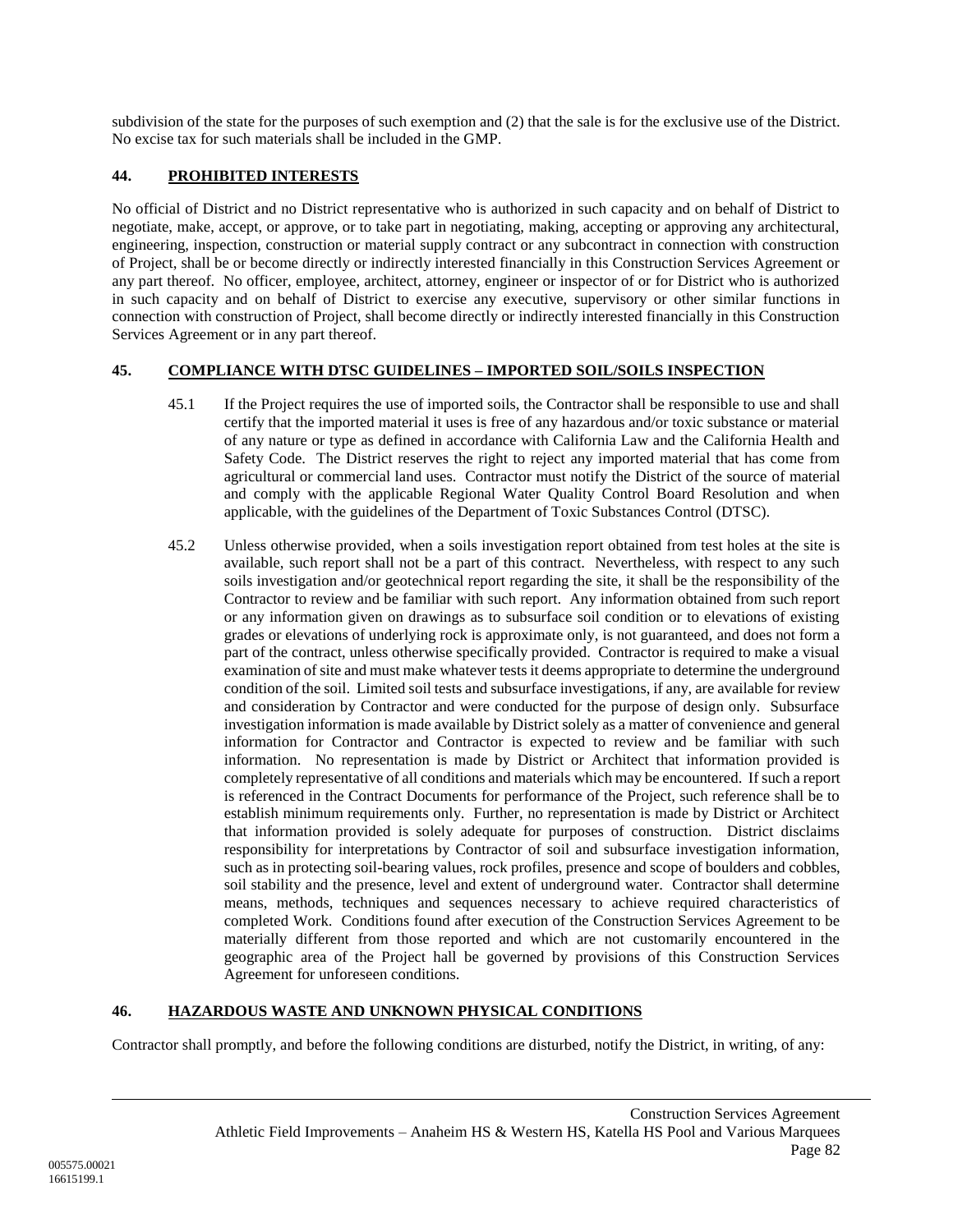- 1. Material that Contractor believes may be material that is hazardous waste, as defined in Section 25117 of the Health and Safety Code that is required to be removed to a Class I, Class II, or Class III disposal site in accordance with provisions of existing law.
- 2. Subsurface or latent physical conditions at the Site differing from those indicated, including geological, soils, and or water table issues which impede construction or increase Construction Costs.
- 3. Unknown physical conditions at the Site (not including structures or improvements) of any unusual nature, different materially from those ordinarily encountered and generally recognized as inherent in work of the character provided for in the Construction Services Agreement.
	- 46.1 District shall promptly investigate the conditions, and if it finds that the conditions materially so differ, and the materials that are not on reports or documents supplied or reviewed as part of Contractor's Due Diligence shall be submitted as a Change Order under Article [17](#page-73-0) and, upon approval, shall be allocated to the Unforeseen Allowance.
	- 46.2 In the event that a dispute arises between District and Contractor whether the conditions materially differ from Due Diligence Documents reviewed for hazardous substances, or cause a decrease or increase in Contractor's cost of, or time required for, performance of any part of the work, Contractor shall not be excused from any scheduled completion date provided for by this Construction Services Agreement but shall proceed with all work to be performed under the Construction Services Agreement.

# **47. NO ASBESTOS CERTIFICATION**

- 47.1 Asbestos Free Installation Certification: Contractor shall execute and submit an "Asbestos Free Materials Certification," and further, is aware of the following
	- 47.1.1 Should asbestos containing materials be installed by the Contractor in violation of this certification, or if removal of asbestos containing materials is part of the Project, decontaminations and removals will be performed in accordance with the requirements of all applicable laws and will meet the following criteria:
		- 47.1.1.1 Decontamination and removal of work found to contain asbestos or work installed with asbestos containing equipment shall be done only under the supervision of a qualified consultant, knowledgeable in the field of asbestos abatement and accredited by the Environmental Protection Agency (EPA).
		- 47.1.1.2 The asbestos removal contractor shall be an EPA accredited contractor qualified in the removal of asbestos and shall be chosen and approved by the asbestos consultant who shall have sole discretion and final determination in this matter.
		- 47.1.1.3 The asbestos consultant shall be chosen and approved by the District which shall have sole discretion and final determination in this matter.
		- 47.1.1.4 The work will not be accepted until asbestos contamination is reduced to levels deemed acceptable by the asbestos consultant.
	- 47.1.2 If removal of asbestos containing materials is part of the Project, the cost of all asbestos removal, including, but not necessarily limited to the cost of the asbestos removal contractor, the cost of the asbestos consultant, analytical and laboratory fees, time delays and additional costs that may be incurred by the District shall be borne entirely by the Contractor.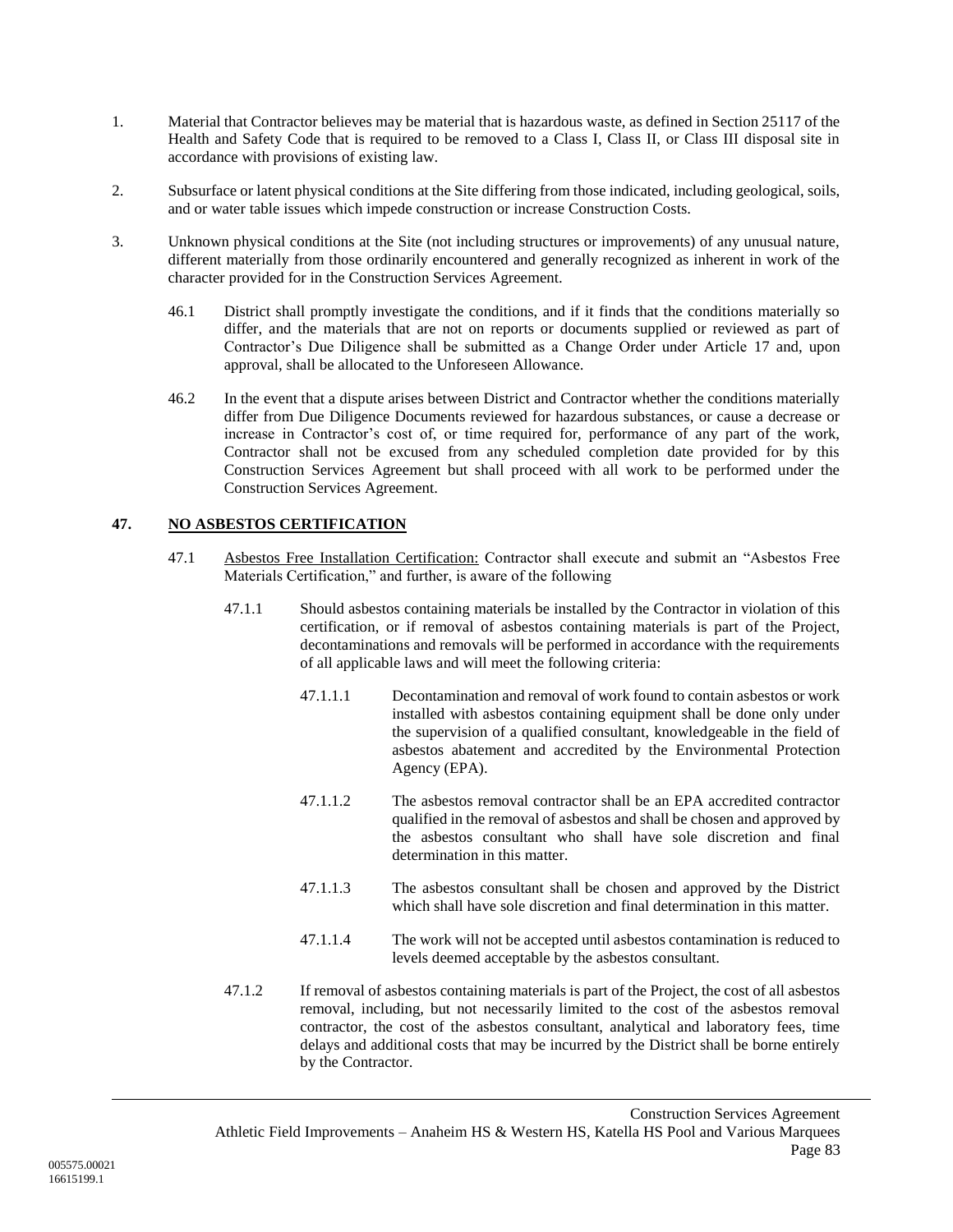47.1.3 Hold Harmless: Interface of work for the Project with work containing asbestos shall be executed by the Contractor at his/her risk and at his/her discretion with full knowledge of the currently accepted standards, hazards, risks and liabilities associated with asbestos work and asbestos containing products. By execution of the Construction Services Agreement the Contractor acknowledges the above and agrees to the fullest extent permitted by law to hold harmless the District, its Board and each member of the Board, its officers, employees, agents, representatives, including its Architect and assigns, for all asbestos liability which may be associated with this work. The Contractor further agrees to instruct his/her employees with respect to the above mentioned standards, hazards, risk and liabilities.

# **48. LAWS AND REGULATIONS**

Contractor shall give all notices and comply with all laws, ordinances, rules, and regulations bearing on conduct of work as indicated and specified. If Contractor observes that drawings and specifications are at variance therewith, it shall promptly notify Architect in writing and any necessary changes shall be adjusted as provided in this Construction Services Agreement for changes in work. If Contractor performs any work knowing it to be contrary to such laws, ordinances, rules and regulations, and without such notice to the District's Architect, it shall bear all costs arising therefrom.

# **49. AGREEMENT MODIFICATIONS**

No waiver, alteration or modification of any of the provisions of this Construction Services Agreement shall be binding upon either District or Contractor unless the same shall be in writing and signed by both District and Contractor.

# **50. NOTICES**

All communications in writing between District and Contractor, including without limitation, applications for payment, shall be deemed to have been received by the addressee if delivered to the person for whom they are intended or if sent by registered mail, return receipt requested, or by telex, telegram, or fax followed by regular mail, addressed pursuant to the Notice Section of Article [3.](#page-6-0)

# **51. THIRD-PARTY CLAIMS**

Pursuant to Public Contract Code section 9201(b) and (c), District shall provide Contractor with timely notification of the receipt of any third-party claim, relating to the Contract. District is entitled to recover its reasonable costs incurred in providing such notification.

# **52. ASSIGNMENT**

Except Contractor's responsibility to assign Subcontractors and material suppliers to District upon Project Completion and the running of the Warranty Period, Contractor shall not assign or sublet the Lease, Sublease or this Construction Services Agreement, nor shall Contractor assign any monies due or to become due to it hereunder. Contractor has unique abilities and understanding of the Project from negotiations and the Due Diligence that has been undertaken and, thus, any assignment will not transfer to the assignee the specific understanding associated with Contractor on this Project.

# **53. HEADINGS**

The headings herein contained are inserted only as a matter of convenience and reference and are not meant to define, limit or describe the scope or intent of the Contract Documents or in any way to affect the terms and provisions set forth herein.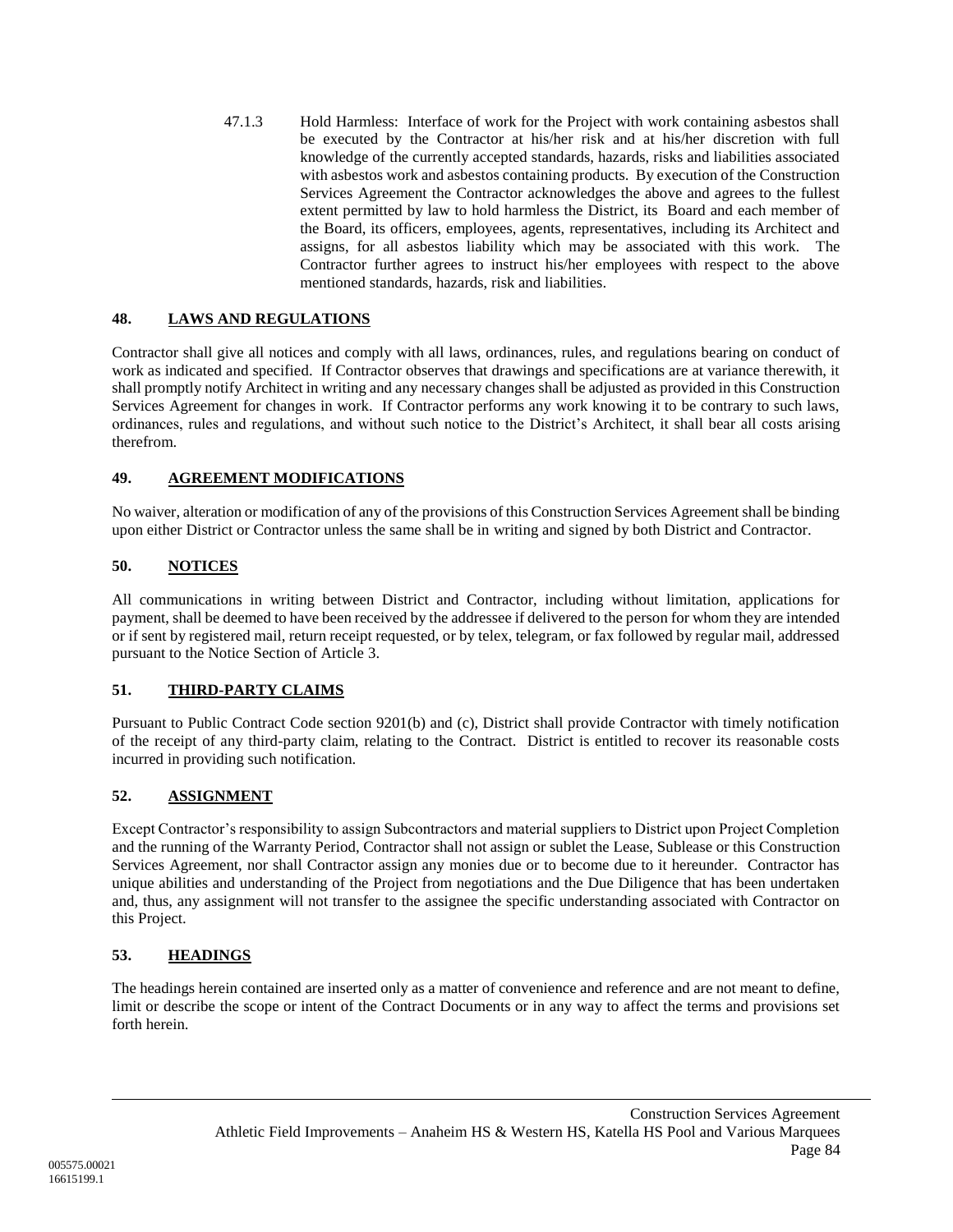# **54. INTEGRATION/MODIFICATION**

This Construction Services Agreement represents the entire understanding of District and Contractor as to those matters contained herein, and supersedes and cancels any prior oral or written understanding, promises or representations with respect to those matters covered herein, and it shall not be amended, altered or changed except by a written agreement signed by the parties hereto.

#### **55. APPLICABLE LAW/ PROVISIONS REQUIRED BY LAW DEEMED INSERTED**

The terms and provisions of this Construction Services Agreement shall be construed in accordance with the laws of the State of California. If any action is brought in a court of law to enforce any term of this Construction Services Agreement the action shall be brought in a state court situated in the County where the District is located, State of California, unless a court finds jurisdiction or venue is only proper in a federal court, or a court outside this county. In the event of any such litigation between the parties, the parties shall pay for their respective costs incurred, including attorneys' fees.

Each and every provision of law and clause required by law to be inserted in this Construction Services Agreement shall be deemed to be inserted herein and the Construction Services Agreement shall be read and enforced as though it were included herein, and if through mistake or otherwise any such provision is not inserted, or is not correctly inserted, then upon application of either party, the Construction Services Agreement shall forthwith be physically amended to make such insertion or correction.

#### **56. SUCCESSION OF RIGHTS AND OBLIGATIONS**

All rights and obligations under this Construction Services Agreement shall inure to and be binding upon the successors and assigns of the parties hereto.

(continued on next page)

IN WITNESS WHEREOF, the parties hereto have, by their duly authorized representatives, executed this Construction Services Agreement, in duplicate, as of the day and year first above written.

CONTRACTOR DISTRICT:

#### **ANAHEIM UNION HIGH SCHOOL DISTRICT**

By:

Name Title

By:

Nancy Nien Assistant Superintendent, Business Services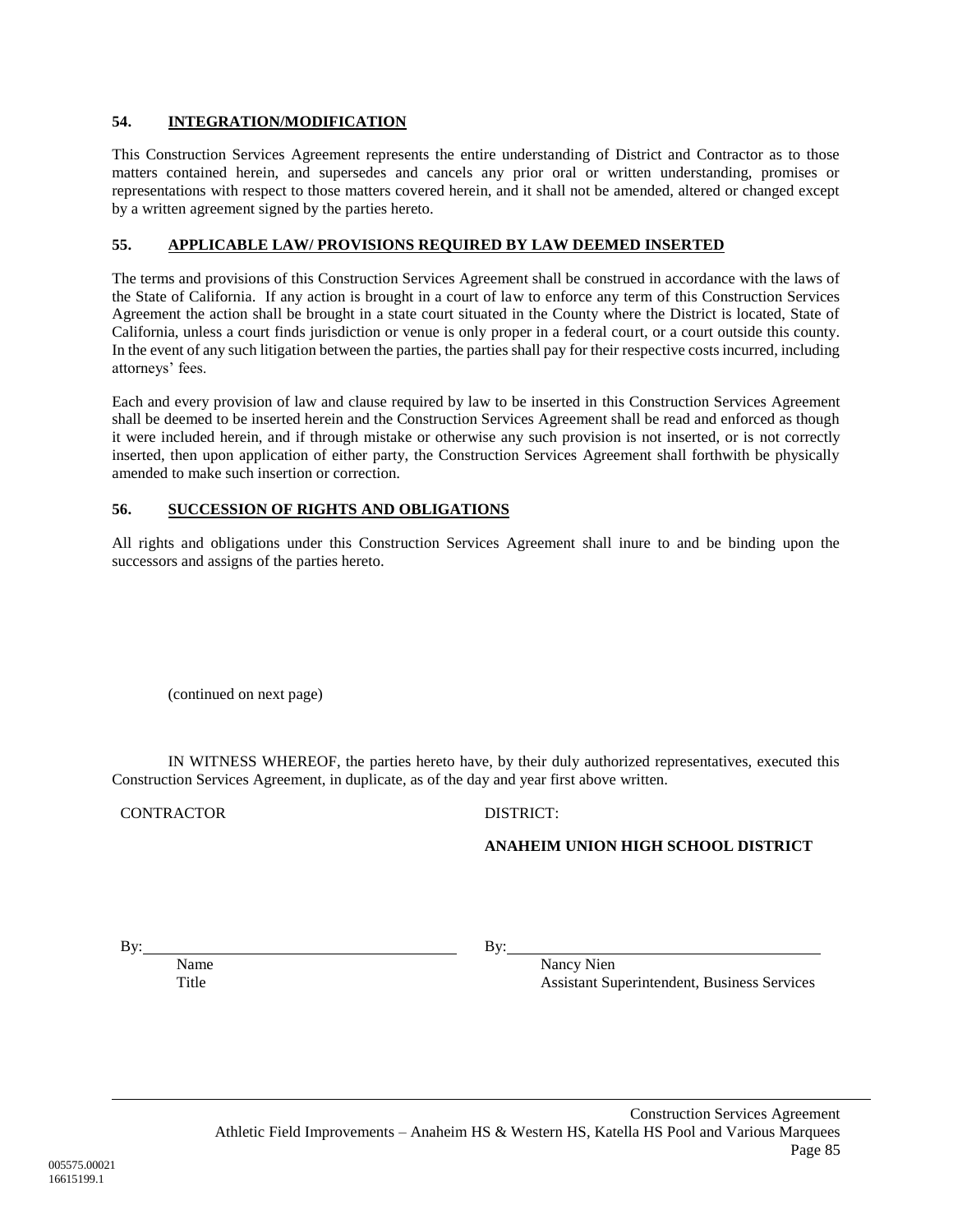DATE:\_\_\_\_\_\_\_\_\_\_\_\_\_\_\_\_\_\_\_\_\_\_\_\_\_\_\_\_ DATE:\_\_\_\_\_\_\_\_\_\_\_\_\_\_\_\_\_\_\_\_\_\_\_\_\_\_\_\_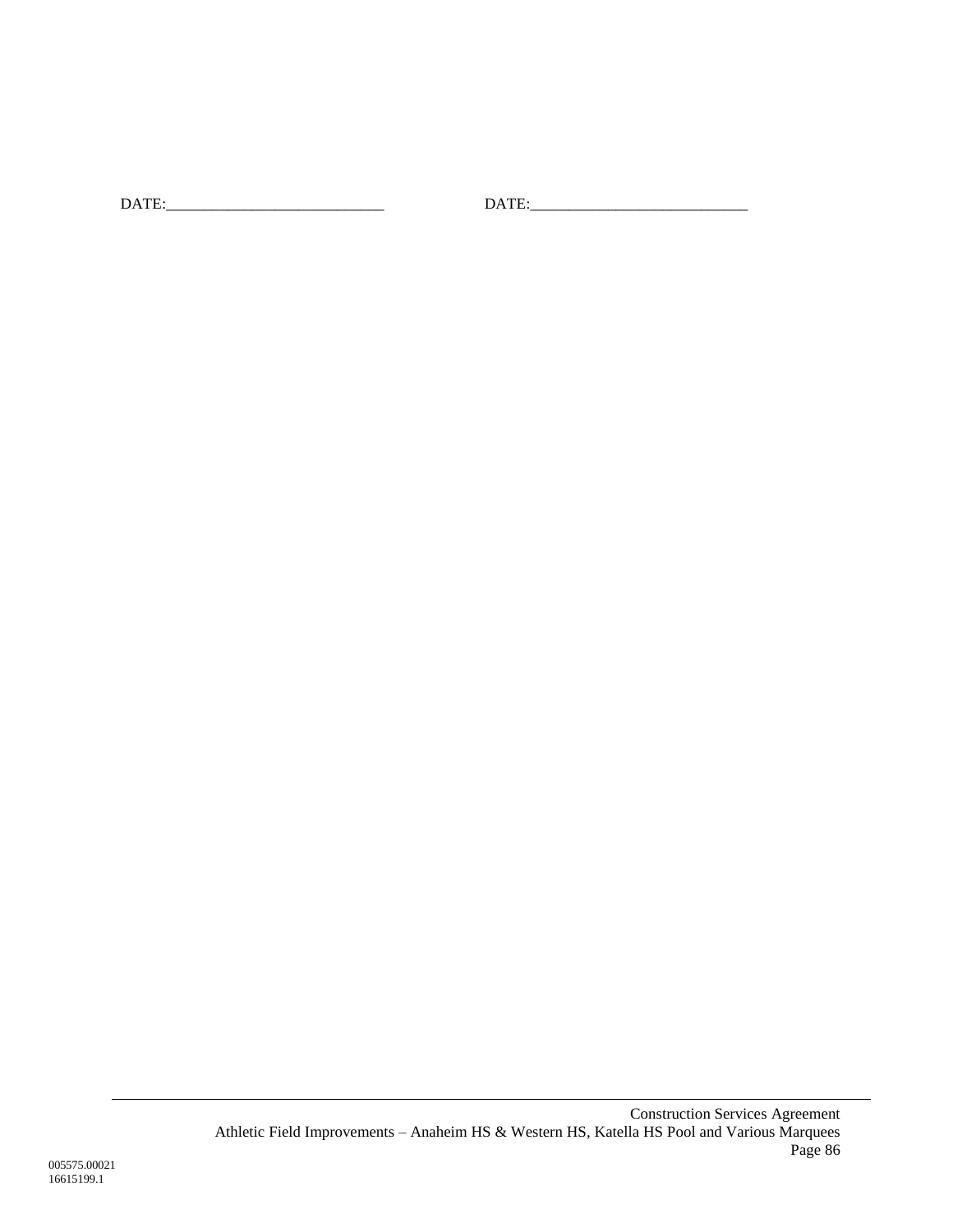# **EXHIBIT "A"**

#### **SCOPE OF WORK / CONSTRUCTION DOCUMENTS**

*[TO BE INSERTED]*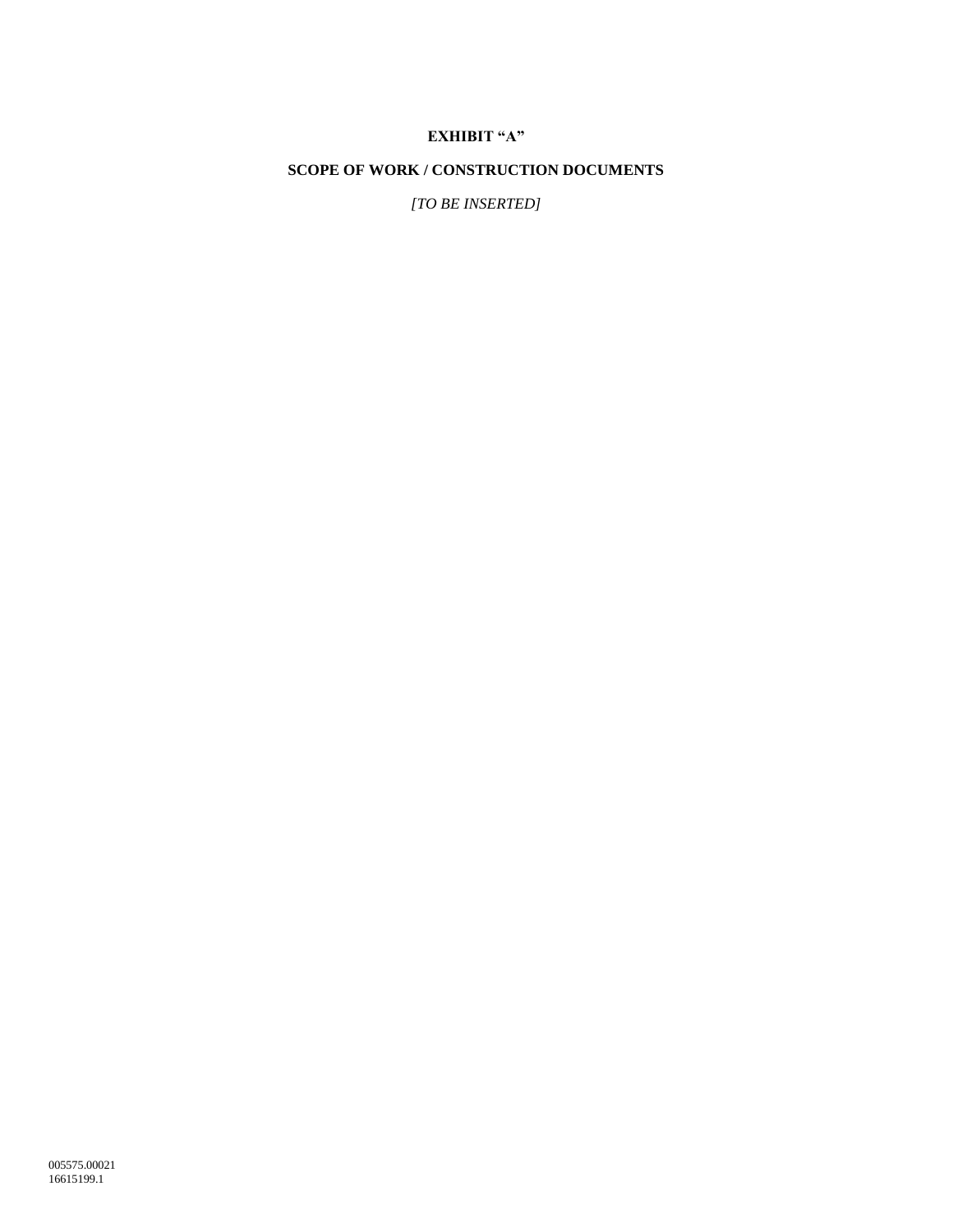**EXHIBIT "B"**

# **MASTER BUDGET**

*[TO BE INSERTED]*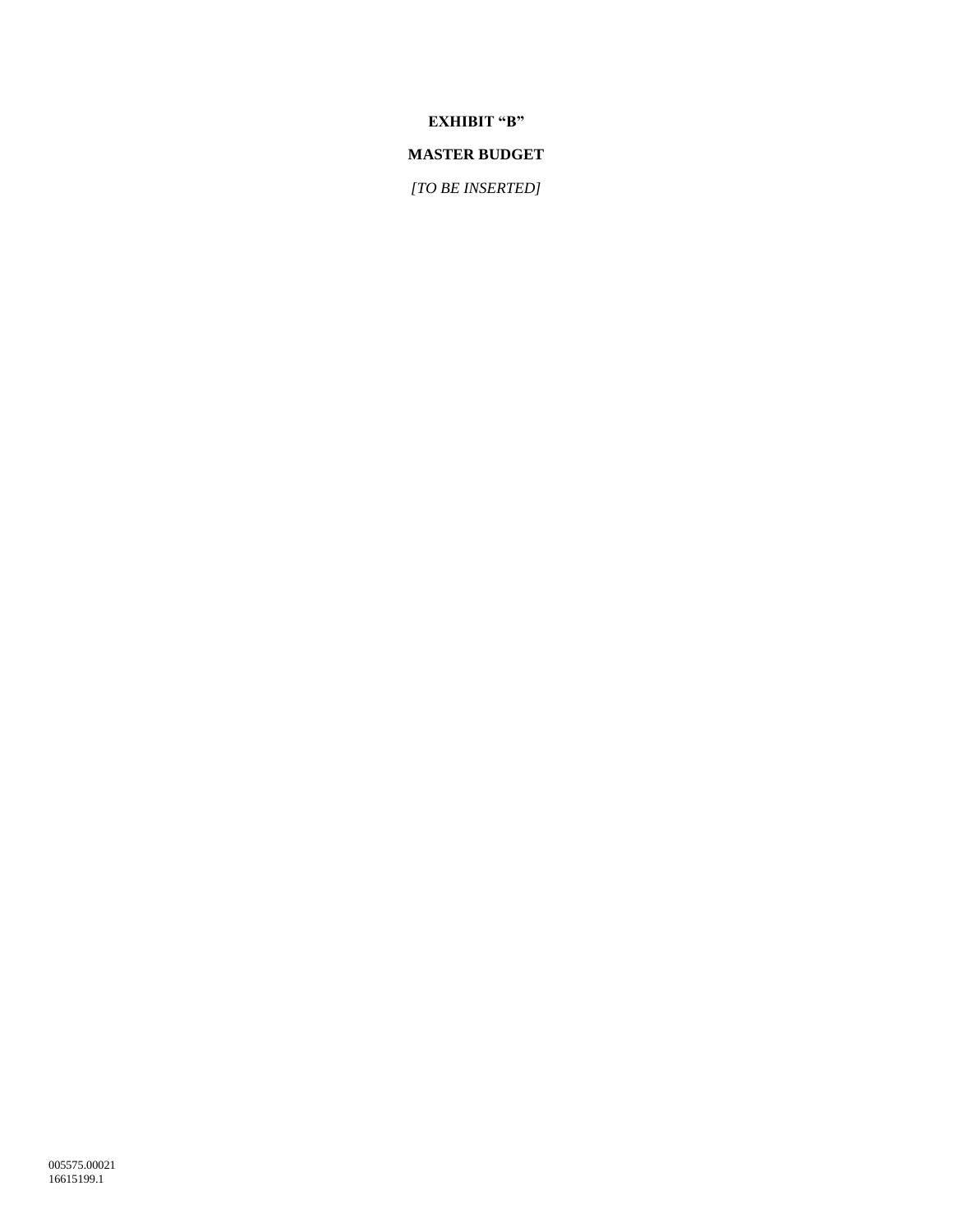# **EXHIBIT "C"**

# **DVBE REQUIREMENTS**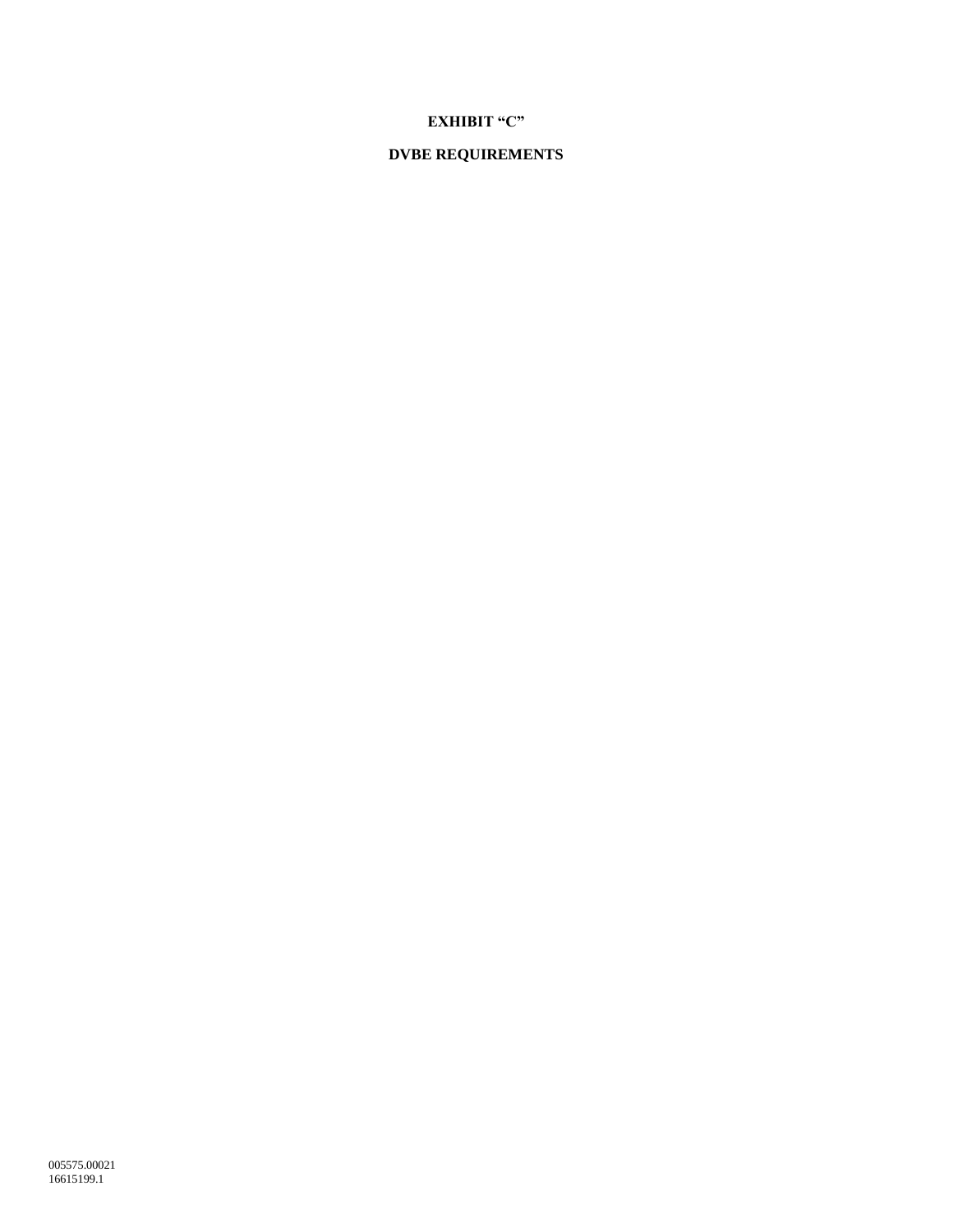#### **EXHIBIT "D" PAYMENT BOND (CALIFORNIA PUBLIC WORK)**

#### KNOW ALL MEN BY THESE PRESENTS:

THAT WHEREAS, the ANAHEIM UNION HIGH SCHOOL DISTRICT (sometimes referred to hereinafter as "Obligee") has awarded to  $\qquad \qquad$  (hereinafter designated as the "Principal" or "Contractor"), an agreement for the work described as follows: (hereinafter referred to as the "Public Work"); and

WHEREAS, said Contractor is required to furnish a bond in connection with said Contract, and pursuant to California Civil Code section 9550;

NOW, THEREFORE, We, \_\_\_\_\_\_\_\_\_\_\_\_\_\_\_\_\_\_\_\_\_\_\_\_\_\_\_\_\_\_\_\_\_\_\_\_\_\_\_, the undersigned Contractor, as Principal; and \_\_\_\_\_\_\_\_\_\_\_\_\_\_\_\_\_\_\_\_\_\_\_\_\_\_\_, a corporation organized and existing under the laws of the State of \_\_\_\_\_\_\_\_\_\_\_, and duly authorized to transact business under the laws of the State of California, as Surety, are held and firmly bound unto the ANAHEIM UNION HIGH SCHOOL DISTRICT and to any and all persons, companies, or corporations entitled by law to file stop notices under California Civil Code section 9100, or any person, company, or corporation entitled to make a claim on this bond, in the sum of  $\Box$  Dollars (\$ $\Box$ ), such sum being not less than one hundred percent (100%) of the total amount payable by said Obligee under the terms of said Contract, for which payment will and truly to be made, we bind ourselves, our heirs, executors and administrators, successors and assigns, jointly and severally, firmly by these presents.

THE CONDITION OF THIS OBLIGATION IS SUCH that if said Principal, its heirs, executors, administrators, successors, or assigns, or subcontractor, shall fail to pay any person or persons named in Civil Code section 9100; or fail to pay for any materials, provisions, or other supplies, used in, upon, for, or about the performance of the work contracted to be done, or for any work or labor thereon of any kind, or for amounts due under the Unemployment Insurance Code, with respect to work or labor thereon of any kind; or shall fail to deduct, withhold, and pay over to the Employment Development Department, any amounts required to be deducted, withheld, and paid over by Unemployment Insurance Code section 13020 with respect to work and labor thereon of any kind, then said Surety will pay for the same, in an amount not exceeding the amount herein above set forth, and in the event suit is brought upon this bond, also will pay such reasonable attorneys' fees as shall be fixed by the court, awarded and taxed as provided in California Civil Code section 9550 et seq.

This bond shall inure to the benefit of any person named in Civil Code section 9100 giving such person or his/her assigns a right of action in any suit brought upon this bond.

It is further stipulated and agreed that the Surety of this bond shall not be exonerated or released from the obligation of the bond by any change, extension of time for performance, addition, alteration or modification in, to, or of any contract, plans, or specifications, or agreement pertaining or relating to any scheme or work of improvement herein above described, or pertaining or relating to the furnishing of labor, materials, or equipment therefor; nor by any change or modification of any terms of payment or extension of time for payment pertaining or relating to any scheme or work of improvement herein above described; nor by any rescission or attempted rescission of the contract, agreement or bond; nor by any conditions precedent or subsequent in the bond attempting to limit the right of recovery of claimants otherwise entitled to recover under any such contract or agreement or under the bond; nor by any fraud practiced by any person other than the claimant seeking to recover on the bond; and that this bond be construed most strongly against the Surety and in favor of all persons for whose benefit such bond is given; and under no circumstances shall the Surety be released from liability to those for whose benefit such bond has been given, by reason of any breach of contract between the Obligee and the Contractor or on the part of any obligee named in such bond; that the sole condition of recovery shall be that the claimant is a person described in California Civil Code section 9100, and who has not been paid the full amount of his or her claim; and that the Surety does hereby waive notice of any such change, extension of time, addition, alteration or modification herein mentioned.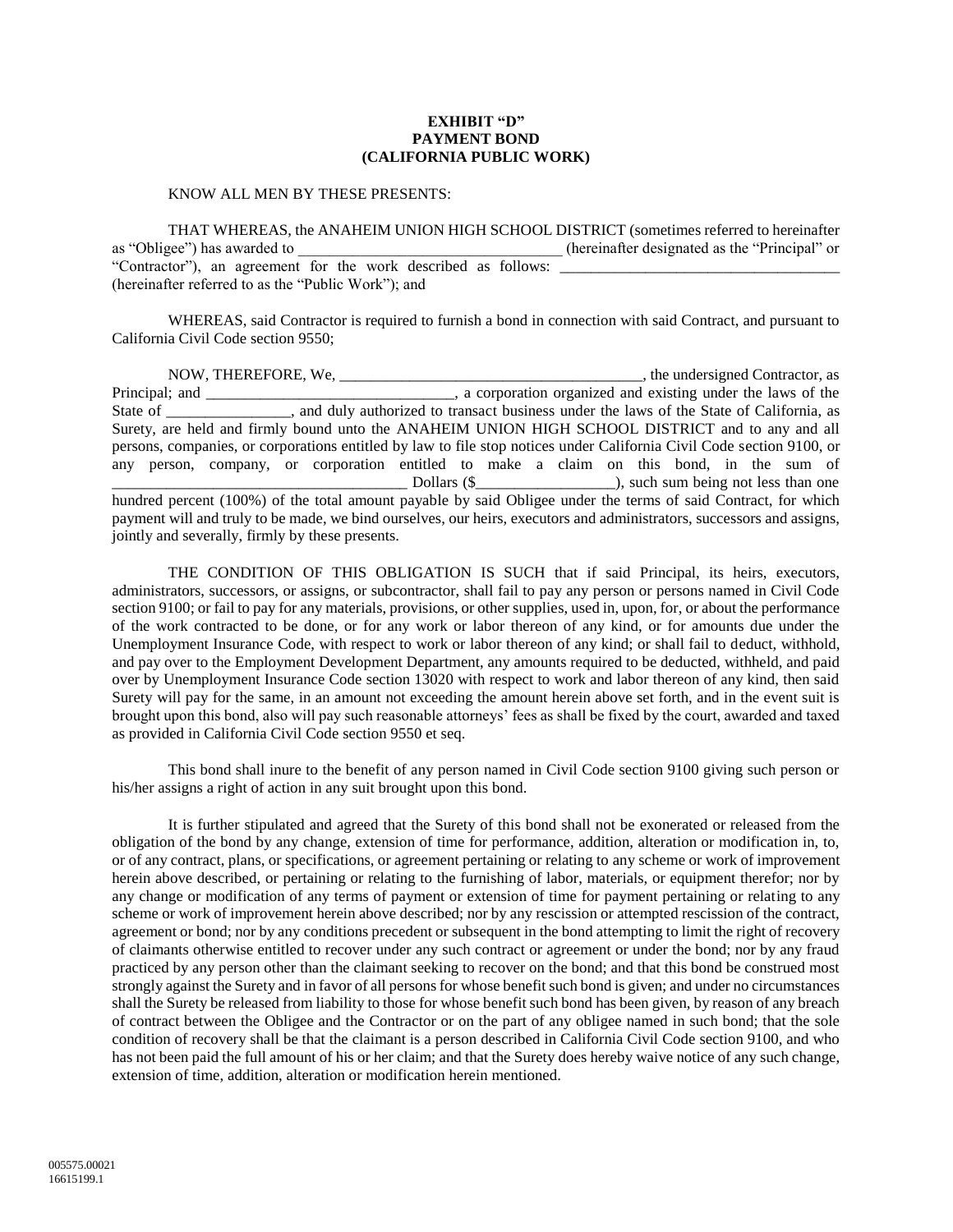IN WITNESS WHEREOF this instrument has been duly executed by the Principal and Surety above named, on the \_\_\_\_\_\_\_\_\_\_\_\_ day of \_\_\_\_\_\_\_\_\_\_\_\_\_\_\_\_\_\_\_\_\_, 20\_\_\_.

PRINCIPAL/CONTRACTOR:

By:

SURETY:

By:

Attorney-in-Fact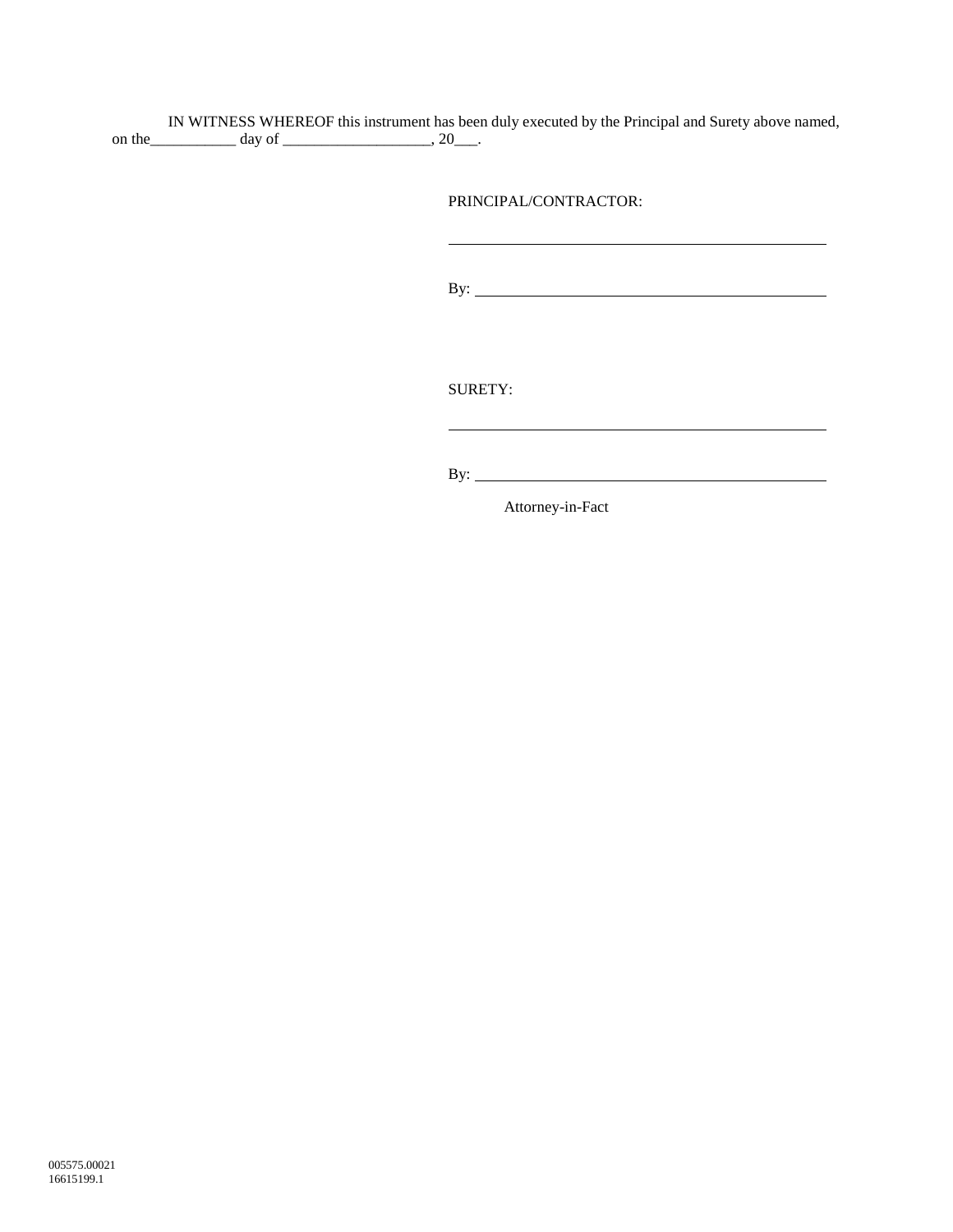#### IMPORTANT: THIS IS A REQUIRED FORM.

Surety companies executing bonds must possess a certificate of authority from the California Insurance Commissioner authorizing them to write surety insurance defined in California Insurance Code section 105, and if the work or project is financed, in whole or in part, with federal, grant or loan funds, Surety's name must also appear on the Treasury Department's most current list (Circular 570 as amended).

Any claims under this bond may be addressed to:

| (Name and Address of Surety) | (Name and Address of agent or representative for service)<br>for service of process in California) |  |
|------------------------------|----------------------------------------------------------------------------------------------------|--|
|                              |                                                                                                    |  |
|                              | Telephone:                                                                                         |  |

A notary public or other office completing this certificate verifies only the identity of the individual who signed the document to which this certificate is attached, and not the truthfulness, accuracy, or validity of that document.

STATE OF CALIFORNIA ) ) ss. COUNTY OF )

On \_\_\_\_\_\_\_\_\_\_\_\_\_\_\_\_\_\_\_\_\_\_\_\_\_\_\_, before me, \_\_\_\_\_\_\_\_\_\_\_\_\_\_\_\_\_\_\_\_\_\_\_\_\_\_\_\_\_\_\_\_\_\_\_\_\_\_\_\_\_\_\_, personally appeared \_\_\_\_\_\_\_\_\_\_\_\_\_\_\_\_\_\_\_\_\_\_\_\_\_\_\_\_\_\_\_\_\_, who proved on the basis of satisfactory evidence to be the person(s) whose name(s) is/are subscribed to the within instrument and acknowledged to me that he/she/they executed the same in his/her/their authorized capacity(ies) as the Attorney-in-Fact of (Surety) and acknowledged to me that by his/her/their signature(s) on the instrument the person(s), or the entity upon behalf of which the person(s) executed the instrument.

I certify under PENALTY OF PERJURY under the laws of the State of California that the foregoing paragraph is true and correct.

WITNESS my hand and official seal.

Notary Public in and for said State

(SEAL)

Commission expires:

NOTE: A copy of the power-of-attorney to local representatives of the bonding company must be attached hereto.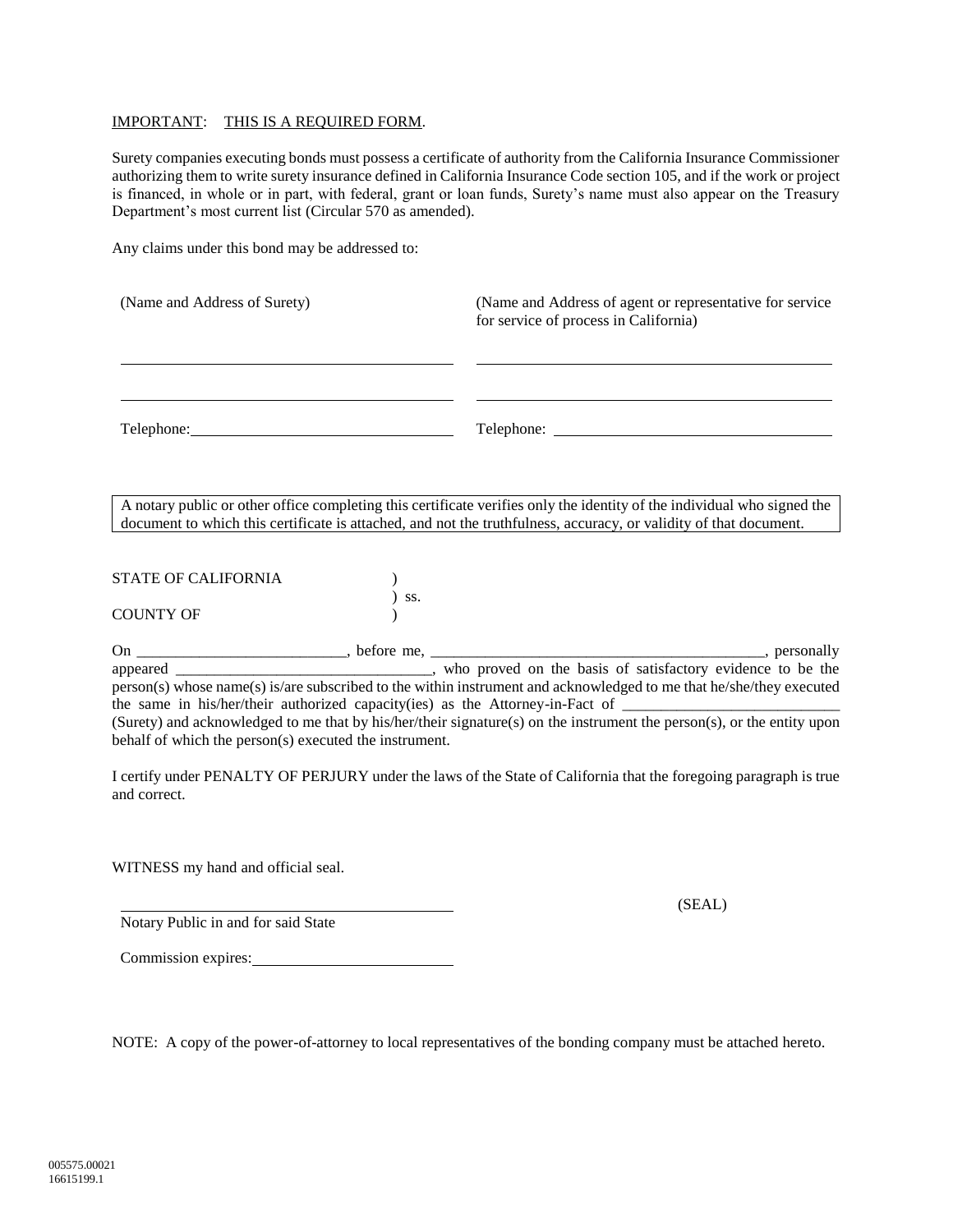#### **EXHIBIT "E" CONTRACT PERFORMANCE BOND (CALIFORNIA PUBLIC WORK)**

#### KNOW ALL MEN BY THESE PRESENTS:

THAT WHEREAS, the ANAHEIM UNION HIGH SCHOOL DISTRICT (sometimes referred to hereinafter as "Obligee") has awarded to example to the contract of the contract of the contract of the contract of the contract of the contract of the contract of the contract of the contract of the contract of the contract of the co "Principal" or "Contractor"), an agreement for the work described as follows: \_\_\_\_\_\_\_\_\_\_\_\_\_\_\_\_\_\_\_\_\_\_\_\_\_\_\_\_\_\_\_\_\_\_\_\_ (hereinafter referred to as the "Public Work"); and

WHEREAS, the work to be performed by the Contractor is more particularly set forth in that certain contract for said Public Work dated  $\qquad \qquad$ , (hereinafter referred to as the "Contract"), which Contract is incorporated herein by this reference; and

WHEREAS, the Contractor is required by said Contract to perform the terms thereof and to provide a bond both for the performance and guaranty thereof.

NOW, THEREFORE, we, \_\_\_\_\_\_\_\_\_\_\_\_\_\_\_\_\_\_\_\_, a corporation organized and existing under the laws of the laws of the errincipal, a corporation organized and existing under the laws of the State of \_\_\_\_\_\_\_\_\_\_\_\_, and duly authorized to transact business under the laws of the State of California, as Surety, are held and firmly bound unto the ANAHEIM UNION HIGH SCHOOL DISTRICT in the sum of \_\_\_\_\_\_\_\_\_\_\_\_\_\_\_\_\_\_\_\_\_\_\_\_\_\_\_\_\_\_\_\_\_\_\_\_\_ Dollars (\$\_\_\_\_\_\_\_\_\_\_\_\_\_\_\_), said sum being not less than one hundred percent (100%) of the total amount payable by said Obligee under the terms of said Contract, for which amount well and truly to be made, we bind ourselves, our heirs, executors, administrators, successors, and assigns, jointly and severally, firmly by these presents.

THE CONDITION OF THIS OBLIGATION IS SUCH THAT, if the bounded Contractor, his or her heirs, executors, administrators, successors or assigns, shall in all things stand to and abide by, and well and truly keep and perform the covenants, conditions, and agreements in said Contract and any alteration thereof made as therein provided, on his or her part, to be kept and performed at the time and in the manner therein specified, and in all respects according to their intent and meaning; and shall faithfully fulfill guarantees of all materials and workmanship; and indemnify, defend and save harmless the Obligee, its officers and agents, as stipulated in said Contract, then this obligation shall become null and void; otherwise it shall be and remain in full force and effect.

The Surety, for value received, hereby stipulates and agrees that it shall not be exonerated or released from the obligation of this bond (either by total exoneration or pro tanto) by any change, extension of time, alteration in or addition to the terms of the contract or to the work to be performed there under or the specifications accompanying the same, nor by any change or modification to any terms of payment or extension of time for any payment pertaining or relating to any scheme of work of improvement under the contract. Surety also stipulates and agrees that it shall not be exonerated or released from the obligation of this bond (either by total exoneration or pro tanto) by any overpayment or underpayment by the Obligee that is based upon estimates approved by the Architect. The Surety stipulates and agrees that none of the aforementioned changes, modifications, alterations, additions, extension of time or actions shall in any way affect its obligation on this bond, and it does hereby waive notice of any such changes, modifications, alterations, additions or extension of time to the terms of the contract, or to the work, or the specifications as well notice of any other actions that result in the foregoing.

Whenever Principal shall be, and is declared by the Obligee to be, in default under the Contract, the Surety shall promptly either remedy the default, or shall promptly take over and complete the Contract through its agents or independent contractors, subject to acceptance and approval of such agents or independent contractors by Obligee as hereinafter set forth, in accordance with its terms and conditions and to pay and perform all obligations of Principal under the Contract, including, without limitation, all obligations with respect to warranties, guarantees and the payment of liquidated damages; or, at Obligee's sole discretion and election, Surety shall obtain a bid or bids for completing the Contract in accordance with its terms and conditions, and upon determination by Obligee of the lowest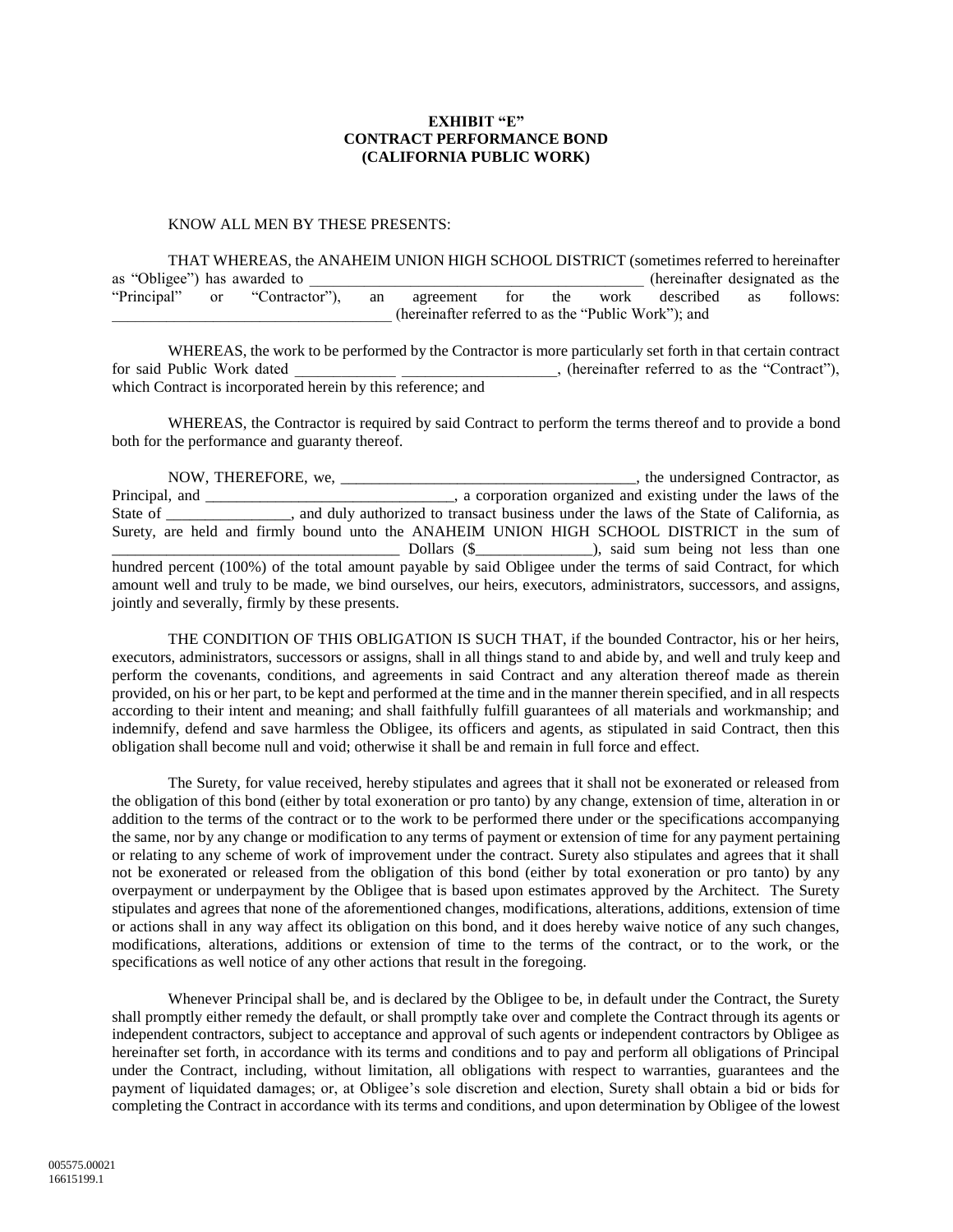responsible bidder, arrange for a contract between such bidder and the Obligee and make available as Work progresses (even though there should be a default or succession of defaults under the contract or contracts of completion arranged under this paragraph) sufficient funds to pay the cost of completion less the "balance of the Contract price" (as hereinafter defined), and to pay and perform all obligations of Principal under the Contract, including, without limitation, all obligations with respect to warranties, guarantees and the payment of liquidated damages. The term "balance of the Contract price," as used in this paragraph, shall mean the total amount payable to Principal by the Obligee under the Contract and any modifications thereto, less the amount previously paid by the Obligee to the Principal, less any withholdings by the Obligee allowed under the Contract. Obligee shall not be required or obligated to accept a tender of a completion contractor from the Surety.

Surety expressly agrees that the Obligee may reject any agent or contractor which may be proposed by Surety in fulfillment of its obligations in the event of default by the Principal. Unless otherwise agreed by Obligee, in its sole discretion, Surety shall not utilize Principal in completing the Contract nor shall Surety accept a bid from Principal for completion of the work in the event of default by the Principal.

No final settlement between the Obligee and the Contractor shall abridge the right of any beneficiary hereunder, whose claim may be unsatisfied.

The Surety shall remain responsible and liable for all patent and latent defects that arise out of or relate to the Contractor's failure and/or inability to properly complete the Public Work as required by the Contract and the Contract Documents. The obligation of the Surety hereunder shall continue so long as any obligation of the Contractor remains.

Contractor and Surety agree that if the Obligee is required to engage the services of an attorney in connection with enforcement of the bond, Contractor and Surety shall pay Obligee's reasonable attorneys' fees incurred, with or without suit, in addition to the above sum.

In the event suit is brought upon this bond by the Obligee and judgment is recovered, the Surety shall pay all costs incurred by the Obligee in such suit, including reasonable attorneys' fees to be fixed by the Court.

IN WITNESS WHEREOF, we have hereunto set our hands and seals this \_\_\_\_\_ day of \_\_\_\_\_\_\_\_\_\_\_\_\_, 20\_\_\_.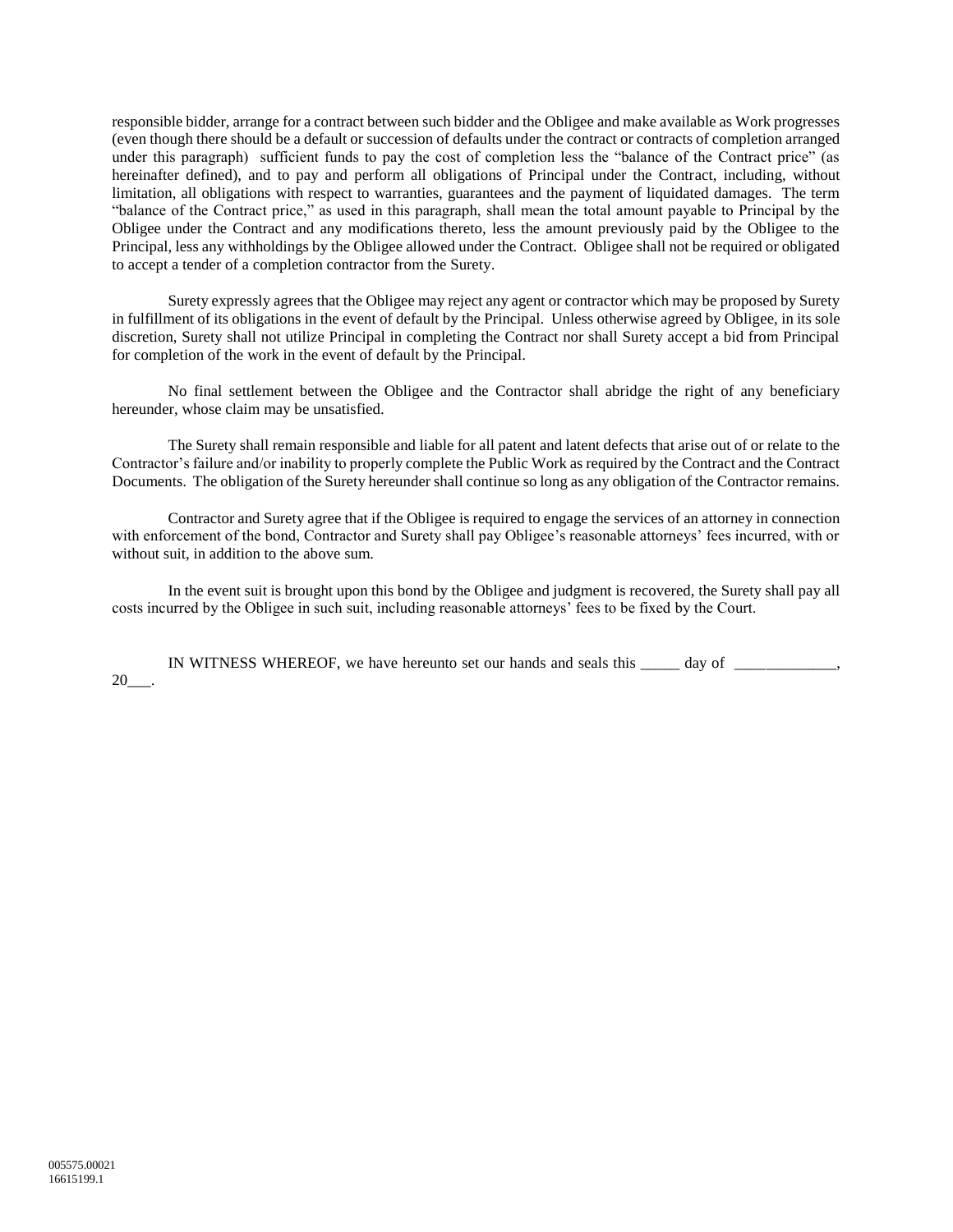# PRINCIPAL/CONTRACTOR:

|                                                                                 | By: $\overline{\phantom{a}}$                                                                                                                                                                                                                                                                                                                                          |
|---------------------------------------------------------------------------------|-----------------------------------------------------------------------------------------------------------------------------------------------------------------------------------------------------------------------------------------------------------------------------------------------------------------------------------------------------------------------|
|                                                                                 | <b>SURETY:</b>                                                                                                                                                                                                                                                                                                                                                        |
|                                                                                 | Attorney-in-Fact                                                                                                                                                                                                                                                                                                                                                      |
|                                                                                 |                                                                                                                                                                                                                                                                                                                                                                       |
| corporate surety).                                                              |                                                                                                                                                                                                                                                                                                                                                                       |
| IMPORTANT: THIS IS A REQUIRED FORM.                                             |                                                                                                                                                                                                                                                                                                                                                                       |
| Department's most current list (Circular 570 as amended).                       | Surety companies executing bonds must possess a certificate of authority from the California Insurance Commissioner<br>authorizing them to write surety insurance defined in California Insurance Code section 105, and if the work or project<br>is financed, in whole or in part, with federal, grant or loan funds, Surety's name must also appear on the Treasury |
| Any claims under this bond may be addressed to:<br>(Name and Address of Surety) | (Name and Address of agent or representative for service)                                                                                                                                                                                                                                                                                                             |

| Any claims under this bond may be addressed to:<br>(Name and Address of Surety) | (Name and Address of agent or representative for service)<br>for service of process in California) |
|---------------------------------------------------------------------------------|----------------------------------------------------------------------------------------------------|
|                                                                                 |                                                                                                    |
| Telephone:                                                                      | Telephone:                                                                                         |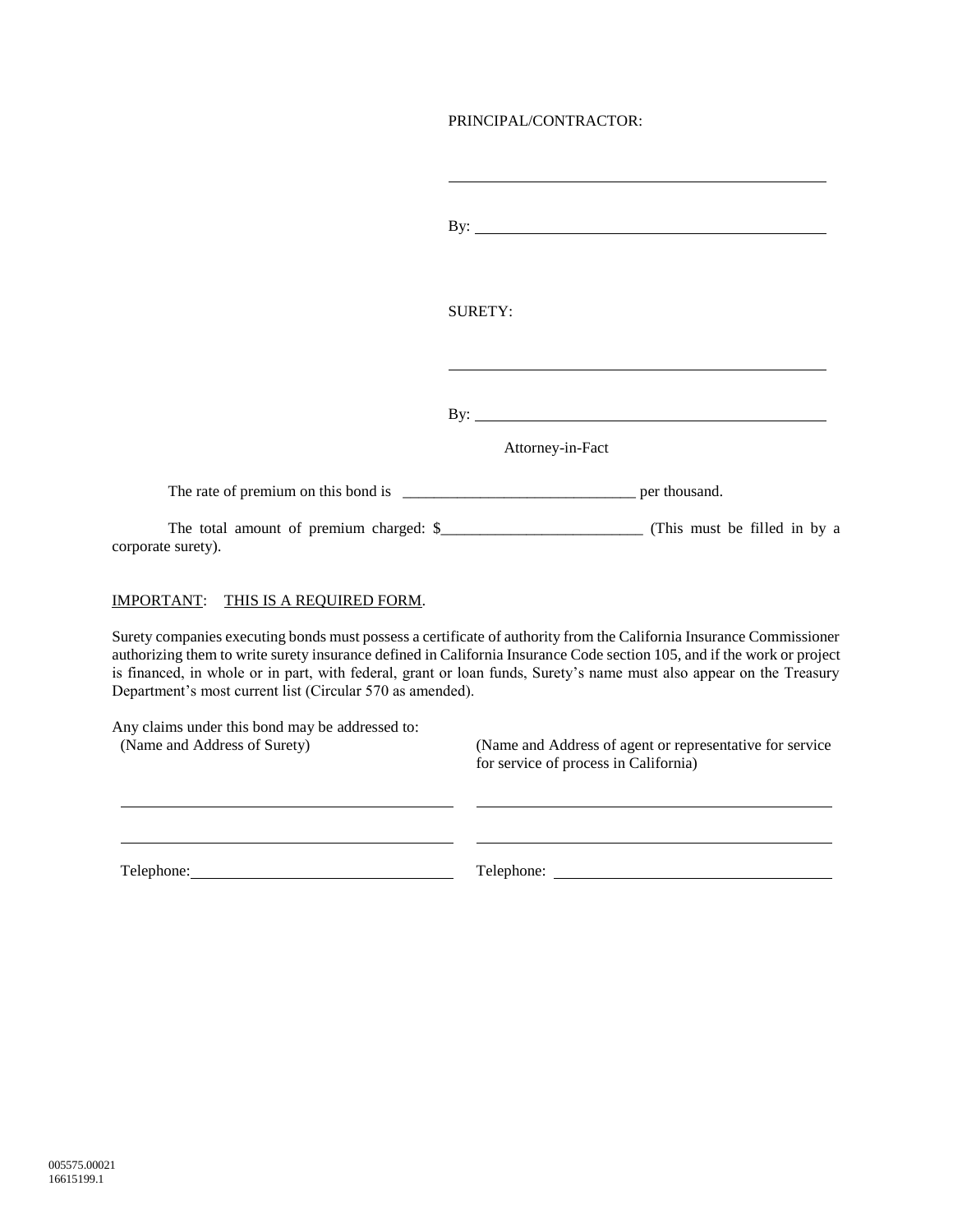A notary public or other office completing this certificate verifies only the identity of the individual who signed the document to which this certificate is attached, and not the truthfulness, accuracy, or validity of that document.

| <b>STATE OF CALIFORNIA</b> |         |
|----------------------------|---------|
| <b>COUNTY OF</b>           | $)$ SS. |

On \_\_\_\_\_\_\_\_\_\_\_\_\_\_\_\_\_\_\_\_\_\_\_\_\_\_\_, before me, \_\_\_\_\_\_\_\_\_\_\_\_\_\_\_\_\_\_\_\_\_\_\_\_\_\_\_\_\_\_\_\_\_\_\_\_\_\_\_\_\_\_\_, personally appeared \_\_\_\_\_\_\_\_\_\_\_\_\_\_\_\_\_\_\_\_\_\_\_\_\_\_\_\_\_\_\_\_\_, who proved on the basis of satisfactory evidence to be the person(s) whose name(s) is/are subscribed to the within instrument and acknowledged to me that he/she/they executed the same in his/her/their authorized capacity(ies) as the Attorney-in-Fact of (Surety) and acknowledged to me that by his/her/their signature(s) on the instrument the person(s), or the entity upon behalf of which the person(s) executed the instrument.

I certify under PENALTY OF PERJURY under the laws of the State of California that the foregoing paragraph is true and correct.

WITNESS my hand and official seal.

(SEAL)

Notary Public in and for said State

| Commission expires: |
|---------------------|
|---------------------|

NOTE: A copy of the power-of-attorney to local representatives of the bonding company must be attached hereto.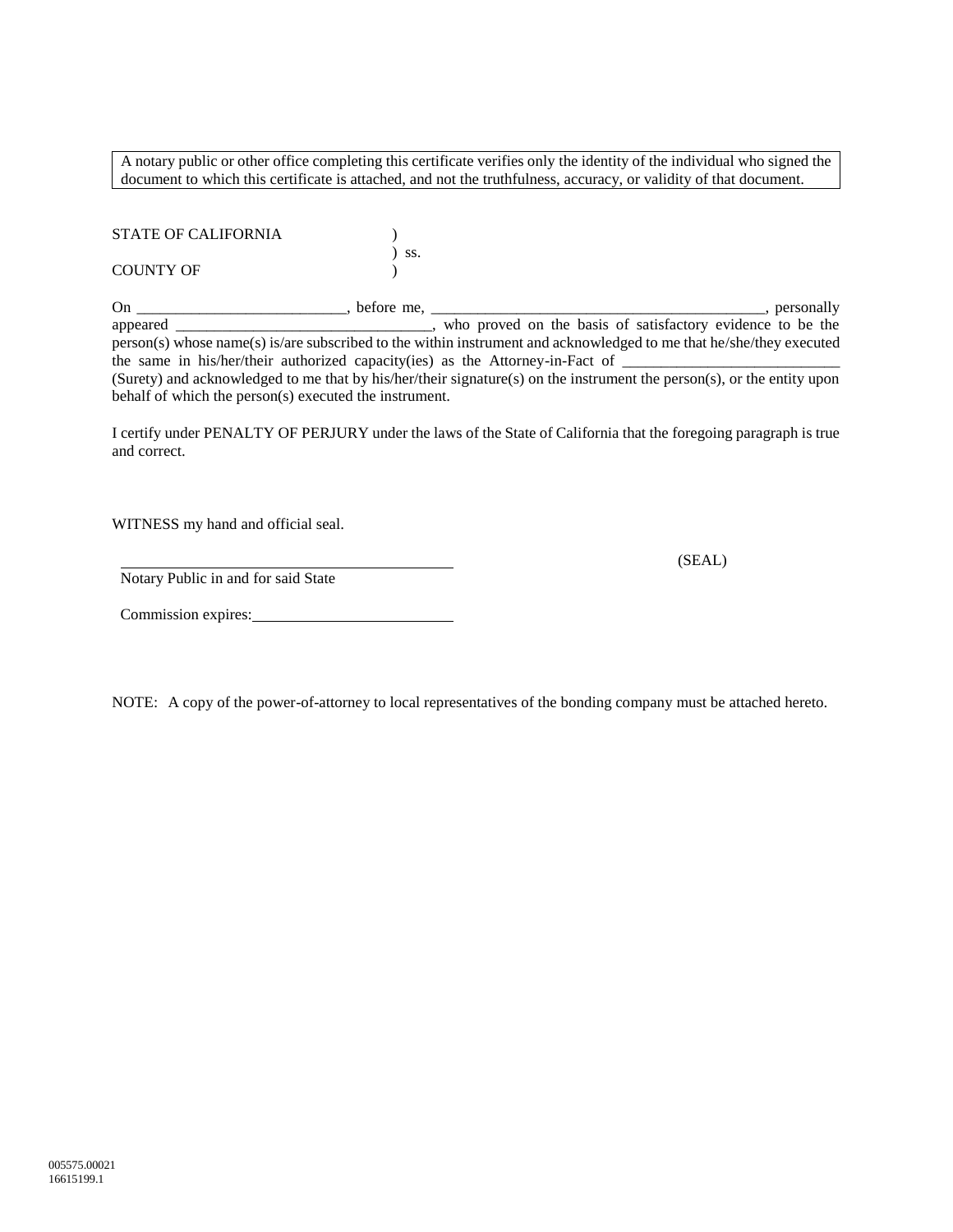#### **EXHIBIT "F"**

#### **CONTRACTOR FINGERPRINTING REQUIREMENTS**

#### CONTRACTOR CERTIFICATION

With respect to the Contract dated \_\_\_\_\_\_\_\_\_\_\_\_\_\_\_\_ 20\_\_\_ by and between the Anaheim Union High ("Contractor") Contractor hereby certifies to the District's governing board that it has completed the criminal background check requirements of Education Code section 45125.1 and that none of its employees that may come in contact with District's pupils have been convicted of a violent felony listed in Penal Code section 667.5(c) or a serious felony listed in Penal Code section 1192.7(c).

Contractor's Representative

Date:

#### CONTRACTOR EXEMPTION

Pursuant to Education Code sections 45125.1 and 45125.2, the Anaheim Union High School District ("District") as determined that  $($ "Contractor") is exempt from the criminal background check certification requirements for the contract dated \_\_\_\_\_\_\_\_\_\_\_\_\_\_\_\_\_ 20\_\_\_\_ by and between the District and Contractor ("Contract") because:

- $\Box$ The Contractor's employees will have limited contact with District students during the course of the Contract;
- $\Box$ Emergency or exceptional circumstances exist; or
- $\Box$ With respect to Contractors constructing, reconstructing, rehabilitating or repairing a school facility, as provided in Section 45125.2, the Contractor has agreed to ensure the safety of pupils at the school facility by the following method(s) specified in Section 45125.2:
	- The installation of a physical barrier at the worksite to limit contact with pupils.  $\Box$
	- Continual supervision and monitoring of all employees of the entity by an employee of the  $\Box$ entity whom the Department of Justice has ascertained has not been convicted of a violent or serious felony.

#### School District Official:

Date: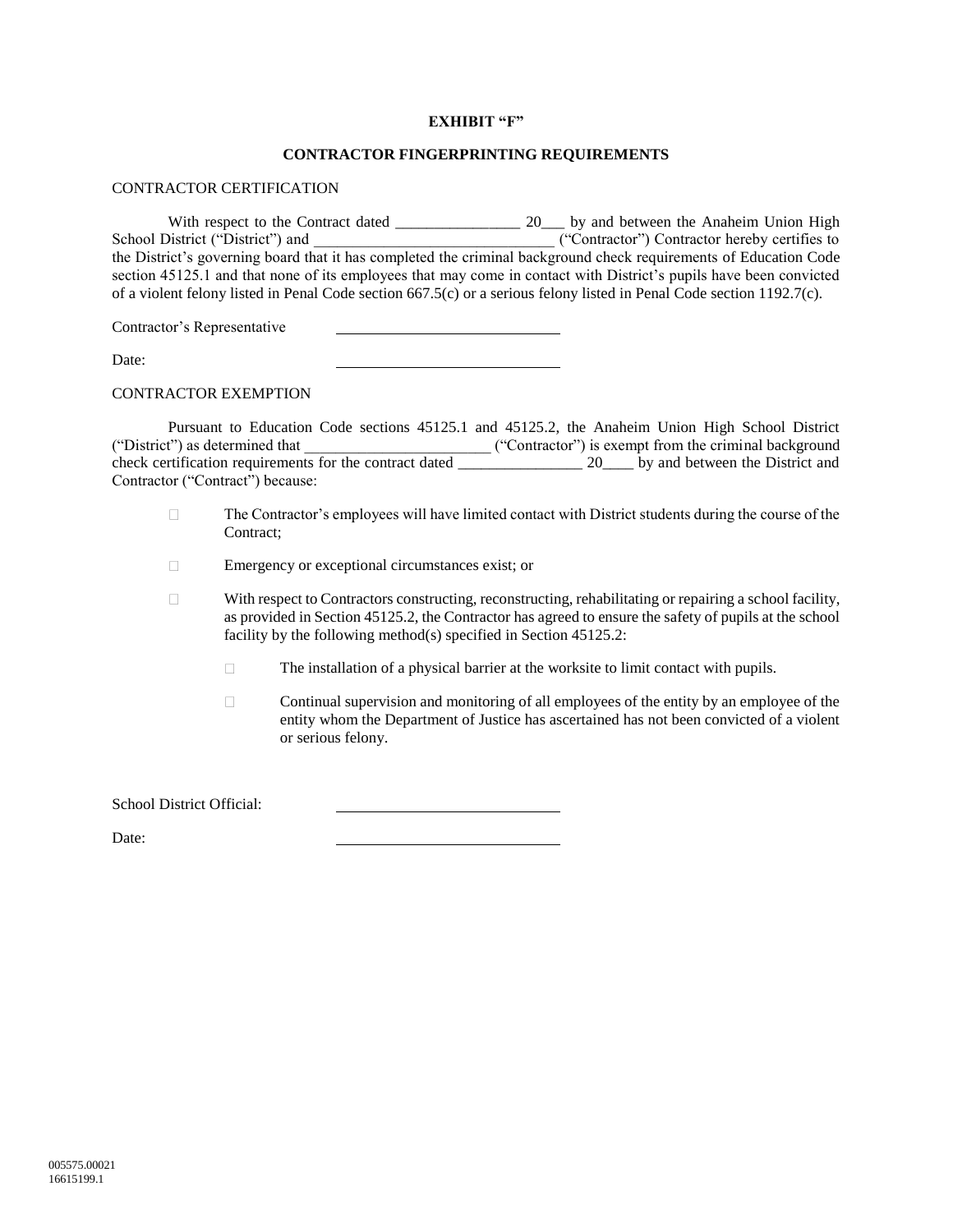#### **EXHIBIT "F" (CONT.)**

#### **SUBCONTRACTOR FINGERPRINTING REQUIREMENTS**

#### SUBCONTRACTOR'S CERTIFICATION

The Anaheim Union High School District ("District") entered into a contract for services with  $($ "Contractor") on or about  $, 20$   $($  "Contract"). This certification is submitted by \_\_\_\_\_\_\_\_\_\_\_\_\_\_\_\_\_\_\_\_\_\_\_\_\_\_\_\_\_, a subcontractor to the Contractor for purposes of that Contract ("Subcontractor"). Subcontractor hereby certifies to the District's governing board that it has completed the criminal background check requirements of Education Code section 45125.1 and that none of its employees that may come in contact with District pupils have been convicted of a violent felony listed in Penal Code section 667.5(c) or a serious felony listed in Penal Code section 1192.7(c).

Subcontractor's Representative:

Date:

SUBCONTRACTOR'S EXEMPTION

The Anaheim Union High School District ("District") entered into a contract for services with  $\frac{(-1)^{n-1}}{n}$  ("Contractor") on or about  $\frac{1}{n}$ , 20  $\frac{(-1)^{n-1}}{n}$  ("Contract". Pursuant to Education Code sections 45125.1 and 45125.2, the District has determined that to Education Code sections  $45125.1$  and  $45125.2$ , the District has determined that  $\Box$ a subcontractor to the Contractor for purposes of that Contract ("Subcontractor") is exempt from the criminal background check certification requirements for the Contract because:

- The Subcontractor's employees will have limited contact with District students during the course of  $\Box$ the Contract;
- $\Box$ Emergency or exceptional circumstances exist; or
- $\Box$ With respect to Contractors constructing, reconstructing, rehabilitating or repairing a school facility, as provided in Section 45125.2, the Contractor has agreed to ensure the safety of pupils at the school facility by the following method(s) specified in Section 45125.2:
	- $\Box$ The installation of a physical barrier at the worksite to limit contact with pupils.
	- $\Box$ Continual supervision and monitoring of all employees of the entity by an employee of the entity whom the Department of Justice has ascertained has not been convicted of a violent or serious felony.

School District Official:

Date: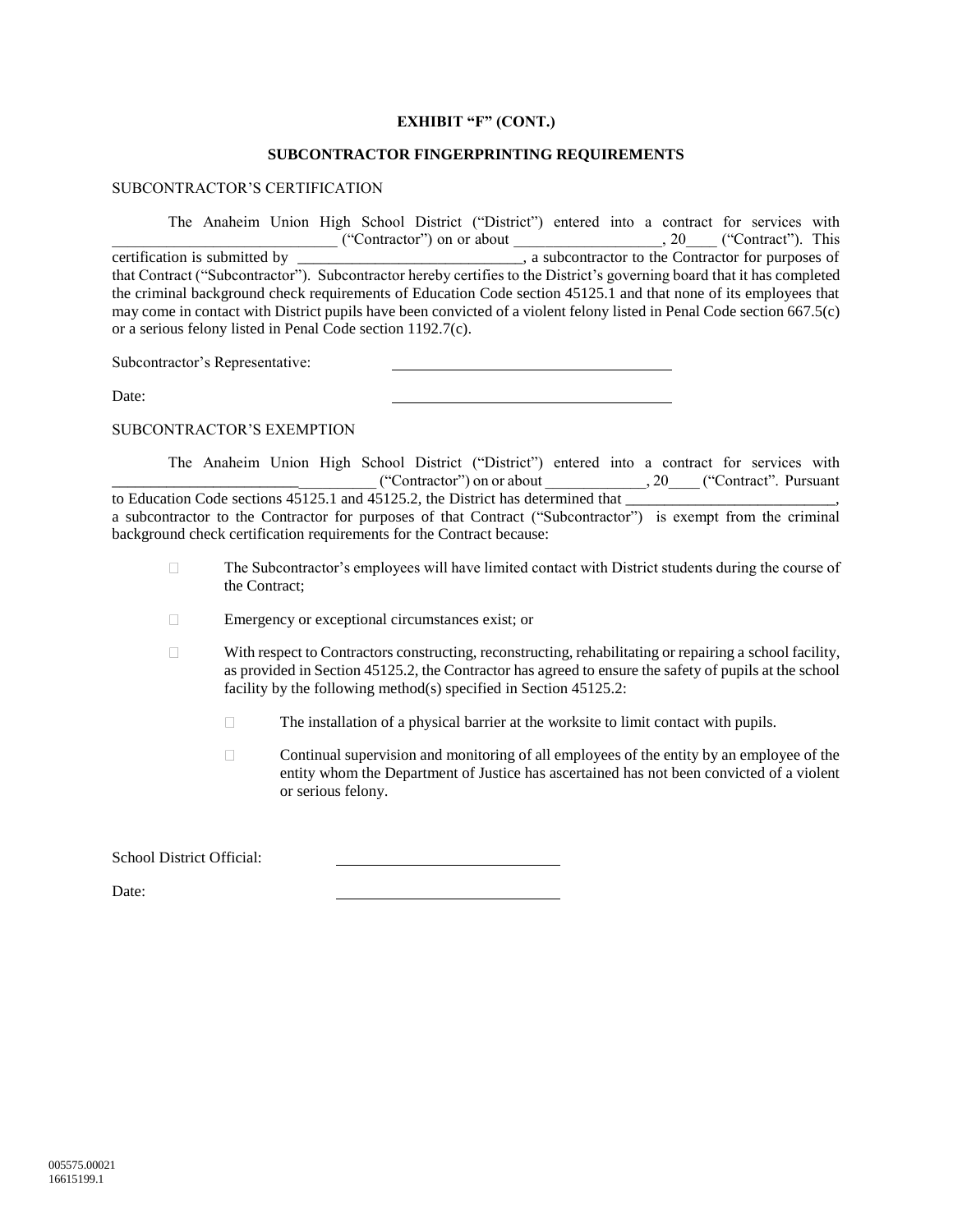#### **EXHIBIT "G"**

#### **CONTRACTOR'S CERTIFICATE REGARDING WORKERS' COMPENSATION**

Labor Code section 3700 in relevant part provides:

Every employer except the State shall secure the payment of compensation in one or more of the following ways:

(a) By being insured against liability to pay compensation in one or more insurers duly authorized to write compensation insurance in this State.

(b) By securing from the Director of Industrial Relations a certificate of consent to self-insure, either as an individual employee or as one employer in a group of employers, which may be given upon furnishing proof satisfactory to the Director of Industrial Relations of ability to self-insure and to pay any compensation that may become due to his employees.

I am aware of the provisions of Section 3700 of the Labor Code which require every employer to be insured against liability for workers' compensation or to undertake self-insurance in accordance with the provisions of that code, and I will comply with such provisions before commencing the performance of the work of this Construction Services Agreement.

| Contractor |  |
|------------|--|
| Title      |  |
| Date       |  |

(In accordance with article [5](#page-12-0) (commencing at section 1860), chapter l, part 7, division 2 of the Labor Code, the above certificate must be signed and filed with the awarding body prior to performing any work under this Construction Services Agreement.)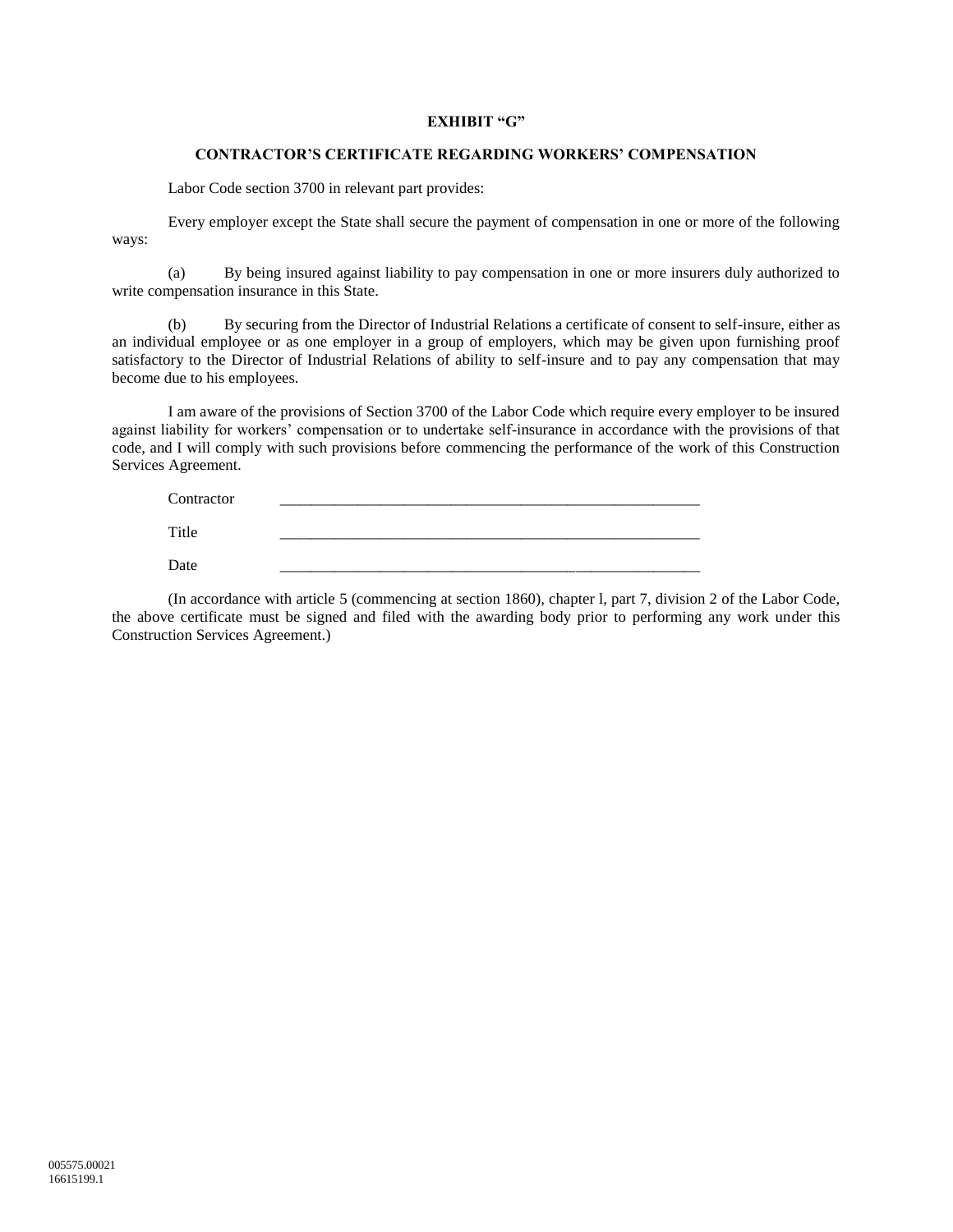#### **EXHIBIT "H"**

#### **DRUG-FREE WORKPLACE CERTIFICATION**

This Drug-Free Workplace Certification form is required from all successful bidders pursuant to the requirements mandated by Government Code section 8350 et seq., the Drug-Free Workplace Act of 1990. The Drug-Free Workplace Act of 1990 requires that every person or organization awarded a contract or grant for the procurement of any property or service from any State agency must certify that it will provide a drug-free workplace by performing certain specified acts. In addition, the Act provides that each contract or grant awarded by a State agency may be subject to suspension of payments or termination of the contract or grant, and the Contractor or grantee may be subject to debarment from future contracting, if the contracting agency determines that specified acts have occurred.

Pursuant to Government Code section 8355, every person or organization awarded a contract or grant from a State agency shall certify that it will provide a drug-free workplace by doing all of the following:

1. Publishing a statement, notifying employees that the unlawful manufacture, distribution, dispensation, possession, or use of a controlled substance is prohibited in the person's or organization's workplace, and specifying actions which will be taken against employees for violations of the prohibition.

- 2. Establishing a drug-free awareness program to inform employees about all of the following:
- a. The dangers of drug abuse in the workplace;
- b. The person's or organization's policy of maintaining a drug-free workplace;
- c. The availability of drug counseling, rehabilitation and employee-assistance programs; and
- d. The penalties that may be imposed upon employees for drug abuse violations;

3. Requiring that each employee engaged in the performance of the contract or grant be given a copy of the statement required by subdivision (a) and that, as a condition of employment on the contract or grant, the employee agrees to abide by the terms of the statement.

I, the undersigned, agree to fulfill the terms and requirements of Government Code section 8355 listed above and will (a) publish a statement notifying employees concerning the prohibition of controlled substance at the workplace, (b) establish a drug-free awareness program, and (c) require each employee engaged in the performance of the contact be given a copy of the statement required by section 8355(a) and require such employee agree to abide by the terms of that statement.

I also understand that if the District determines that I have either (a) made a false certification herein, or (b) violated this certification by failing to carry out the requirements of Section 8355, that the contract awarded herein is subject to termination, suspension of payments, or both. I further understand that, should I violate the terms of the Drug-Free Workplace Act of 1990, I may be subject to debarment in accordance with the requirements of Section 8350 et seq.

I acknowledge that I am aware of the provisions of Government Code section 8350 et seq. and hereby certify that I will adhere to the requirements of the Drug-Free Workplace Act of 1990.

DATE:

**CONTRACTOR** 

By:

Signature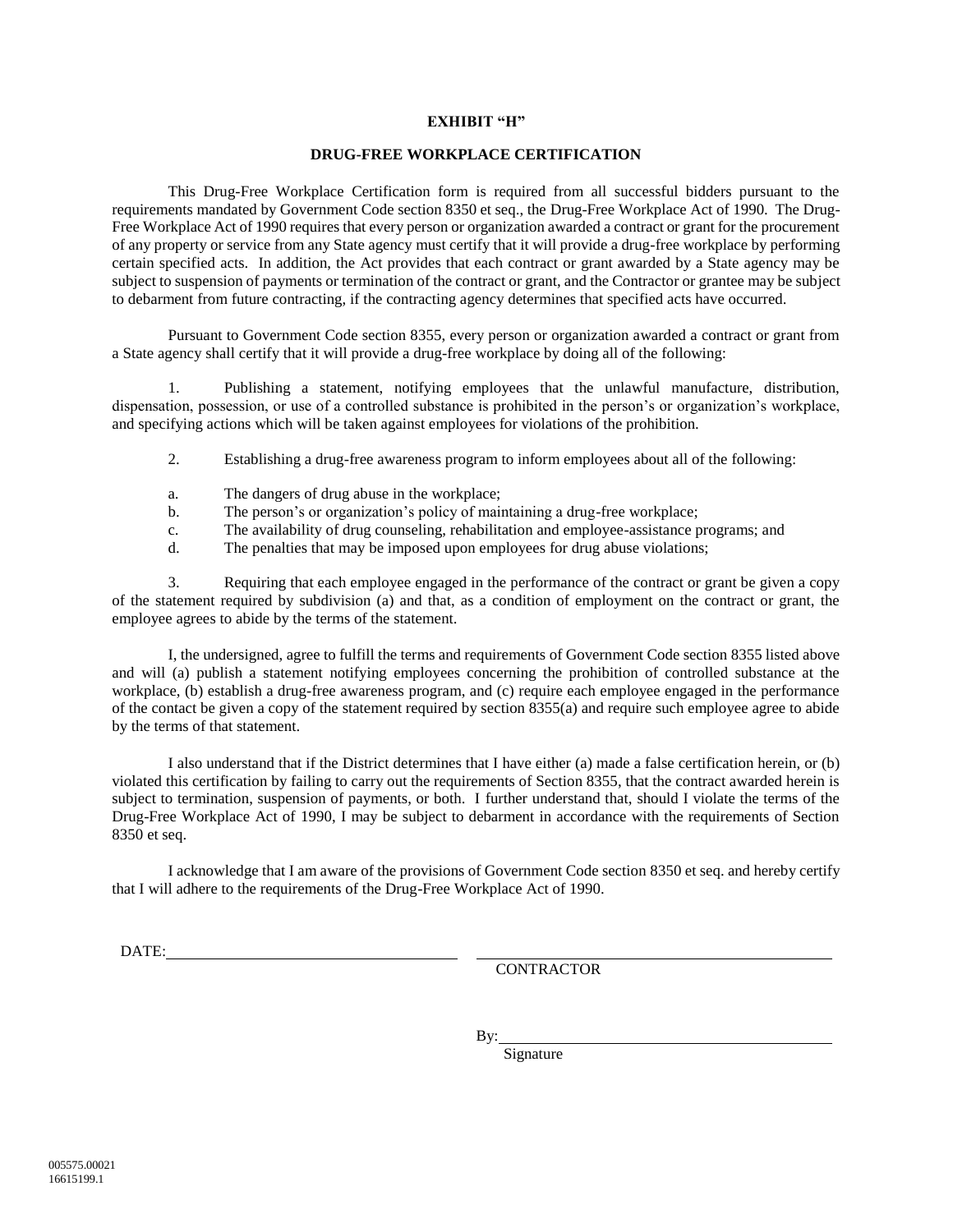#### **EXHIBIT "I"**

#### **CONDUCT RULES FOR CONTRACTORS**

Each contractor/subcontractor, when performing work on Anaheim Union High School District property, in addition to complying with the provisions of the Construction Services Agreement, shall adhere to the following rules of conduct:

- 1. Professional and courteous conduct is expected and will be displayed at all times.
- 2. Interaction with students, staff, and/or other visitors is prohibited with the exception of designated administrators.
- 3. The use of profanity and/or disparaging language will not be tolerated.
- 4. All contractors/subcontractors shall wear a means of identification on site when school is in session which must be approved by the District prior to commencement of work.
- 5. All contractors/subcontractors shall remain in the vicinity of his/her work and will not stray to other areas of the property not involved in the Project, including student and staff toilet facilities.
- 6. Pursuant to Government Code section 8350 et seq., the Anaheim Union High School District is a drug-free workplace. This policy shall be strictly enforced.
- 7. Alcoholic beverages are prohibited from being consumed or brought on any District property.
- 8. The use of any tobacco products on District property is strictly prohibited.
- 9. Any lewd, obscene or otherwise indecent acts, words, or behavior by any contractor/subcontractor shall not be tolerated.
- 10. All contractors/subcontractors shall conform to a dress code whereby:
	- A. No clothing that contains violent, suggestive, derogatory, obscene, or racially-biased material may be worn.
	- B. Garments, accessories or personal grooming artifacts with slogans, graphics, or pictures promoting drugs, alcohol, tobacco, or any other controlled substances which are prohibited to minors will not be allowed.
- 11. No firearms are allowed on campuses/District property.
- 12. All contractors/subcontractors shall comply with Education Code section 45125 et seq. with respect to all fingerprinting requirements.

Non-compliance with any of the above-stated rules of conduct by any contractor/subcontractor may be sufficient grounds for immediate removal from the job site and termination of the contract.

I acknowledge that I am aware of the above-stated rules of conduct and hereby certify that all of my Company's employees, consultants, suppliers, and/or any subcontractors will adhere to these provisions.

\_\_\_\_\_\_\_\_\_\_\_\_\_\_\_\_\_\_\_\_\_\_\_\_ \_\_\_\_\_\_\_\_\_\_\_\_\_\_\_\_\_\_\_\_\_\_\_\_\_\_\_\_\_\_\_\_\_ Date **Authorized Signature** 

\_\_\_\_\_\_\_\_\_\_\_\_\_\_\_\_\_\_\_\_\_\_\_\_\_\_\_\_\_\_\_\_\_\_\_

\_\_\_\_\_\_\_\_\_\_\_\_\_\_\_\_\_\_\_\_\_\_\_\_\_\_\_\_\_\_\_\_\_\_\_

Print Name

Company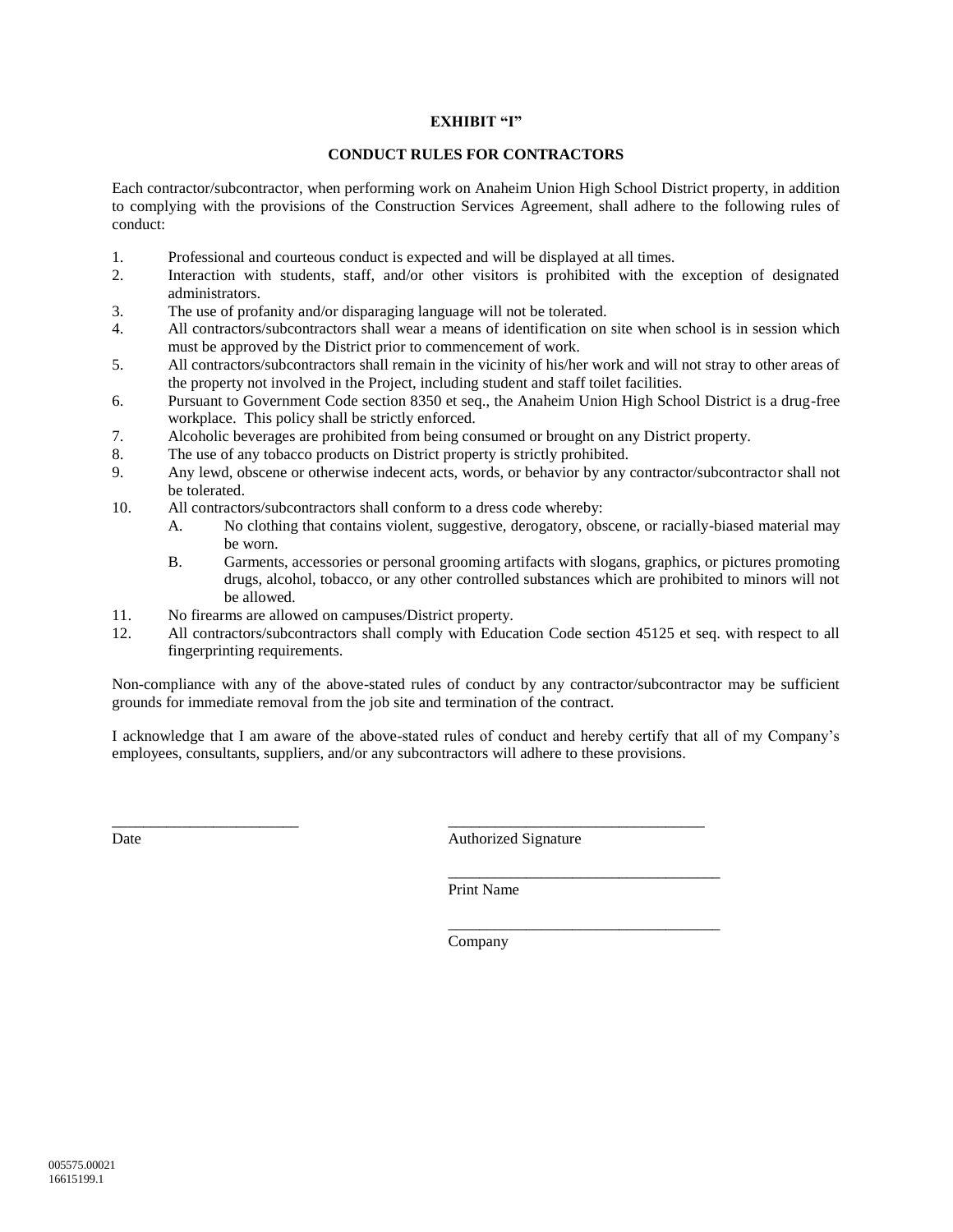#### **EXHIBIT "J"**

#### **COMPLIANCE WITH ECONOMIC SANCTIONS IN RESPONSE TO RUSSIA'S ACTIONS IN UKRAINE**

#### (**To be Submitted Only if the Total Value of the Contract is \$5 Million or More**)

Pursuant to the Governor's Executive Order N-6-22, all Contractors that have contracts or agreements with the District valued at \$5 million or more must report to the District regarding their compliance with economic sanctions imposed by the U.S. government in response to Russia's actions in Ukraine, as well as sanctions imposed under state law, if any. The Executive Order can be reviewed at: [https://www.gov.ca.gov/wp-content/uploads/2022/03/3.4.22-](https://www.gov.ca.gov/wp-content/uploads/2022/03/3.4.22-Russia-Ukraine-ExecutiveOrder.pdf) [Russia-Ukraine-ExecutiveOrder.pdf.](https://www.gov.ca.gov/wp-content/uploads/2022/03/3.4.22-Russia-Ukraine-ExecutiveOrder.pdf)

Compliance with the economic sanctions imposed in response to Russia's actions in Ukraine is required, including with respect to, but not limited to, the federal executive orders identified in the Executive Order and the sanctions identified on the U.S. Department of the Treasury website: [https://home.treasury.gov/policy](https://home.treasury.gov/policy-issues/financial-sanctions/sanctionsprograms-and-country-information/ukraine-russia-related-sanctions)[issues/financial-sanctions/sanctionsprograms-and-country-information/ukraine-russia-related-sanctions.](https://home.treasury.gov/policy-issues/financial-sanctions/sanctionsprograms-and-country-information/ukraine-russia-related-sanctions) Failure to comply may result in the termination of this Contract.

Contractor shall review the economic sanctions imposed in response to Russia's actions in Ukraine, including, but not limited to, the federal executive orders identified in the Executive Order, the sanctions identified on the U.S. Department of the Treasury website [\(https://home.treasury.gov/policy-issues/financial-sanctions/sanctions](https://home.treasury.gov/policy-issues/financial-sanctions/sanctions-programs-andcountry-information/ukraine-russia-related-sanctions)[programs-andcountry-information/ukraine-russia-related-sanctions\)](https://home.treasury.gov/policy-issues/financial-sanctions/sanctions-programs-andcountry-information/ukraine-russia-related-sanctions), and sanctions imposed under state law, if any. After reviewing all information, please report your compliance with the economic sanctions imposed by the U.S. government, as well as sanctions imposed under state law, if any, by completing and submitting this form to the District.

#### **NOTICE**

Having conducted a good faith review as required above, I attest that  $\Box$ (Contractor) is in compliance with the economic sanctions imposed by the U.S. government in response to Russia's actions in Ukraine, as well as sanctions imposed under state law, if any.

Please attach a report to this notice form and return it to the District, describing the steps, if any, you have taken in response to Russia's actions in Ukraine.

Note that responses may be subject to disclosure under the California Public Records Act. Accordingly, it is within the discretion of the respondent to determine what information to provide. Additionally, please do not include any confidential information or disclosures that could pose security risks.

Contractor Name Federal ID Number (or N/A)

By:\_\_\_\_\_\_\_\_\_\_\_\_\_\_\_\_\_\_\_\_\_\_\_\_\_\_\_\_\_\_\_\_\_

Authorized Signature

**Date** 

\_\_\_\_\_\_\_\_\_\_\_\_\_\_\_\_\_\_\_\_\_\_\_\_\_\_\_\_\_\_\_\_\_\_\_\_ Printed Name & Title of Person Signing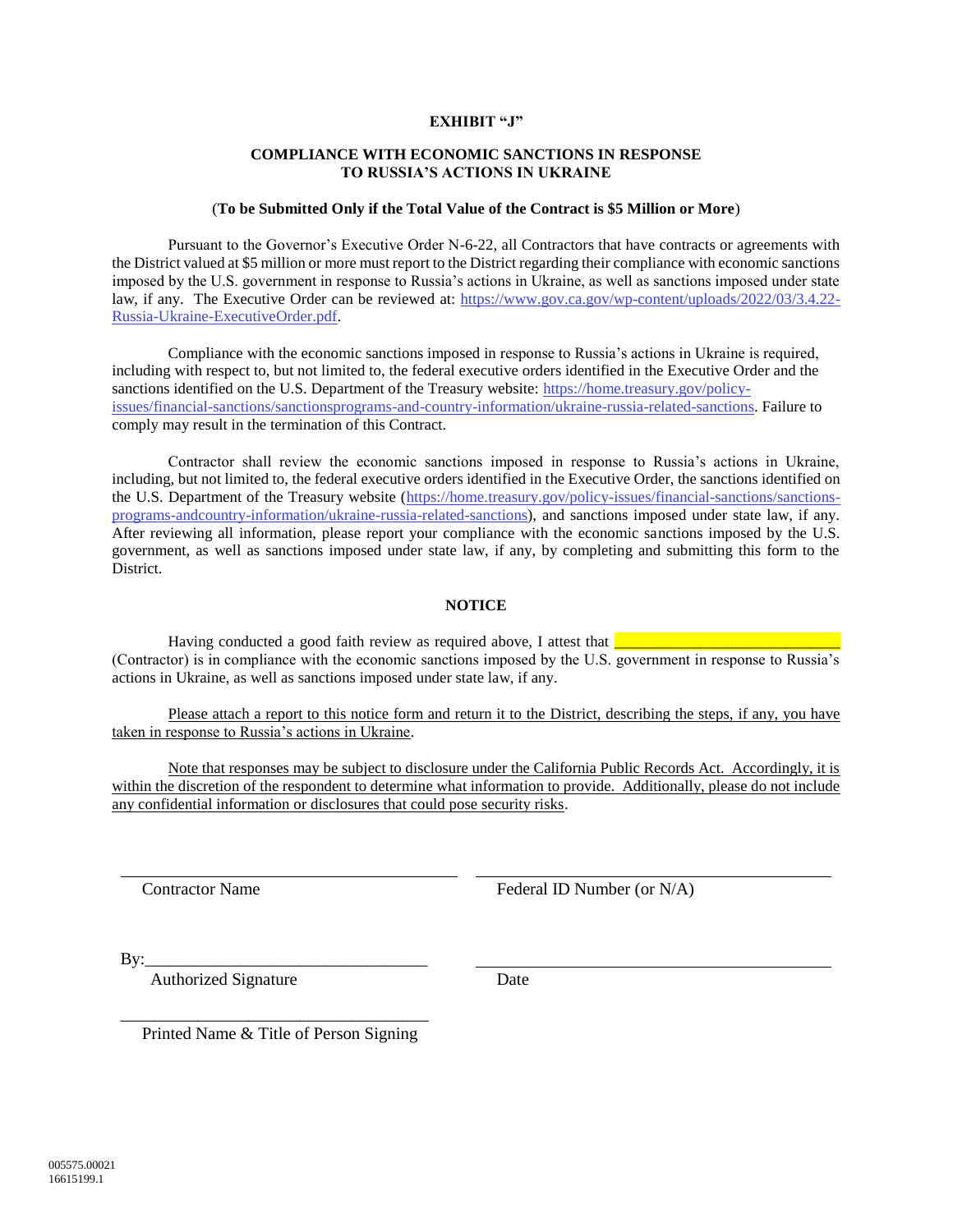#### **Division 1 Forms**

#### IMMEDIATE CONSTRUCTION CHANGE DIRECTIVE NO.

| $\text{TO:}\n \overrightarrow{\phantom{I}}$                                          |
|--------------------------------------------------------------------------------------|
| You are hereby directed to provide the extra work necessary to comply with this ICD. |
|                                                                                      |
|                                                                                      |
|                                                                                      |
|                                                                                      |
| NOTE:                                                                                |

Pursuant to Article [17.4.1.2](#page-44-0) An Immediate Change Directive is a written order to the Contractor prepared by the Architect and signed by the District (and CM if there is a CM on the Project) and the Architect, directing a change in the Work and stating a proposed basis for adjustment, if any, in the Contract Sum or Contract Time, or both. The District may by ICD, without invalidating the Contract, direct immediate changes in the Work within the general scope of the Contract consisting of additions, deletions, or other revisions within. If applicable, the Contract Sum and Contract Time will be adjusted accordingly. CONTRACTOR SHALL PROCEED WITH WORK SET FORTH IN THIS ICD IMMEDIATELY UPON RECEIPT OR THE DISTRICT MAY EITHER HOLD THE CONTRACTOR IN EITHER PARTIAL DEFAULT PURSUANT TO ARTICLE [12.2](#page-25-0) OR TOTAL DEFAULT PURSUANT TO ARTICL[E 19.](#page-50-0)

Architect

\_\_\_\_\_\_\_\_\_\_\_\_\_\_\_\_\_\_\_\_\_\_\_\_\_\_\_\_\_\_\_\_\_

\_\_\_\_\_\_\_\_\_\_\_\_\_\_\_\_\_\_\_\_\_\_\_\_\_\_\_\_\_\_\_

District